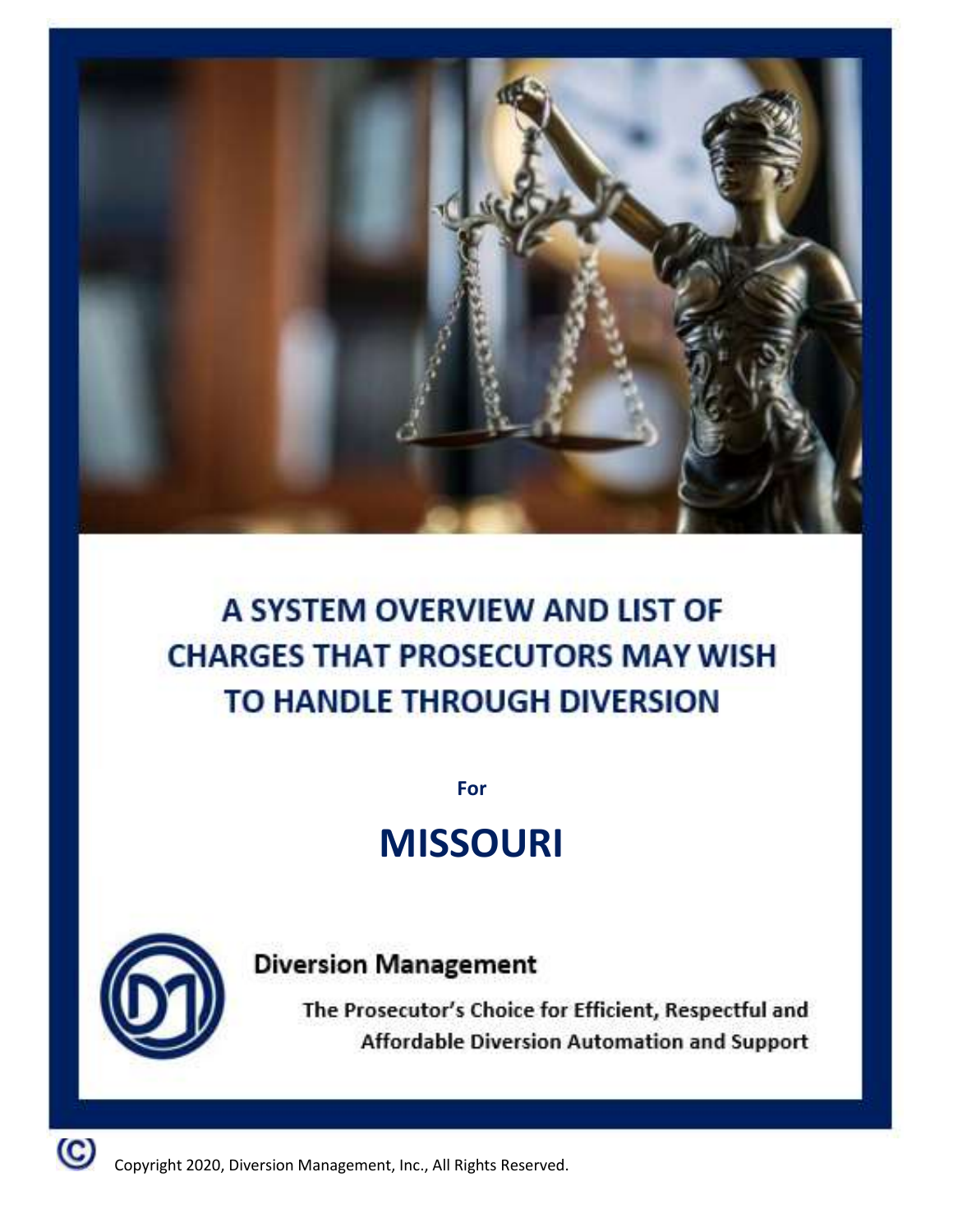## **Just When You Need It Most…. Diversion Management**

diversionmanagement.com



### **A REAL SOLUTION TO A SERIOUS PROBLEM**

The most effective method to respond to the new requirements here in Missouri regarding social distancing, respect for violators, discovery and bail, is diversion. We clearly understand that the need are often very different than normal "V&T" requirements, but even so, we are convinced that we can greatly help.

We believe that while your office is already doing a very fine job with the cases handled, this provides an additional and effective means to assist you in further automating efforts and providing additional respectful service to violators and also, to the general public. When addressing behavior modification, we know that such systems must however, minimize court time, maintain revenues and most importantly, help ensure the safety of everyone. A real solution must:

#### *Be Respectful, Efficient, Cost-Effective and, Meet All Legal Requirements*

We seek to help you further:

#### **AUTOMATE AND MONITOR THE PROCESS ONCE VIOLATORS ARE IN THE SYSTEM**

**AVOID DISCOVERY AND SPEEDY TRIAL CONCERNS FOR OFFENSES**: We will ensure that Participants agree that the time it takes to complete the program is chargeable to defense for purpose of speedy trial and, they further waive any right to discovery while they complete the Program.

**CONTROL** – You retain complete control at all times. The system reflects your exact requirements.

**KEEP REVENUES** – All funds collected by us go always and only to your authorized account.

HAVE LESS EFFORT - This will result in a dramatic reduction of staff time and effort allowing more focus on issues and charges that are more serious.

**SUPPORT COMPLIANCE** – We provide monitoring and a greater ability to deal with new and future requirements.

**CONTINUE AND SUPPORT YOUR EFFORTS TO REDUCE COURT TIME AND RESOURCES** – Taxpayers appreciate efficiency/less financial burdens.

**EASY AND QUICK TO IMPLEMENT** – Decisions today can result in activation almost immediately.

**LINKS TO YOUR NET SITE** – We provide sites for violators but also for you and, link to your existing site.

**CAN HANDLE REPORT-IN REQUIREMENTS** – We can use voice print, monitor call-ins and do much more

**ACCOMODATES EXISTING REPORTING REQUIREMENTS** – Captures and retains every image and report

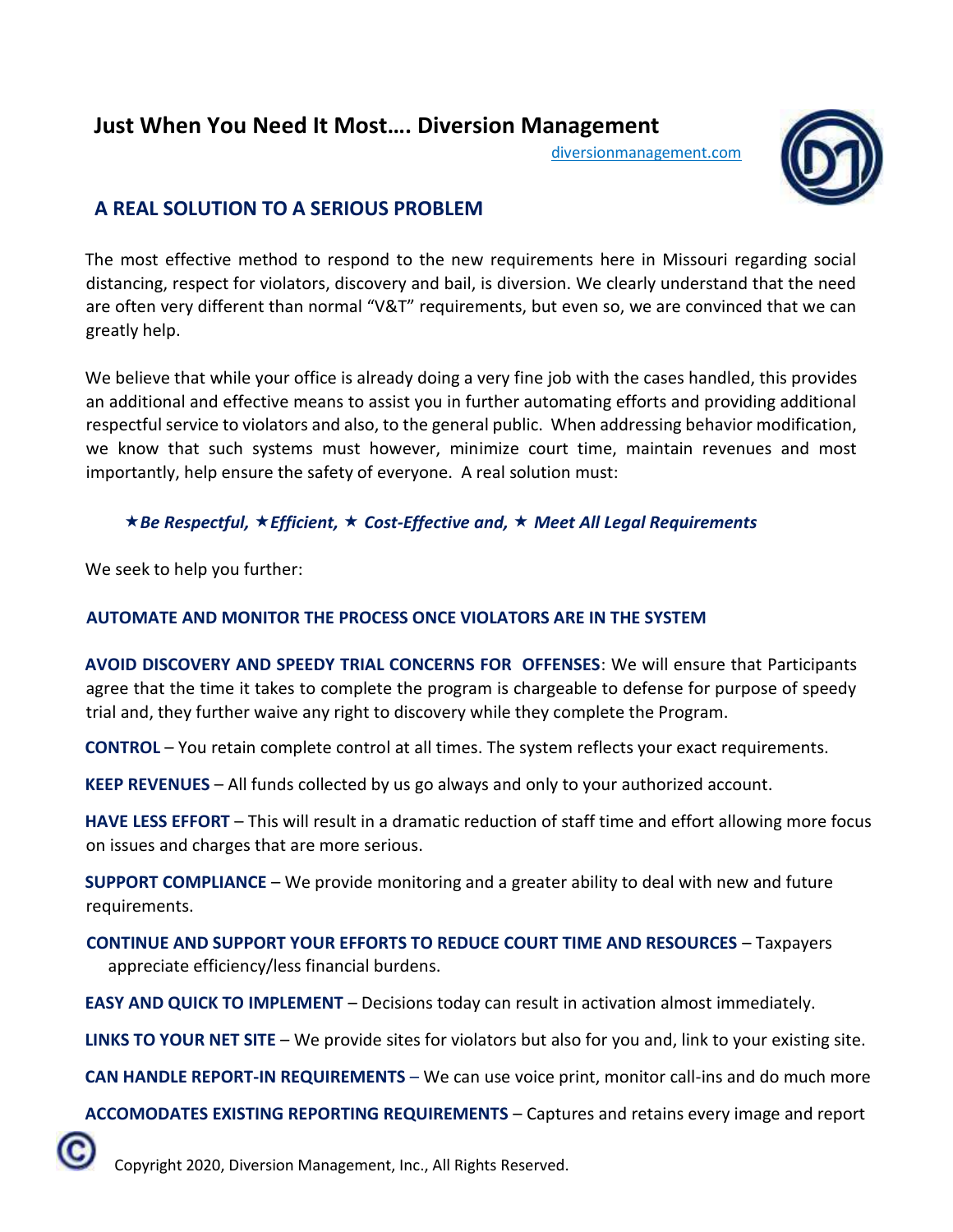entry in a datavault under your exclusive control for easy retrieval at any time…using any field

**REVENUE DISTRIBUTION** - We record exact results for each agency, office, jurisdiction and counselling and support organization and prepare funds for distribution

**SAVES MONEY** – We know that we can provide these services for far less than your internal costs

#### **WE COLLECT FROM THE VIOLATOR/PARTICIPANT AND PROVIDE HELP DESK SUPPORT, "ALL-IN" INEXPENSIVE PRICING, PAYMENT PORTALS, COURSE VERIFICATION AND MUCH ELSE.**

**We are continuing to develop this program with a focus on providing features for St. Charles County and similar Clients/potential Clients. Recent upgrades soon to be activated include:** 

- Archived Unfulfilled/Unsatisfied Registrations for those that were never completed; Prosecutor has sole access to this.
- Revenue Sharing Report Detailed report available using any number of triggers to see all historical revenue disbursed by day/month/year/court, etc.
- Validation requirements This to ensure that each entry of notice or citation number, phone number, etc., are all entirely correct and, to eliminate unnecessary multiple entries by violator.
- Eligibility and Status Notifications This allows the user's choices to expand from 20 and then, 5 business days' automated advance notice to the violator that the period to comply is ending to any schedule at all. The user can set any schedule for the violator but also now for notifications to the court, the prosecutor's own office, etc.

We can work with you to automate notifications in many ways. We provide a daily report of all violators in the system and their exact status. A simple automated feed using, (to ensure no violation of firewalls is possible), a simple SFTP file into a DMZ with no privacy-sensitive data then enables us to provide notification of who has applied and what their status is without privacy details. Only when they are actually in the system and we are assisting them can we know, (with their recorded permission to know….) what and how to assist further.

 We respectfully request a list of charges typically and also, occasionally handled by your office. We will then provide a grid loaded with suggested fees for you to approve by clicking-on them or disprove and/or change the amount or other penalty details.

We have created massive spreadsheets of charges and decision points but are clearly making something that should be very simple, far more complicated in an effort to assist.

We know that there are case types that you deal with frequently including perhaps those below:

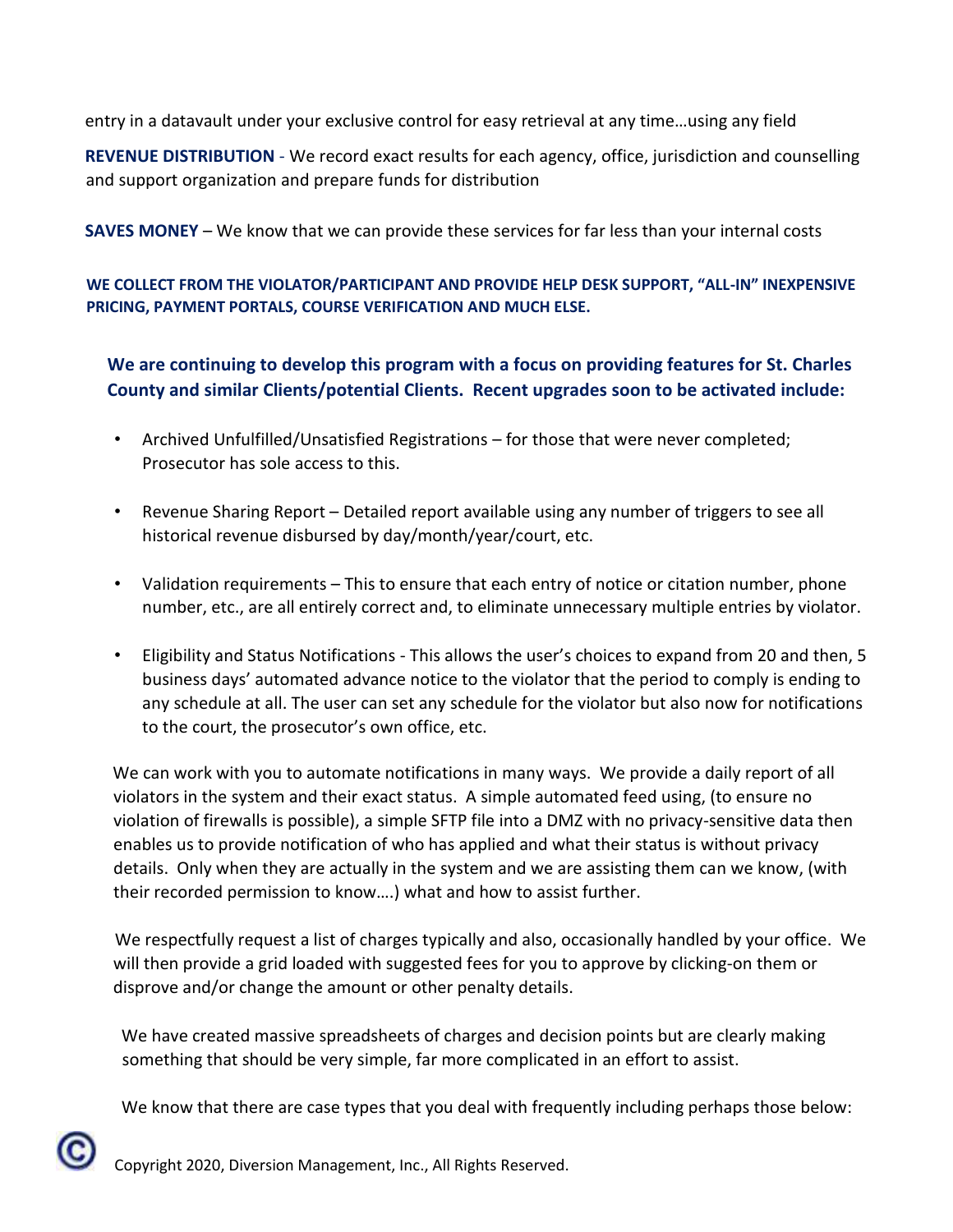| <b>Violation Code/Description</b>               | Primary Fee (e.g., \$200)/Comments                                 |
|-------------------------------------------------|--------------------------------------------------------------------|
| OEP - Offender Education Program                | \$200.00                                                           |
| WIP - Weekend Intervention Program              | Fee based on State of Missouri Income Scale                        |
| CIP - Clinical Intervention Program             | Fee based on State of Missouri Income Scale                        |
| <b>SROP</b>                                     | Fee based on State of Missouri Income Scale                        |
| <b>Outpatient Treatment</b>                     | \$750.00                                                           |
| A.D.E.P- Adolescent Diversion Education Program | \$200. (under age 20, 10 hour class)                               |
| A.D.E.P- Adult Drug Education Program           | Required Educational Assessment and Community Treatment<br>Program |
| R.E.A.C.T. Assessment                           | \$125.00 + Referral from P.O.                                      |
| R.E.A.C.T. Education                            | \$130.00, 10 Hour Course                                           |
| Aftercare                                       | Substance Abuse Aftercare \$20. per Session (+\$50. intake fee)    |
| Driver Improvement Program                      | \$50. Classroom, (\$29.95 Online)                                  |
| Financial Management/Shoplifting Course         | \$100.00                                                           |
| <b>Community Service Hours</b>                  | \$50.00                                                            |
| Aggressive Offender's Program                   | \$100.00                                                           |
| 12 Week Aggressive Offender Program             | \$25.00 per week                                                   |
| <b>House Arrest</b>                             | \$10. per day - Cellular House Arrest, \$10. per day               |
| Sober Link                                      | \$9.00 per day and \$25. install fee                               |
| <b>GPS Monitoring</b>                           | \$10.00 per day                                                    |
| TAD                                             | Trans-dermal Alcohol Detection Device \$13. per day                |
| <b>TAD with House Arrest</b>                    | \$15.00 per day                                                    |
| Problem & Compulsive Gambling Program           | Free to Missouri Residents                                         |
| BIP, Batterer's Intervention Program,           | \$100. assessment + police report/ \$25. per week                  |
| Pre-Sentence Investigation                      | \$350.00 - \$500.00                                                |
| <b>DOT Assessments</b>                          | \$500.00                                                           |
| Urinalysis                                      | (On-site) \$25.00, send away \$25.00                               |
| <b>Hair Testing</b>                             | \$110.00                                                           |

As we work with this, it is increasingly clear that the best approach is to provide a secure method to port files and match those registrants with those that you wish monitored to ensure they do so and, report any that failed in that or other requirements. We respectfully suggest that you simply start sending files over and we will fully accommodate your needs as we constantly work to improve the system and your user experience. That said…. If you wish to simply highlight those charges you wish

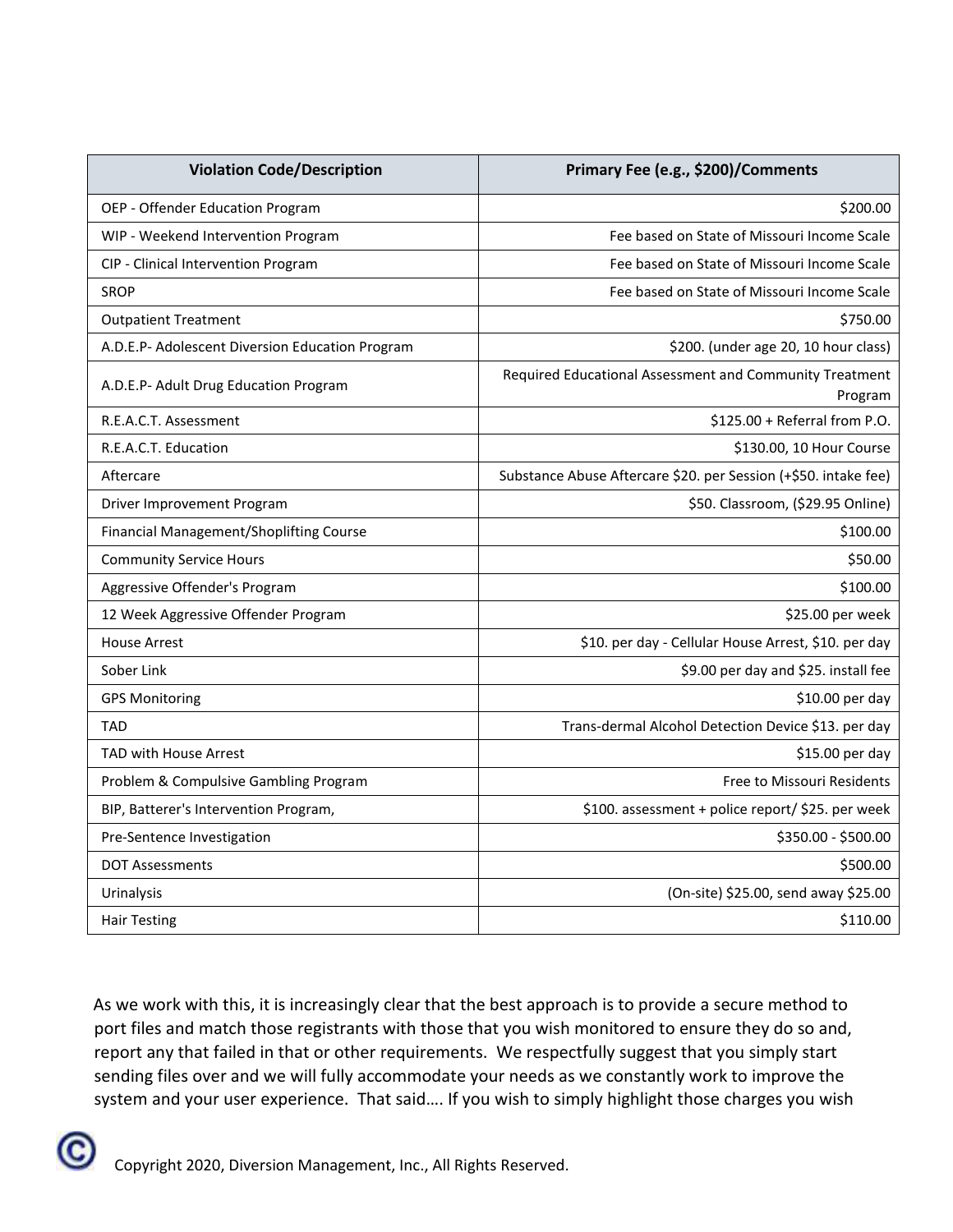for us to handle, we have provided this to enable you to do so. We will then provide you with a decision menu for the penalty levels based on research into what is done now.

### **Please either send a list of those you deal with now or highlight the following as well and we will provide the finished "Strawman" for your use.**

#### **QUESTION: What Qualifies for Diversion Support from Diversion Management?**

**ANSWER: Those You Approve… That Is Entirely Your Decision. We ask that you send us what you wish and we will do all possible to handle those files and document all effort and maintain the pricing level discussed earlier, (10%) which we will typically collect from the violator.**  When creating a diversion program, legislators often identified the main types of offenses that make offenders eligible for that but, in most cases, left much discretion to the courts and prosecutors, provided offenses are typically minor and non-violent. Such offenses as petty theft, personal possession of certain drugs (not possession for sale), and in some states, [driving while](https://www.nolo.com/legal-encyclopedia/dui-or-dwi-punishments-penalties-30321.html) [under](https://www.nolo.com/legal-encyclopedia/dui-or-dwi-punishments-penalties-30321.html) [the](https://www.nolo.com/legal-encyclopedia/dui-or-dwi-punishments-penalties-30321.html) [influence](https://www.nolo.com/legal-encyclopedia/dui-or-dwi-punishments-penalties-30321.html) [of](https://www.nolo.com/legal-encyclopedia/dui-or-dwi-punishments-penalties-30321.html) [alcohol](https://www.nolo.com/legal-encyclopedia/dui-or-dwi-punishments-penalties-30321.html) [or](https://www.nolo.com/legal-encyclopedia/dui-or-dwi-punishments-penalties-30321.html) [drugs.](https://www.nolo.com/legal-encyclopedia/dui-or-dwi-punishments-penalties-30321.html) Some states include assaults that involved very minor or no injuries, and some include [domestic violence an](https://www.nolo.com/legal-encyclopedia/domestic-violence-33813.html)d child abuse or neglect. In many states, ordinances are also handled as well using this method.

The most common use may involve "V&T"… (Vehicle and Traffic) – which you are not handling but just for the record, those *may* include:

- 1. Speeding
- 2. Cellphone and other portable electronic devices
- 3. Disobey a traffic control device
- 4. Reckless driving
- 5. Aggravated Unlicensed Operation, (AUO)
- 6. Improper turn
- 7. Seat belts
- 8. Failure to stop for a school bus
- 9. Failure to yield to a pedestrian
- 10. Failure to yield to a vehicle
- 11. Failure to move over
- 12. Failure to signal
- 13. Unsafe lane change
- 14. Uninsured operation
- 15. Red light or other traffic signal
- 16. Stop sign
- 17. Spillback blocking the box, (obstructing traffic at an intersection)
- 18. One-Way/Wrong Way
- 19. Tailgating Following too closely

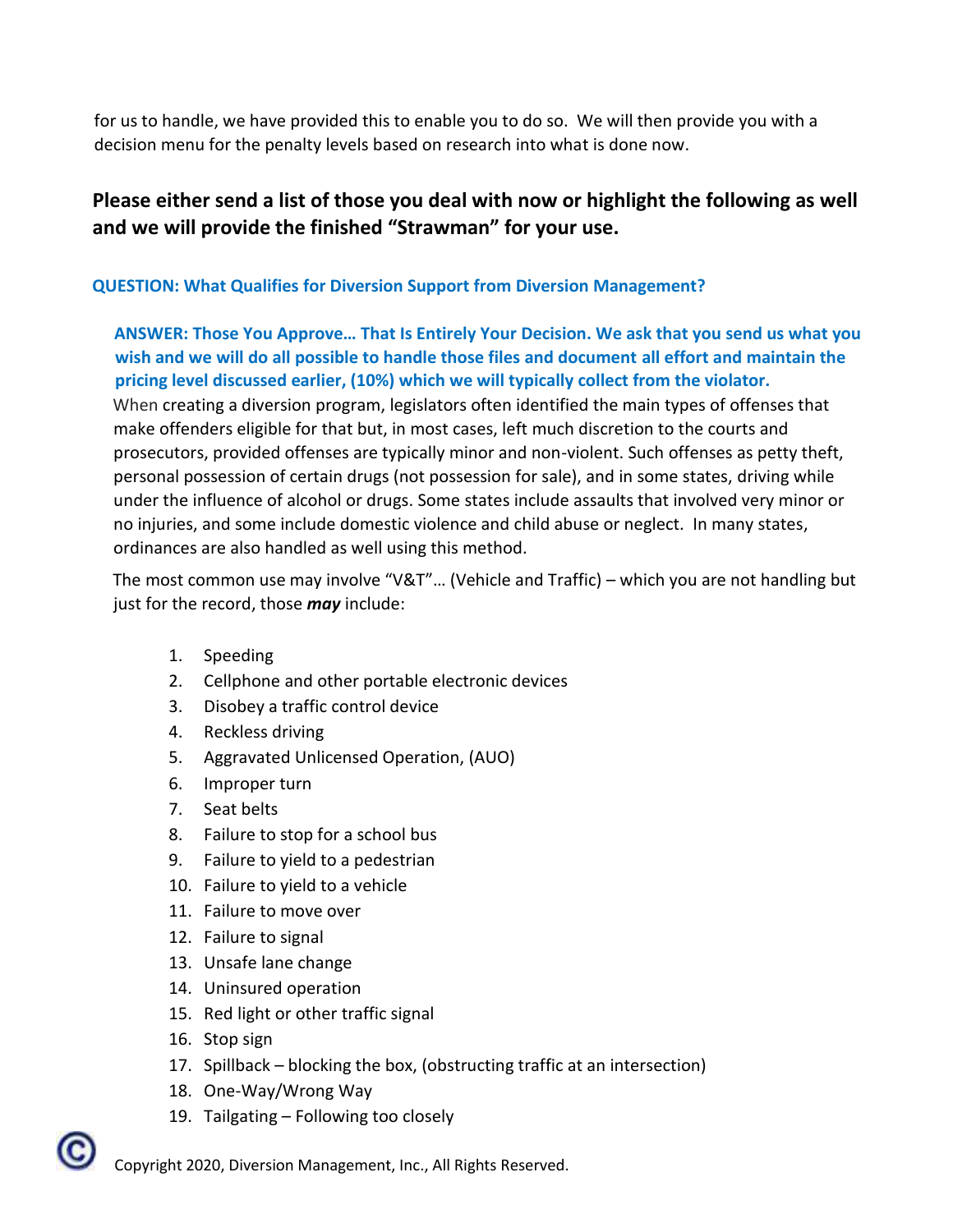But many other charges are often handled in this manner and as noted elsewhere, increasingly municipal ordinances such as:

- 1. Violating local speed limits
- 2. Operating a vehicle while Intoxicated (OWI/DUI);
- 3. Constructing illegal structures on one's property;
- 4. Creating or allowing excessive noise from one's domestic animals;
- 5. Failure to clean up after one's domestic animals;
- 6. Polluting public water supplies;
- 7. Consuming alcohol where prohibited;
- 8. Using fireworks without the proper permit;
- 9. Allowing one's property to become dilapidated to the point of posing a safety hazard
- 10. Illegally burning materials

## **Typical Offenses: Misdemeanors May Include:**

Aiding and abetting Aggravated operation of motor vehicle Alcoholic beverage violations Allowing unlicensed person to operate motor vehicle Abuse of a child Altered driver's license Animal neglect/abuse Arson – 3rd degree Assault – 3rd degree Assault on an officer Assault/battery Assist suicide Attempt to escape Attempted interfering Battery of a spouse Brandishing a weapon Broken/inoperable tail light Broken/inoperable signal light Burglary Burglary tools/possession Carrying a concealed weapon Child in front seat violation Child safety restraint violation Concealment Conspiracy to commit bank fraud

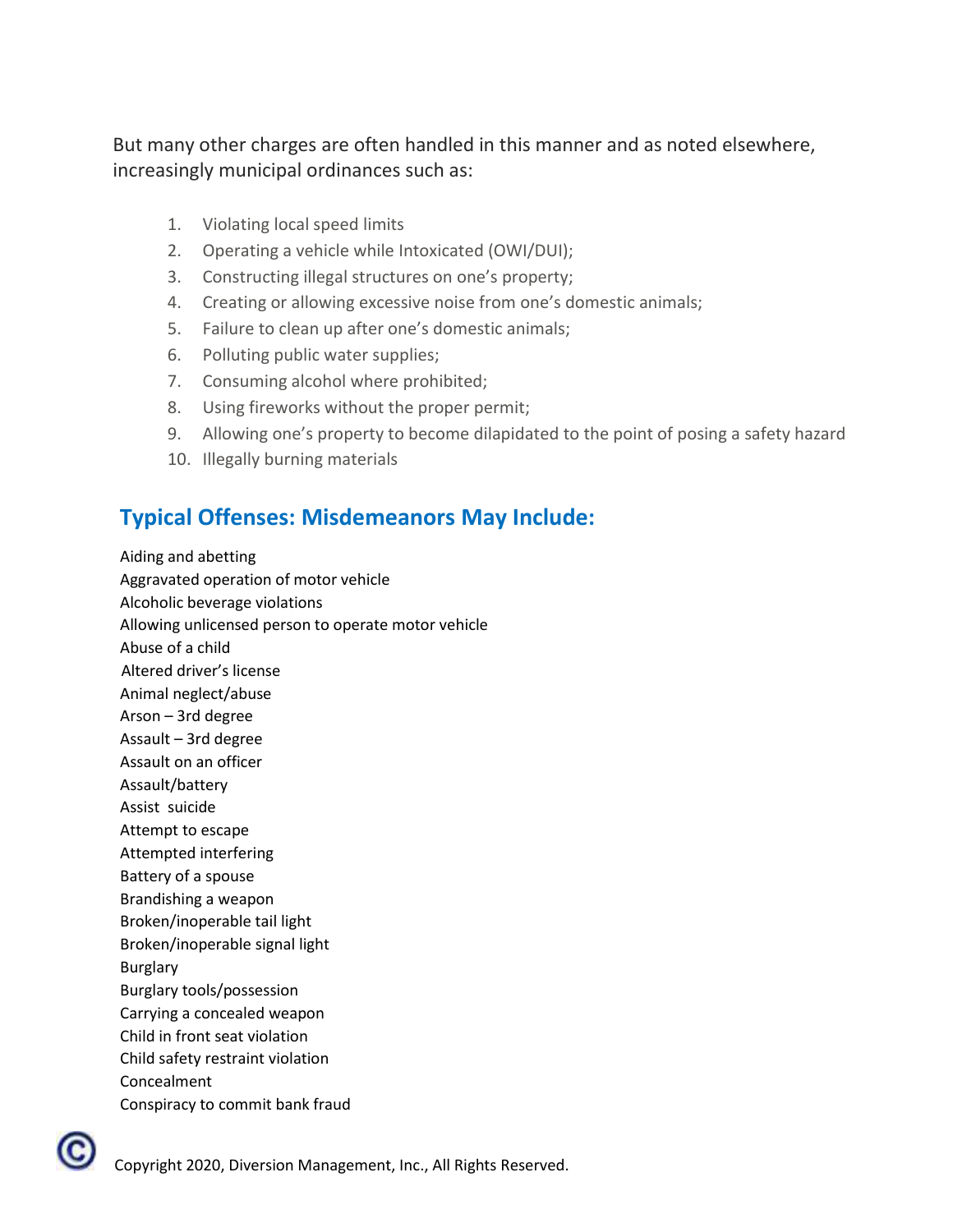- Conspiracy to traffic
- Contempt of court
- Contributing alcohol to a minor
- Controlled substance acquired by fraud
- Criminal contempt
- Criminal mischief
- Crossing median
- Dangerous driving
- Defrauding an innkeeper
- Delivery of marijuana (incidental)
- Disobeying traffic control signal, STOP sign or YIELD sign
- Disorderly conduct
- Disorderly jostling
- Disturbing the peace
- Domestic battery low end
- Domestic violence
- Driving left of center and/or in wrong direction
- Driving on shoulder
- Driving under the influence
- Driving while impaired
- Driving while license suspended (1st, 2nd offense)
- Driving with no registration
- Driving with no valid insurance
- Driving without valid proof of insurance
- Driving with no valid license
- Driving without/revoked license
- Educational neglect
- Embezzlement (misdemeanor)
- Endangering the welfare of a child
- Evading a Law Enforcement Officer
- Ex Parte violation
- Failure to appear in court
- Failure to comply with ignition interlock
- Failure notify insurer after accident / hire vehicle
- Failure to stop at an accident
- Failure to surrender registration, plates, license after revocation/termination financial security
- Failed to yield right-of-way
- False impersonation
- False statement under oath
- False tax return
- Filing a false police report
- Firearm charge
- Followed too closely (tailgating)
- Forgery

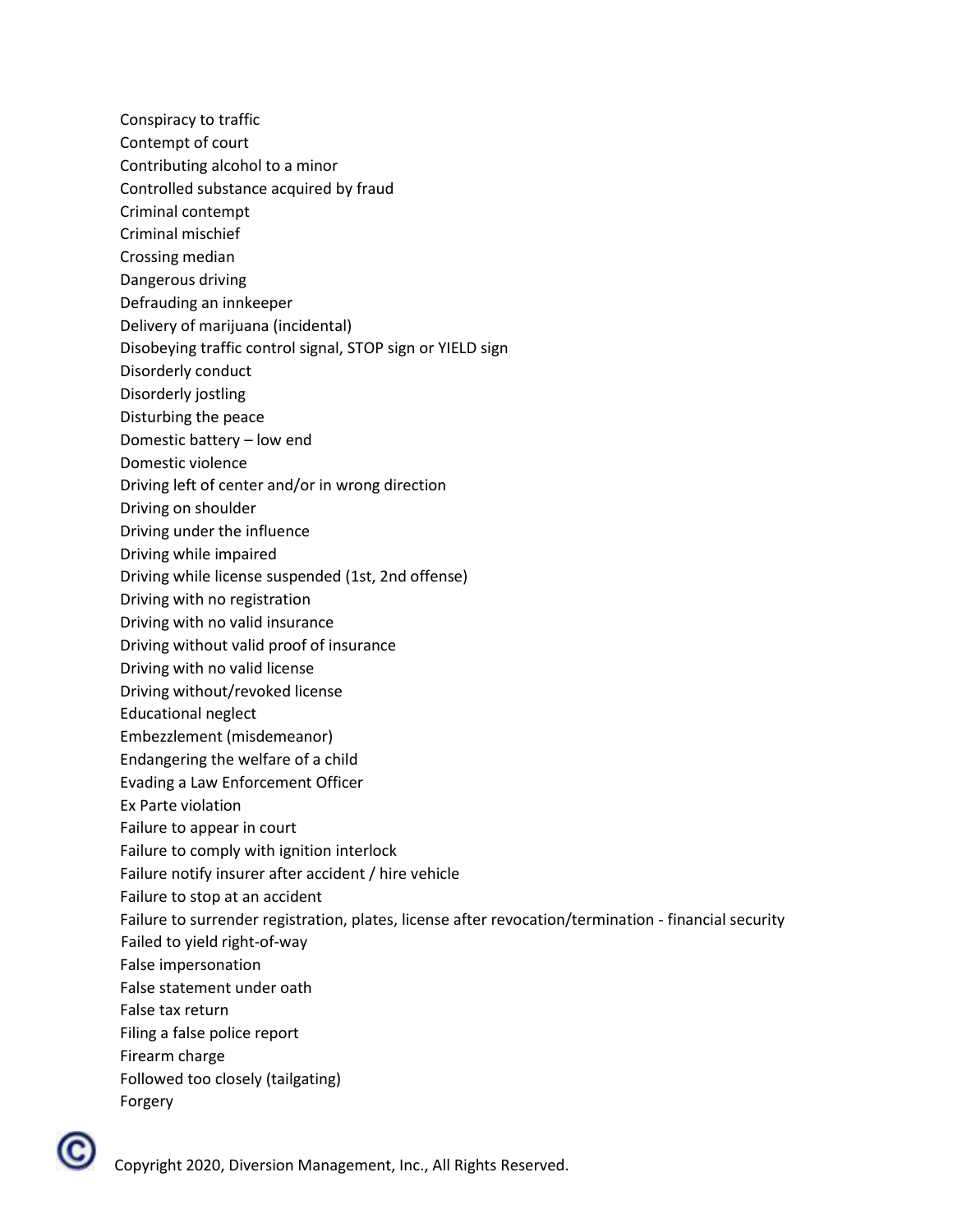Furnishing tobacco to a minor

Grand larceny

Graffiti

- Handicapped Parking Zone Violation
- Harassing phone calls
- Harassment 2nd degree
- Harboring misdemeanants
- Housing code violations
- Illegal entry
- Improper Turn
- Improper passing, changing lane unsafely
- Improper use of car pool lane
- Inadequate Brakes (employer's vehicle)
- Inadequate brakes (personal vehicle)
- Insurance fraud
- Interference with custody
- Introduction of contraband in prison
- Issuing a bad check
- Larceny \$200 or more
- Leaving scene of property damage incident
- Littering
- Loitering or prowling
- Malicious destruction of police property
- Malicious destruction of property
- Manufacturing marijuana (personal use)
- Minor attempting to purchase alcohol
- Minor in possession of alcohol
- Minor in possession of tobacco
- Misdemeanor drug offense
- Not signaling/improper signaling
- Nuisance violations
- Obstructing justice
- Open container in vehicle
- Operate w/o proof of financial security after revocation
- Parking in a No Parking Zone
- Passing in No Passing Zone
- Parking illegally on road shoulder, (non-emergency)
- Passing a bad check
- Patronizing post 3rd degree
- Permitting unlicensed operation
- Permitting uninsured/financial security operation
- Petty larceny
- Possession of drugs
- Possession of firearm

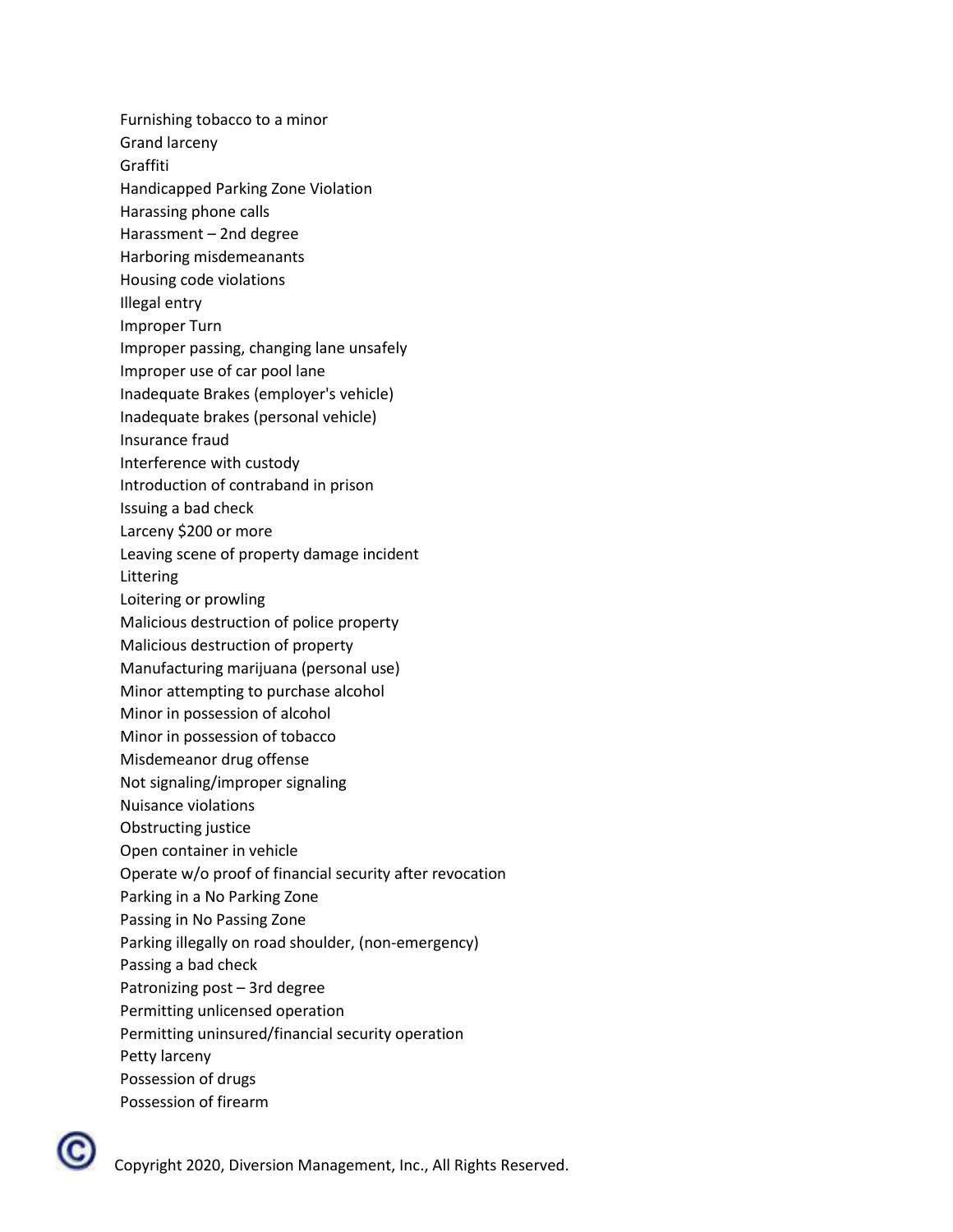Possession of illegal bobcat Possession of marijuana Possession of paraphernalia Possession of stolen check Possession with intent to distribute Property damage Prostitution Public drunkenness Railroad crossing violation Receiving and/or concealing stolen property Reckless driving Resisting arrest Retail fraud Retail fraud – 3rd degree Retail theft Sexual misconduct Shoplifting Soliciting prostitution Speeding 1 to 10 MPH over posted limit Speeding 11 to 20 MPH over posted limit Speeding 21 to 30 MPH over posted limit **Stalking** Tampering Theft by unlawful taking Theft of a controlled substance Theft or stealing Tobacco on school property Trespassing Unauthorized use of financial transaction device Unauthorized use of propelled vehicle Underage drinking Unemployment fraud Unlawful assembling Unlawful dealing with a child Unlawful imprisonment Use of portable electronic device ("texting") Vandalism Violation of an order of protection Violation of probation Welfare fraud Window tint Zoning violation

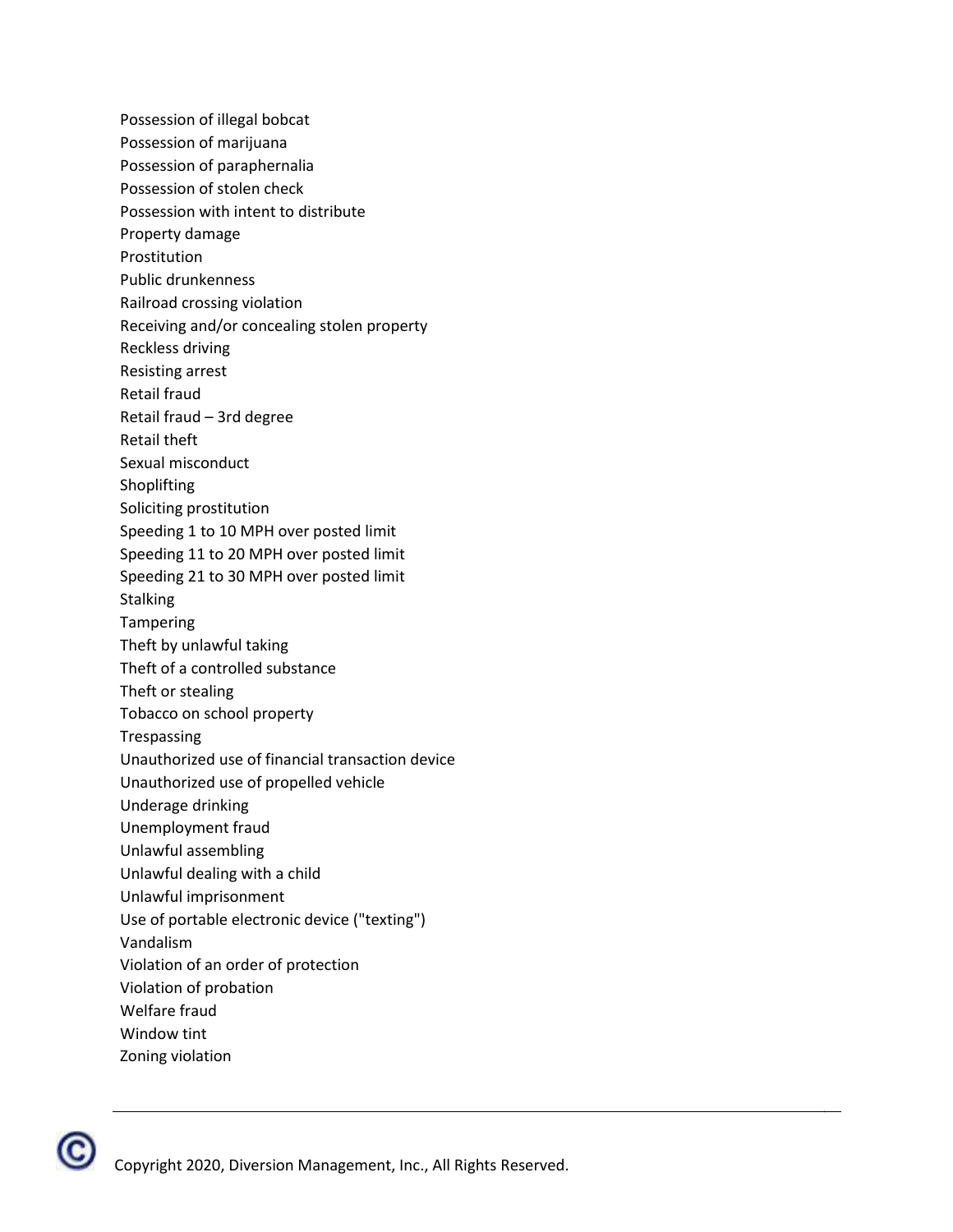## **Typical Offenses: Lower Level Felonies May Include:**

Accessory to a felony

Acquisition or possession of controlled substance by fraud Attempted burglary Burglary Criminal conspiracy Criminal Impersonation Criminal mischief Criminal possession of financial transaction device Forgery Forgery – 1st degree Fraud Fraudulent Insurance Identity theft Issuing bad check Marijuana delivery Operation of vehicle to avoid arrest Possession of controlled substance with intent to distribute Possession of forged instrument Possession of burglary tools Possession of controlled substance Possession of marijuana with intent to distribute Possession of stolen firearm Shoplifting Theft Theft by receiving Unauthorized use of a financial transaction device

There are of course… many, many more but again… if we receive the file from you or have submitted it and you or your staff approved the Participant, we will assume that represents your authority to process and, we will then proceed.

**Most Felony charges are, we know, nothing that you wish for us to support but just in case, here is a list of them in Missouri. If you wish, kindly highlight those you may wish our assistance with:** 

| <b>FELONY CLASS A</b> |
|-----------------------|
|                       |
| <b>FELONY CLASS A</b> |
| <b>FELONY CLASS A</b> |
| <b>FELONY CLASS A</b> |
|                       |

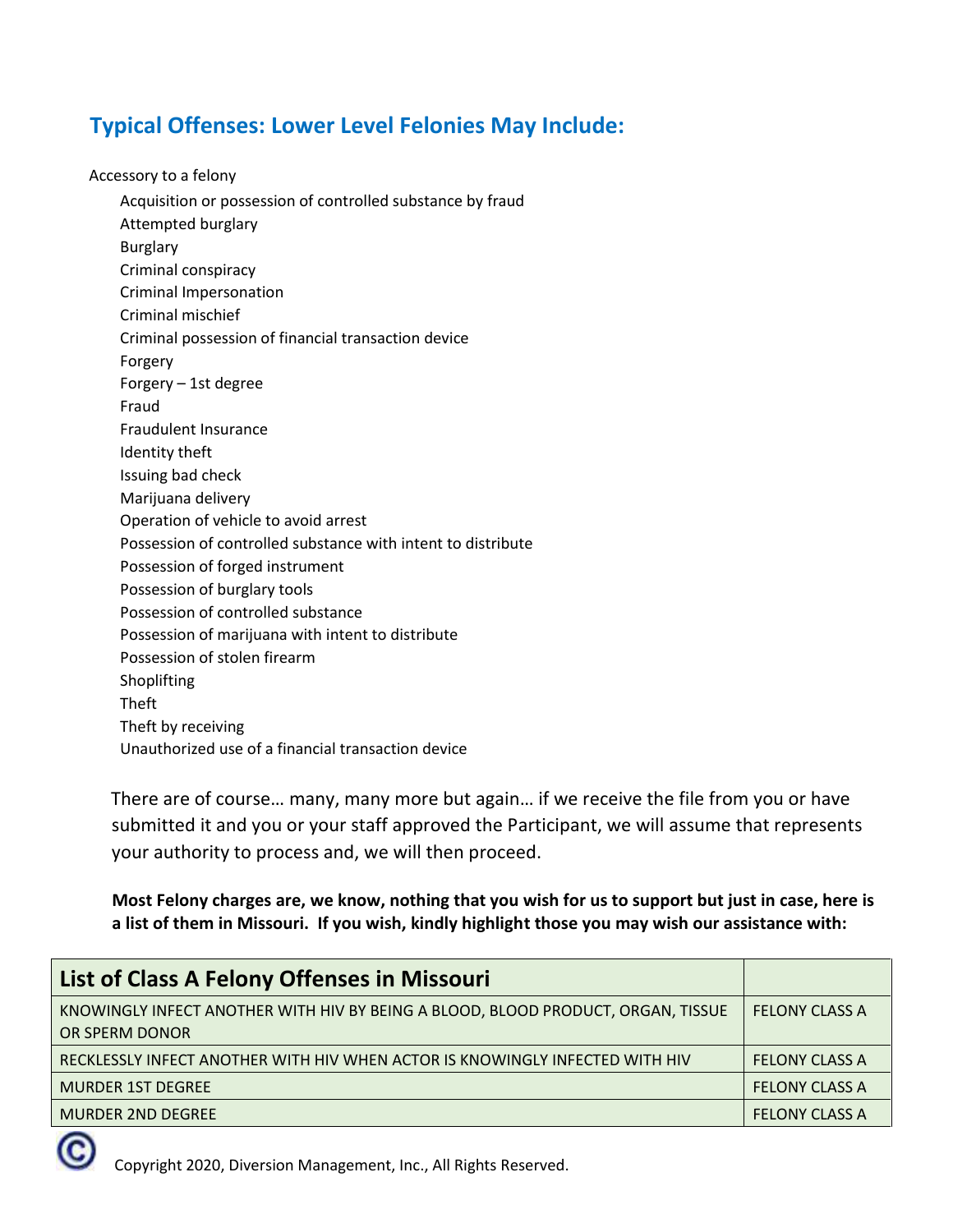| MURDER 2ND DEGREE - VEHICULAR - INTOXICATED                                                    | <b>FELONY CLASS A</b> |
|------------------------------------------------------------------------------------------------|-----------------------|
| MURDER 2ND DEGREE - FELONY MURDER - DURING PERPETRATION/ATTEMPTED                              | <b>FELONY CLASS A</b> |
| PERPETRATION/FLIGHT FROM PERPETRATION OF A FELONY, A PERSON DIES                               |                       |
| ASSAULT 1ST DEGREE OR ATTEMPT - SERIOUS PHYSICAL INJURY OR SPECIAL VICTIM                      | <b>FELONY CLASS A</b> |
| DOMESTIC ASSAULT 1ST DEGREE - SERIOUS PHYSICAL INJURY                                          | <b>FELONY CLASS A</b> |
| DOMESTIC ASSAULT - 1ST DEGREE - PREVIOUS OFFENSE UNDER "THIS CRIME"                            | <b>FELONY CLASS A</b> |
| DOMESTIC ASSAULT - 1ST DEGREE - SERIOUS PHYSICAL INJURY                                        | <b>FELONY CLASS A</b> |
| KIDNAPPING - 1ST DEGREE                                                                        | <b>FELONY CLASS A</b> |
| <b>CHILD KIDNAPPING</b>                                                                        | <b>FELONY CLASS A</b> |
| <b>CHILD MOLESTATION - 1ST DEGREE</b>                                                          | <b>FELONY CLASS A</b> |
| ABANDONMENT OF CHILD - 1ST DEGREE - DEATH OF CHILD                                             | <b>FELONY CLASS A</b> |
| ABANDONMENT OF CHILD - 2ND DEGREE - DEATH OF CHILD                                             | <b>FELONY CLASS A</b> |
| ENDANGERING THE WELFARE OF A CHILD - 1ST DEGREE - DEATH OF CHILD - NO SEXUAL<br><b>CONDUCT</b> | <b>FELONY CLASS A</b> |
|                                                                                                |                       |

| ENDANGERING THE WELFARE OF A CHILD - 1ST DEGREE - DEATH OF CHILD - SEXUAL CONDUCT                                                          | <b>FELONY CLASS A</b> |
|--------------------------------------------------------------------------------------------------------------------------------------------|-----------------------|
| ABUSE OR NEGLECT OF A CHILD - RESULTING IN DEATH UNDER SEC. 568.060.5(2)                                                                   | <b>FELONY CLASS A</b> |
| ABUSE OR NEGLECT OF A CHILD - LESS THAN 14 YEARS OF AGE AND SEXUAL<br>ABUSE/EXPLOITATION                                                   | <b>FELONY CLASS A</b> |
| ABUSE OR NEGLECT OF A CHILD - SERIOUS EMOTIONAL OR PHYSICAL INJURY                                                                         | <b>FELONY CLASS A</b> |
| ARSON 1ST DEGREE - CAUSING SERIOUS PHYSICAL INJURY OR DEATH                                                                                | <b>FELONY CLASS A</b> |
| ARSON 1ST DEGREE - CAUSING SERIOUS PHYSICAL INJURY OR DEATH AS A RESULT OF FIRE OR<br>EXPLOSION IN AN ATTEMPT TO PRODUCE METHAMPHETAMINE   | <b>FELONY CLASS A</b> |
| <b>ROBBERY - 1ST DEGREE</b>                                                                                                                | <b>FELONY CLASS A</b> |
| <b>STEALING</b>                                                                                                                            | <b>FELONY CLASS A</b> |
| FINANCIAL EXPLOITATION OF ELDERLY/DISABLED PERSON                                                                                          | <b>FELONY CLASS A</b> |
| AIDING/ABETTING A PERSON DISCHARGING/SHOOTING A FIREARM AT OR FROM A MOTOR<br><b>VEHICLE - PHYSICAL INJURY OR DEATH</b>                    | <b>FELONY CLASS A</b> |
| UNLAWFUL USE OF WEAPON - SUBSECTION 9 - SHOOT AT/FROM MOTOR VEHICLE, AT PERSON,<br>MOTOR VEHICLE OR BUILDING, RESULTING IN DEATH OR INJURY | <b>FELONY CLASS A</b> |
| SEXUAL EXPLOITATION OF A MINOR CHILD                                                                                                       | <b>FELONY CLASS A</b> |
| PROMOTE CHILD PORNOGRAPHY TO A MINOR 1ST DEGREE                                                                                            | <b>FELONY CLASS A</b> |
| <b>CAUSING CATASTROPHE</b>                                                                                                                 | <b>FELONY CLASS A</b> |
| PERJURY IN CRIMINAL TRIAL TO SECURE CONVICTION OF MURDER                                                                                   | <b>FELONY CLASS A</b> |
| ESCAPE OR ATTEMPTED ESCAPE FROM CUSTODY WITH DEADLY WEAPON, DANGEROUS<br>INSTRUMENT OR BY HOLDING HOSTAGE                                  | <b>FELONY CLASS A</b> |
| ESCAPE OR ATTEMPTED ESCAPE FROM CONFINEMENT WITH DEADLY WEAPON, DANGEROUS<br>INSTRUMENT OR BY HOLDING HOSTAGE                              | <b>FELONY CLASS A</b> |
| <b>TREASON</b>                                                                                                                             | <b>FELONY CLASS A</b> |

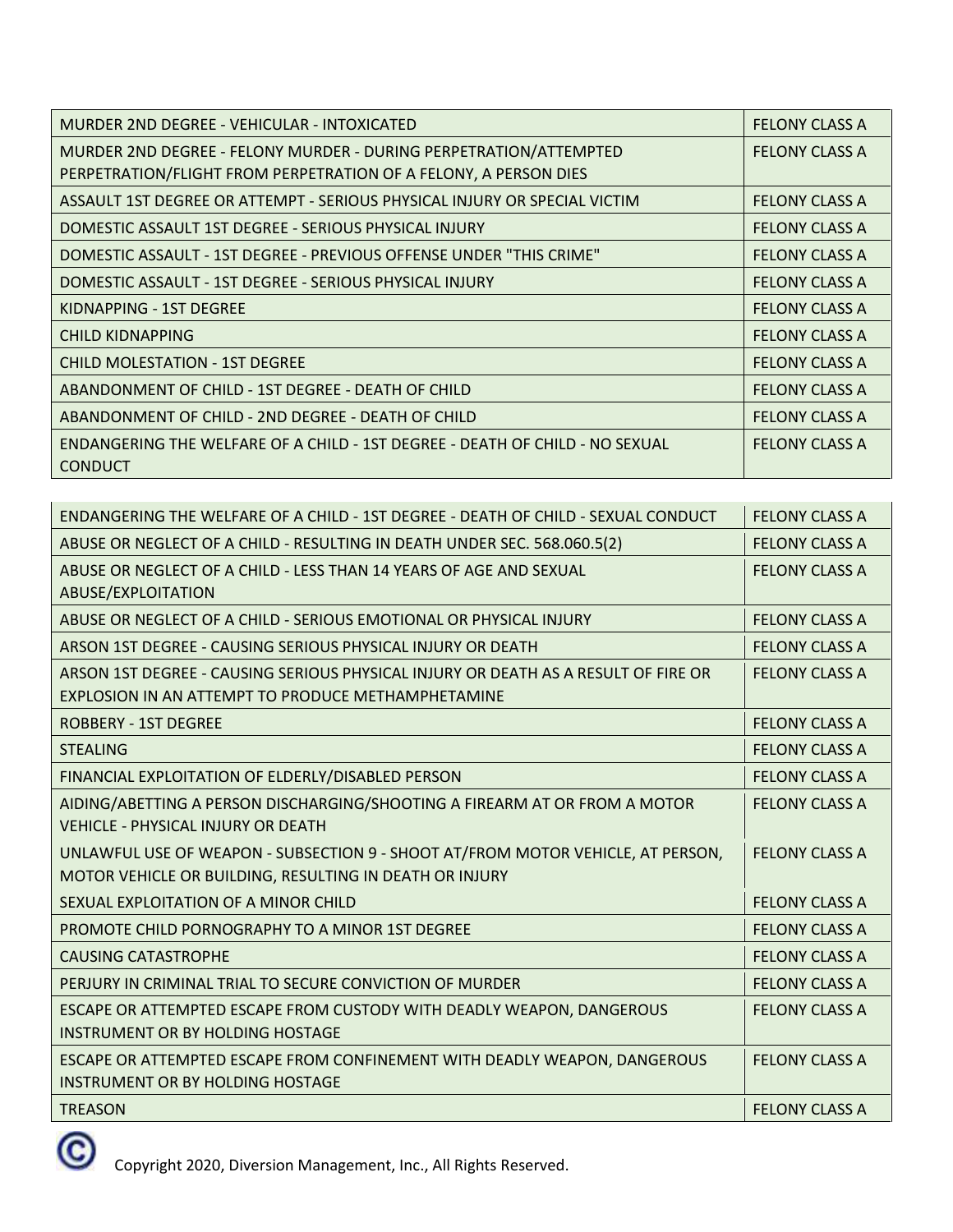| DWI - HABITUAL - 2ND OR SUBSEQUENT VIOLATION                                                  | <b>FELONY CLASS A</b> |
|-----------------------------------------------------------------------------------------------|-----------------------|
| DWI - DEATH OF LAW ENFORCEMENT OR EMERGENCY PERSONNEL - 2ND OR SUBSEQUENT<br><b>VIOLATION</b> | <b>FELONY CLASS A</b> |
|                                                                                               |                       |
| DWI - DEATH OF 2 OR MORE - 2ND OR SUBSEQUENT VIOLATION                                        | <b>FELONY CLASS A</b> |
| <b>BWI - HABITUAL - 2ND OR SUBSEQUENT VIOLATION</b>                                           | <b>FELONY CLASS A</b> |
| BWI - DEATH OF LAW ENFORCEMENT OR EMERGENCY PERSONNEL - 2ND OR SUBSEQUENT                     | <b>FELONY CLASS A</b> |
| <b>VIOLATION</b>                                                                              |                       |
| BWI - DEATH OF 2 OR MORE - 2ND OR SUBSEQUENT VIOLATION                                        | <b>FELONY CLASS A</b> |
| ANY PERSON NOT OWNER/NOT IN LAWFUL CONTROL OF APPROVED CONTAINER, ALLOW                       | <b>FELONY CLASS A</b> |
| RELEASE/ESCAPE OF ANHYDROUS AMMONIA-DEATH/SERIOUS INJURY                                      |                       |
| ASSAULT WITH INTENT TO COMMIT BUS HIJACKING WITH A WEAPON                                     | <b>FELONY CLASS A</b> |
| PLANTING BOMB OR EXPLOSIVE AT OR NEAR BUS OR TERMINAL                                         | <b>FELONY CLASS A</b> |
| DISTRIBUTION OF A CONTROLLED SUBSTANCE IN A PROTECTED LOCATION                                | <b>FELONY CLASS A</b> |
| MANUFACTURE OF A CONTROLLED SUBSTANCE - PHYSICAL INJURY OR DEATH DURING<br><b>MANUFACTURE</b> | <b>FELONY CLASS A</b> |
|                                                                                               |                       |
| TRAFFICKING DRUGS OR ATTEMPT- 1ST DEGREE - OVER STATUTORY AMOUNT                              | <b>FELONY CLASS A</b> |
| TRAFFICKING DRUGS - 2ND DEGREE - OVER STATUTORY AMOUNT                                        | <b>FELONY CLASS A</b> |
| <b>TAMPER WITH A PRESCRIPTION DRUG ORDER</b>                                                  | <b>FELONY CLASS A</b> |
| List of Class B Felony Offenses in Missouri                                                   |                       |
| <b>DESCRIPTION: CLASS B</b>                                                                   | <b>TYPE/CLASS</b>     |
| PERFORM/INDUCE/ATTEMPT TO PERFORM/INDUCE ABORTION BY PERSON WHO IS NOT A<br><b>PHYSICIAN</b>  | <b>FELONY CLASS B</b> |
| BE OR ATTEMPT TO BE A BLOOD, BLOOD PRODUCT, ORGAN, TISSUE, SPERM DONOR WHEN                   | <b>FELONY CLASS B</b> |

| ACTOR IS KNOWINGLY INFECTED WITH HIV                                                                                                                         |                       |
|--------------------------------------------------------------------------------------------------------------------------------------------------------------|-----------------------|
| RECKLESSLY RISK INFECTION OF ANOTHER WITH HIV WHEN ACTOR IS KNOWINGLY INFECTED<br>WITH HIV                                                                   | <b>FELONY CLASS B</b> |
| VIOLATIONS INVOLVING HEALTH CARE PAYMENTS - 2ND OR SUBSEQUENT OFFENSE                                                                                        | <b>FELONY CLASS B</b> |
| DISTRIBUTE CONTROLLED SUBSTANCE TO A MINOR                                                                                                                   | <b>FELONY CLASS B</b> |
| DEPARTMENT OF CORRECTIONS EMPLOYEE DIRECTLY/INDIRECTLY RECEIVE ANYTHING OF VALUE<br>FOR PROCURING/ATTEMPT/ASSIST TO PROCURE THE PARDON OR PAROLE OF OFFENDER | <b>FELONY CLASS B</b> |
| VIOLENCE TO AN EMPLOYEE OF DEPARTMENT OF CORRECTIONS OR TO AN INMATE BY AN<br><b>INMATE</b>                                                                  | <b>FELONY CLASS B</b> |
| DELIVERY OR POSSESSION OF WEAPON AT COUNTY/PRIVATE JAIL/CORRECTIONAL CENTER                                                                                  | <b>FELONY CLASS B</b> |
| <b>FAILURE TO OBTAIN HORSE RACING TRACK LICENSE</b>                                                                                                          | <b>FELONY CLASS B</b> |
| RACING HORSES UNDER NON-REGISTERED NAME                                                                                                                      | <b>FELONY CLASS B</b> |
| VIOLATE SECTION 313.690 REGARDING GAMING/HORSE RACES                                                                                                         | <b>FELONY CLASS B</b> |
| ADMINISTERING UNAUTHORIZED DRUGS TO A HORSE                                                                                                                  | <b>FELONY CLASS B</b> |

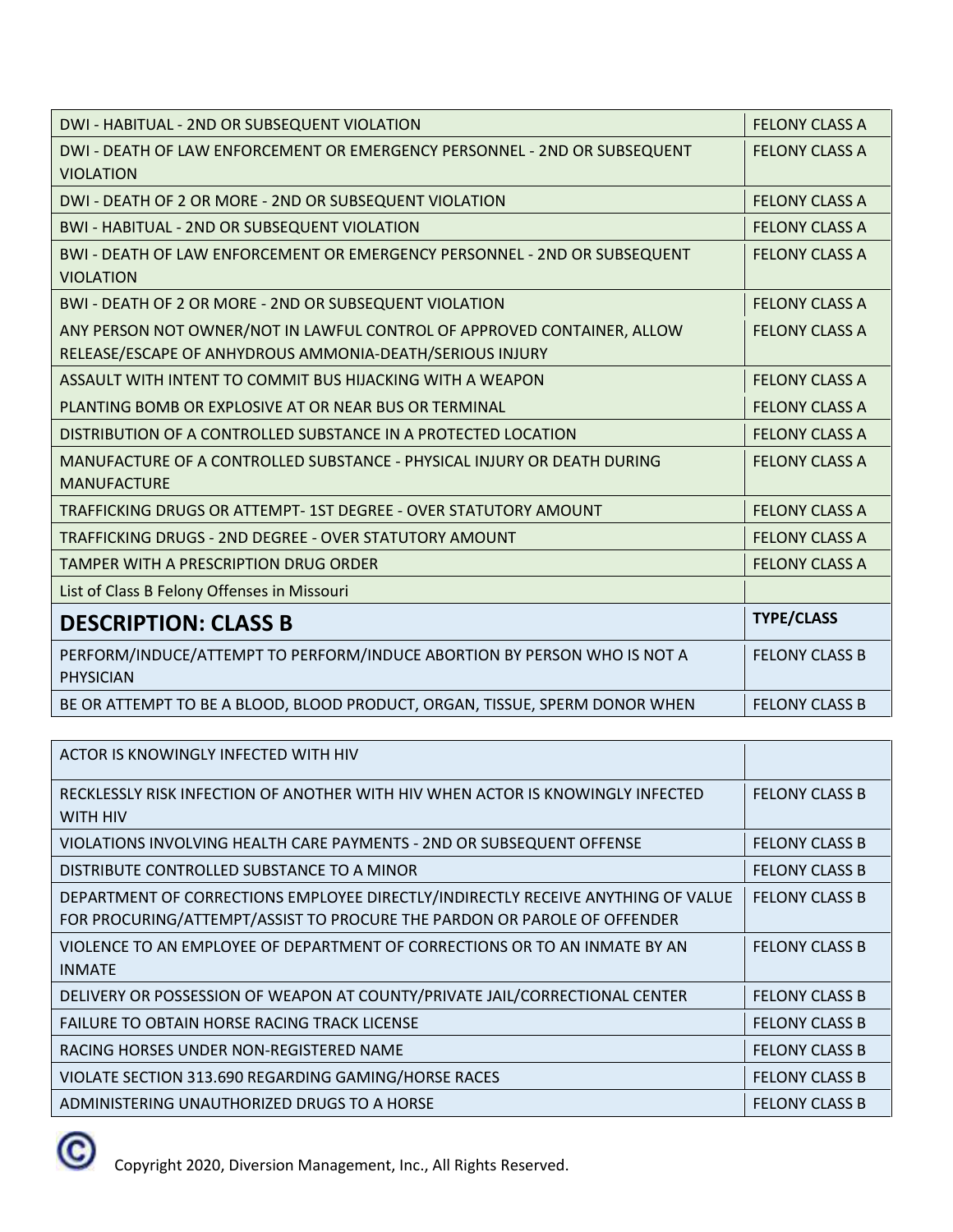| PERFORM OR INDUCE ABORTION BY OTHER THAN LICENSED PHYSICIAN                                                                                                | <b>FELONY CLASS B</b> |
|------------------------------------------------------------------------------------------------------------------------------------------------------------|-----------------------|
| FALSIFY LIFE SUPPORT DECLARATION - CONCEALING REVOCATION OF DECLARATION<br><b>PROCEDURES</b>                                                               | <b>FELONY CLASS B</b> |
| <b>VOLUNTARY MANSLAUGHTER</b>                                                                                                                              | <b>FELONY CLASS B</b> |
| ASSAULT 1ST DEGREE OR ATTEMPT                                                                                                                              | <b>FELONY CLASS B</b> |
| ASSAULT - 2ND DEGREE - SPECIAL VICTIM                                                                                                                      | <b>FELONY CLASS B</b> |
| DOMESTIC ASSAULT 1ST DEGREE - 1ST OFFENSE                                                                                                                  | <b>FELONY CLASS B</b> |
| DOMESTIC ASSAULT 1ST DEGREE - PRIOR DOMESTIC VIOLENCE OFFENDER PURSUANT TO<br><b>SECTION 565.063</b>                                                       | <b>FELONY CLASS B</b> |
| DOMESTIC ASSAULT 1ST DEGREE - PERSISTENT DOMESTIC VIOLENCE OFFENDER PURSUANT TO<br><b>SECTION 565.063</b>                                                  | <b>FELONY CLASS B</b> |
| DOMESTIC ASSAULT - 1ST DEGREE                                                                                                                              | <b>FELONY CLASS B</b> |
| KIDNAPPING - FACILITATING A FELONY - INFLICTING INJURY - TERRORIZING - 1ST DEGREE                                                                          | <b>FELONY CLASS B</b> |
| PARENTAL KIDNAPPING - DETAINS/CONCEALS WHEREABOUTS OF CHILD FOR 120 DAYS OR MORE                                                                           | <b>FELONY CLASS B</b> |
| CHILD MOLESTATION - 2ND DEGREE - CHILD LESS THAN 12 YOA                                                                                                    | <b>FELONY CLASS B</b> |
| CHILD MOLESTATION - 2ND DEGREE - AGGRAVATED SEXUAL OFFENSE - CHILD LESS THAN 17 YOA<br>AND OFFENDER GREATER THAN 4 YEARS OLDER                             | <b>FELONY CLASS B</b> |
| CHILD MOLESTATION - 3RD DEGREE - CHILD LESS THAN 14 YOA - FORCIBLE COMPULSION                                                                              | <b>FELONY CLASS B</b> |
| SEXUAL ABUSE - 1ST DEGREE - VICTIM IS LESS THAN 14 YEARS OF AGE                                                                                            | <b>FELONY CLASS B</b> |
| SEXUAL ABUSE -1ST DEGREE - AGGRAVATED SEXUAL OFFENSE                                                                                                       | <b>FELONY CLASS B</b> |
| PRIOR OFFENDER RESIDE WITHIN 1000 FEET OF A SCHOOL OR CHILDCARE FACILITY AFTER<br>CONVICTION OF OR PLEA TO A SPECIFIED OFFENSE - 2ND OR SUBSEQUENT OFFENSE | <b>FELONY CLASS B</b> |
| ACTOR KNOWINGLY INFECTED WITH HIV PERFORMED AN ACT OF PROSTITUTION                                                                                         | <b>FELONY CLASS B</b> |
| PROMOTING PROSTITUTION 1ST DEGREE                                                                                                                          | <b>FELONY CLASS B</b> |
| ABANDONMENT OF CHILD 1ST DEGREE                                                                                                                            | <b>FELONY CLASS B</b> |
| ABANDONMENT OF CHILD - 1ST DEGREE - SERIOUS PHYSICAL INJURY                                                                                                | <b>FELONY CLASS B</b> |
| ENDANGERING THE WELFARE OF A CHILD CREATING SUBSTANTIAL RISK- 1ST DEGREE - 2ND/SUB<br>OFFENSE - NO SEXUAL CONDUCT                                          | <b>FELONY CLASS B</b> |
| ENDANGERING THE WELFARE OF A CHILD CREATING SUBSTANTIAL RISK - 1ST DEGREE - 2ND/SUB<br>OFFENSE - SEXUAL CONDUCT                                            | <b>FELONY CLASS B</b> |
| ENDANGERING THE WELFARE OF A CHILD ENGAGING IN SEXUAL CONDUCT UNDER 17 YEARS OF<br>AGE AS PARENT/GUARDIAN- 1ST DEGREE - 2ND/SUBS OFFENSE                   | <b>FELONY CLASS B</b> |

| ENDANGERING THE WELFARE OF A CHILD INVOLVING DRUGS-1ST DEGREE - 2ND/SUBS OFFENSE                       | <b>FELONY CLASS B</b> |
|--------------------------------------------------------------------------------------------------------|-----------------------|
| ENDANGERING THE WELFARE OF A CHILD - 1ST DEGREE - SERIOUS PHYSICAL INJURY - NO SEXUAL   FELONY CLASS B |                       |
| <b>CONDUCT</b>                                                                                         |                       |
| ENDANGERING THE WELFARE OF A CHILD - 1ST DEGREE - SERIOUS PHYSICAL INJURY - SEXUAL                     | <b>FELONY CLASS B</b> |
| <b>CONDUCT</b>                                                                                         |                       |

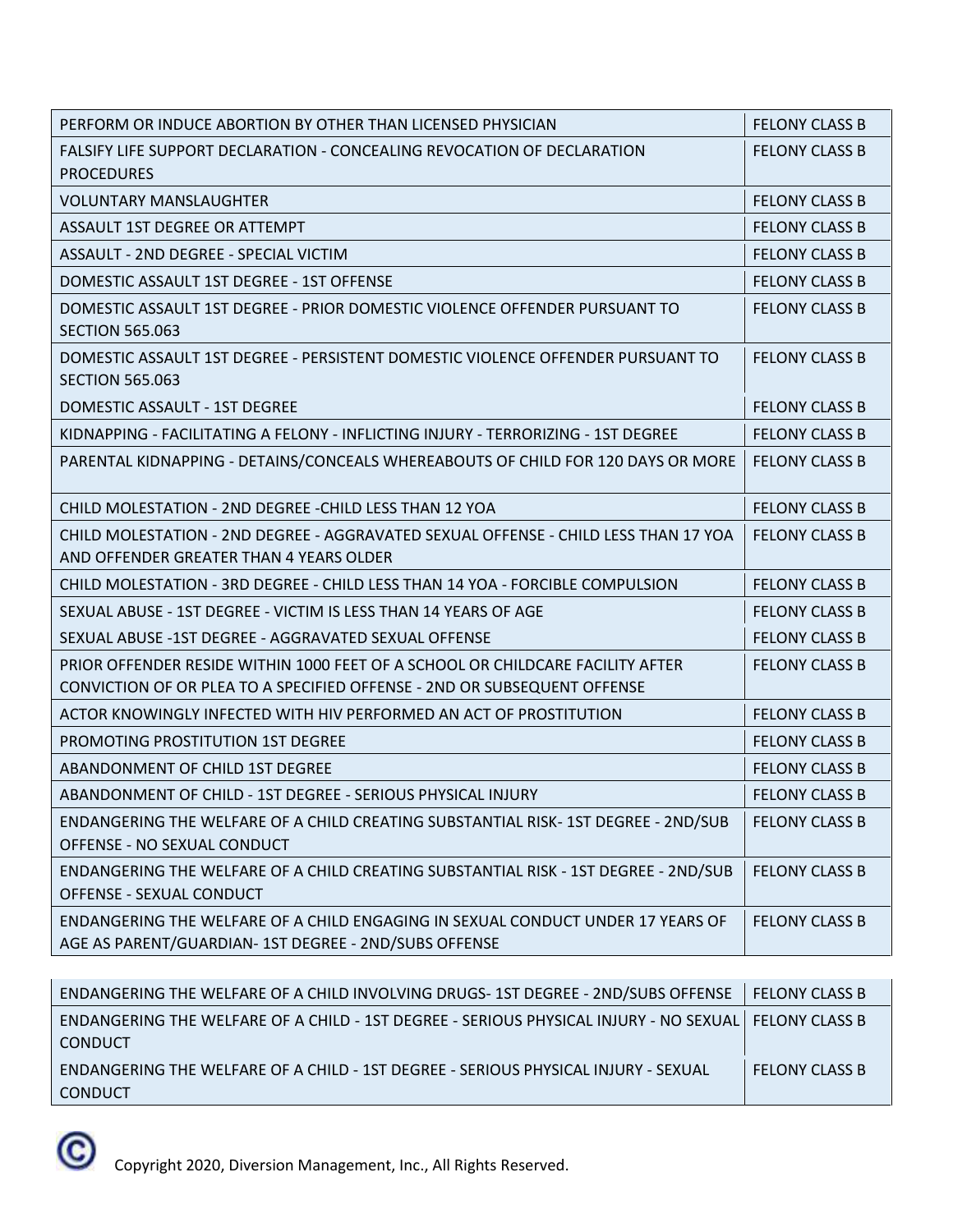| ABUSE OR NEGLECT OF A CHILD - 2ND OR SUBSEQUENT OFFENSE                                                                                          | <b>FELONY CLASS B</b> |
|--------------------------------------------------------------------------------------------------------------------------------------------------|-----------------------|
| ABUSE OR NEGLECT OF A CHILD - SERIOUS EMOTIONAL OR PHYSICAL INJURY                                                                               | <b>FELONY CLASS B</b> |
| <b>GENITAL MUTILATION OF A FEMALE CHILD</b>                                                                                                      | <b>FELONY CLASS B</b> |
| <b>ARSON 1ST DEGREE</b>                                                                                                                          | <b>FELONY CLASS B</b> |
| ARSON 2ND DEGREE - CAUSING SERIOUS PHYSICAL INJURY OR DEATH                                                                                      | <b>FELONY CLASS B</b> |
| PROPERTY DAMAGE - 1ST DEGREE - DAMAGE TO MOTOR VEHICLE WITH INTENT TO STEAL AS<br>SECOND OR SUBSEQUENT OFFENSE                                   | <b>FELONY CLASS B</b> |
| VIOLATE SEC 569.132 REGARDING CROP LOSS - VALUE \$75,000 OR MORE                                                                                 | <b>FELONY CLASS B</b> |
| <b>BURGLARY 1ST DEGREE</b>                                                                                                                       | <b>FELONY CLASS B</b> |
| <b>ROBBERY - 2ND DEGREE</b>                                                                                                                      | <b>FELONY CLASS B</b> |
| STEALING - LIVESTOCK/WILDLIFE - EXCEED \$3,000 & PRIOR OFFENSE OR EXCEED \$10,000                                                                | <b>FELONY CLASS B</b> |
| STEALING - MOTOR VEHICLE/WATERCRAFT/AIRCRAFT & PRIOR STEALING OFFENDER                                                                           | <b>FELONY CLASS B</b> |
| STEALING OR ATTEMPT TO STEAL- ANHYDROUS AMMONIA/LIQUID NITRATE                                                                                   | <b>FELONY CLASS B</b> |
| STEALING OR ATTEMPT TO STEAL - FROM FINANCIAL INSTITUTION                                                                                        | <b>FELONY CLASS B</b> |
| FINANCIAL EXPLOITATION OF ELDERLY/DISABLED PERSON                                                                                                | <b>FELONY CLASS B</b> |
| <b>IDENTITY THEFT OR ATTEMPT</b>                                                                                                                 | <b>FELONY CLASS B</b> |
| <b>TRAFFICKING IN STOLEN IDENTITIES</b>                                                                                                          | <b>FELONY CLASS B</b> |
| DISCHARGE/SHOOT FIREARM AT OR FROM MOTOR VEHICLE/SHOOT AT PERSON, ANOTHER<br>MOTOR VEHICLE, OR BUILDING/HABITABLE STRUCTURE- PERSISTENT OFFENDER | <b>FELONY CLASS B</b> |
| DISCHARGE/SHOOT FIREARM AT OR FROM MOTOR VEHICLE/SHOOT AT PERSON, ANOTHER<br>MOTOR VEHICLE, OR BUILDING/HABITABLE STRUCTURE- / PRIOR OFFENDER    | <b>FELONY CLASS B</b> |
| AIDING/ABETTING A PERSON DISCHARGING/SHOOTING A FIREARM AT OR FROM A MOTOR<br><b>VEHICLE - 1ST OFFENSE</b>                                       | <b>FELONY CLASS B</b> |
| AIDING/ABETTING A PERSON DISCHARGING/SHOOTING A FIREARM AT OR FROM A MOTOR<br><b>VEHICLE - PERSISTENT OFFENDER</b>                               | <b>FELONY CLASS B</b> |
| AIDING/ABETTING A PERSON DISCHARGING/SHOOTING A FIREARM AT OR FROM A MOTOR<br><b>VEHICLE - PRIOR OFFENDER</b>                                    | <b>FELONY CLASS B</b> |
| UNLAWFUL USE OF WEAPON - SUBSECTION 9 - SHOOT AT/FROM MOTOR VEHICLE, AT PERSON,<br><b>MOTOR VEHICLE OR BUILDING</b>                              | <b>FELONY CLASS B</b> |
| POSSESSING OR USE METAL PENETRATING BULLET DURING THE COMMISSION OF CRIME                                                                        | <b>FELONY CLASS B</b> |
| SEXUAL EXPLOITATION OF A MINOR                                                                                                                   | <b>FELONY CLASS B</b> |
| PROMOTING CHILD PORNOGRAPHY 1ST DEGREE                                                                                                           | <b>FELONY CLASS B</b> |
| PROMOTE CHILD PORNOGRAPHY TO MINOR 2ND DEGREE                                                                                                    | <b>FELONY CLASS B</b> |
| POSSESSION OF CHILD PORNOGRAPHY - 2ND/SUBSEQUENT OFFENSE OR POSSESS MORE THAN<br>20 PICTURES/ONE FILM/VIDEOTAPE                                  | <b>FELONY CLASS B</b> |
| USE OF CHILD IN SEXUAL PERFORMANCE - SERIOUS EMOTIONAL INJURY                                                                                    | <b>FELONY CLASS B</b> |
| MONEY LAUNDERING OR ATTEMPTED MONEY LAUNDERING                                                                                                   | <b>FELONY CLASS B</b> |
| AGROTERRORISM - DAMAGE TO CROPS, POULTRY, LIVESTOCK OR ANIMALS (VALUE \$10 MILLION<br>OR MORE)                                                   | <b>FELONY CLASS B</b> |
|                                                                                                                                                  |                       |

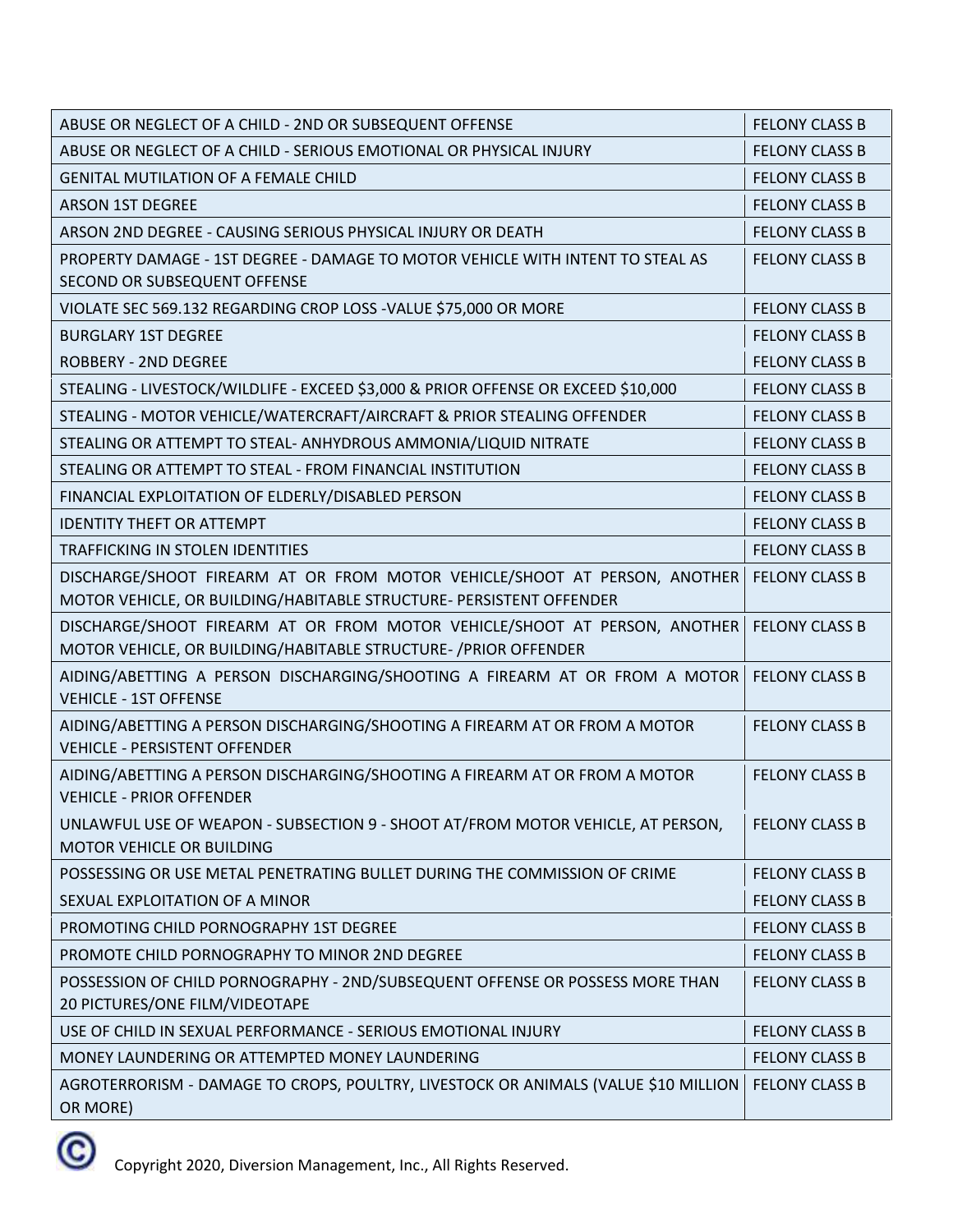| PERJURY IN CRIMINAL TRIAL TO SECURE NON-MURDER FELONY CONVICTION                  | <b>FELONY CLASS B</b> |
|-----------------------------------------------------------------------------------|-----------------------|
| ESCAPE OR ATTEMPTED ESCAPE FROM DEPARTMENT OF CORRECTIONS                         | <b>FELONY CLASS B</b> |
| AIDING ESCAPE OF PRISONER BY USING DEADLY WEAPON OR DANGEROUS INSTRUMENT          | <b>FELONY CLASS B</b> |
|                                                                                   |                       |
| AIDING ESCAPE OF PRISONER CONFINED FOR FELONY                                     | <b>FELONY CLASS B</b> |
| PERMITTING ESCAPE BY ALLOWING USE OF DEADLY WEAPON                                | <b>FELONY CLASS B</b> |
| <b>DWI - HABITUAL</b>                                                             | <b>FELONY CLASS B</b> |
| DWI - DEATH OF LAW ENFORCEMENT OR EMERGENCY PERSONNEL                             | <b>FELONY CLASS B</b> |
| DWI - DEATH OF 2 OR MORE                                                          | <b>FELONY CLASS B</b> |
| <b>BAC - HABITUAL OFFENDER</b>                                                    | <b>FELONY CLASS B</b> |
| BAC - CMV (.04 OR MORE) - HABITUAL OFFENDER                                       | <b>FELONY CLASS B</b> |
| <b>BWI-HABITUAL</b>                                                               | <b>FELONY CLASS B</b> |
| <b>BWI - DEATH OF LAW ENFORCEMENT OR EMERGENCY PERSONNEL</b>                      | <b>FELONY CLASS B</b> |
| <b>BWI - DEATH OF 2 OR MORE</b>                                                   | <b>FELONY CLASS B</b> |
| <b>BOATING BAC - HABITUAL OFFENDER</b>                                            | <b>FELONY CLASS B</b> |
| ANY PERSON NOT OWNER/NOT IN LAWFUL CONTROL OF APPROVED CONTAINER, ALLOW           | <b>FELONY CLASS B</b> |
| RELEASE/ESCAPE OF ANHYDROUS AMMONIA                                               |                       |
| CRIMINAL WATER CONTAMINATION WITH THE INTENT OF CAUSING DEATH OR SERIOUS PHYSICAL | <b>FELONY CLASS B</b> |
| <b>INJURY</b>                                                                     |                       |
| <b>BUS HIJACKING</b>                                                              | <b>FELONY CLASS B</b> |
| DISCHARGING FIREARM, HURLING MISSILE AT, INTO, OR UPON BUS                        | <b>FELONY CLASS B</b> |
| PROHIBITED ACTS AGAINST ANIMAL RESEARCH AND PRODUCTION FACILITIES                 | <b>FELONY CLASS B</b> |
| DELIVERY OF CONTROLLED SUBSTANCE - MINOR TO PURCHASE OR TRANSPORT                 | <b>FELONY CLASS B</b> |
| DELIVERY OF CONTROLLED SUBSTANCE EXCEPT 35 GRAMS OR LESS OF MARIJUANA OR          | <b>FELONY CLASS B</b> |
| SYNTHETIC CANNABINOID - PERSON LESS THAN 17 YOA AND 2 YRS YOUNGER                 |                       |
| MANUFACTURE OF A CONTROLLED SUBSTANCE - WITHIN 2000 FT OF SCHOOL OR COLLEGE       | <b>FELONY CLASS B</b> |
| TRAFFICKING DRUGS OR ATTEMPT- 1ST DEGREE                                          | <b>FELONY CLASS B</b> |
| <b>TRAFFICKING DRUGS - 2ND DEGREE</b>                                             | <b>FELONY CLASS B</b> |
| KNOWINGLY COMMIT VIOLENCE UPON DEPARTMENT OF MENTAL HEALTH EMPLOYEE OR            | <b>FELONY CLASS B</b> |
| ANOTHER OFFENDER WITHIN A SECURE FACILITY                                         |                       |
| List of Class C Felony Offenses in Missouri                                       |                       |
| <b>DESCRIPTION CLASS C</b>                                                        | <b>TYPE/CLASS</b>     |
| <b>FAILURE TO MAKE REPORT OF DRUG TRANSFER - 2ND OFFENSE</b>                      | <b>FELONY CLASS C</b> |
| <b>INVOLUNTARY MANSLAUGHTER 1ST DEGREE</b>                                        | <b>FELONY CLASS C</b> |
| DOMESTIC ASSAULT 2ND DEGREE - PRIOR DOMESTIC VIOLENCE OFFENDER PURSUANT TO        | <b>FELONY CLASS C</b> |
| <b>SECTION 565.063</b>                                                            |                       |
| DOMESTIC ASSAULT 2ND DEGREE - PERSISTENT DOMESTIC VIOLENCE OFFENDER PURSUANT TO   | <b>FELONY CLASS C</b> |
| <b>SECTION 565.063</b>                                                            |                       |

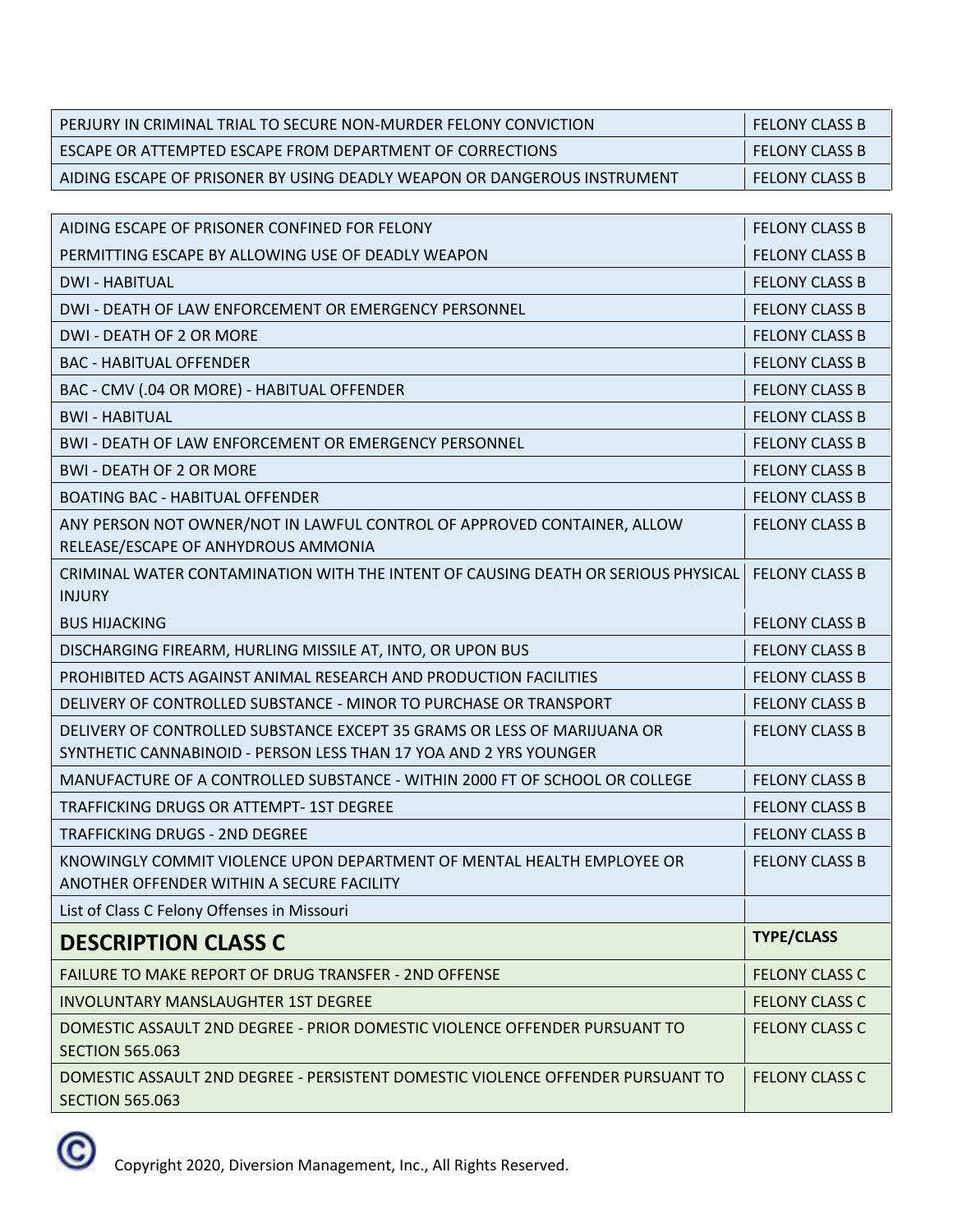| DOMESTIC ASSAULT 2ND DEGREE - 1ST OFFENSE                                                                     | <b>FELONY CLASS C</b> |
|---------------------------------------------------------------------------------------------------------------|-----------------------|
| CHILD MOLESTATION - 3RD DEGREE - CHILD LESS THAN 14 YOA                                                       | <b>FELONY CLASS C</b> |
| SEXUAL ABUSE - 1ST DEGREE                                                                                     | <b>FELONY CLASS C</b> |
| ENDANGERING THE WELFARE OF A CHILD - 1ST DEGREE - PHYSICAL INJURY - NO SEXUAL<br><b>CONDUCT</b>               | <b>FELONY CLASS C</b> |
| ENDANGERING THE WELFARE OF A CHILD - 1ST DEGREE - PHYSICAL INJURY - NO SEXUAL<br>CONDUCT - 2ND/SUBSEQUENT     | <b>FELONY CLASS C</b> |
| ENDANGERING THE WELFARE OF A CHILD - 1ST DEGREE - PHYSICAL INJURY - SEXUAL CONDUCT                            | <b>FELONY CLASS C</b> |
| ENDANGERING THE WELFARE OF A CHILD - 1ST DEGREE - PHYSICAL INJURY - SEXUAL CONDUCT -<br>2ND/SUBQ              | <b>FELONY CLASS C</b> |
| ENDANGERING THE WELFARE OF A CHILD - 1ST DEGREE - 2 OR MORE/PATTERN OF ACTIVITY - NO<br><b>SEXUAL CONDUCT</b> | <b>FELONY CLASS C</b> |
| ENDANGERING THE WELFARE OF A CHILD - 1ST DEGREE - 2 OR MORE/PATTERN OF ACTIVITY - NO                          | <b>FELONY CLASS C</b> |

| SEXUAL CONDUCT - 2ND/SUBSEQUENT OFFENSE                                                                              |                       |
|----------------------------------------------------------------------------------------------------------------------|-----------------------|
| ENDANGERING THE WELFARE OF A CHILD - 1ST DEGREE - 2 OR MORE/PATTERN OF ACTIVITY -<br><b>SEXUAL CONDUCT</b>           | <b>FELONY CLASS C</b> |
| ENDANGERING THE WELFARE OF A CHILD - 1ST DEGREE - 2 OR MORE/PATTERN OF ACTIVITY -<br>SEXUAL CONDUCT - 2ND/SUBSEQUENT | <b>FELONY CLASS C</b> |
| TAMPERING WITH COMPUTER EQUIPMENT, COMPUTER, SYSTEM OR NETWORK                                                       | <b>FELONY CLASS C</b> |
| VIOLATE SEC. 569.132 REGARDING CROP LOSS-VALUE \$25,000 OR MORE                                                      | <b>FELONY CLASS C</b> |
| THEFT/STEALING OF ANY LIVESTOCK ANIMAL                                                                               | <b>FELONY CLASS C</b> |
| STEALING - \$25,000 OR MORE                                                                                          | <b>FELONY CLASS C</b> |
| STEALING LEASED OR RENTED PROPERTY                                                                                   | <b>FELONY CLASS C</b> |
| FINANCIAL EXPLOITATION OF ELDERLY/DISABLED PERSON                                                                    | <b>FELONY CLASS C</b> |
| <b>IDENTITY THEFT OR ATTEMPT</b>                                                                                     | <b>FELONY CLASS C</b> |
| USE OF CHILD IN SEXUAL PERFORMANCE                                                                                   | <b>FELONY CLASS C</b> |
| PROMOTING A SEXUAL PERFORMANCE BY A CHILD                                                                            | <b>FELONY CLASS C</b> |
| ACCEDING TO CORRUPTION - JUDGE, JUROR, MASTER, REFEREE OR ARBITRATOR                                                 | <b>FELONY CLASS C</b> |
| <b>DWI-CHRONIC</b>                                                                                                   | <b>FELONY CLASS C</b> |
| DWI - SERIOUS PHYSICAL INJURY TO LAW ENFORCEMENT OR EMERGENCY PERSONNEL                                              | <b>FELONY CLASS C</b> |
| <b>DWI - DEATH OF ANOTHER</b>                                                                                        | <b>FELONY CLASS C</b> |
| <b>BAC - CHRONIC OFFENDER</b>                                                                                        | <b>FELONY CLASS C</b> |
| BAC - CMV (.04 - .079) - CHRONIC OFFENDER                                                                            | <b>FELONY CLASS C</b> |
| <b>BWI-CHRONIC</b>                                                                                                   | <b>FELONY CLASS C</b> |
| BWI - SERIOUS PHYSICAL INJURY TO LAW ENFORCEMENT OR EMERGENCY PERSONNEL                                              | <b>FELONY CLASS C</b> |
| <b>BWI - DEATH OF ANOTHER</b>                                                                                        | <b>FELONY CLASS C</b> |
| <b>BOATING BAC - CHRONIC OFFENDER</b>                                                                                | <b>FELONY CLASS C</b> |

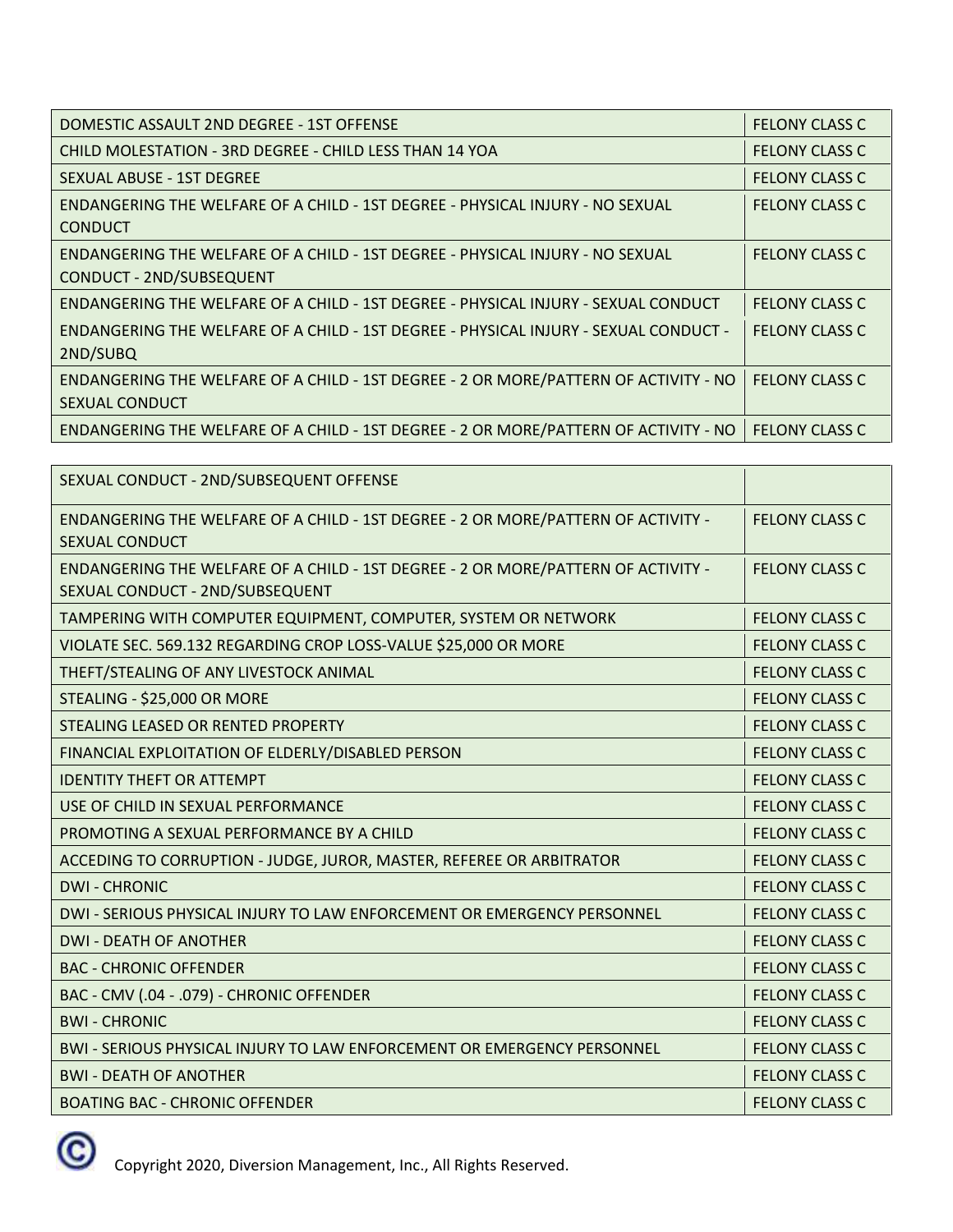| LEAVING A CHILD UNATTENDED IN A MOTOR VEHICLE - 1ST DEGREE                                                                   | <b>FELONY CLASS C</b> |
|------------------------------------------------------------------------------------------------------------------------------|-----------------------|
| POSSESSION AND CONCEALMENT OF A DANGEROUS OR DEADLY WEAPON ON A BUS                                                          | <b>FELONY CLASS C</b> |
| ASSAULT WITH INTENT TO COMMIT BUS HIJACKING                                                                                  | <b>FELONY CLASS C</b> |
| PROHIBITED ACTS AGAINST ANIMAL RESEARCH AND PRODUCTION FACILITIES                                                            | <b>FELONY CLASS C</b> |
| DELIVERY OF 35 GRAMS OR LESS OF MARIJUANA OR SYNTHETIC CANNABINOID - PERSON LESS<br>THAN 17 YOA AND 2 YRS YOUNGER            | <b>FELONY CLASS C</b> |
| DELIVERY OF CONTROLLED SUBSTANCE EXCEPT 35 GRAMS OR LESS OF MARIJUANA OR<br>SYNTHETIC CANNABINOID                            | <b>FELONY CLASS C</b> |
| MANUFACTURE OF A CONTROLLED SUBSTANCE - EXCEPT 35 GRAMS OR LESS<br>MARIJUANA/SYNTHETIC CANNABINOID                           | <b>FELONY CLASS C</b> |
| <b>TRAFFICKING DRUGS - 2ND DEGREE</b>                                                                                        | <b>FELONY CLASS C</b> |
| CREATING A DANGER - PRODUCTION OF CONTROLLED SUBSTANCE                                                                       | <b>FELONY CLASS C</b> |
|                                                                                                                              |                       |
| List of Class D Felony Offenses in Missouri                                                                                  |                       |
| <b>DESCRIPTION D</b>                                                                                                         | <b>TYPE/CLASS</b>     |
| CLASS I ELECTION OFFENSE - WILLFULLY PROVIDE FALSE DOCUMENTATION REQUIRED FOR<br><b>VOTER REGISTRATION UNDER SEC 115.156</b> | <b>FELONY CLASS D</b> |
| LAND TRUST EMPLOYEE/TRUSTEE RECEIVING COMPENSATION/PROFIT FROM LANDS HELD BY<br>SUCH LAND TRUSTS (1ST CLASS COUNTY)          | <b>FELONY CLASS D</b> |
| RELEASE/USE OF NAMES/ADDRESSES OF INDIVIDUALS CONTRIBUTING TO VETERANS TRUST<br><b>FUND</b>                                  | <b>FELONY CLASS D</b> |
| RELEASING NAMES AND ADDRESSES OF INDIVIDUALS CONTRIBUTING TO THE "MISSOURI<br>NATIONAL GUARD TRUST FUND"                     | <b>FELONY CLASS D</b> |

| MAKING FALSE STATEMENT ON FRANCHISE TAX REPORT                                     | <b>FELONY CLASS D</b> |
|------------------------------------------------------------------------------------|-----------------------|
| PERFORM OR INDUCE AN ABORTION OF AN UNBORN CHILD IN VIOLATION OF SECTION 188.030   | <b>FELONY CLASS D</b> |
| <b>RSMO</b>                                                                        |                       |
| VIOLATIONS INVOLVING HEALTH CARE PAYMENTS - 1ST OFFENSE                            | <b>FELONY CLASS D</b> |
| ABUSE OF HEALTHCARE RECIPIENT - PHYSICAL, SEXUAL OR EMOTIONAL HARM OR INJURY       | <b>FELONY CLASS D</b> |
| (PROPERTY VALUE GREATER THAN \$500)                                                |                       |
| FRAUDULENTLY ATTEMPTING TO OBTAIN CONTROLLED SUBSTANCE                             | <b>FELONY CLASS D</b> |
| FAILURE TO OBTAIN PROPER IDENTIFICATION/MAKE REPORT OF DRUG TRANSFER - 1ST OFFENSE | <b>FELONY CLASS D</b> |
| FILE FALSE REPORT OF ELDER ABUSE OR NEGLECT AGAINST A RESIDENTIAL FACILITY - 2ND   | <b>FELONY CLASS D</b> |
| <b>OFFENSE</b>                                                                     |                       |
| MAKING FALSE STATEMENTS/TAMPERING WITH MONITORING DEVICE ON SEWER TREATMENT        | <b>FELONY CLASS D</b> |
| <b>SYSTEM - 2ND OFFENSE</b>                                                        |                       |
| DAMAGE TO DEPT OF CORRECTIONS BUILDING OR PROPERTY BY AN INMATE                    | <b>FELONY CLASS D</b> |
| OFFENDER ABUSE BY AN EMPLOYEE OF DEPT OF CORRECTIONS                               | <b>FELONY CLASS D</b> |
| <b>FAIL TO RETURN TO HOUSE ARREST</b>                                              | <b>FELONY CLASS D</b> |

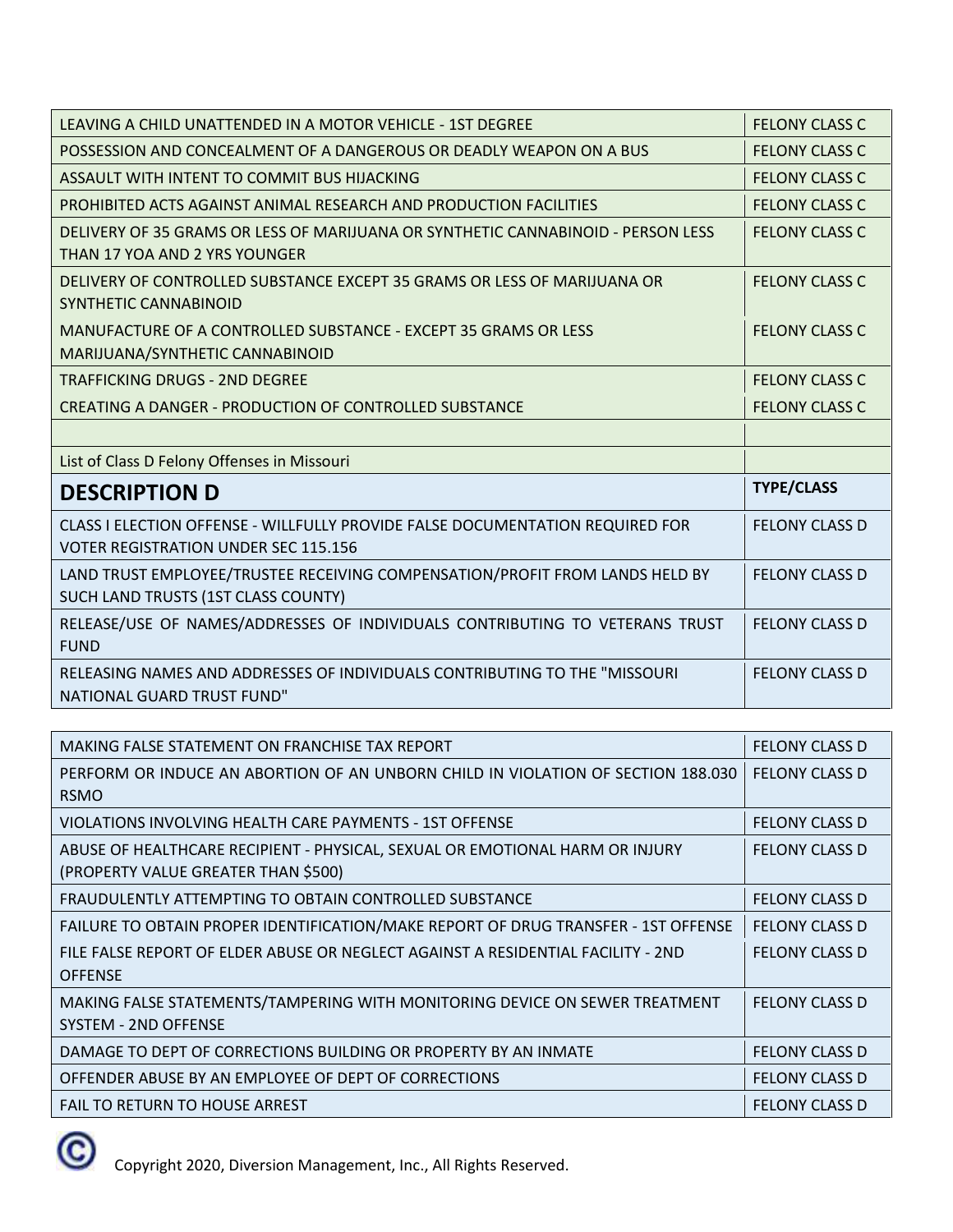| PERJURY TO PROBATION AND PAROLE BOARD                                                                                                      | <b>FELONY CLASS D</b> |
|--------------------------------------------------------------------------------------------------------------------------------------------|-----------------------|
| DELIVERY OR POSSESSION OF A CONTROLLED SUBSTANCE AT A COUNTY/PRIVATE<br>JAIL/CORRECTIONAL CENTER EXCEPT WITH A WRITTEN PRESCRIPTION        | <b>FELONY CLASS D</b> |
| SALE OF WILDLIFE TAKEN IN VIOLATION OF DEPT OF CONSERVATION REGULATIONS -<br>1ST/SUBSEQUENT/\$500 OR MORE                                  | <b>FELONY CLASS D</b> |
| FILING OF FALSE FINANCIAL STATEMENTS BY GRAIN DEALERS                                                                                      | <b>FELONY CLASS D</b> |
| PROVIDE FALSE RECORDS OR WITHHOLD ACCOUNTS BY GRAIN DEALER                                                                                 | <b>FELONY CLASS D</b> |
| VIOLATION OF ANY PROVISIONS OF RSMO 287.128.1, .2 OR .3 REGARDING CLAIMS FOR<br><b>WORKER'S COMPENSATION BENEFITS - SUBSEQUENT OFFENSE</b> | <b>FELONY CLASS D</b> |
| VIOLATE SECTION 301.400 RE REMOVAL OF MANUFACTURER'S NUMBER/MOTOR<br>NUMBER/OTHER DISTINGUISHING NUMBER FROM MOTOR VEHICLE                 | <b>FELONY CLASS D</b> |
| KNOW/INTENTIONALLY AND WITHOUT AUTHORIZATION SEND SEPARATE DOCUMENT<br>RELEASING LIEN OF ANOTHER ON MOTOR VEHICLE/TRAILER                  | <b>FELONY CLASS D</b> |
| OPERATE MOTOR VEHICLE ON HIGHWAY WHILE DRIVER LICENSE/PRIVILEGE REVOKED (REVOKED<br>FOR ASSISTING WITH LICENSE APPLICATION FRAUD)          | <b>FELONY CLASS D</b> |
| OPERATE MOTOR VEHICLE ON HIGHWAY WHILE DRIVER'S LICENSE/PRIVILEGE REVOKED<br>(REVOKED FOR FAILURE TO STOP FOR SCHOOL BUS)                  | <b>FELONY CLASS D</b> |
| FAIL TO STOP FOR SCHOOL BUS RECEIVING/DISCHARGING SCHOOL CHILDREN-DEATH OF<br>CHILD/SEC 304.070                                            | <b>FELONY CLASS D</b> |
| PROHIBITED TOWING OF VEHICLE FROM SCENE OF ACCIDENT - 3RD OR SUBSEQUENT OFFENSE                                                            | <b>FELONY CLASS D</b> |
| KNOW/INTENT AND WITHOUT AUTHORIZATION, SEND SEPARATE DOCUMENT RELEASING LIEN<br>OF ANOTHER ON OUTBOARD MOTOR, MOTORBOAT, VESSEL/WATERCRAFT | <b>FELONY CLASS D</b> |
| <b>ALTERING LOTTERY TICKETS</b>                                                                                                            | <b>FELONY CLASS D</b> |
| <b>OFF-TRACK WAGERING</b>                                                                                                                  | <b>FELONY CLASS D</b> |
| UNAUTHORIZED PRACTICE OF MEDICINE OR SURGERY                                                                                               | <b>FELONY CLASS D</b> |
| FILING ANOTHER'S MEDICAL LICENSE AS OWN OR FORGING AFFIDAVIT OF IDENTIFICATION                                                             | <b>FELONY CLASS D</b> |
| VIOLATION OF PHARMACY LAW BY NON-LICENSED PERSON                                                                                           | <b>FELONY CLASS D</b> |
| ACTED AS WHOLESALE DRUG OR PHARMACY DISTRIBUTOR WITHOUT OBTAINING LICENSE                                                                  | <b>FELONY CLASS D</b> |
| WHOLESALE DISTRIBUTION OF DRUGS BY OUT-OF-STATE DISTRIBUTOR WITHOUT LICENSE                                                                | <b>FELONY CLASS D</b> |
| SALE OF DRUGS BY OUT-OF-STATE DISTRIBUTOR WITHOUT LICENSE                                                                                  | <b>FELONY CLASS D</b> |
| VIOLATE SEC 362.170 RE BANK/TRUST COMPANY OFFICER, DIRECTOR, AGENT, CLERK, OR<br><b>EMPLOYEE MAKING EXCESSIVE LOAN</b>                     | <b>FELONY CLASS D</b> |
|                                                                                                                                            |                       |
| FRAUDULENTLY/BY FALSE PRETENSE GAIN ACCESS TO PAWNBROKER DATABASE                                                                          | <b>FELONY CLASS D</b> |
| FRAUDULENTLY PLEDGING OR SELLING PROPERTY - \$150 OR MORE                                                                                  | <b>FELONY CLASS D</b> |
| FILING A FALSE INSURANCE STATEMENT                                                                                                         | FELONY CLASS D        |

INTERFERENCE WITH LIQUIDATION OF INSURER FELONY CLASS D USING FUNDS OF INSURANCE COMPANY FOR PRIVATE GAIN FELONY CLASS D FAILURE/REFUSAL TO DELIVER ASSETS OF INSURER TO DIRECTOR FAILURE IN THE LONY CLASS D

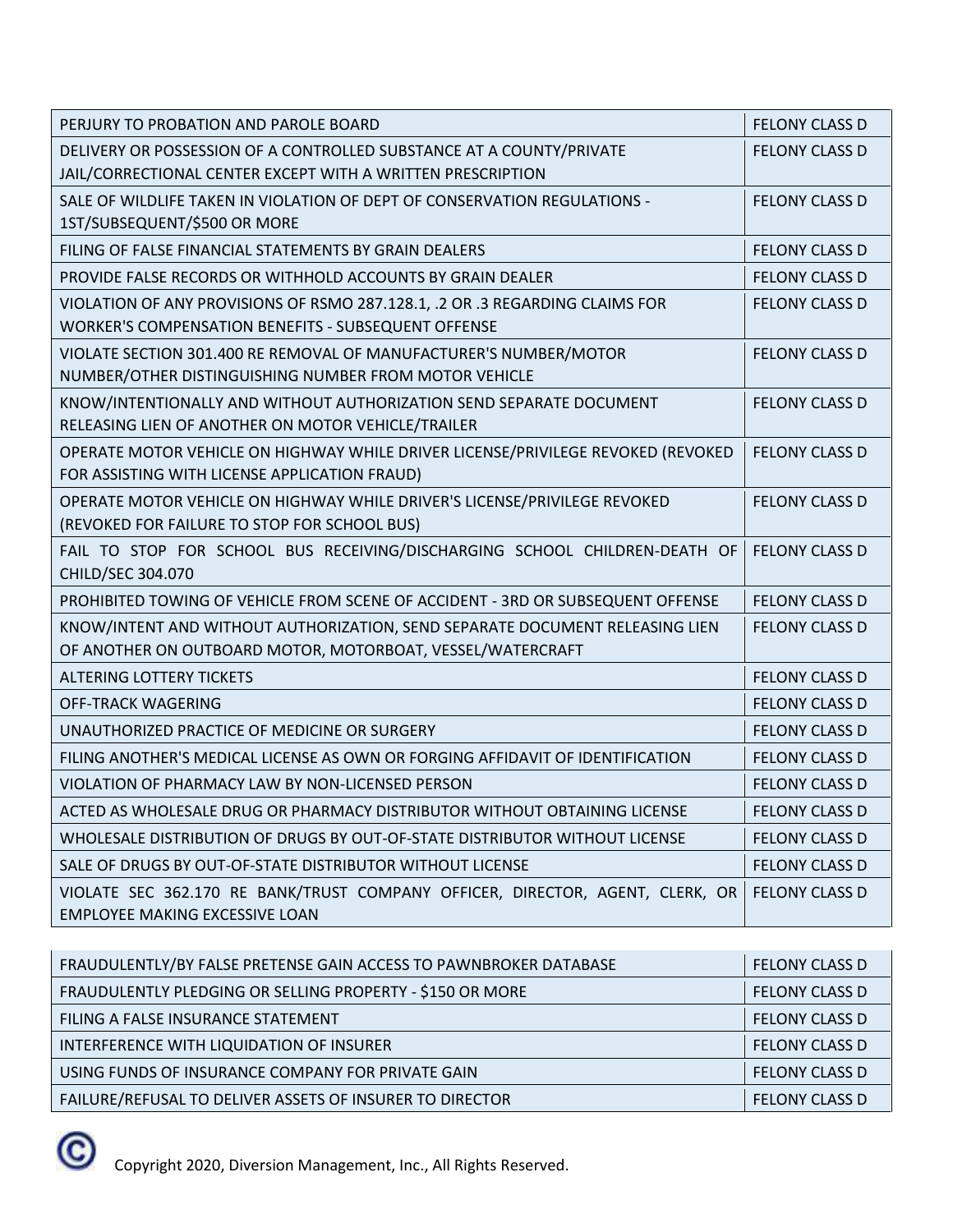| MAKING INSURANCE TRANSACTIONS WITHOUT A CERTIFICATE OF AUTHORITY                                                                   | <b>FELONY CLASS D</b> |
|------------------------------------------------------------------------------------------------------------------------------------|-----------------------|
| COMMISSION OF FRAUDULENT INSURANCE ACT - PRIOR OFFENDER                                                                            | <b>FELONY CLASS D</b> |
| WILLFULLY/KNOWINGLY PROVIDE FALSE IDENTITY/FALSE OR MISLEADING INFORMATION IN                                                      | <b>FELONY CLASS D</b> |
| SUBJECT LINE OF ANY COMMERCIAL ELECTRONIC MAIL MESSAGE                                                                             |                       |
| WILLFULLY/KNOWINGLY FAIL TO USE "ADV:" AS 1ST FOUR CHARACTERS IN SUBJECT LINE OF<br>UNSOLICITED COMMERCIAL ELECTRONIC MAIL MESSAGE | <b>FELONY CLASS D</b> |
| WILLFULLY/KNOWINGLY FAIL TO USE "ADV:ADLT" AS 1ST EIGHT CHARACTERS IN SUBJECT LINE                                                 | <b>FELONY CLASS D</b> |
| OF UNSOLICITED COMMERCIAL ELECTRONIC MAIL MESSAGE CONTAINING OBSCENE MATERIAL                                                      |                       |
| WILLFULLY/KNOWINGLY TRANSMIT UNSOLICITED COMMERCIAL ELECTRONIC MAIL MESSAGE                                                        | <b>FELONY CLASS D</b> |
| AFTER BEING NOTIFIED NOT TO SEND FURTHER SUCH MESSAGES                                                                             |                       |
| VIOLATION IN USE OF AFTERMARKET CRASH PARTS PACIFYING USE IN REPAIR                                                                | <b>FELONY CLASS D</b> |
| FILING FALSE RECORDS FOR GRAIN WAREHOUSE FINANCIAL STATEMENTS                                                                      | <b>FELONY CLASS D</b> |
| VIOLATION OF AN ORDER TO STOP SHIPPING GRAIN                                                                                       | <b>FELONY CLASS D</b> |
| ISSUING A COUNTERFEIT WAREHOUSE RECEIPT FOR GRAIN/ISSUANCE OF RECEIPT BY<br>UNLICENSED PERSON                                      | <b>FELONY CLASS D</b> |
| FILING FALSE RECORDS GRAIN WAREHOUSE                                                                                               | <b>FELONY CLASS D</b> |
| <b>STEALING GRAIN</b>                                                                                                              | <b>FELONY CLASS D</b> |
| <b>ISSUING FRAUDULENT LIEN WAIVER</b>                                                                                              | <b>FELONY CLASS D</b> |
| ACCEPTING FRAUDULENT LIEN WAIVER                                                                                                   | <b>FELONY CLASS D</b> |
| FALSIFYING OWNER'S SIGNATURE ON CONSENT FOR MECHANIC'S LIEN, ISSUING FRAUDULENT<br><b>CONSENT OF OWNER</b>                         | <b>FELONY CLASS D</b> |
| LIEN FRAUD - OVER \$500                                                                                                            | <b>FELONY CLASS D</b> |
| VIOLATION OF MISSOURI PRENEED FUNERAL CONTRACT ACT (SEC 436.400 - 436.520)                                                         | <b>FELONY CLASS D</b> |
| VIOLATION OF ANY PROVISION OF SECTIONS 443.805 - 443.812                                                                           | <b>FELONY CLASS D</b> |
| OPERATE UNDER AN IMPROPER BUSINESS NAME AS STATED BY RESIDENTIAL MORTGAGE<br><b>BROKER LICENSE ACT - PRIOR OFFENDER</b>            | <b>FELONY CLASS D</b> |
| ASSAULT MOTIVATED BY DISCRIMINATION 3RD DEGREE                                                                                     | <b>FELONY CLASS D</b> |
| TAMPERING WITH PROPERTY OF ANOTHER - 2ND DEGREE - MOTIVATED BY DISCRIMINATION                                                      | <b>FELONY CLASS D</b> |
| <b>PROPERTY DAMAGE MOTIVATED BY DISCRIMINATION - 1ST DEGREE</b>                                                                    | <b>FELONY CLASS D</b> |
| UNLAWFUL USE OF WEAPON MOTIVATED BY DISCRIMINATION                                                                                 | <b>FELONY CLASS D</b> |
| <b>ASSAULT - 2ND DEGREE</b>                                                                                                        | <b>FELONY CLASS D</b> |
| ASSAULT - 3RD DEGREE - SPECIAL VICTIM                                                                                              | <b>FELONY CLASS D</b> |
| DOMESTIC ASSAULT - 2ND DEGREE                                                                                                      | <b>FELONY CLASS D</b> |
| DOMESTIC ASSAULT 3RD DEGREE - 3RD OR SUBSEQUENT OFFENSE                                                                            | <b>FELONY CLASS D</b> |
| KIDNAPPING - 2ND DEGREE                                                                                                            | <b>FELONY CLASS D</b> |
| KIDNAPPING - 3RD DEGREE - REMOVED FROM STATE                                                                                       | <b>FELONY CLASS D</b> |
| PARENTAL KIDNAPPING BY DETAIN/CONCEAL CHILDS WHEREABOUTS - 60-119 DAYS                                                             | <b>FELONY CLASS D</b> |
| STALKING - 1ST DEGREE - 2ND OR SUBSEQUENT OFFENSE                                                                                  | <b>FELONY CLASS D</b> |
| RAPE - 2ND DEGREE                                                                                                                  | <b>FELONY CLASS D</b> |
|                                                                                                                                    |                       |

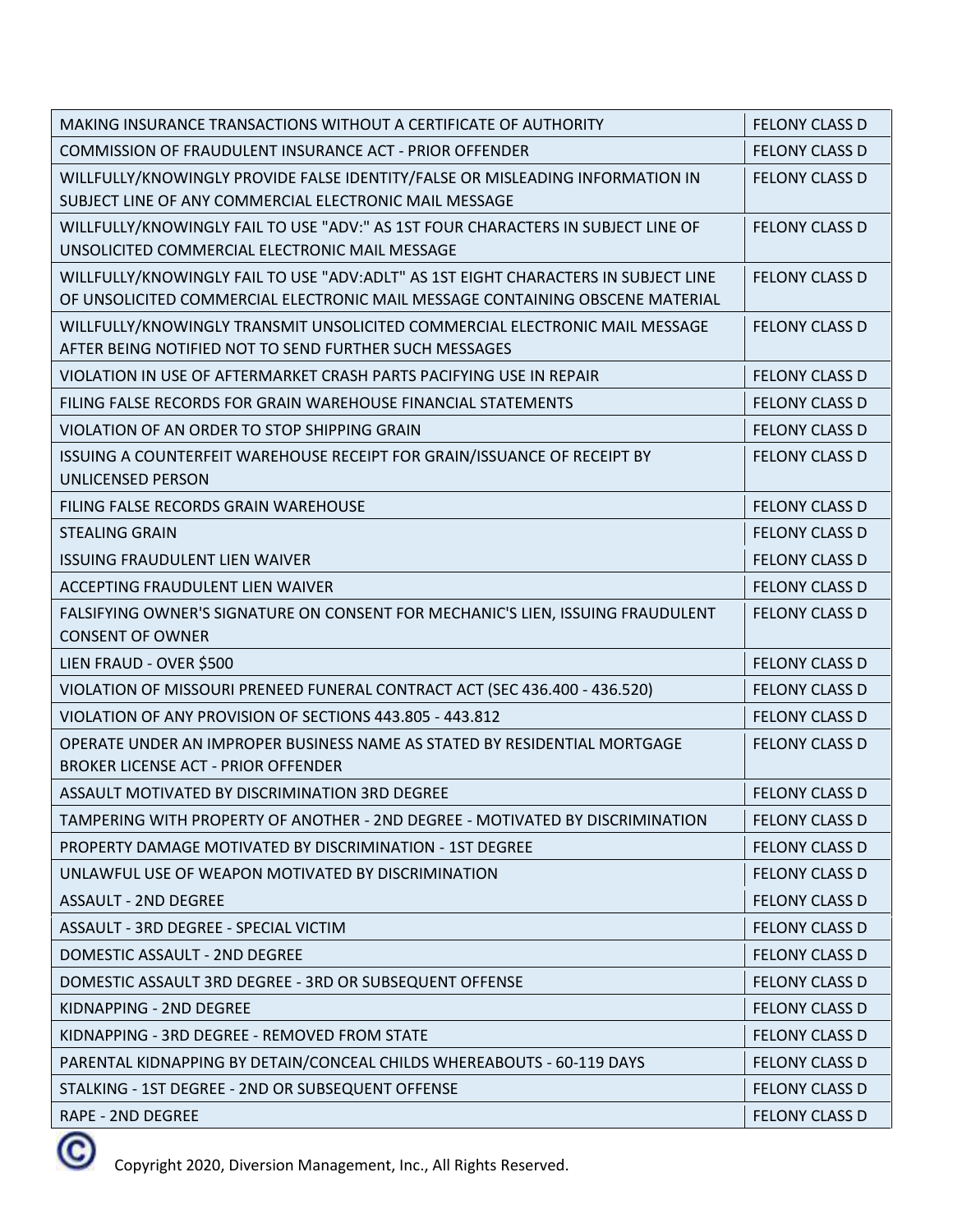| STATUTORY RAPE - 2ND DEGREE | <b>FELONY CLASS D</b> |
|-----------------------------|-----------------------|
| l SODOMY - 2ND DEGREE       | <b>FELONY CLASS D</b> |

| <b>FELONY CLASS D</b> |
|-----------------------|
| <b>FELONY CLASS D</b> |
| <b>FELONY CLASS D</b> |
| <b>FELONY CLASS D</b> |
| <b>FELONY CLASS D</b> |
| <b>FELONY CLASS D</b> |
| <b>FELONY CLASS D</b> |
| <b>FELONY CLASS D</b> |
| <b>FELONY CLASS D</b> |
| <b>FELONY CLASS D</b> |
| <b>FELONY CLASS D</b> |
| <b>FELONY CLASS D</b> |
| <b>FELONY CLASS D</b> |
| <b>FELONY CLASS D</b> |
| <b>FELONY CLASS D</b> |
| <b>FELONY CLASS D</b> |
| <b>FELONY CLASS D</b> |
| <b>FELONY CLASS D</b> |
| <b>FELONY CLASS D</b> |
| <b>FELONY CLASS D</b> |
| <b>FELONY CLASS D</b> |
| FELONY CLASS D        |
| <b>FELONY CLASS D</b> |
| <b>FELONY CLASS D</b> |
| <b>FELONY CLASS D</b> |
| FELONY CLASS D        |
| <b>FELONY CLASS D</b> |
| FELONY CLASS D        |
|                       |

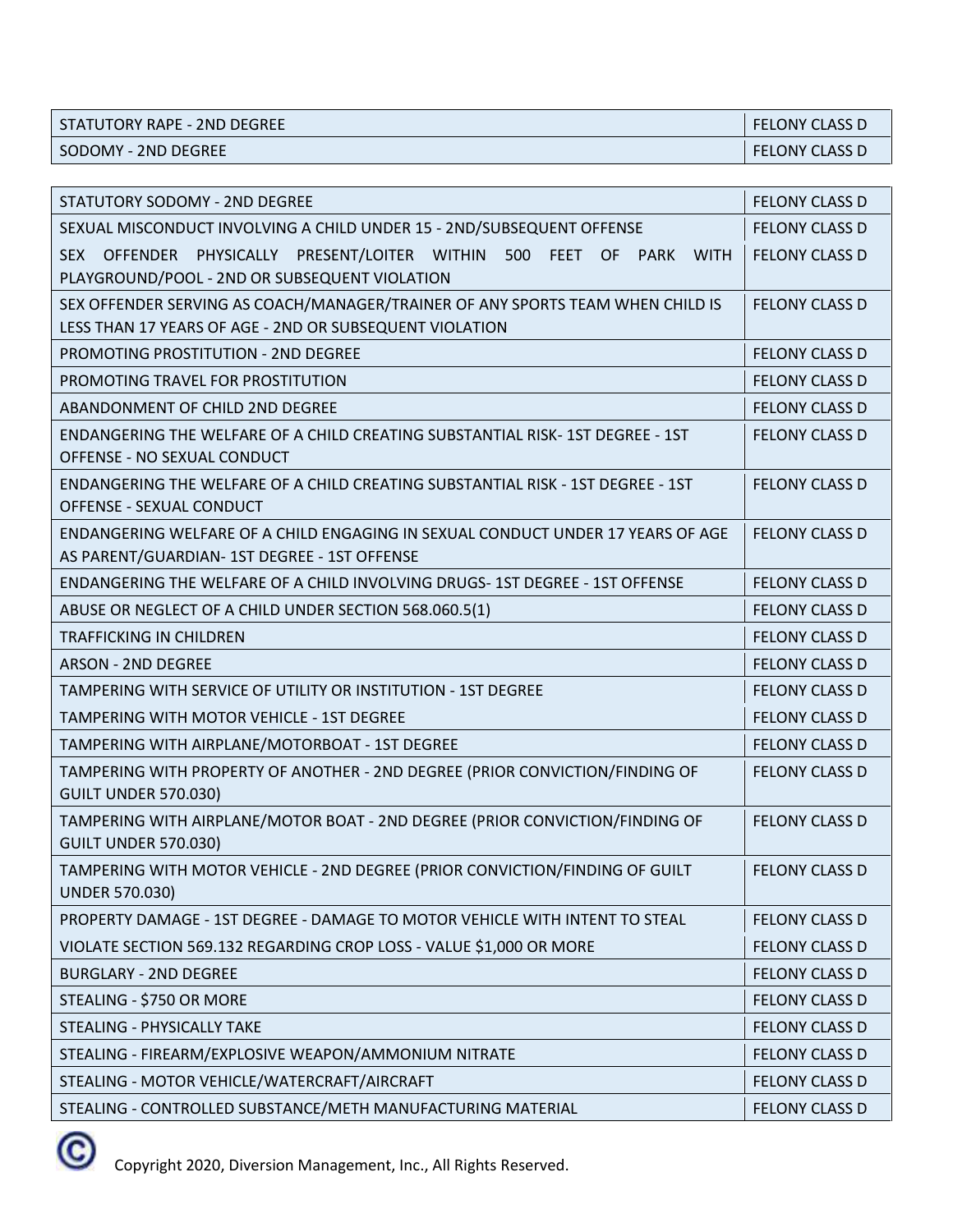| STEALING - ALL OTHER PROPERTY UNDER 570.030.5 (3)                    | <b>FELONY CLASS D</b> |
|----------------------------------------------------------------------|-----------------------|
| <b>FORGERY</b>                                                       | <b>FELONY CLASS D</b> |
| POSSESSION OF A FORGING INSTRUMENT                                   | <b>FELONY CLASS D</b> |
| <b>COUNTERFEITING</b>                                                | <b>FELONY CLASS D</b> |
| FINANCIAL EXPLOITATION OF ELDERLY/DISABLED PERSON                    | <b>FELONY CLASS D</b> |
| MISAPPLICATION OF FUNDS OF FINANCIAL INSTITUTION                     | <b>FELONY CLASS D</b> |
| MAKING FALSE ENTRIES IN RECORDS OF FINANCIAL INSTITUTION             | <b>FELONY CLASS D</b> |
| <b>IDENTITY THEFT OR ATTEMPT</b>                                     | <b>FELONY CLASS D</b> |
| MISAPPROPRIATION OF INTELLECTUAL PROPERTY - 2ND OR SUBSEQENT OFFENSE | <b>FELONY CLASS D</b> |
| THEFT/ATTEMPTED THEFT OF CABLE TV SERVICE - \$500 OR MORE            | <b>FELONY CLASS D</b> |
| <b>MORTGAGE FRAUD</b>                                                | <b>FELONY CLASS D</b> |

| VIOLATION OF STOLEN VALOR ACT RE MEDAL OF HONOR                                                         | <b>FELONY CLASS D</b> |
|---------------------------------------------------------------------------------------------------------|-----------------------|
| MANUFACTURE/POSSESS 5 OR MORE FICTITIOUS/FORGED IDENTIFICATIONS WITH INTENT TO<br><b>DISTRIBUTE</b>     | <b>FELONY CLASS D</b> |
| UNLAWFULLY RECEIVING PUBLIC ASSISTANCE BENEFITS/EBT CARD - 2ND OR SUBSEQUENT<br><b>FELONY OFFENSE</b>   | <b>FELONY CLASS D</b> |
| UNLAWFULLY RECEIVING PUBLIC ASSISTANCE BENEFITS/EBT CARD (VALUE \$750 OR MORE)                          | <b>FELONY CLASS D</b> |
| UNLAWFUL CONVERSION OF PUBLIC ASSISTANCE BENEFITS/EBT CARD - 2ND OR SUBSEQUENT<br><b>FELONY OFFENSE</b> | <b>FELONY CLASS D</b> |
| UNLAWFUL TRANSFER OF PUBLIC ASSISTANCE BENEFITS/EBT CARD - 2ND OR SUBSEQUENT<br><b>FELONY OFFENSE</b>   | <b>FELONY CLASS D</b> |
| UNLAWFUL TRANSFER OF PUBLIC ASSISTANCE BENEFITS/EBT CARD (VALUE \$750 OR MORE)                          | <b>FELONY CLASS D</b> |
| PERJURY IN APPLICATION FOR PUBLIC ASSISTANCE - 3RD OR SUBSEQUENT OFFENSE                                | <b>FELONY CLASS D</b> |
| UNLAWFUL TRANSFER OF WEAPON TO FELON, FUGITIVE, ADDICT OR INCOMPETENT PERSON                            | <b>FELONY CLASS D</b> |
| UNLAWFUL POSSESSION OF A FIREARM                                                                        | <b>FELONY CLASS D</b> |
| UNLAWFUL POSSESSION OF AN EXPLOSIVE WEAPON                                                              | <b>FELONY CLASS D</b> |
| POSSESSION OF GAMBLING RECORDS - 1ST DEGREE                                                             | <b>FELONY CLASS D</b> |
| PROMOTING CHILD PORNOGRAPHY - 2ND DEGREE                                                                | <b>FELONY CLASS D</b> |
| POSSESSION OF CHILD PORNOGRAPHY - 1ST OFFENSE                                                           | <b>FELONY CLASS D</b> |
| PROMOTING CIVIL DISORDER                                                                                | <b>FELONY CLASS D</b> |
| <b>INSTITUTIONAL VANDALISM</b>                                                                          | <b>FELONY CLASS D</b> |
| <b>TERRORIST THREAT - 1ST DEGREE</b>                                                                    | <b>FELONY CLASS D</b> |
| AGROTERRORISM - DAMAGE TO CROPS, POULTRY, LIVESTOCK OR ANIMALS (VALUE LESS THAN<br>\$10 MILLION)        | <b>FELONY CLASS D</b> |
| PERJURY IN A PROCEDURE INVOLVING A FELONY CHARGE                                                        | <b>FELONY CLASS D</b> |
| <b>TAMPERING WITH A JUDICIAL OFFICER</b>                                                                | <b>FELONY CLASS D</b> |
| DISARMING A PEACE OFFICER OR CORRECTIONAL OFFICER WHILE PERFORMING OFFICIAL DUTY                        | <b>FELONY CLASS D</b> |

 $\circledcirc$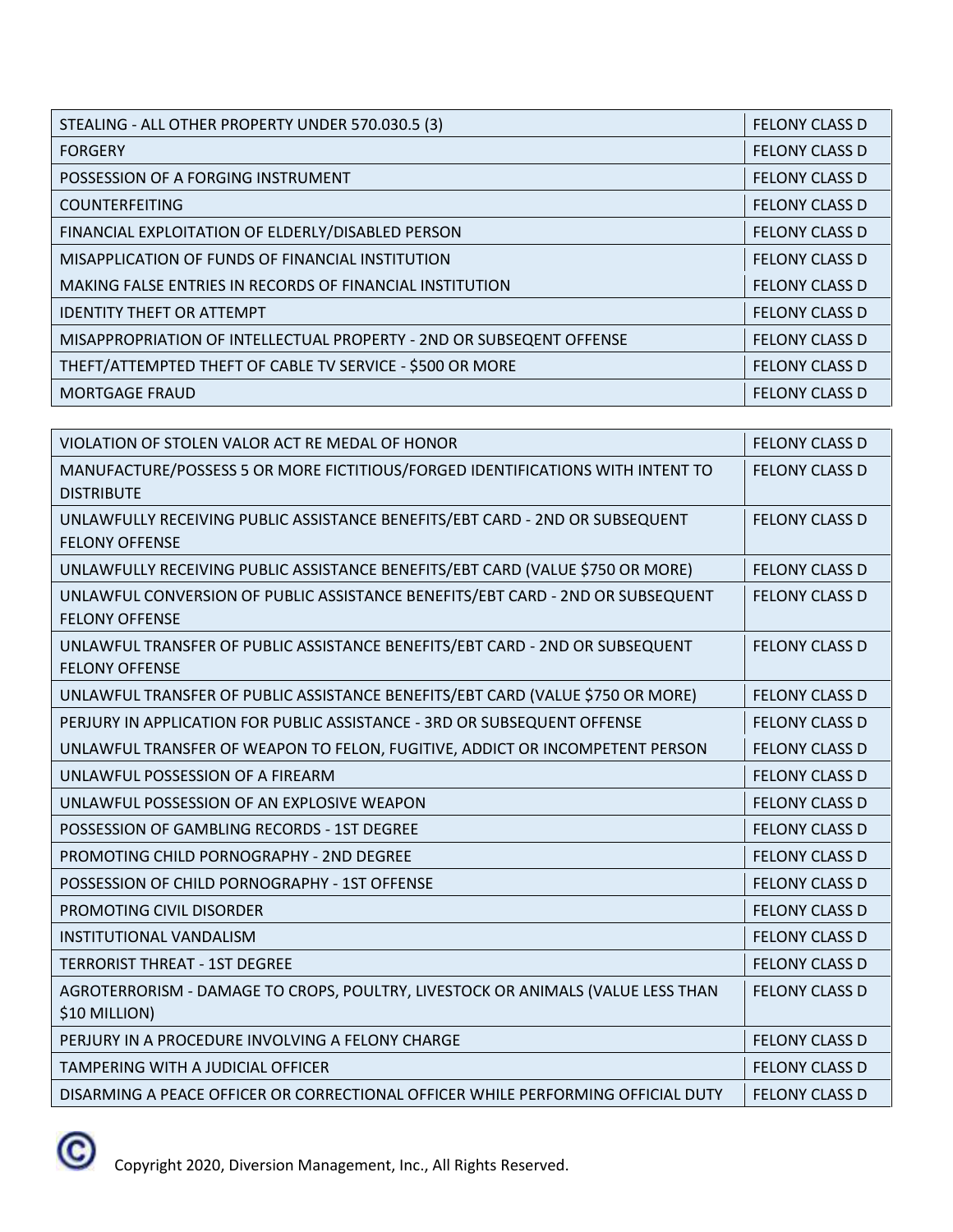| ENDANGERNG CORRECTIONS EMPLOYEE/VISITOR/ANOTHER OFFENDER BY<br>ATTEMPT/KNOWINGLY EXPOSE PERSON TO HIV/HEPATITIS B OR C                                         | <b>FELONY CLASS D</b> |
|----------------------------------------------------------------------------------------------------------------------------------------------------------------|-----------------------|
| DMH OFFENDER ENDANGER DMH EMPLOYEE, VISITOR, OTHER PERSON OR OFFENDER BY<br>ATTEMPT TO OR KNOWNGLY CAUSE PERSON TO CONTRACT HIV/HEPATITIS                      | <b>FELONY CLASS D</b> |
| TAMPERING WITH ELECTRONIC MONITORING EQUIPMENT                                                                                                                 | <b>FELONY CLASS D</b> |
| VIOLATING A CONDITION OF LIFETIME SUPERVISION                                                                                                                  | <b>FELONY CLASS D</b> |
| ESCAPE OR ATTEMPTED ESCAPE FROM CONFINEMENT BY STRIKING PERSON                                                                                                 | <b>FELONY CLASS D</b> |
| TAMPERING WITH JUDICIAL PROCEEDING                                                                                                                             | <b>FELONY CLASS D</b> |
| TAMPERING WITH A WITNESS IN A FELONY PROSECUTION                                                                                                               | <b>FELONY CLASS D</b> |
| TAMPER OR ATTEMPT TO TAMPER WITH A VICTIM IN A FELONY PROSECUTION                                                                                              | <b>FELONY CLASS D</b> |
| <b>SUPPORTING TERRORISM</b>                                                                                                                                    | <b>FELONY CLASS D</b> |
| <b>DWI - AGGRAVATED</b>                                                                                                                                        | <b>FELONY CLASS D</b> |
| DWI - PHYSICAL INJURY TO LAW ENFORCEMENT OR EMERGENCY PERSONNEL                                                                                                | <b>FELONY CLASS D</b> |
| DWI - SERIOUS PHYSICAL INJURY                                                                                                                                  | <b>FELONY CLASS D</b> |
| <b>BAC - AGGRAVATED OFFENDER</b>                                                                                                                               | <b>FELONY CLASS D</b> |
| BAC - CMV (.04 - .079) - AGGRAVATED OFFENDER                                                                                                                   | <b>FELONY CLASS D</b> |
| <b>BWI - AGGRAVATED</b>                                                                                                                                        | <b>FELONY CLASS D</b> |
| <b>BWI-PHYSICAL INJURY TO LAW ENFORCEMENT OR EMERGENCY PERSONNEL</b>                                                                                           | <b>FELONY CLASS D</b> |
| <b>BWI - SERIOUS PHYSICAL INJURY</b>                                                                                                                           | <b>FELONY CLASS D</b> |
| <b>BOATING BAC - AGGRAVATED OFFENDER</b>                                                                                                                       | <b>FELONY CLASS D</b> |
| <b>PROPERTY DAMAGE MOTIVATED BY DISCRIMINATION - 1ST DEGREE</b>                                                                                                | <b>FELONY CLASS D</b> |
| LEAVING SCENE OF ACCIDENT - ACCIDENT RESULTING IN DEATH                                                                                                        | <b>FELONY CLASS D</b> |
| <b>TRANSPORTATION OF AN ILLEGAL ALIEN</b>                                                                                                                      | <b>FELONY CLASS D</b> |
| THREATENING TO PLACE BOMB OR EXPLOSIVE AT OR NEAR BUS OR TERMINAL                                                                                              | <b>FELONY CLASS D</b> |
| POSSESSION OF WEAPON, EXPLOSIVE OR HAZARDOUS MATERIAL ON BUS OR IN TERMINAL                                                                                    | <b>FELONY CLASS D</b> |
| OWNER/POSSESSOR'S DOG BITES PERSON/DOMESTIC ANIMAL (2ND/SUBSEQUENT BITE)<br><b>RESULTS IN DEATH</b>                                                            | <b>FELONY CLASS D</b> |
| HAZING - LIFE ENDANGERMENT                                                                                                                                     | <b>FELONY CLASS D</b> |
| <b>SPORTS BRIBERY - 1ST DEGREE</b>                                                                                                                             | <b>FELONY CLASS D</b> |
| PROHIBITED ACTS AGAINST ANIMAL RESEARCH AND PRODUCTION FACILITIES                                                                                              | <b>FELONY CLASS D</b> |
| KEEP OR MAINTAIN A PUBLIC NUISANCE                                                                                                                             | <b>FELONY CLASS D</b> |
| POSSESSION OF CONTROLLED SUBSTANCE EXCEPT 35 GRAMS OR LESS OF<br>MARIJUANA/SYNTHETIC CANNABINOID                                                               | <b>FELONY CLASS D</b> |
| SELL OR TRANSFER SOLVENTS TO CAUSE CERTAIN SYMPTOMS                                                                                                            | <b>FELONY CLASS D</b> |
| FAILURE TO REGISTER AS SEX OFFENDER - 589.400-425 UNDERLYING OFFENSE UNCLASSIFIED<br>FELONY PER RSMO 566 - A/B FELONY OR FELONY INVOLVING CHILD <14            | <b>FELONY CLASS D</b> |
| FAIL TO REGISTER AS SEX OFFENDER UNDER 589.400-425-UNDERLYING OFFENSE UNCLASSIFIED<br>FELONY RSMO 566 - A/B FELONY OR FELONY INVOLVING CHILD <14 - 2ND OFFENSE | <b>FELONY CLASS D</b> |

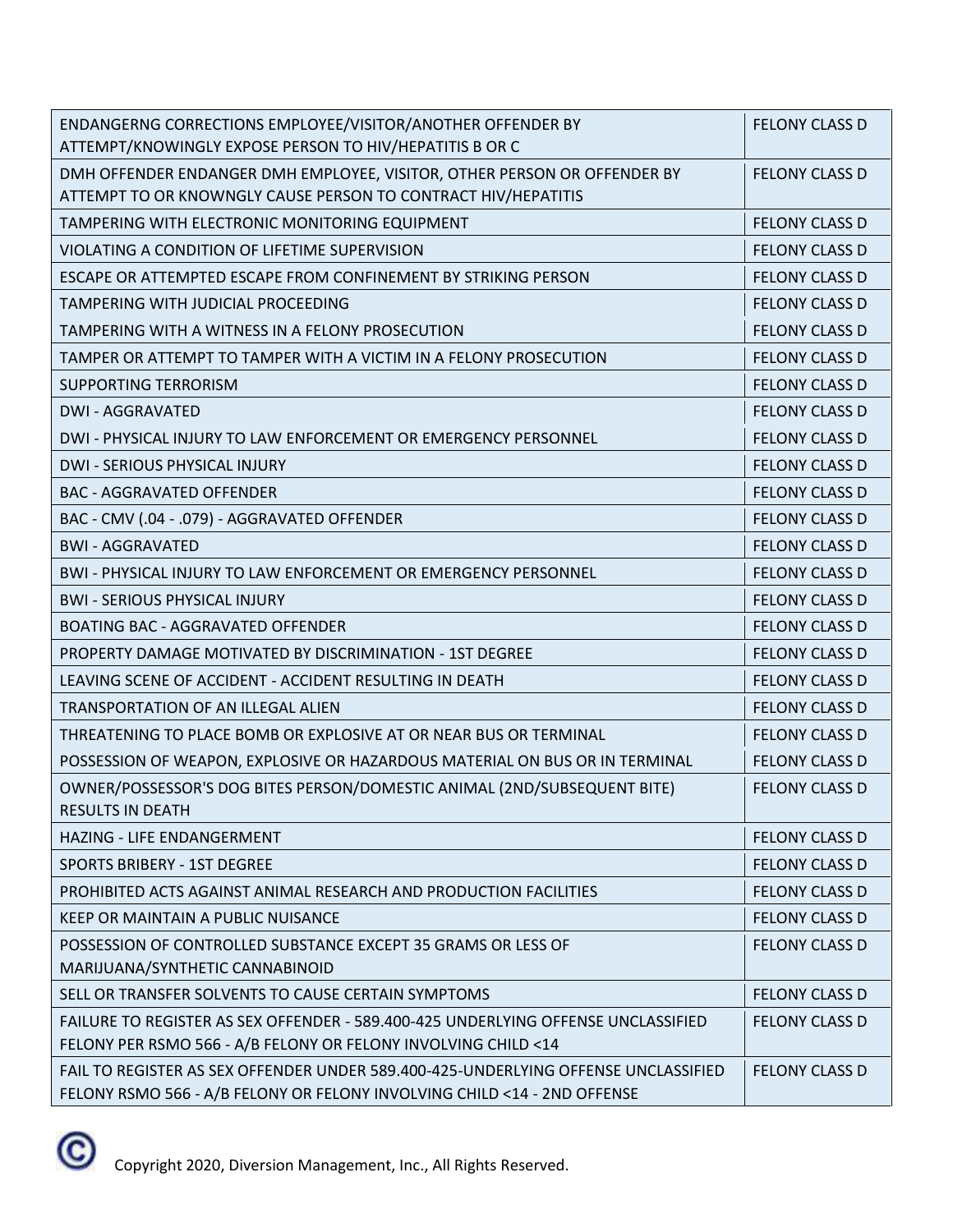| KNOWINGLY DAMAGE BUILDING OR PROPERTY OWNED/OPERATED BY DMH                    | <b>FELONY CLASS D</b> |
|--------------------------------------------------------------------------------|-----------------------|
| WILLFUL/NEGLIGENT CAUSE/PERMIT DISCHARGE OF WATER CONTAMINANTS IN VIOLATION OF | <b>FELONY CLASS D</b> |
| SECTION 644.006 TO 644.141 - 2ND OR SUBSEQUENT OFFENSE                         |                       |
| KNOWINGLY FALSIFYING SHARED CARE TAX CREDIT DOCUMENT                           | <b>FELONY CLASS D</b> |
| ABUSE OR NEGLECT OF A PARTICIPANT IN AN ADULT DAY CARE PROGRAM OCCURRING IN AN | <b>FELONY CLASS D</b> |
| UNLICENSED PROGRAM OR WHERE LICENSE OBTAINED WITH MATERIALLY FALSE DOCUMENTS.  |                       |

| List of Class A Misdemeanor Offenses in Missouri                                                                        |                            |
|-------------------------------------------------------------------------------------------------------------------------|----------------------------|
| <b>DESCRIPTION</b>                                                                                                      | <b>TYPE/CLASS</b>          |
| MAKE FALSE/MISLEADING/UNFOUNDED REPORT TO AUDITOR                                                                       | <b>MISDEMEANOR CLASS A</b> |
| REFUSE OR FAIL TO COMPLY WITH STATE AUDITOR CHAPTER PROVISIONS                                                          | MISDEMEANOR CLASS A        |
| FALSE STATEMENT ON LOAN APPLICATION BY FARMING OPERATION, SMALL BUSINESS<br>OR JOB ENHANCEMENT BUSINESS                 | <b>MISDEMEANOR CLASS A</b> |
| KNOWINGLY/WILLFULLY DISCLOSE CONFIDENTIAL INFORMATION FROM EXAMINATION<br>FROM CHILD ADVOCACY TO UNAUTHORIZED PERSON(S) | <b>MISDEMEANOR CLASS A</b> |
| KNOWINGLY/WILLFULLY VIOLATE PROVISIONS OF SECTION 37.730                                                                | MISDEMEANOR CLASS A        |
| PERSON WILLFULLY RESISTS/OPPOSES A MEMBER OF THE PATROL IN THE PROPER<br><b>DISCHARGE OF THEIR DUTIES</b>               | <b>MISDEMEANOR CLASS A</b> |
| MAKE FALSE REPORT OR FALSE STATEMENT OF MISSING PERSON(S)                                                               | <b>MISDEMEANOR CLASS A</b> |
| OBTAIN CRIMINAL HISTORY RECORD INFORMATION UNDER FALSE PRETENSE                                                         | <b>MISDEMEANOR CLASS A</b> |
| PROVIDER/YOUTH SERVICES AGENCY DISCLOSED CONFIDENTIAL INFORMATION                                                       | <b>MISDEMEANOR CLASS A</b> |
| DISCLOSURE OF CONFIDENTIAL CRIMINAL RECORDS                                                                             | <b>MISDEMEANOR CLASS A</b> |
| AUTHORIZED STATE AGENCY/QUALIFIED ENTITY DISCLOSED CONFIDENTIAL CRIMINAL<br><b>HISTORY INFORMATION</b>                  | <b>MISDEMEANOR CLASS A</b> |

| FAILURE BY A CORONER OR MEDICAL EXAMINER TO PROPERLY REFER A SUSPICIOUS      | <b>MISDEMEANOR CLASS A</b> |
|------------------------------------------------------------------------------|----------------------------|
| DEATH OF A CHILD UNDER 18 YEARS                                              |                            |
| VIOLATION OR ZONING REGULATIONS, RESTRICTIONS OR ORDERS (NON-CHARTER 1ST     | MISDEMEANOR CLASS A        |
| <b>CLASS COUNTY)</b>                                                         |                            |
| VIOLATION OF ZONING REGULATIONS, RESTRICTIONS OR ORDERS (2ND AND 3RD CLASS   | MISDEMEANOR CLASS A        |
| COUNTIES)                                                                    |                            |
| VIOLATION OF ZONING REGULATIONS, RESTRICTIONS OR ORDERS (UNINCORPORATED      | MISDEMEANOR CLASS A        |
| AREA)                                                                        |                            |
| VIOLATION OF AIRPORT ZONING REGULATIONS                                      | MISDEMEANOR CLASS A        |
| VIOLATION OF PROVISIONS IN SECTIONS 67.1600-67.1663 DEALING WITH HOME EQUITY | <b>MISDEMEANOR CLASS A</b> |
| <b>PROGRAMS</b>                                                              |                            |
| REGIONAL TAXI CAB COMMISSION DISCLOSED CONFIDENTIAL CRIMINAL RECORD CHECK    | MISDEMEANOR CLASS A        |
| <b>INFORMATION</b>                                                           |                            |

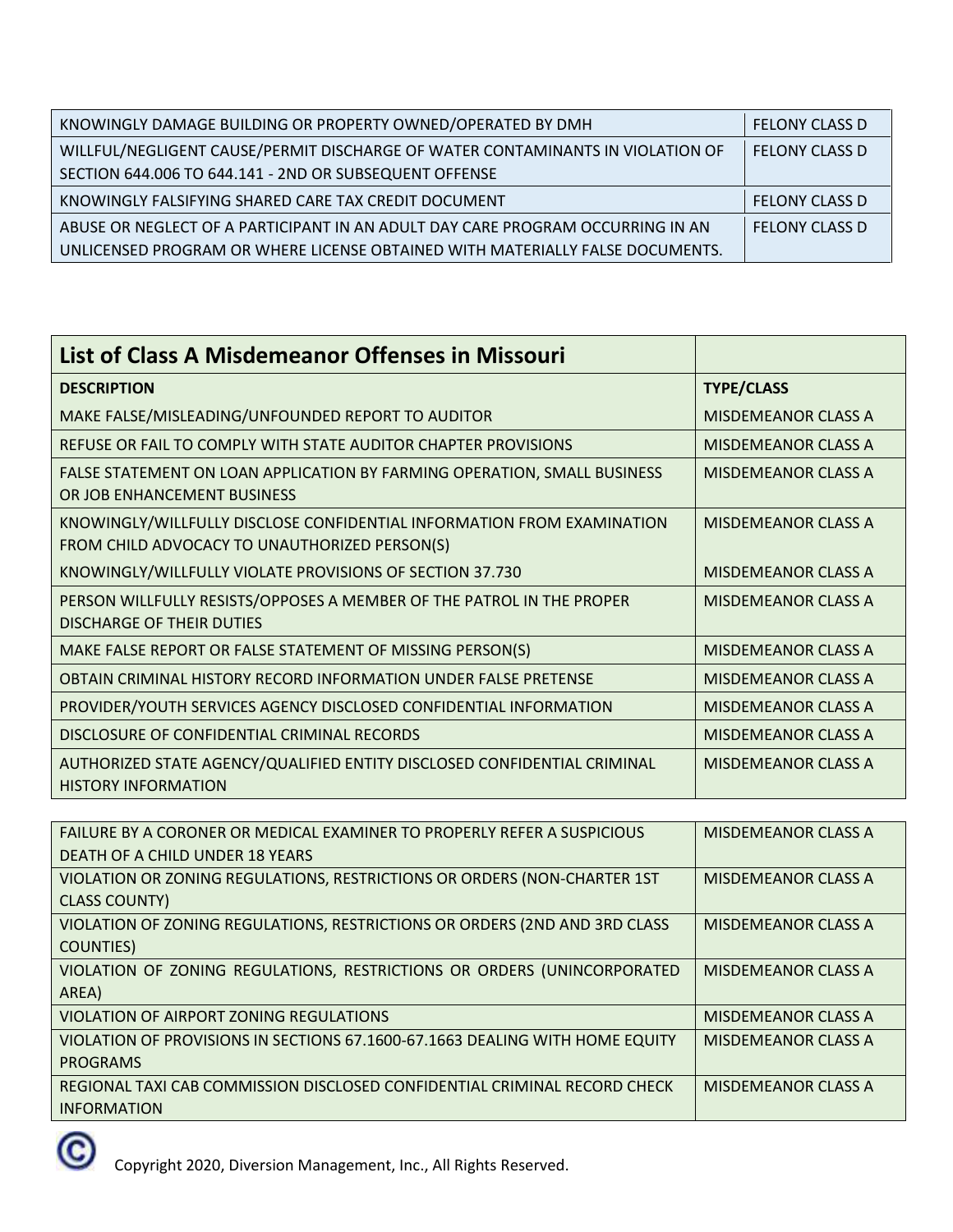| OBSCURED VIEWING ROOM OF SEXUALLY ORIENTED BUSINESS OR MORE THAN ONE                           | MISDEMEANOR CLASS A        |
|------------------------------------------------------------------------------------------------|----------------------------|
| <b>INDIVIDUAL IN ROOM</b>                                                                      |                            |
| APPEAR NUDE OR DEPICT/SIMULATE/PERFORM PROHIBITED SEXUAL ACTIVITIES                            | <b>MISDEMEANOR CLASS A</b> |
| APPEAR SEMINUDE LESS THAN 10 FEET FROM CUSTOMER AND ON A PROHIBITED STAGE                      | <b>MISDEMEANOR CLASS A</b> |
| PROHIBITED TOUCHING OF CUSTOMER OR THEIR CLOTHING                                              | <b>MISDEMEANOR CLASS A</b> |
| PERSON UNDER 21 YOA ON PREMISES OF SEXUALLY ORIENTED BUSINESS                                  | <b>MISDEMEANOR CLASS A</b> |
| KNOWINGLY, WITH MALICE, FILE A FALSE COMPLAINT AGAINST AN INDIVIDUAL IN                        | <b>MISDEMEANOR CLASS A</b> |
| REFERENCE TO THE ETHICS LAW                                                                    |                            |
| KNOWINGLY VIOLATE CONFIDENTIALITY OF AN ETHICS COMPLAINT AGAINST AN<br><b>INDIVIDUAL</b>       | MISDEMEANOR CLASS A        |
| KNOWINGLY FILE A COMPLAINT PURSUANT TO CHAPTER 105 WITHOUT JUST CAUSE OR<br><b>WITH MALICE</b> | MISDEMEANOR CLASS A        |
| VIOLATE CONFIDENTIALITY REQUIREMENTS OF THIS SECTION OR SECTION 105.955(17)                    | <b>MISDEMEANOR CLASS A</b> |
| FALSELY SWEARING TO A CIRCULATORS AFFIDAVIT KNOWING IT TO BE FALSE                             | <b>MISDEMEANOR CLASS A</b> |
| PETITION SIGNATURE FRAUD                                                                       | <b>MISDEMEANOR CLASS A</b> |
| FAIL TO REPORT PETITION SIGNATURE FRAUD                                                        | <b>MISDEMEANOR CLASS A</b> |
| KNOWINGLY FILE A FALSE WITHDRAWAL STATEMENT                                                    | <b>MISDEMEANOR CLASS A</b> |
| EMPLOYER/COMMITTEE/LABOR ORGANIZATION RECEIVE/CAUSE POLITICAL                                  | <b>MISDEMEANOR CLASS A</b> |
| CONTRIBUTIONS FROM MEMBERS OR EMPLOYEES, EXCEPT BY CONSENT                                     |                            |
| DIRECT PAYROLL DEDUCTION TO A CONTINUING POLITICAL COMMITTEE, OTHER THAN                       | <b>MISDEMEANOR CLASS A</b> |
| THE COMMITTEE CHOSEN BY THE EMPLOYEE                                                           |                            |
| VIOLATE PROVISIONS OF CAMPAIGN FINANCE DISCLOSURE LAW (CHAPTER 130)                            | <b>MISDEMEANOR CLASS A</b> |
| FAILURE TO FILE CAMPAIGN FINANCE DISCLOSURE REPORT PURPOSELY                                   | <b>MISDEMEANOR CLASS A</b> |
| FALSE CERTIFICATION TO STATEMENT FILED WITH COUNTY ASSESSOR WITH INTENT TO                     | <b>MISDEMEANOR CLASS A</b> |
| <b>DEFRAUD</b>                                                                                 |                            |
| OPERATE AS AN INTER-STATE MOTOR FUEL USER WITHOUT BEING LICENSED AS SUCH                       | <b>MISDEMEANOR CLASS A</b> |
| MOTOR VEHICLE FUEL TAX EVASION                                                                 | <b>MISDEMEANOR CLASS A</b> |
| MOTOR VEHICLE FUEL TRANSPORTATION OFFENSE - 2ND OR SUBSEQUENT OFFENSE                          | <b>MISDEMEANOR CLASS A</b> |
| SELL/USE/DELIVER/STORE OR IMPORT FOR SALE/USE/DELIVERY/STORAGE OF MOTOR                        | <b>MISDEMEANOR CLASS A</b> |
| FUEL WHERE NO TAX PAID                                                                         |                            |
| TRANSPORT DYED FUEL WITHOUT NONTAXABLE USE STATEMENT ON SHIPPING PAPER                         | <b>MISDEMEANOR CLASS A</b> |
| <b>VIOLATION OF IMPORTATION OF FUEL LAWS</b>                                                   | <b>MISDEMEANOR CLASS A</b> |
| EVASION OF TAX RELATED TO MOTOR FUEL WITH DYE                                                  | <b>MISDEMEANOR CLASS A</b> |

| REFUSING INSPECTION OF MOTOR FUEL RECORDS IN ORDER TO EVADE TAX            | <b>MISDEMEANOR CLASS A</b> |
|----------------------------------------------------------------------------|----------------------------|
| MAKING SALES AT RETAIL WITHOUT RETAIL LICENSE                              | MISDEMEANOR CLASS A        |
| SALE OF TOBACCO PRODUCTS WITHOUT WHOLESALER LICENSE                        | MISDEMEANOR CLASS A        |
| POSSESS FOR THE PURPOSE OF SALE, ANY CIGARETTES TO WHICH THE REQUIRED      | MISDEMEANOR CLASS A        |
| STAMPS/METER UNITS NOT AFFIXED                                             |                            |
| ILLEGAL SALES BY INTINERANT VENDOR OR PEDDLER                              | <b>MISDEMEANOR CLASS A</b> |
| FALSIFY REPORT OR WITHHOLD INFORMATION RELATING TO INVESTIGATION/REPORT OF | MISDEMEANOR CLASS A        |
| <b>SCHOOL VIOLENCE</b>                                                     |                            |

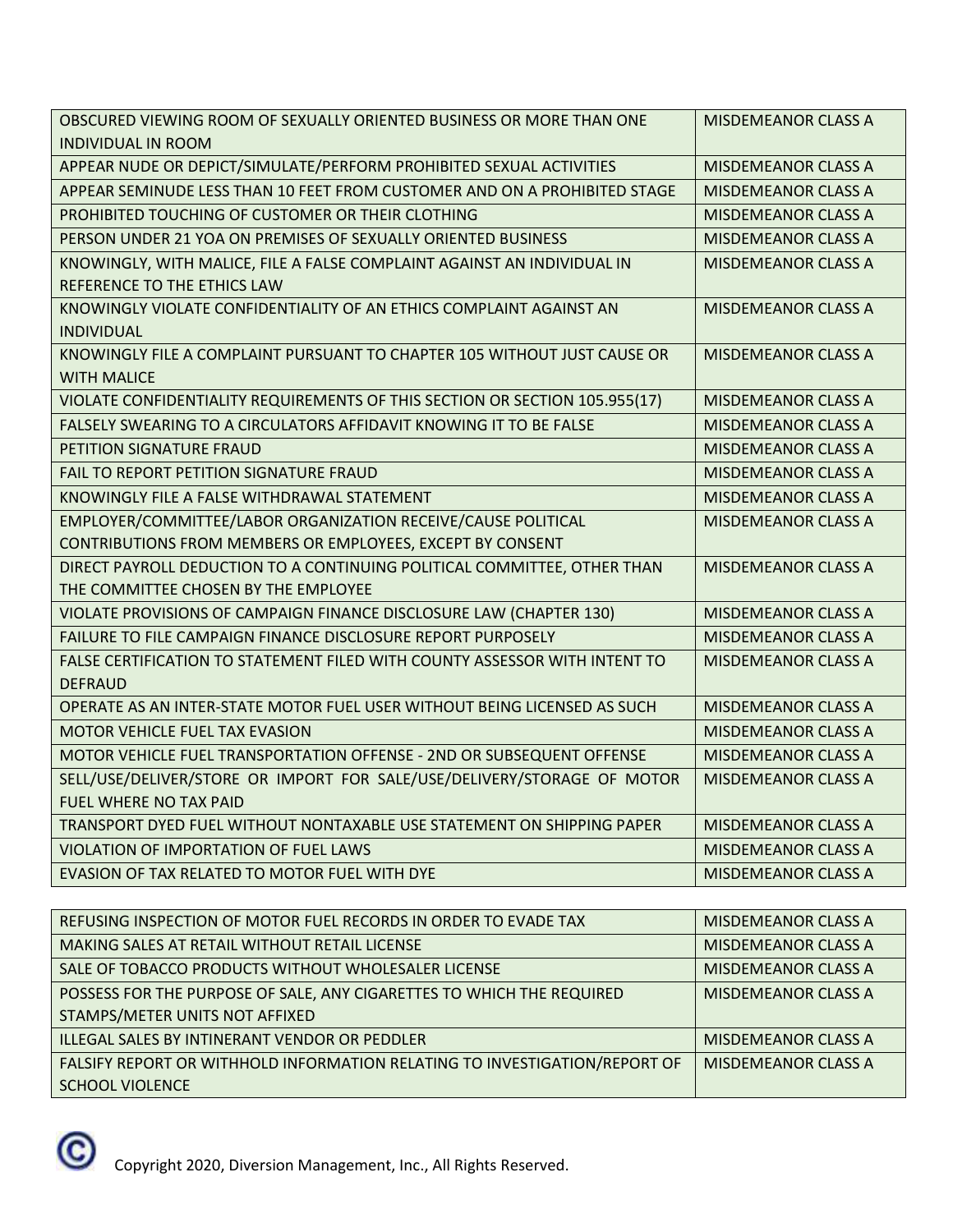| VIOLATION REGARDING CONFIDENTIALITY OF REPORTS/RECORDS OF MISSOURI           | <b>MISDEMEANOR CLASS A</b> |
|------------------------------------------------------------------------------|----------------------------|
| COMMISSION FOR THE DEAF AND HARD OF HEARING                                  |                            |
| KNOWINGLY SUBMITTING FALSE INFORMATION REGARDING RESIDENCY FOR SCHOOL        | <b>MISDEMEANOR CLASS A</b> |
| <b>REGISTRATION</b>                                                          |                            |
| SCHOOL DISTRICT EMPLOYEE SELLING COMMODITIES TO SCHOOL                       | <b>MISDEMEANOR CLASS A</b> |
| KNOWINGLY PERFORM/INDUCE/AID PERFOMING AN ABORTION CONTRARY TO SECTIONS      | <b>MISDEMEANOR CLASS A</b> |
| 188.010 - 188.085 OR FAIL TO PERFORM ACTION REQUIRED BY SECTION 188.010 -    |                            |
| 188.085                                                                      |                            |
| PERFORM/INDUCE ABORTION BY PHYSICIAN WITH NO CLINICAL PRIVILEGES AT HOSPITAL | <b>MISDEMEANOR CLASS A</b> |
| WITHIN 30 MILES OF ABORTION/INDUCEMENT                                       |                            |
| CONCEAL/CANCEL/DEFACE/OBLITERATE AN OUTSIDE THE HOSPITAL DO-NOT-             | <b>MISDEMEANOR CLASS A</b> |
| RESUSCITATE ORDER/IDENTIFICATION OF ANOTHER PERSON WITHOUT CONSENT OF THE    |                            |
| OTHER PERSON OR FALSIFY/FORGE A REVOCATION OR ORDER OR IDENTIFICATION        |                            |
| KNOWINGLY DISCLOSE INFORMATION OR HIV RESULTS OF ANOTHER                     | <b>MISDEMEANOR CLASS A</b> |
| ABUSE OF HEALTH CARE RECIPIENT - NO INJURY (PROPERTY VALUE LESS THAN \$500)  | <b>MISDEMEANOR CLASS A</b> |
| KNOWINGLY DESTROY/CONCEAL RECORDS PERTAINING TO HEALTH CARE                  | <b>MISDEMEANOR CLASS A</b> |
| <b>CLAIMS/PAYMENTS</b>                                                       |                            |
| INTENTIONALLY FILE A FALSE REPORT OR CLAIM ALLEGING A VIOLATION OF           | <b>MISDEMEANOR CLASS A</b> |
| REGULATIONS REGARDING HEALTH CARE PAYMENT FRAUD AND ABUSE - 1ST OFFENSE      |                            |
| IMPROPERLY REACT TO A PERSON OR DISCLOSE INFORMATION IN REGARD TO            | <b>MISDEMEANOR CLASS A</b> |
| COMPLAINTS MADE AGAINST LONG TERM CARE FACILITY                              |                            |
| KNOWINGLY/WILLFULLY RETALIATE AGAINST REPORTER OF LONG TERM CARE ABUSE       | <b>MISDEMEANOR CLASS A</b> |
| DISSEMINATE CONFIDENTIAL INFORMATION IN ABUSE REGISTRY OR REPORT OR          | <b>MISDEMEANOR CLASS A</b> |
| <b>RECORDS</b>                                                               |                            |
| FAILURE TO REPORT ABUSE/NEGLECT OF IN-HOME SERVICES CLIENT                   | <b>MISDEMEANOR CLASS A</b> |
| KNOWINGLY HIRE A PERSON LISTED ON/REFUSING TO REGISTER WITH FAMILY CARE      | <b>MISDEMEANOR CLASS A</b> |
| <b>SAFETY REGISTER</b>                                                       |                            |
| DIVERT PROPERTY OR FUNDS/FALSIFYING SERVICE DOCUMENTS REGARDING IN-HOME      | <b>MISDEMEANOR CLASS A</b> |
| <b>SERVICE CLIENT</b>                                                        |                            |
| FAILURE OF APPLICANT TO DISCLOSE CRIMINAL HISTORY REGARDING HEALTH CARE      | <b>MISDEMEANOR CLASS A</b> |
| <b>WORKERS</b>                                                               |                            |
| KNOWINGLY HIRE/RETAIN PATIENT CARE PERSON WHO HAS BEEN CONVICTED OF, PLEAD   | <b>MISDEMEANOR CLASS A</b> |
| GUILTY TO, NOLO CONTENDERE OR FOUND GUILTY OF A CLASS A OR B FELONY          |                            |
| VIOLATION OF CHAPTER 565, 566, 568, 569 OR SUBSECTION 3 OF 198.070           |                            |
| PERSON, FIRM, CORPORATION OR ASSOCIATION VIOLATING ANY OF THE                | <b>MISDEMEANOR CLASS A</b> |
| ORDER/ORDINANCES ADOPTED, PROMULGATED, PUBLISHED BY COUNTY COMMISSION        |                            |
| VIOLATE QUARANTINE/CONCEAL A CASE OF INFECTIOUS DISEASE/REMOVE QUARANTINE    | <b>MISDEMEANOR CLASS A</b> |
| <b>NOTICE</b>                                                                |                            |

| RELEASE OF DEPARTMENT OF HEALTH AND SENIOR SERVICES INFORMATION REGARDING | MISDEMEANOR CLASS A |
|---------------------------------------------------------------------------|---------------------|
| DISCOUNTS OR CANCER PATIENT IDENTITY                                      |                     |
| REFUSAL TO PROVIDE INFORMATION TO VITAL RECORDS                           | MISDEMEANOR CLASS A |
| NEGLECT/VIOLATE REQUIREMENTS OR REFUSE TO PERFORM DUTIES OF CHAPTER 193   | MISDEMEANOR CLASS A |
| FAILURE TO PROPERLY DISPOSE OF STILLBORN CHILD                            | MISDEMEANOR CLASS A |

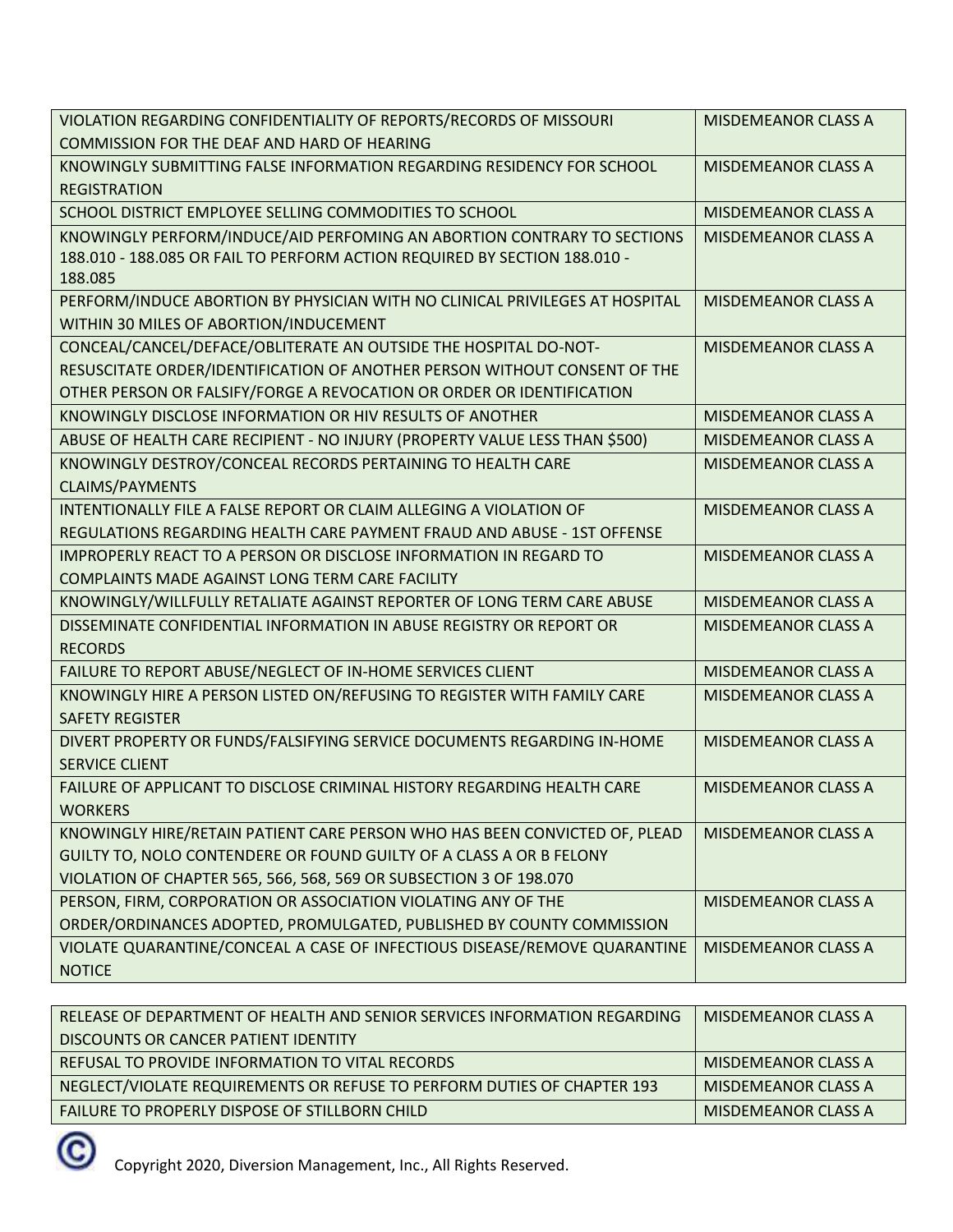| <b>PROFITING FROM HUMAN REMAINS - 1ST OFFENSE</b>                                | <b>MISDEMEANOR CLASS A</b> |
|----------------------------------------------------------------------------------|----------------------------|
| <b>PROFITING FROM CULTURAL ITEMS - 1ST OFFENSE</b>                               | <b>MISDEMEANOR CLASS A</b> |
| VIOLATE PROVISIONS OF SECTION 196.1023.3 REGARDING CIGARETTES                    | <b>MISDEMEANOR CLASS A</b> |
| UNAUTHORIZED DISSEMINATION OF INFORMATION FROM CENTRAL REGISTRY                  | <b>MISDEMEANOR CLASS A</b> |
| <b>FAILURE TO REPORT IN-HOME SERVICES CLIENT ABUSE</b>                           | <b>MISDEMEANOR CLASS A</b> |
| DIVERTING PROPERTY OR FUNDS/FALSIFYING SERVICE DOCUMENTS REGARDING INHOME        | <b>MISDEMEANOR CLASS A</b> |
| <b>SERVICE CLIENT</b>                                                            |                            |
| APPLICANT FAIL TO DISCLOSE CRIMINAL HISTORY                                      | <b>MISDEMEANOR CLASS A</b> |
| IN-HOME SERVICE PROVIDER KNOWINGLY HIRE APPLICANT WITH CRIMINAL HISTORY          | <b>MISDEMEANOR CLASS A</b> |
| IN-HOME SERVICE PROVIDER KNOWINGLY EMPLOYS PERSON WITH CRIMINAL HISTORY          | <b>MISDEMEANOR CLASS A</b> |
| WHO REFUSES TO REGISTER/CURRENTLY LISTED ON SAFETY REGISTRY                      |                            |
| OPERATING AN AMBULATORY SURGICAL CENTER WITHOUT A LICENSE                        | <b>MISDEMEANOR CLASS A</b> |
| PROVIDING HOSPICE CARE WITHOUT CERTIFICATE                                       | <b>MISDEMEANOR CLASS A</b> |
| OPERATING RESIDENTIAL CARE FACILITY WITHOUT A LICENSE                            | <b>MISDEMEANOR CLASS A</b> |
| FAILURE TO REPORT ABUSE/NEGLECT OF RESIDENTIAL CARE RESIDENT                     | <b>MISDEMEANOR CLASS A</b> |
| FILE FALSE REPORT OF ELDER ABUSE OR NEGLECT AGAINST A RESIDENTIAL FACILITY - 1ST | <b>MISDEMEANOR CLASS A</b> |
| <b>OFFENSE</b>                                                                   |                            |
| DIVERSION OF NURSING HOME RESIDENT'S FUND                                        | <b>MISDEMEANOR CLASS A</b> |
| EMPLOYEE OF DEPARTMENT OF HEALTH AND SENIOR SERVICES KNOWINGLY DISCLOSE          | <b>MISDEMEANOR CLASS A</b> |
| TIME OF UNANNOUNCED INSPECTION OF LICENSED FACILITY                              |                            |
| MAKING FALSE STATEMENTS/TAMPERING WITH MONITORING DEVICE ON SEWER                | <b>MISDEMEANOR CLASS A</b> |
| <b>TREATMENT SYSTEM - 1ST OFFENSE</b>                                            |                            |
| DOING BUSINESS AS FOOD STAMP VENDOR WITHOUT LICENSE - 1ST OFFENSE                | <b>MISDEMEANOR CLASS A</b> |
| DISCLOSURE OF INFORMATION REGARDING ELECTRONIC TRANSFER OF BENEFITS              | <b>MISDEMEANOR CLASS A</b> |
| DISCLOSE CONFIDENTIAL INFORMATION FOR PURPOSES OTHER THAN SET FORTH IN           | <b>MISDEMEANOR CLASS A</b> |
| <b>SECTION 208.217</b>                                                           |                            |
| FAILURE OF MANDATED REPORTER TO REPORT ABUSE/NEGLECT OF PHYSICALLY               | <b>MISDEMEANOR CLASS A</b> |
| <b>DISABLED PERSON</b>                                                           |                            |
| DIVERT PROPERTY OF FUNDS/FALSIFYING SERVICE DOCUMENTS REGARDING PERSONAL         | <b>MISDEMEANOR CLASS A</b> |
| CARE SERVICES FOR PHYSICALLY DISABLED PERSON                                     |                            |
| INTENTIONALLY/RECKLESSLY CAUSE INJURY/DEATH OF SERVICE DOG                       | MISDEMEANOR CLASS A        |
| FAILURE OF OWNER TO CONTROL ANIMAL THAT CAUSES INJURY/DEATH TO SERVICE DOG       | MISDEMEANOR CLASS A        |
| OR INABILITY TO FUNCTION AS SERVICE DOG                                          |                            |
| FAILURE OF OWNER TO PREVENT ANIMAL FROM CHASING/HARASSING SERVICE DOG SO         | <b>MISDEMEANOR CLASS A</b> |
| AS TO INTERFERE WITH DOG'S DUTIES                                                |                            |
| DISCLOSURE OF A CONVERSATION BETWEEN A PERSON WHO CAN HEAR AND A DEAF            | <b>MISDEMEANOR CLASS A</b> |
| <b>PERSON</b>                                                                    |                            |
| KNOWINGLY MAKE A FALSE REPORT THAT TRIGGERS AN "AMBER ALERT"                     | <b>MISDEMEANOR CLASS A</b> |
| FAILURE OF MANDATED REPORTER TO REPORT CHILD ABUSE/NEGLECT OR DEATH OF           | <b>MISDEMEANOR CLASS A</b> |
| <b>CHILD UNDER 18</b>                                                            |                            |

| UNAUTHORIZED DISSEMINATION OF INFORMATION ON CHILD ABUSE OR NEGLECT | MISDEMEANOR CLASS A |
|---------------------------------------------------------------------|---------------------|
| REGISTRY                                                            |                     |

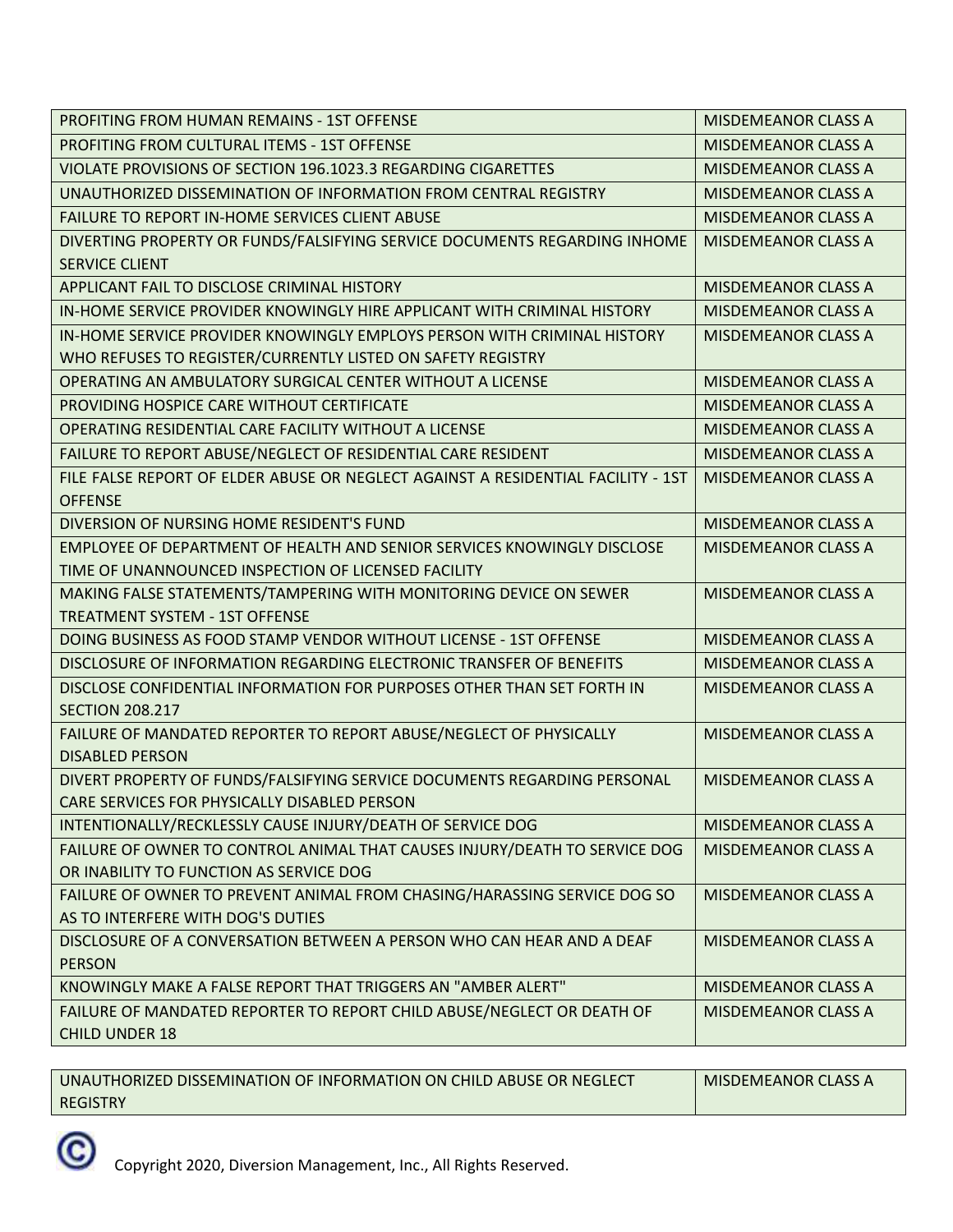| MAKE REQUEST TO REOPEN CHILDREN'S DIVISION INVESTIGATION BASED ON FACTS         | <b>MISDEMEANOR CLASS A</b> |
|---------------------------------------------------------------------------------|----------------------------|
| <b>KNOWN TO BE FALSE</b>                                                        |                            |
| FILING A FALSE REPORT OF CHILD ABUSE OR NEGLECT - 1ST OFFENSE                   | <b>MISDEMEANOR CLASS A</b> |
| ESTABLISH/MAINTAIN/OPERATE A CHILD CARE FACILITY WITHOUT LICENSE GRANTED BY     | <b>MISDEMEANOR CLASS A</b> |
| DEPARTMENT OF HEALTH AND SENIOR SERVICES - SUBSEQUENT OFFENSE                   |                            |
| MAKING MATERIALLY FALSE STATEMENT TO OBTAIN/RENEW A LICENSE TO OPERATE A        | <b>MISDEMEANOR CLASS A</b> |
| CHILD CARE FACILITY - SUBSEQUENT OFFENSE                                        |                            |
| FAILURE OF A CHILD CARE FACILITY TO HAVE PREMISES INSPECTED/TO SUPPLY NOTICE OF | <b>MISDEMEANOR CLASS A</b> |
| PARENTAL RESPONSIBILITY - SUBSEQUENT OFFENSE                                    |                            |
| JUVENILE OFFENDER 17 YEARS OF AGE OR OLDER FAILED TO REGISTER/PROVIDED FALSE    | <b>MISDEMEANOR CLASS A</b> |
| <b>INFORMATION ON REGISTRATION</b>                                              |                            |
| PERSON 17 YEARS OF AGE OR OLDER WILLFULLY VIOLATES ANY PROVISIONS OF CHAPTER    | <b>MISDEMEANOR CLASS A</b> |
| 211 REGARDING JUVENILE COURTS                                                   |                            |
| <b>VANDALIZING PRIVATE CEMETERY</b>                                             | <b>MISDEMEANOR CLASS A</b> |
| DEFACING NATIVE AMERICAN CEMETERY                                               | <b>MISDEMEANOR CLASS A</b> |
| DESTROY OR DEFACE CEMETERY PROPERTY                                             | <b>MISDEMEANOR CLASS A</b> |
| VIOLATION OF REGULATIONS ESTABLISHED FOR RECORDS MAINTAINED BY THE              | <b>MISDEMEANOR CLASS A</b> |
| DEPARTMENT OF CORRECTIONS                                                       |                            |
| DEPARTMENT OF CORRECTIONS EMPLOYEE RECEIVES ANY SERVICES/LEGAL                  | <b>MISDEMEANOR CLASS A</b> |
| TENDER/ARTICLE OF VALUE NOT AUTHORIZED BY THE DEPARTMENT                        |                            |
| PROBATION/PAROLE VIOLATION                                                      | MISDEMEANOR CLASS A        |
| DELIVERY OR POSSESSION OF ITEM AT A COUNTY/PRIVATE JAIL/CORRECTIONAL CENTER     | <b>MISDEMEANOR CLASS A</b> |
| WHICH PRISONER IS PROHIBITED FROM RECEIVING                                     |                            |
| PURPOSELY FAILING TO PERFORM WARRANT CHECK PRIOR TO RELEASE OF PRISONER         | <b>MISDEMEANOR CLASS A</b> |
| UNSCREENED JUNKYARDS NEAR STATE AND COUNTY ROADS PROHIBITED- 2ND OR             | <b>MISDEMEANOR CLASS A</b> |
| <b>SUBSEQUENT OFFENSE</b>                                                       |                            |
| POSSESSION FOR SALE OR COLLECTION OF PLANTS/PLANT PARTS COLLECTED FROM ANY      | <b>MISDEMEANOR CLASS A</b> |
| COUNTY/STATE HIGHWAY OR ROADWAY                                                 |                            |
| PURSUE/TAKE/KILL/POSSESS OR DISPOSE OF WILDLIFE ILLEGALLY                       | MISDEMEANOR CLASS A        |
| <b>FAILURE TO PRODUCE FISHING LICENSE</b>                                       | <b>MISDEMEANOR CLASS A</b> |
| FRAUDULENTLY SECURING CERTIFICATE/LICENSE/PRIVILEGE FROM THIS STATE - WILDLIFE  | <b>MISDEMEANOR CLASS A</b> |
| POSSESSION OR CONTROL OF ILLEGALLY OBTAINED WILDLIFE                            | <b>MISDEMEANOR CLASS A</b> |
| BREACH OF CONFIDENTIALITY REGARDING GAME VIOLATORS                              | <b>MISDEMEANOR CLASS A</b> |
| SALE OF WILDLIFE TAKEN IN VIOLATION OF MISSOURI DEPARTMENT OF CONSERVATION      | <b>MISDEMEANOR CLASS A</b> |
| REGULATIONS - 1ST OFFENSE (VALUE LESS THAN \$500)                               |                            |
| HUNTING/FISHING WITH A SUSPENDED, REVOKED OR DENIED PERMIT                      | <b>MISDEMEANOR CLASS A</b> |
| VIOLATION RELATING TO EXCAVATION OF ABANDONED SHIPWRECKS                        | <b>MISDEMEANOR CLASS A</b> |
| VIOLATION OF WATER WELL DRILLERS' ACT                                           | <b>MISDEMEANOR CLASS A</b> |
| ILLEGAL DISPOSAL OF INFECTIOUS WASTE                                            | <b>MISDEMEANOR CLASS A</b> |
| ILLEGAL DISPOSAL OF WASTE TIRES - SUBSEQUENT OFFENSE                            | <b>MISDEMEANOR CLASS A</b> |
| SELLING PRODUCTS IN UNLABELED PLASTIC CONTAINER                                 | MISDEMEANOR CLASS A        |
| MINING COMPANY SUBMIT FALSE/FRAUDULENT INFORMATION REGARDING CLEAN-UP           | <b>MISDEMEANOR CLASS A</b> |
| OF ENVIRONMENTAL VIOLATIONS                                                     |                            |

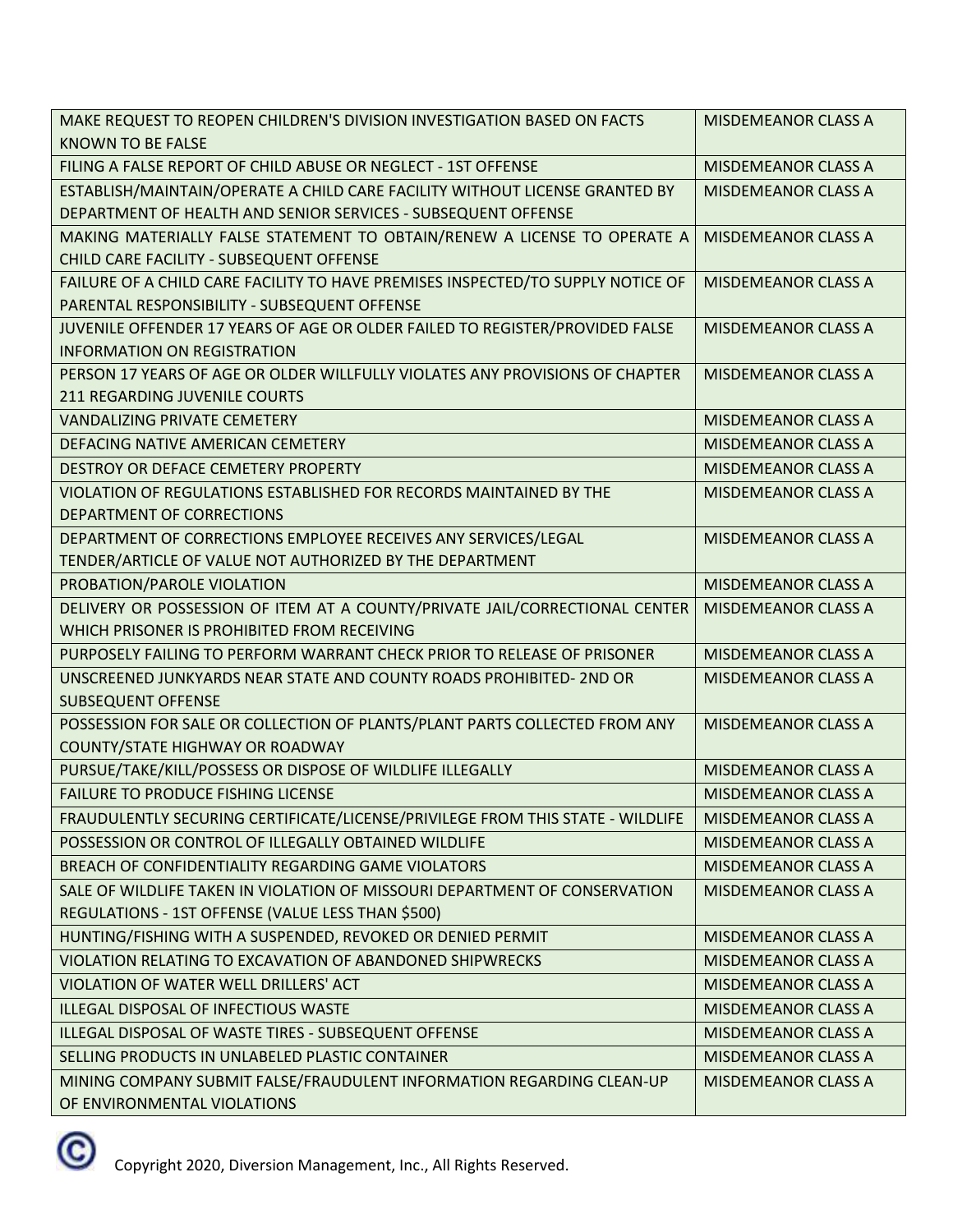| VIOLATE NURSERY DEALER REGISTRATION INSPECTION CERTIFICATE AND REQUIREMENTS                            | <b>MISDEMEANOR CLASS A</b> |
|--------------------------------------------------------------------------------------------------------|----------------------------|
| OF THIS SECTION                                                                                        |                            |
| <b>VIOLATION OF MISSOURI APICULTURE LAW</b>                                                            | <b>MISDEMEANOR CLASS A</b> |
| ENGAGE IN MISLEADING/DECEPTIVE PRACTICE IN ADVERTISEMENT/OFFER FOR                                     | <b>MISDEMEANOR CLASS A</b> |
| SALE/SELL/ALL OR PART OF CARCASS/FOOD PLAN                                                             |                            |
| KNOWINGLY FAIL TO OBTAIN A LICENSE TO MANUFACTURE/DISTRIBUTE COMMERCIAL                                | <b>MISDEMEANOR CLASS A</b> |
| <b>FEED</b>                                                                                            |                            |
| KNOWINGLY FAIL TO FILE A QUARTERLY TONNAGE REPORT REGARDING COMMERCIAL                                 | <b>MISDEMEANOR CLASS A</b> |
| <b>FEED</b>                                                                                            |                            |
| QUARANTINE VIOLATIONS/INTERFERENCE WITH STATE VETERINARIAN NOTIFIED TO                                 | <b>MISDEMEANOR CLASS A</b> |
| <b>QUARANTINE ANIMALS</b>                                                                              |                            |
| RELEASE SWINE IN A WILD/FERAL STATE ON PUBLIC/PRIVATE LAND WITHOUT PROPER                              | <b>MISDEMEANOR CLASS A</b> |
| <b>ENCLOSURE</b>                                                                                       |                            |
| POSSESS OR TRANSPORT WILD BOAR OR CERTAIN SWINE ON OR THROUGH PUBLIC LAND                              | <b>MISDEMEANOR CLASS A</b> |
| <b>WITHOUT PERMIT</b>                                                                                  |                            |
| OPERATE ANIMAL CARE FACILITY AS A BREEDER OR DEALER WITHOUT LICENSE                                    | <b>MISDEMEANOR CLASS A</b> |
| DEALER PURCHASE OF ANIMALS FROM UNLICENSED PERSON                                                      | <b>MISDEMEANOR CLASS A</b> |
| CANINE CRUELTY - 2ND OR SUBSEQUENT OFFENSE                                                             | <b>MISDEMEANOR CLASS A</b> |
| VIOLATING RULES/STANDARDS REGARDING ANIMAL CARE FACILITIES                                             | <b>MISDEMEANOR CLASS A</b> |
| HOUSING ANIMALS IN STACKED CAGES WITHOUT AN IMPERVIOUS BARRIER BETWEEN                                 | <b>MISDEMEANOR CLASS A</b> |
| <b>CAGE LEVELS</b>                                                                                     |                            |
| VIOLATE LIVESTOCK HOLD ORDER FROM LAW ENFORCEMENT OR NONCOMPLIANCE                                     | <b>MISDEMEANOR CLASS A</b> |
| PURSUANT TO THIS SECTION<br>KNOWINGLY ACCEPT STATE ADMINISTERED/SUBSIDIZED TAX CREDIT/TAX ABATEMENT OR |                            |
| LOAN FROM STATE WHEN NEGLIGENTLY EMPLOYING AN ILLEGAL ALIEN                                            | <b>MISDEMEANOR CLASS A</b> |
| <b>EMPLOYER REQUIRING IMPLANT OF PERSONAL IDENTIFICATION MICROCHIP TECHNOLOGY</b>                      | <b>MISDEMEANOR CLASS A</b> |
| <b>INTO AN EMPLOYEE</b>                                                                                |                            |
| FAILURE OF EMPLOYER TO POST NOTICE REGARDING WORKER'S COMPENSATION                                     | <b>MISDEMEANOR CLASS A</b> |
| <b>COVERAGE</b>                                                                                        |                            |
| VIOLATION OF ANY OF THE PROVISIONS OF SECTION 287.128.3 REGARDING CLAIMS FOR                           | <b>MISDEMEANOR CLASS A</b> |
| <b>WORKER'S COMPENSATION BENEFITS - 1ST OFFENSE</b>                                                    |                            |
| KNOWINGLY MISREPRESENT ANY FACT IN ORDER TO OBTAIN WORKER'S COMPENSATION                               | <b>MISDEMEANOR CLASS A</b> |
| INSURANCE AT LESS THAN THE PROPER RATE - 1ST OFFENSE                                                   |                            |
| FAILURE OF EMPLOYER TO INSURE LIABILITY UNDER WORKER'S COMPENSATION LAW -                              | <b>MISDEMEANOR CLASS A</b> |
| <b>1ST OFFENSE</b>                                                                                     |                            |
| PRESENT/PREPARE CLAIM FOR WORKER'S COMPENSATION BENEFITS BY HEALTH CARE                                | <b>MISDEMEANOR CLASS A</b> |
| PROVIDER BASED ON FALSE BILLING PRACTICES - 1ST OFFENSE                                                |                            |
| INTENTIONALLY DISCLOSE OR FAIL TO PROTECT CONFIDENTIAL INFORMATION RELATING                            | <b>MISDEMEANOR CLASS A</b> |
| TO AN UNEMPLOYMENT COMPENSATION CLAIM                                                                  |                            |
| FRAUD/MISREPRESENTATION RELATED TO EMPLOYMENT SECURITY BENEFITS - 1ST                                  | <b>MISDEMEANOR CLASS A</b> |
| <b>OFFENSE</b>                                                                                         |                            |
| FAIL TO DISPLAY REGISTRATION PLATE ON COMMERCIAL MOTOR VEHICLE                                         | <b>MISDEMEANOR CLASS A</b> |
| USE A REVOKED DRIVEAWAY LICENSE PLATE                                                                  | <b>MISDEMEANOR CLASS A</b> |

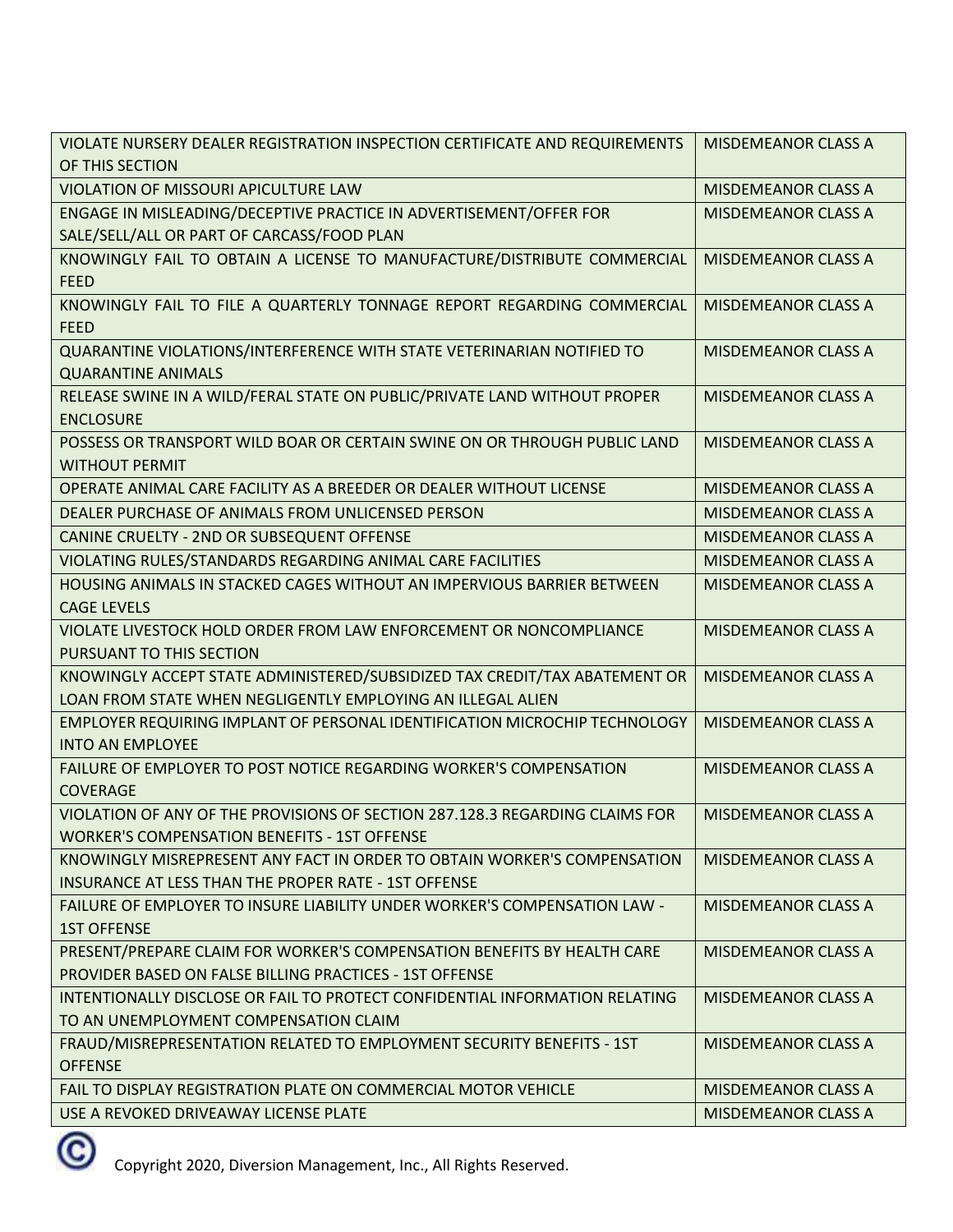| OPERATE AS MOTOR VEHICLE TITLE SERVICE AGENT WITHOUT A LICENSE           | MISDEMEANOR CLASS A |
|--------------------------------------------------------------------------|---------------------|
| FRAUDULENT APPLICATION/RENEWAL/ISSUE OF DISABLED PERSON LICENSE PLATE OR | MISDEMEANOR CLASS A |
| WINDSHIELD PLACARD                                                       |                     |

| CONDUCTED BUSINESS OF SELLING USED MOTOR VEHICLE PARTS WITHOUT LICENSE<br><b>FROM DEPARTMENT OF REVENUE</b> | <b>MISDEMEANOR CLASS A</b> |
|-------------------------------------------------------------------------------------------------------------|----------------------------|
| CONDUCTED MOTOR VEHICLE SALVAGE BUSINESS WITHOUT LICENSE FROM                                               | <b>MISDEMEANOR CLASS A</b> |
| <b>DEPARTMENT OF REVENUE</b>                                                                                |                            |
| CONDUCTED BUSINESS OF REBUILDING/REPAIR 4 OR MORE WRECKED/DISMANTLED                                        | <b>MISDEMEANOR CLASS A</b> |
| VEHICLES IN CALENDAR YEAR WITHOUT LICENSE FROM DEPARTMENT OF REVENUE                                        |                            |
| CONDUCTED MOBILE BUSINESS OF SCRAPPING VEHICLES/PARTS FOR METAL WITHOUT                                     | <b>MISDEMEANOR CLASS A</b> |
| LICENSE FROM DEPARTMENT OF REVENUE                                                                          |                            |
| OPERATOR OF SALVAGE POOL SOLD VEHICLE TO PERSON NOT LICENSED AS SALVAGE                                     | <b>MISDEMEANOR CLASS A</b> |
| <b>DEALER</b>                                                                                               |                            |
| SALVAGE POOL OPERATOR FAILED TO MAINTAIN PROPER RECORD OF VEHICLE SALES                                     | <b>MISDEMEANOR CLASS A</b> |
| BUSINESS SELLING USED VEHICLE PARTS FAILED TO MAINTAIN RECORDS/OPEN RECORDS                                 | <b>MISDEMEANOR CLASS A</b> |
| <b>FOR INSPECTION</b>                                                                                       |                            |
| BUSINESS SALVAGING VEHICLES FAILED TO MAINTAIN RECORDS/OPEN RECORDS FOR                                     | <b>MISDEMEANOR CLASS A</b> |
| <b>INSPECTION</b>                                                                                           |                            |
| BUSINESS REBUILDING VEHICLES FAILED TO MAINTAIN RECORDS/OPEN RECORDS FOR                                    | <b>MISDEMEANOR CLASS A</b> |
| <b>INSPECTION</b>                                                                                           |                            |
| SCRAP METAL PROCESSOR FAILED TO MAINTAIN RECORDS/OPEN RECORDS FOR                                           | <b>MISDEMEANOR CLASS A</b> |
| <b>INSPECTION</b>                                                                                           |                            |
| SCRAP METAL OPERATOR ACQUIRED MOTOR VEHICLE/PARTS WITHOUT RECEIVING TITLE                                   | <b>MISDEMEANOR CLASS A</b> |
| SCRAP METAL OPERATOR FAILED TO FORWARD TITLE TO DEPARTMENT OF REVENUE                                       | <b>MISDEMEANOR CLASS A</b> |
| <b>WITHIN 10 DAYS</b>                                                                                       |                            |
| SCRAP METAL OPERATOR FAILED TO MAINTAIN PROPER RECORDS                                                      | <b>MISDEMEANOR CLASS A</b> |
| OPERATE VEHICLE FOR HIRE/CARRY LOAD WHILE OPERATING UNDER HUNTER'S PERMIT                                   | <b>MISDEMEANOR CLASS A</b> |
| MAKE A FALSE STATEMENT/OMISSION IN MONTHLY SALES REPORT TO DOR                                              | <b>MISDEMEANOR CLASS A</b> |
| FAILURE OF A MOTOR VEHICLE DEALER/MANUFACTURER OR BOAT                                                      | <b>MISDEMEANOR CLASS A</b> |
| DEALER/MANUFACTURER TO OBTAIN A LICENSE - 1ST OFFENSE                                                       |                            |
| FAILURE OF MOTOR VEHICLE DEALER TO SURRENDER LICENSE OR PLATES ON DEMAND                                    | <b>MISDEMEANOR CLASS A</b> |
| SALE OF 6 OR MORE MOTOR VEHICLES IN A CALENDAR YEAR WITHOUT BEING                                           | <b>MISDEMEANOR CLASS A</b> |
| REGISTERED AS MOTOR VEHICLE DEALER                                                                          |                            |
| FAIL TO SUBMIT REQUIRED REPORT TO DOR OF SPECIAL EVENT MOTOR VEHICLE AUCTION                                | <b>MISDEMEANOR CLASS A</b> |
| <b>SALES</b>                                                                                                |                            |
| FAILURE TO NAME LIENHOLDER IN APPLICATION FOR TITLE                                                         | <b>MISDEMEANOR CLASS A</b> |
| <b>OPERATE VEHICLE ON HIGHWAY WITHOUT A VALID LICENSE - 2ND OFFENSE</b>                                     | <b>MISDEMEANOR CLASS A</b> |
| OPERATE MOTORCYCLE WHEN DRIVER'S LICENSE NOT VALIDATED FOR SUCH OPERATION -                                 | <b>MISDEMEANOR CLASS A</b> |
| 2ND OFFENSE                                                                                                 |                            |
| FAILURE TO COMPLY WITH CONDITION OF RESTRICTED DRIVERS LICENSE (FOR VISION)                                 | <b>MISDEMEANOR CLASS A</b> |
| DISPLAY OR POSSESS FICTITIOUS, CANCELED, SUSPENDED, REVOKED OR ALTERED DRIVER'S                             | <b>MISDEMEANOR CLASS A</b> |
| <b>LICENSE</b>                                                                                              |                            |

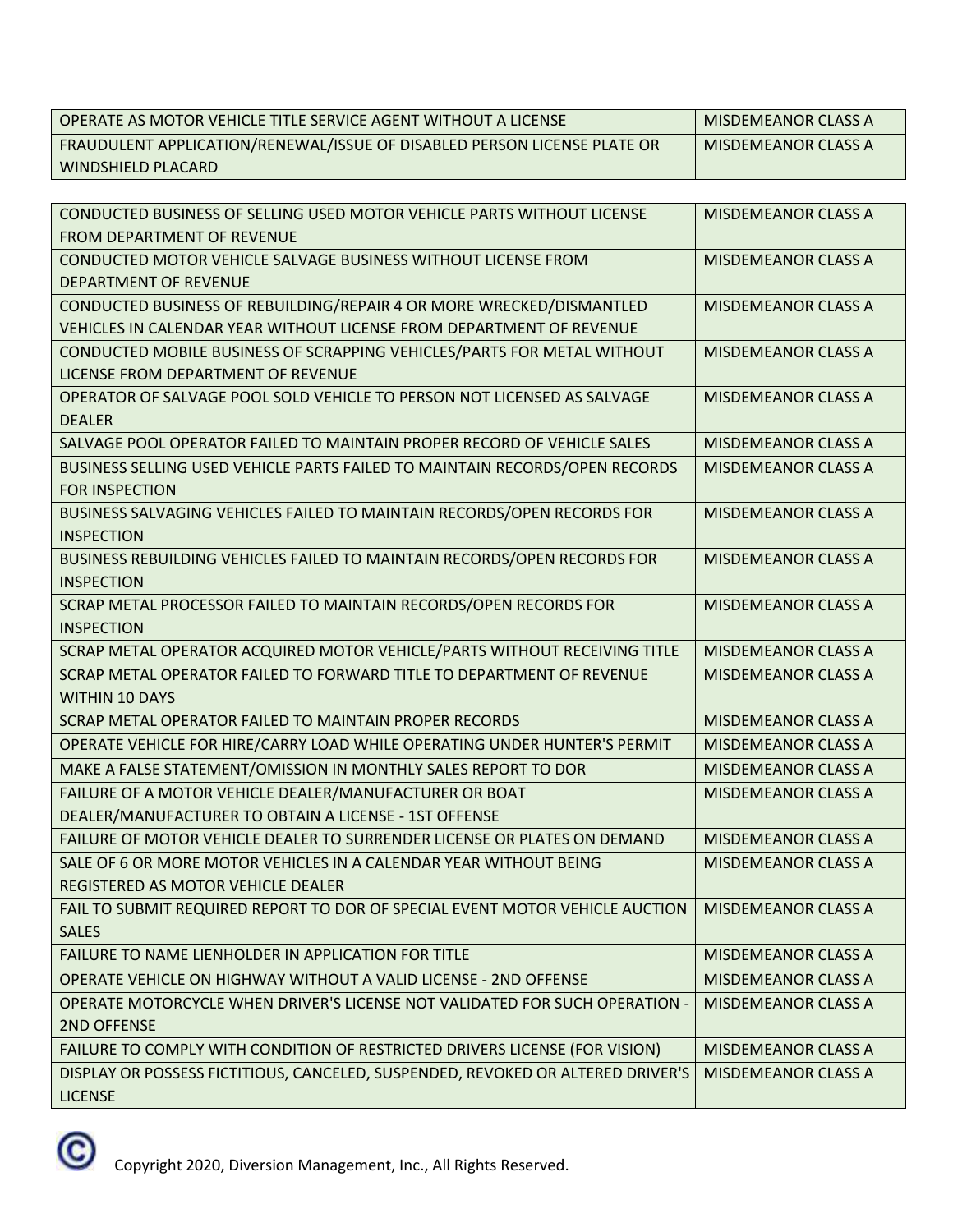| MADE FALSE STATEMENT/AFFIDAVIT OR KNOWINGLY SWORE/AFFIRMED FALSELY TO ANY | <b>MISDEMEANOR CLASS A</b> |
|---------------------------------------------------------------------------|----------------------------|
| MATTER REQUIRED BY SECTIONS 302.010-302.540                               |                            |
| COMMITS/ASSISTS ANOTHER IN COMMITTING FRAUD/DECEPTION DURING LICENSE      | <b>MISDEMEANOR CLASS A</b> |
| EXAMINATION                                                               |                            |
| KNOWINGLY CONCEAL/PROVIDE FALSE INFORMATION/COMMIT FRAUD IN APPLICATION   | <b>MISDEMEANOR CLASS A</b> |
| FOR LICENSE/PERMIT                                                        |                            |
| OPERATE SCHOOL BUS WITHOUT A VALID SCHOOL BUS ENDORSEMENT                 | MISDEMEANOR CLASS A        |

| OPERATED SCHOOL BUS WHILE ENDORSEMENT SUSPENDED (SUSPENDED FOR FAILURE TO  | <b>MISDEMEANOR CLASS A</b> |
|----------------------------------------------------------------------------|----------------------------|
| PASS DRUG/ALCOHOL/CHEMICAL TEST)                                           |                            |
| KNOWINGLY VIOLATES CONFIDENTIALITY PROVISION RELATED TO                    | <b>MISDEMEANOR CLASS A</b> |
| INCOMPETENT/UNQUALIFIED DRIVER/FILES FALSE REPORT                          |                            |
| OPERATE MOTOR VEHICLE WHILE LICENSE REVOKED/SUSPENDED FOR FAILURE TO       | <b>MISDEMEANOR CLASS A</b> |
| MAINTAIN PROOF OF IGNITION INTERLOCK DEVICE DUE TO POINT VIOLATION         |                            |
| DRIVING WHILE REVOKED/SUSPENDED - 2ND OR SUBSEQUENT OFFENSE                | <b>MISDEMEANOR CLASS A</b> |
| <b>FAILURE TO MAINTAIN PROOF WITH DOR - IGNITION INTERLOCK DEVICE</b>      | <b>MISDEMEANOR CLASS A</b> |
| FAILURE TO MAINTAIN PROOF WITH DOR -FINANCIAL RESPONSIBILITY               | MISDEMEANOR CLASS A        |
| DRIVE COMMERCIAL MOTOR VEHICLE WITHOUT COMMERCIAL DRIVER'S LICENSE IN      | <b>MISDEMEANOR CLASS A</b> |
| <b>POSSESSION</b>                                                          |                            |
| DRIVE COMMERCIAL MOTOR VEHICLE WITHOUT PROPER CLASS OF                     | <b>MISDEMEANOR CLASS A</b> |
| LICENSE/ENDORSEMENT                                                        |                            |
| DRIVE COMMERCIAL MOTOR VEHICLE WITHOUT COMMERCIAL MOTOR VEHICLE DRIVER'S   | <b>MISDEMEANOR CLASS A</b> |
| <b>LICENSE</b>                                                             |                            |
| VIOLATE OPERATOR'S LICENSE RESTRICTION WHILE OPERATING A COMMERCIAL MOTOR  | <b>MISDEMEANOR CLASS A</b> |
| <b>VEHICLE</b>                                                             |                            |
| DRIVE COMMERCIAL MOTOR VEHICLE WHILE DRIVER IS DISQUALIFIED FROM OPERATING | <b>MISDEMEANOR CLASS A</b> |
| A COMMERCIAL MOTOR VEHICLE                                                 |                            |
| DRIVE COMMERCIAL MOTOR VEHICLE WHILE COMMERCIAL DRIVER'S LICENSE IS        | <b>MISDEMEANOR CLASS A</b> |
| REVOKED/SUSPENDED/CANCELLED                                                |                            |
| VIOLATED AN OUT-OF-SERVICE ORDER WHILE TRANSPORTING HAZARDOUS MATERIALS -  | <b>MISDEMEANOR CLASS A</b> |
| <b>1ST OFFENSE</b>                                                         |                            |
| VIOLATED AN OUT-OF-SERVICE ORDER WHILE TRANSPORTING HAZARDOUS MATERIALS -  | <b>MISDEMEANOR CLASS A</b> |
| 2ND OR SUBSEQUENT OFFENSE                                                  |                            |
| VIOLATE OUT-OF-SERVICE ORDER WHILE OPERATING MOTOR VEHICLE DESIGNED TO     | <b>MISDEMEANOR CLASS A</b> |
| TRANSPORT MORE THAN 16 PASSENGERS INCLUDING DRIVER - 1ST OFFENSE           |                            |
| VIOLATE OUT-OF-SERVICE ORDER WHILE OPERATING MOTOR VEHICLE DESIGNED TO     | <b>MISDEMEANOR CLASS A</b> |
| TRANSPORT MORE THAN 16 PASSENGERS INCLUDING DRIVER - 2ND OR SUBSEQUENT     |                            |
| <b>OFFENSE</b>                                                             |                            |
| OPERATE COMMERCIAL MOTOR VEHICLE BEGINNING AT ISSUANCE OF ORDER UNTIL IT   | MISDEMEANOR CLASS A        |
| <b>EXPIRES - 1ST OFFENSE</b>                                               |                            |
| OPERATE COMMERCIAL MOTOR VEHICLE BEGINNING AT ISSUANCE OF ORDER UNTIL IT   | <b>MISDEMEANOR CLASS A</b> |
| <b>EXPIRES - 2ND OFFENSE</b>                                               |                            |
| OPERATE COMMERCIAL MOTOR VEHICLE BEGINNING AT ISSUANCE OF ORDER UNTIL IT   | <b>MISDEMEANOR CLASS A</b> |
| <b>EXPIRES - 3RD OR SUBSEQUENT OFFENSE</b>                                 |                            |

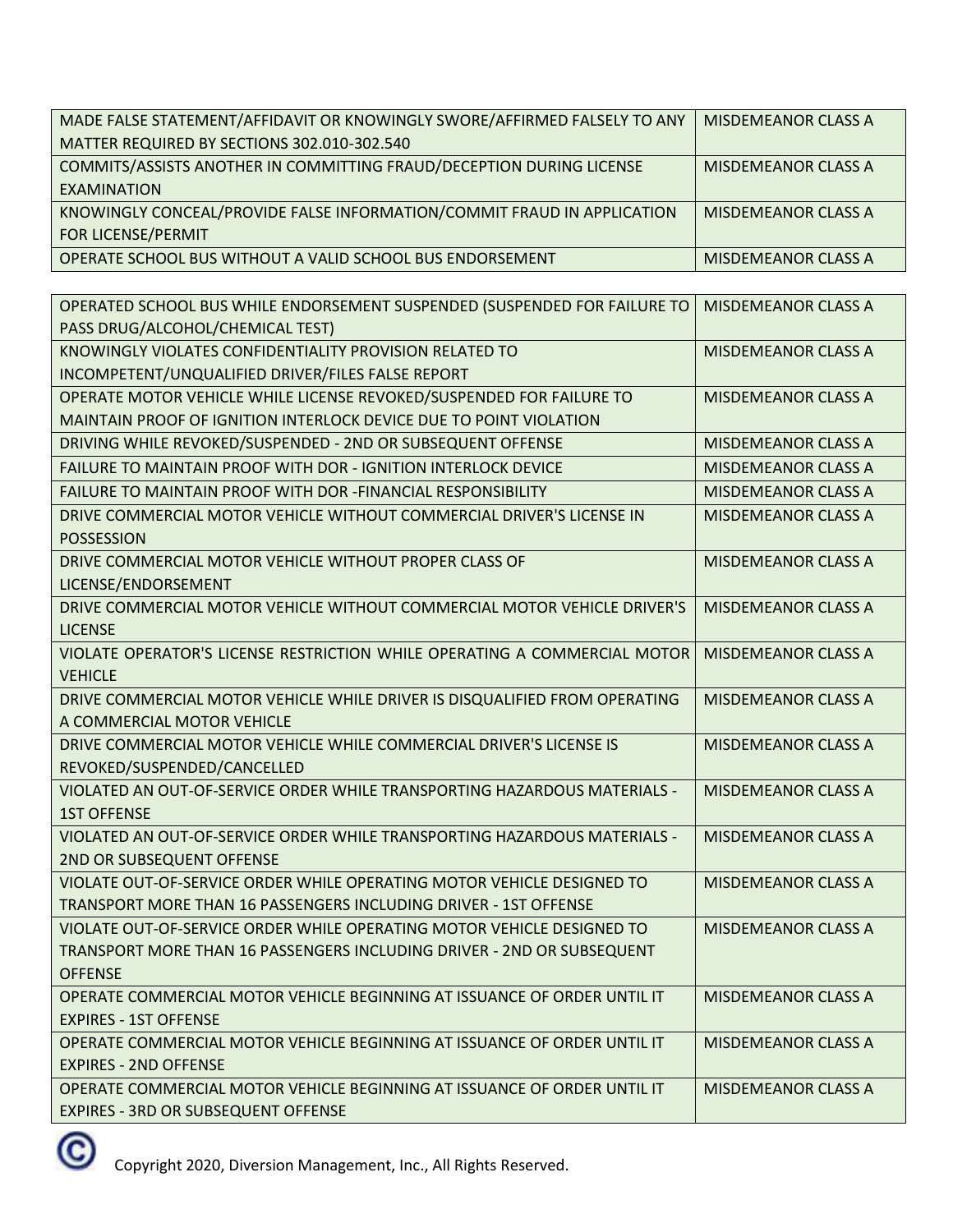| KNOWINGLY DISPLAY INVALID EVIDENCE OF LIABILITY INSURANCE                    | <b>MISDEMEANOR CLASS A</b> |
|------------------------------------------------------------------------------|----------------------------|
| KNOWINGLY ALTER, MAKE, SELL, MAKE AVAILABLE AN INVALID/COUNTERFEIT INSURANCE | MISDEMEANOR CLASS A        |
| <b>CARD</b>                                                                  |                            |
| FORGED/MISREPRESENTED MOTOR VEHICLE ACCIDENT OR FINANCIAL RESPONSIBILTY      | MISDEMEANOR CLASS A        |
| INFORMATION TO DEPARTMENT OF REVENUE KNOWINGLY                               |                            |
| KNOWINGLY DISCLOSE INFORMATION RECEIVED FROM INSURANCE COMPANIES             | MISDEMEANOR CLASS A        |
| OPERATED A MOTOR VEHICLE IN A CARELESS AND IMPRUDENT MANNER- INVOLVING AN    | MISDEMEANOR CLASS A        |
| <b>ACCIDENT</b>                                                              |                            |
| FAILED TO OBEY OFFICIAL SIGNS TEMPORARILY DESIGNATING LANES- RESULTING IN AN | MISDEMEANOR CLASS A        |
| <b>ACCIDENT</b>                                                              |                            |

| CHANGE LANES WHEN MOVEMENT COULD NOT BE MADE WITH SAFETY ON ROADWAY          | <b>MISDEMEANOR CLASS A</b> |
|------------------------------------------------------------------------------|----------------------------|
| HAVING 3 OR MORE LANES - RESULTING IN ACCIDENT                               |                            |
| MADE U-TURN/LEFT TURN ON DIVIDED HIGHWAY NOT AT                              | <b>MISDEMEANOR CLASS A</b> |
| INTERSECTION/INTERCHANGE/ANY SIGNED LOCATION - RESULTING IN ACCIDENT         |                            |
| FAILED TO DRIVE ON RIGHT HALF OF ROADWAY WHEN ROADWAY WAS OF SUFFICIENT      | <b>MISDEMEANOR CLASS A</b> |
| WIDTH - RESULTING IN AN ACCIDENT                                             |                            |
| DROVE WRONG DIRECTION ON HIGHWAY DIVIDED INTO TWO OR MORE ROADWAYS -         | <b>MISDEMEANOR CLASS A</b> |
| <b>RESULTING IN AN ACCIDENT</b>                                              |                            |
| FAILED TO DRIVE WITHIN SINGLE LANE ON ROADWAY HAVING 3 OR MORE LANES -       | <b>MISDEMEANOR CLASS A</b> |
| <b>RESULTING IN AN ACCIDENT</b>                                              |                            |
| DROVE IN CENTER LANE OF 3 LANE ROADWAY WHEN VIEW OBSTRUCTED OR NOT CLEAR     | <b>MISDEMEANOR CLASS A</b> |
| OF TRAFFIC - RESULTING IN AN ACCIDENT                                        |                            |
| FAIL TO DRIVE IN RIGHT HAND LANE OF ROADWAY WITH 3 OR MORE LANES WHEN        | <b>MISDEMEANOR CLASS A</b> |
| TRAVEL AT SPEED LESS THAN NORMAL - RESULT IN ACCIDENT                        |                            |
| FAILED TO DRIVE WITHIN RIGHT LANE OF HIGHWAY WITH 2 OR MORE LANES IN THE     | <b>MISDEMEANOR CLASS A</b> |
| SAME DIRECTION - RESULTING IN AN ACCIDENT                                    |                            |
| TRUCK MORE THAN 48,000 POUNDS FAIL TO DRIVE IN RIGHT HAND LANE OF ROADWAY    | <b>MISDEMEANOR CLASS A</b> |
| WITH 3 OR MORE LANES - RESULT IN ACCIDENT                                    |                            |
| FAIL TO PLACE VEHICLE NOT IN MOTION AS NEAR RIGHT HAND SIDE OF HIGHWAY AS    | <b>MISDEMEANOR CLASS A</b> |
| PRACTICABLE - RESULTING IN AN ACCIDENT                                       |                            |
| FAIL TO YIELD TO AN EMERGENCY VEHICLE SOUNDING SIREN AND DISPLAYING RED/BLUE | <b>MISDEMEANOR CLASS A</b> |
| <b>LIGHT</b>                                                                 |                            |
| FAILED TO PROCEED WITH CAUTION/YIELD RIGHT OF WAY/REDUCE SPEED WHEN          | <b>MISDEMEANOR CLASS A</b> |
| APPROACHING A STATIONARY EMERGENCY VEHICLE DISPLAYING EMERGENCY LIGHTS       |                            |
| ACTIVATE SIREN/WARNING LIGHTS ON EMERGENCY VEHICLE WHEN NOT IN PURSUIT OR    | <b>MISDEMEANOR CLASS A</b> |
| ON AN EMERGENCY MISSION                                                      |                            |
| FAILED TO YIELD TO MODOT STATIONARY VEHICLE DISPLAYING AMBER OR AMBER AND    | <b>MISDEMEANOR CLASS A</b> |
| <b>WHITE LIGHTS</b>                                                          |                            |
| FAILURE OF STREETCAR MOTORMAN TO STOP CAR CLEAR OF INTERSECTION UNTIL        | <b>MISDEMEANOR CLASS A</b> |
| <b>EMERGENCY VEHICLE HAS PASSED</b>                                          |                            |
| FAILED TO STOP FOR SCHOOL BUS THAT IS RECEIVING/DISCHARGING SCHOOL CHILDREN  | <b>MISDEMEANOR CLASS A</b> |
| FAIL TO EQUIP SCHOOL BUS WITH CROSSING CONTROL ARM                           | <b>MISDEMEANOR CLASS A</b> |

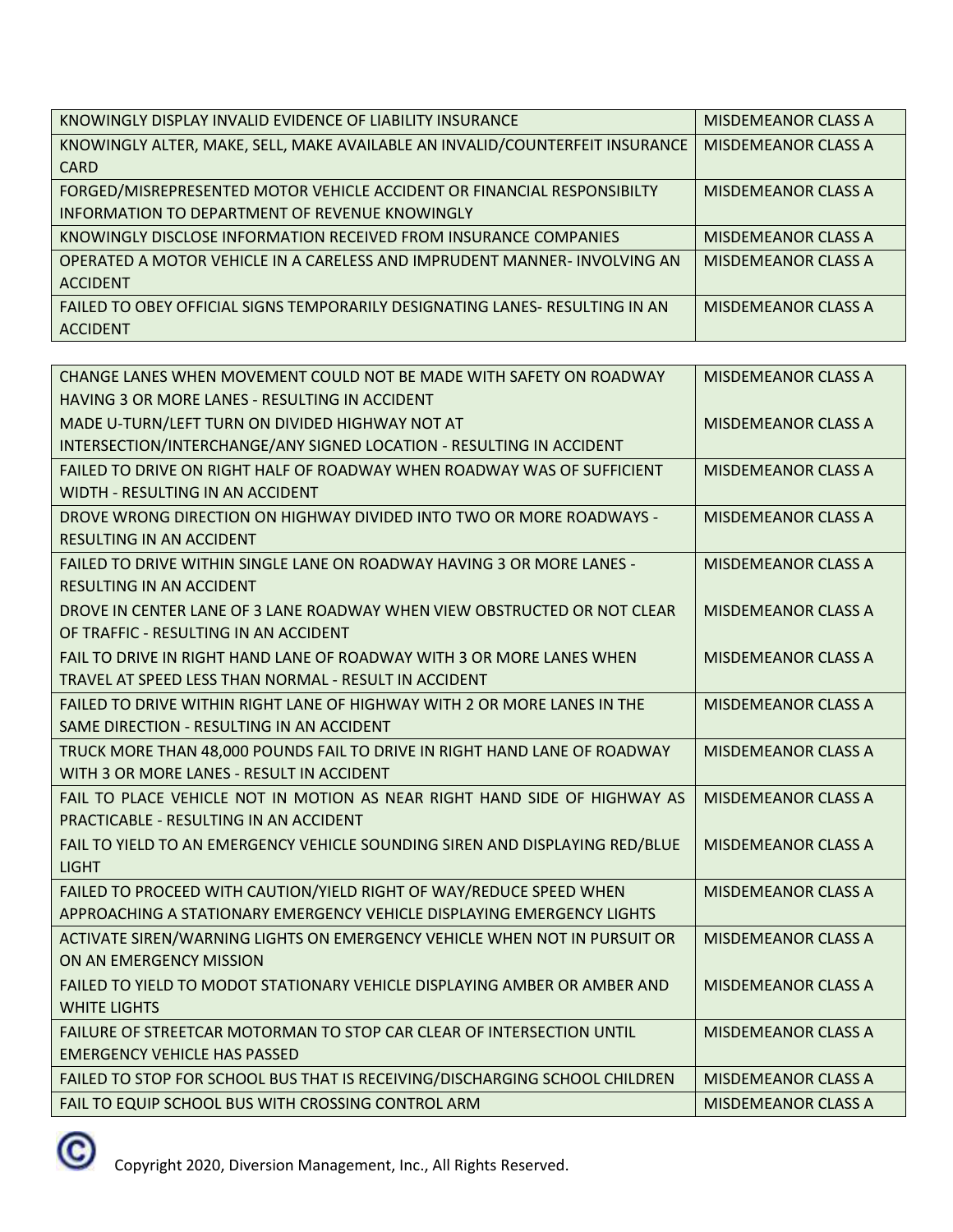| SCHOOL BUS DRIVER FAILED TO PERMIT FOLLOWING VEHICLE TO PASS                                          | <b>MISDEMEANOR CLASS A</b> |
|-------------------------------------------------------------------------------------------------------|----------------------------|
| FAIL TO PROVIDE PROPER AUTHORIZATION FOR PARKING VEHICLE IN HANDICAP ZONE                             | <b>MISDEMEANOR CLASS A</b> |
| PROHIBITED TOWING OF VEHICLE FROM SCENE OF ACCIDENT - 2ND OFFENSE                                     | <b>MISDEMEANOR CLASS A</b> |
| ANY VIOLATION OF TOWING REGULATIONS FROM SECTION 304.155 TO 304.158                                   | <b>MISDEMEANOR CLASS A</b> |
| WEIGHT ON GRAIN/CO-PRODUCTS HAULER EXCEEDS 10% OF MAXIMUM WEIGHT LIMIT                                | <b>MISDEMEANOR CLASS A</b> |
| ON HIGHWAY OTHER THAN INTERSTATE                                                                      |                            |
| TRANSPORT HAZARDOUS MATERIAL IN/THROUGH HIGHWAY TUNNEL - FOUND/PLEAD                                  | <b>MISDEMEANOR CLASS A</b> |
| <b>GUILTY OR 2ND OR SUBSEQUENT OFFENSE</b>                                                            |                            |
| ILLEGALLY PARKED A VEHICLE CONTAINING HAZARDOUS MATERIAL WITHIN 300 FEET OF                           | <b>MISDEMEANOR CLASS A</b> |
| ANY HIGHWAY TUNNEL - 2ND OR SUBSEQUENT OFFENSE                                                        |                            |
| TRUCK MORE THAN 24,000 POUNDS DRIVE IN FAR LEFT LANE IN VIOLATION OF SECTION<br>304.705 WITH ACCIDENT | <b>MISDEMEANOR CLASS A</b> |
| FAILURE TO DISPLAY A PILOT'S LICENSE UPON DEMAND                                                      | <b>MISDEMEANOR CLASS A</b> |
| OWNER OF VESSEL FAILED TO REGISTER/TITLE WITH DEPARTMENT OF REVENUE                                   | <b>MISDEMEANOR CLASS A</b> |
| OWNER OF DOCUMENTED VESSEL FAILED TO REGISTER WITH DEPARTMENT OF REVENUE                              | <b>MISDEMEANOR CLASS A</b> |
| ON CERTAIN RIVERS POSSESSING OR USING A BEER BONG/DEVICE TO CONSUME                                   | <b>MISDEMEANOR CLASS A</b> |
| ALCOHOL OR ANY LARGE VOLUME ALCOHOL CONTAINER HOLDING MORE THAN FOUR                                  |                            |
| GALLONS OF AN ALCOHOLIC BEVERAGE OR WHO POSSESSES AN EXPANDED COOLER ON                               |                            |
| OR WITHIN 50 FEET OF RIVER                                                                            |                            |
| FAILURE OF OWNER TO NOTIFY DEPARTMENT OF REVENUE OF LIEN ON AN OUTBOARD                               | <b>MISDEMEANOR CLASS A</b> |
| MOTOR/MOTORBOAT                                                                                       |                            |
| FAILURE BY OWNER TO INDICATE LIENHOLDER OF OUTBOARD                                                   | <b>MISDEMEANOR CLASS A</b> |
| MOTOR/MOTORBOAT/VESSEL/WATERCRAFT AT TIME OF APPLICATION FOR TITLE                                    |                            |
| USED SIREN/BLUE LAMP ON MOTOR VEHICLE/OTHER EMERGENCY EQUIPMENT WHEN                                  | <b>MISDEMEANOR CLASS A</b> |
| NOT RESPONDING TO BONA FIDE EMERGENCY                                                                 |                            |
| USED SIREN/BLUE LAMP ON MOTOR VEHICLE WITHOUT VALID PERMIT FROM CHIEF FIRE                            | <b>MISDEMEANOR CLASS A</b> |
| DEPARTMENT/AMBULANCE ASSOCIATION                                                                      |                            |
| USED LIGHTS OUTSIDE OF WORK ZONE/WHILE MOVING                                                         | <b>MISDEMEANOR CLASS A</b> |
| OPERATE COMMERCIAL MOTOR VEHICLE WHEN NOT IN COMPLIANCE WITH FEDERAL                                  | <b>MISDEMEANOR CLASS A</b> |
| HAZARDOUS MATERIAL REGULATIONS                                                                        |                            |
| CONDUCTING BUSINESS WITHOUT FEDERAL RECEIPT AFFIXED TO LIQUOR LICENSE                                 | <b>MISDEMEANOR CLASS A</b> |
| AFTER HOURS/SUNDAY SALES OF LIQUOR - FAILURE TO KEEP A CLOSED PLACE                                   | <b>MISDEMEANOR CLASS A</b> |
| OWNER/OCCUPANT/OTHER PERSON/LEGAL ENTITY KNOWINGLY ALLOW/FAIL TO STOP                                 | <b>MISDEMEANOR CLASS A</b> |
| PERSON UNDER THE AGE OF 21 DRINK/POSSESS INTOXICATING LIQUOR - 2ND OR                                 |                            |
| <b>SUBSEQUENT OFFENSE</b>                                                                             |                            |
| MANUFACTURE A FALSE IDENTIFICATION TO PURCHASE/OBTAIN ALCOHOL                                         | <b>MISDEMEANOR CLASS A</b> |
| PURCHASE/ATTEMPT TO PURCHASE OR POSSESSION OF LIQUOR BY MINOR - 2ND OR                                | <b>MISDEMEANOR CLASS A</b> |
| <b>SUBSEQUENT OFFENSE</b>                                                                             |                            |
| MINOR VISIBLY INTOXICATED/BLOOD ALCOHOL CONTENT MORE THAN .02% - 2ND OR                               | <b>MISDEMEANOR CLASS A</b> |
| <b>SUBSEQUENT OFFENSE</b>                                                                             |                            |
| PERSON UNDER 21 YEARS POSSESS REPRODUCED, MODIFIED OR ALTERED DRIVER'S                                | <b>MISDEMEANOR CLASS A</b> |
| LICENSE, MILITARY IDENTIFICATION OR IDENTIFICATION CARD                                               |                            |

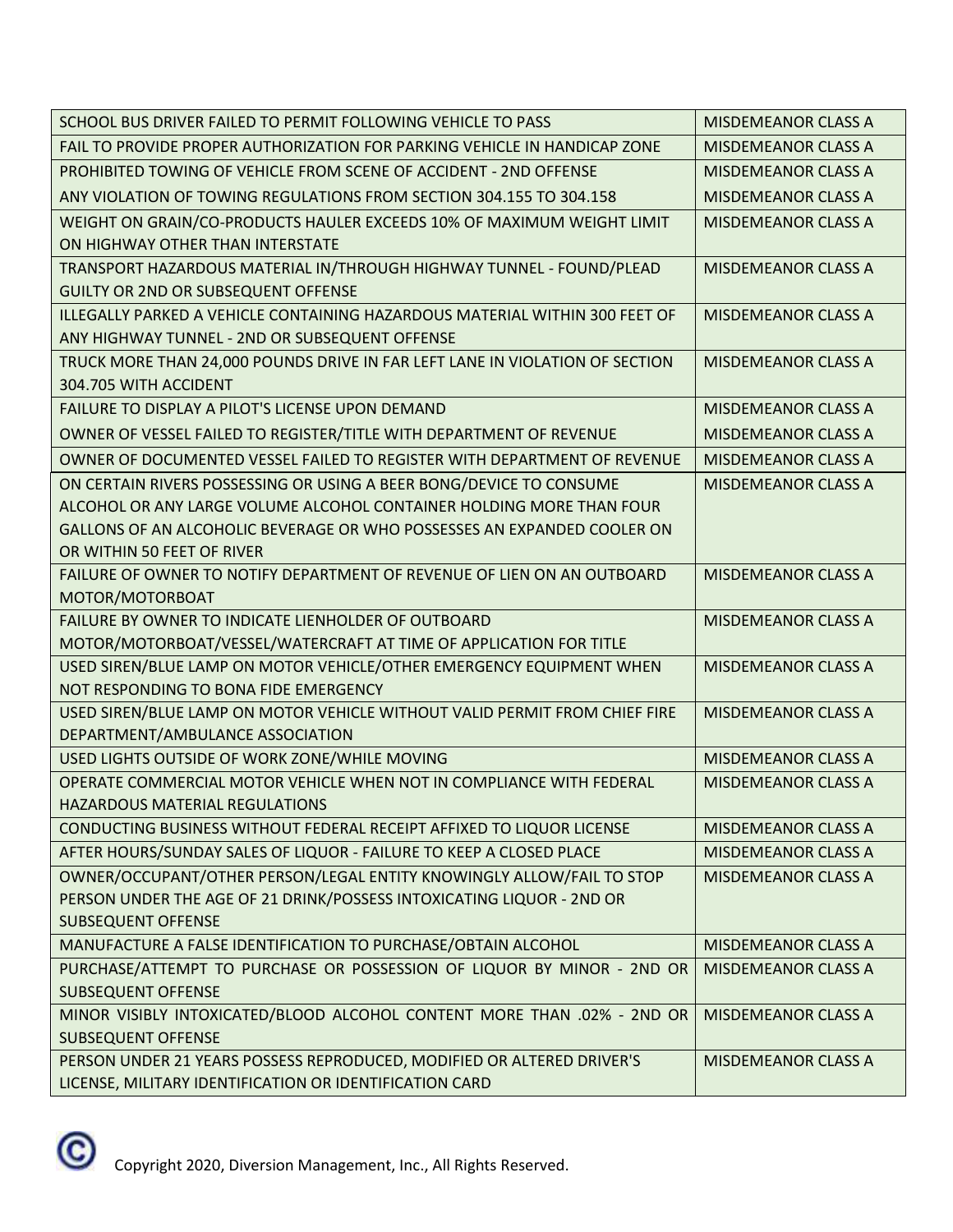| LIQUOR SALES WITHOUT LICENSE - PERMITTING CONSUMPTION BY MINOR/AFTER         | MISDEMEANOR CLASS A        |
|------------------------------------------------------------------------------|----------------------------|
| <b>HOURS/ON SUNDAY</b>                                                       |                            |
| ILLEGAL ASSOCIATION WITH A GAMBLING BOAT OR UNLAWFUL ACCEPTANCE OF GIFTS     | <b>MISDEMEANOR CLASS A</b> |
| FROM A GAMBLING APPLICANT OR LICENSEE                                        |                            |
| KNOWINGLY MADE FALSE STATEMENT TO GAMING COMMISSION                          | MISDEMEANOR CLASS A        |
| PERSON LEASES PREMISE/SELLS OR LEASES EQUIPMENT OR SUPPLIES/FURNISHES        | <b>MISDEMEANOR CLASS A</b> |
| COMMODITIES OR SERVICES TO CONDUCT BINGO - PARTICIPATED IN BINGO GAME        |                            |
| FAILED TO IMMEDIATELY REPORT CHANGES IN OFFICERS/DIRECTORS/OFFICIALS TO      | MISDEMEANOR CLASS A        |
| <b>COMMISSION</b>                                                            |                            |
| FAILED TO DISPLAY BINGO LICENSE IN AREA OF BINGO GAME                        | <b>MISDEMEANOR CLASS A</b> |
| INELIGIBLE PERSON/ORGANIZATION PARTICIPATE IN                                | <b>MISDEMEANOR CLASS A</b> |
| MANAGEMENT/CONDUCT/OPERATION OF BINGO GAME                                   |                            |
| FAILED TO MAKE ANNUAL REPORT TO GAMING COMMISSION                            | MISDEMEANOR CLASS A        |
| FAILED TO KEEP 3 YEARS OF COMPLETE RECORDS OR TO OPEN RECORDS FOR INSPECTION | MISDEMEANOR CLASS A        |
| BY GAMING COMMISSION                                                         |                            |
| VIOLATION OF SECTION 313.052 - DISCREDITING BINGO OPERATIONS                 | MISDEMEANOR CLASS A        |
| VIOLATION OF SECTION 313.057 - PERTAINING TO BINGO                           | MISDEMEANOR CLASS A        |
| MANUFACTURERS/SUPPLIERS/HALL PROVIDERS                                       |                            |
| ILLEGAL DISPOSITION OF NET RECEIPTS FROM BINGO AT VETERAN'S HOSPITALS        | <b>MISDEMEANOR CLASS A</b> |
| <b>VIOLATION OF BINGO REGULATIONS</b>                                        | <b>MISDEMEANOR CLASS A</b> |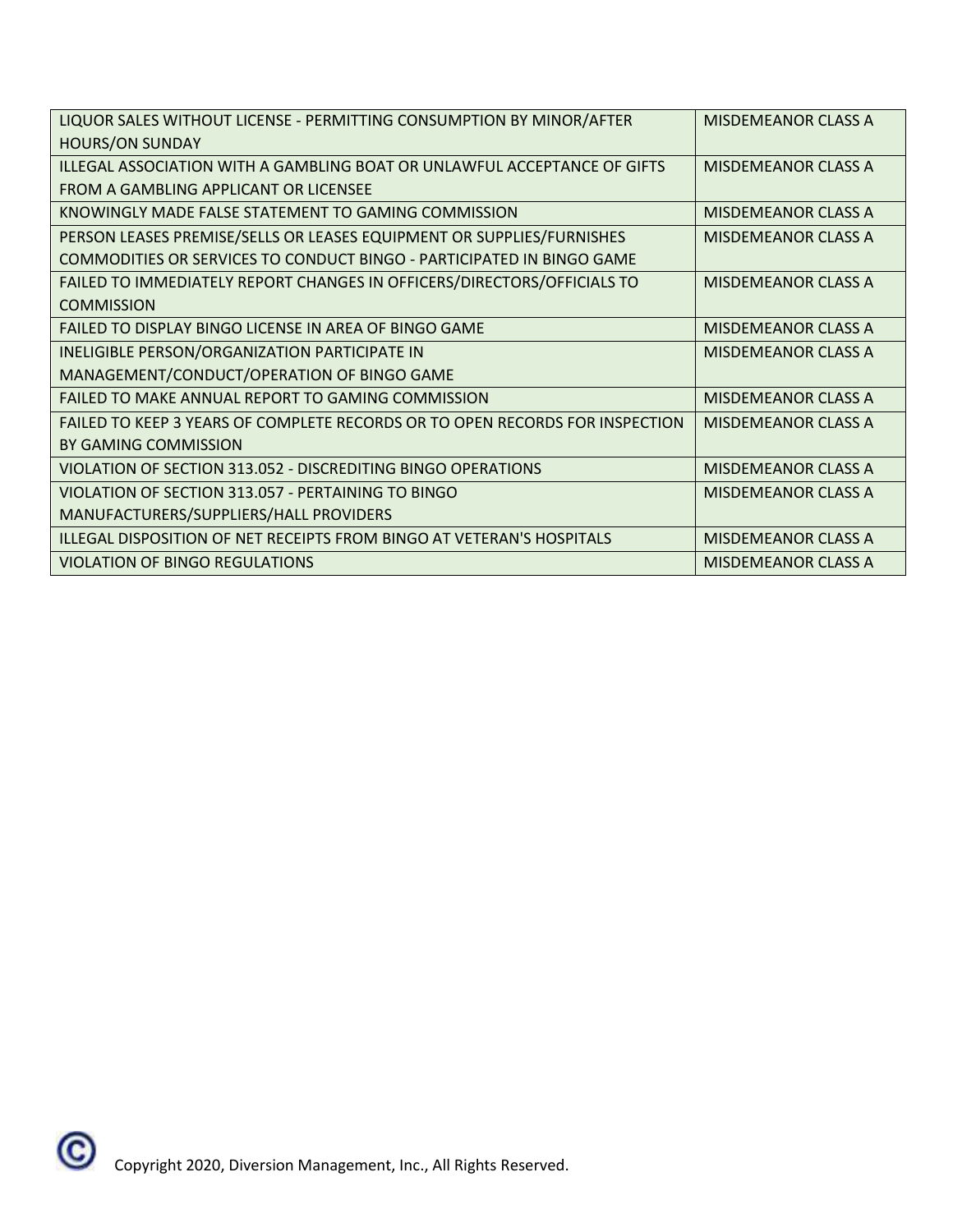| <b>ILLEGAL SALE OF LOTTERY TICKETS</b>                                         | <b>MISDEMEANOR CLASS A</b> |
|--------------------------------------------------------------------------------|----------------------------|
| REFUSE TO ANSWER SUBPOENA FROM MISSOURI HORSE RACING COMMISSION                | <b>MISDEMEANOR CLASS A</b> |
| MINOR WAGERING/ATTEMPT TO WAGER OR ALLOW MINOR TO WAGER OR ENTER               | <b>MISDEMEANOR CLASS A</b> |
| <b>WAGERING AREA</b>                                                           |                            |
| PRESENT FALSE IDENTIFICATION TO GAIN ENTRY TO GAMBLING BOAT, CASH, CHECK       | <b>MISDEMEANOR CLASS A</b> |
| , VERIFY PERSON IS LEGITIMATELY ENTITLED TO BE PRESENT ON BOAT - 2ND OR        |                            |
| <b>SUBSEQUENT OFFENSE</b>                                                      |                            |
| PERSON UNDER THE AGE OF 21 YEARS MAKE/ATTEMPT TO MAKE A WAGER WHILE ON AN      | <b>MISDEMEANOR CLASS A</b> |
| EXCURSION GAMBLING BOAT - 2ND OR SUBSEQUENT OFFENSE                            |                            |
| AIDING PERSON UNDER THE AGE OF 21 YEARS IN ENTERING GAMBLING BOAT OR           | <b>MISDEMEANOR CLASS A</b> |
| MAKING/ATTEMPTING TO MAKE A WAGER WHILE ON SUCH BOAT- 2ND OR SUBSEQUENT        |                            |
| <b>OFFENSE</b>                                                                 |                            |
| PERMITTING PERSON UNDER THE AGE OF 21 YEARS TO MAKE WAGER -2ND OR              | <b>MISDEMEANOR CLASS A</b> |
| <b>SUBSEQUENT OFFENSE</b>                                                      |                            |
| OWNER OF AMUSEMENT RIDE FAIL TO SUBMIT TO DEPARTMENT OF PUBLIC SAFETY A        | <b>MISDEMEANOR CLASS A</b> |
| COPY OF ACCIDENT REPORT OF SERIOUS PHYSICAL INJURY/DEATH WITHIN 24 HOURS       |                            |
| FAIL TO RETAIN ON PREMISES OR WITH TRAVELING AMUSEMENT RIDE, ALL               | <b>MISDEMEANOR CLASS A</b> |
| MAINTENANCE, INSPECTION AND ACCIDENT RECORDS FOR EACH AMUSEMENT RIDE           |                            |
| KNOWINGLY OPERATE, CAUSE TO OPERATE, DIRECT SOMEONE TO OPERATE AMUSEMENT       | <b>MISDEMEANOR CLASS A</b> |
| RIDE NOT IN COMPLIANCE WITH REGULATIONS                                        |                            |
| VIOLATING THE RULES AFFILIATED WITH THE SAFETY OF RIDING AN AMUSEMENT RIDE     | <b>MISDEMEANOR CLASS A</b> |
| FAILURE TO MAINTAIN OR REGISTER ADEQUATE INSURANCE OF A FOR-PROFIT PRIVATE     | <b>MISDEMEANOR CLASS A</b> |
| <b>SWIMMING POOL OR FACILITY</b>                                               |                            |
| LOAD/FIRE EXPLOSIVES OR DIRECT/ORDER/CAUSE INDIVIDUAL TO LOAD/FIRE EXPLOSIVES  | <b>MISDEMEANOR CLASS A</b> |
| WITHOUT VALID BLASTER'S LICENSE OR WITHOUT SUPERVISION OF INDIVIDUAL WITH      |                            |
| BLASTER'S LICENSE - 2ND OR SUBSEQUENT OFFENSE                                  |                            |
| MANUFACTURE, SALE OR SHIPPING FIREWORKS WITHOUT PERMIT                         | <b>MISDEMEANOR CLASS A</b> |
| SALE OR SHIPMENT OF FIREWORKS INTO CITY OR COUNTY WHICH PROHIBITS              | <b>MISDEMEANOR CLASS A</b> |
| SALE/POSSESSION OF FIREWORKS                                                   |                            |
| POSSESS, TRANSPORT, USE OR SALE OF DISPLAY OR PROXIMATE FIREWORKS WITHOUT      | <b>MISDEMEANOR CLASS A</b> |
| PERMIT                                                                         |                            |
| POSSESS/SALE/USE IN MISSOURI OR SHIP TO MISSOURI, OTHER THAN CLASS C FIREWORKS | <b>MISDEMEANOR CLASS A</b> |
| SOLD FIREWORKS OUTSIDE LEGAL SELLING PERIOD                                    | <b>MISDEMEANOR CLASS A</b> |
| FAIL TO COMPLY WITH RESTRICTIONS ON MANUFACTURE, DISPLAY, STORAGE OR SALE OF   | <b>MISDEMEANOR CLASS A</b> |
| <b>FIREWORKS</b>                                                               |                            |
| SALE/ATTEMPT SALE OF FIREWORKS TO CHILDREN UNDER 14 YEARS OF AGE WITHOUT       | <b>MISDEMEANOR CLASS A</b> |
| PARENT OR GUARDIAN PRESENT                                                     |                            |
| ALLOWED PERSON UNDER 16 YEARS OF AGE TO SELL FIREWORKS WITHOUT ADULT           | <b>MISDEMEANOR CLASS A</b> |
| <b>SUPERVISION</b>                                                             |                            |
| EXPLODE/IGNITE CONSUMER FIREWORKS NEAR CERTAIN BUILDINGS                       | <b>MISDEMEANOR CLASS A</b> |
| IGNITE/DISCHARGE/THROW FIREWORKS FROM OR INTO ANY MOTORIZED VEHICLE            | <b>MISDEMEANOR CLASS A</b> |
| IGNITE/DISCHARGE/THROW FIREWORKS FROM/INTO ANY WATERCRAFT                      | <b>MISDEMEANOR CLASS A</b> |
|                                                                                |                            |

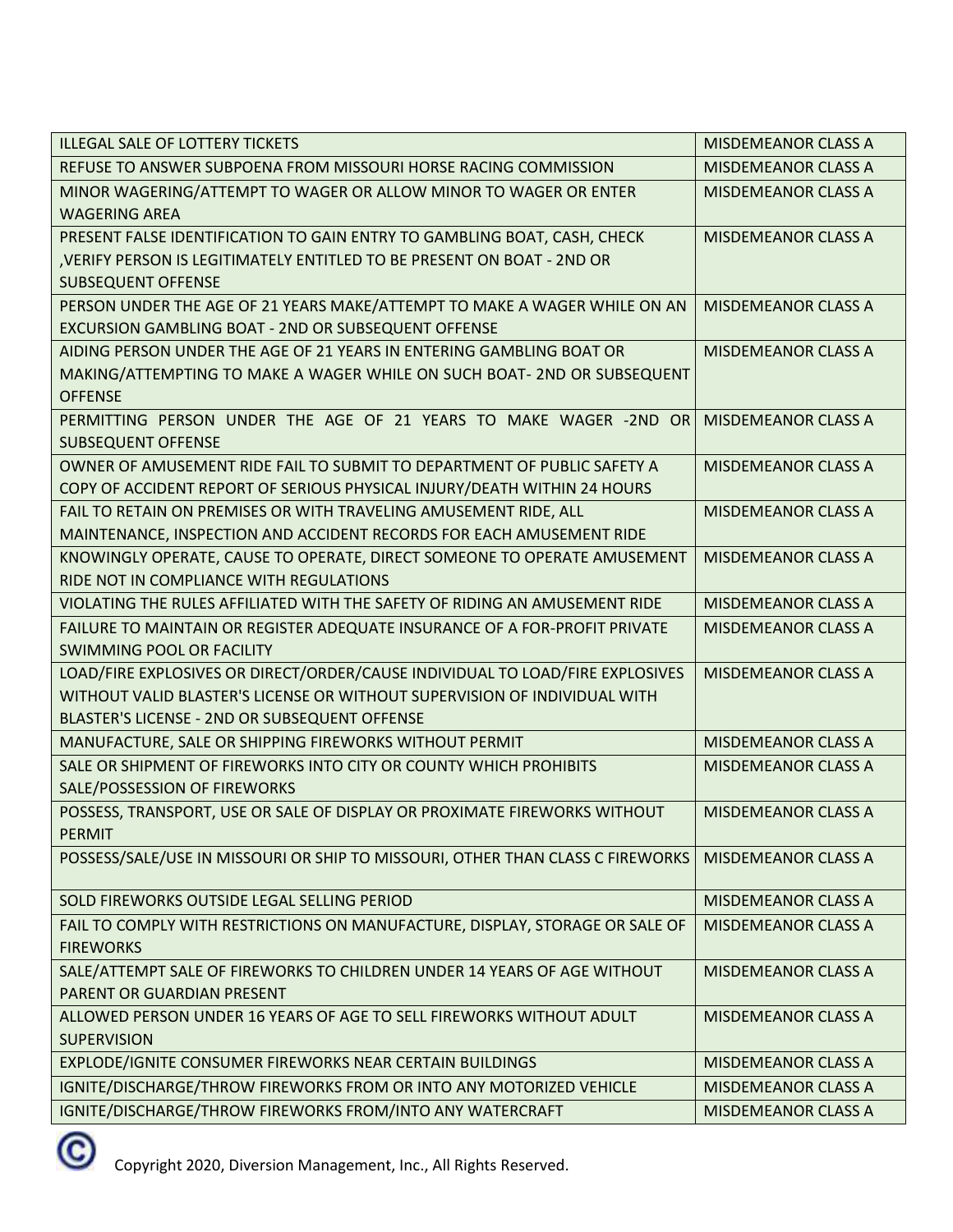| IGNITE/DISCHARGE/THROW CONSUMER FIREWORKS WITHIN 300 FEET OF ANY                             | MISDEMEANOR CLASS A |
|----------------------------------------------------------------------------------------------|---------------------|
| PERMANENT STORAGE OF IGNITEABLE LIQUID/GASES/FIREWORKS BUILDING                              |                     |
| DISPLAY/SELL/OFFER FOR SALE EXPLOSIVE OR PYROTECHNIC FIREWORKS WITHOUT   MISDEMEANOR CLASS A |                     |
| <b>PROPER PERMITS</b>                                                                        |                     |

| STORE PROXIMATE FIREWORKS WITH CONSUMER FIREWORKS                             | <b>MISDEMEANOR CLASS A</b> |
|-------------------------------------------------------------------------------|----------------------------|
| VIOLATE FEDERAL/STATE LAW REGARDING STORAGE/TRANSPORTATION OF FIREWORKS       | <b>MISDEMEANOR CLASS A</b> |
| FAILURE TO COMPLY WITH PROVISIONS FOR CLAIMS INVOLVING SERVICES PROVIDED BY   | <b>MISDEMEANOR CLASS A</b> |
| <b>VOLUNTEER FIRE DEPARTMENT</b>                                              |                            |
| VIOLATION OF FIRE PROTECTION OR PREVENTION ORDINANCE                          | <b>MISDEMEANOR CLASS A</b> |
| VIOLATE ANY PROVISION OF SECTION 322.140 REGARDING RABIES/ZOONOTIC            | <b>MISDEMEANOR CLASS A</b> |
| DISEASE/DEPARTMENT OF HEALTH AND SENIOR SERVICES ORDER                        |                            |
| VIOLATION OF SECTIONS 323.010 - 323.210 REGULATIONS REGARDING LIQUID GAS      | <b>MISDEMEANOR CLASS A</b> |
| VIOLATION OF LICENSING RULES/REGULATIONS FOR PRIVATE INVESTIGATORS AND        | <b>MISDEMEANOR CLASS A</b> |
| AGENCIES (SECTIONS 324.1100 TO 324.1148, EXCEPT 324.1142) 1ST OFFENSE         |                            |
| PRACTICE AS A DIETICIAN WITHOUT A VALID LICENSE                               | <b>MISDEMEANOR CLASS A</b> |
| VIOLATION OF SECTIONS 324.240 - 324.275 (MASSAGE LAW)                         | <b>MISDEMEANOR CLASS A</b> |
| VIOLATION OF INTERIOR DESIGNER LAW                                            | <b>MISDEMEANOR CLASS A</b> |
| FRAUDULENTLY MISREPRESENT ONE'S SELF AS A PARENT (REGARDING TATTOO) -         | <b>MISDEMEANOR CLASS A</b> |
| SUBSEQUENT OFFENSE WITHIN ONE YEAR                                            |                            |
| KNOWINGLY TATTOO/BRAND/BODY PIERCE A MINOR WITHOUT WRITTEN CONSENT OF         | <b>MISDEMEANOR CLASS A</b> |
| MINOR'S PARENT - SUBSEQUENT OFFENSE WITHIN 1 YEAR                             |                            |
| TATTOO/BRAND/BODY PIERCE PERSON UNDER THE INFLUENCE OF INTOXICATING           | <b>MISDEMEANOR CLASS A</b> |
| LIQUOR OR CONTROLLED SUBSTANCE - SUBSEQUENT OFFENSE WITHIN 1 YEAR             |                            |
| VIOLATE ANY PROVISION OF SECTIONS 324.700 - 324.745 - REGULATIONS OF MISSOURI | <b>MISDEMEANOR CLASS A</b> |
| DEPARTMENT OF TRANSPORTATION (REGARDING HOUSE MOVERS)                         |                            |
| FAIL TO OBEY SUBPOENA ISSUED BY BOARD OF HEALING ARTS/BE EXAMINED/ANSWER      | <b>MISDEMEANOR CLASS A</b> |
| LEGAL PERTINENT QUESTION WITH REASONABLE CAUSE                                |                            |
| VIOLATE ANY PROVISION OF SUBSECTIONS 1-5 OF SECTIONS 326.292 REGARDING        | <b>MISDEMEANOR CLASS A</b> |
| <b>CERTIFIED PUBLIC ACCOUNTANTS</b>                                           |                            |
| PRACTICE ARCHITECTURE/ENGINEERING/LAND SURVEYING/LANDSCAPE ARCHITECTURE       | <b>MISDEMEANOR CLASS A</b> |
| WITHOUT VALID LICENSE OR CERTIFICATE                                          |                            |
| PRACTICE PODIATRIC MEDICINE WITHOUT A LICENSE                                 | <b>MISDEMEANOR CLASS A</b> |
| PRACTICE DENTISTRY WITHOUT VALID LICENSE                                      | <b>MISDEMEANOR CLASS A</b> |
| PRACTICE AS A DENTAL HYGIENIST WITHOUT A VALID LICENSE                        | <b>MISDEMEANOR CLASS A</b> |
| PRACTICE AS DENTIST/DENTAL HYGIENIST WITHOUT VALID LICENSE -PERFORM TEETH     | <b>MISDEMEANOR CLASS A</b> |
| <b>WHITENING SERVICES</b>                                                     |                            |
| VIOLATION OF PRENEED FUNERAL CONTRACT SELLER REQUIREMENTS                     | MISDEMEANOR CLASS A        |
| VIOLATION OF SECTIONS 334.400 - 334.430 REGARDING ANESTHESIOLOGIST OR         | <b>MISDEMEANOR CLASS A</b> |
| ANESTHESIOLOGIST ASSISTANT                                                    |                            |
| VIOLATINGS OF THE "RESPIRATORY CARE PRACTICE ACT"                             | <b>MISDEMEANOR CLASS A</b> |
| UNLAWFUL TO PRACTICE, ATTEMPT TO PRACTICE OPTOMETRY WITHOUT A CERTIFICATE     | <b>MISDEMEANOR CLASS A</b> |
| OF REGISTRATION                                                               |                            |

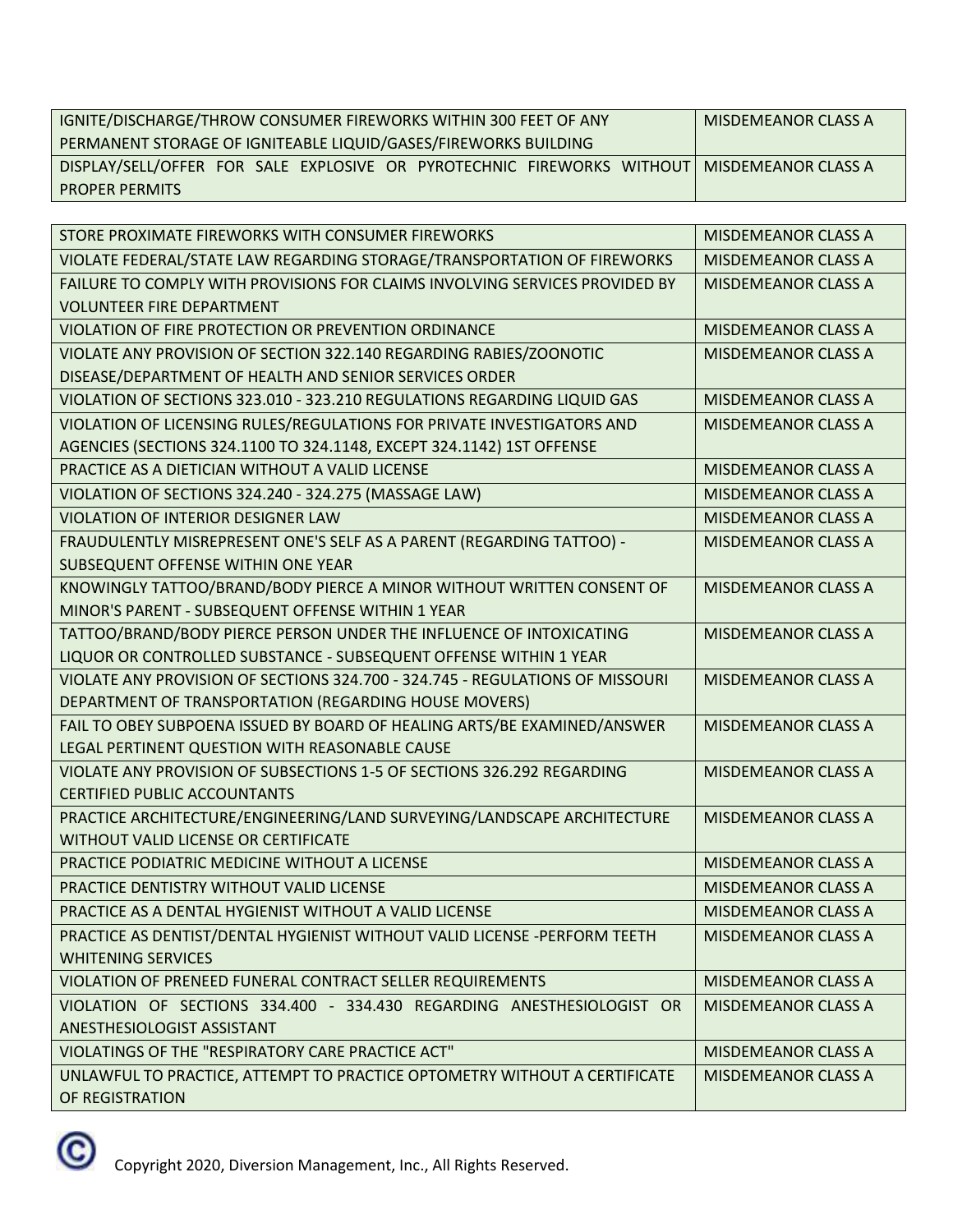| PRACTICE PSYCHOLOGY OR REPRESENT ONESELF AS PSYCHOLOGIST WITHOUT A LICENSE  | MISDEMEANOR CLASS A |
|-----------------------------------------------------------------------------|---------------------|
| VIOLATION OF PHARMACY LAW BY LICENSED PERSON                                | MISDEMEANOR CLASS A |
| RECEIPT OF DRUGS FROM UNLICENSED DISTRIBUTOR OR PHARMACY - 1ST OFFENSE      | MISDEMEANOR CLASS A |
| UNLAWFUL PRACTICE OF VETERINARY MEDICINE                                    | MISDEMEANOR CLASS A |
| FAILURE OF AN AUTHORIZED PERSON TO SUBMIT A LIST OF LIMITED LIABILITY       | MISDEMEANOR CLASS A |
| COMPANIES AT REQUEST OF SECRETARY OF STATE                                  |                     |
| SIGNING FALSE DOCUMENT RELATING TO BUSINESS INSTITUTION                     | MISDEMEANOR CLASS A |
| KNOWINGLY SIGNING FALSE DOCUMENT RELATED TO A LIMITED LIABILITY PARTNERSHIP | MISDEMEANOR CLASS A |

| <b>FAILURE TO DELIVER PARTNERSHIP LIST TO SECRETARY OF STATE</b>                 | <b>MISDEMEANOR CLASS A</b> |
|----------------------------------------------------------------------------------|----------------------------|
| VIOLATE PROVISION OF SECTIONS 361.700 - 361.727 REGARDING LICENSE TO SELL CHECKS | <b>MISDEMEANOR CLASS A</b> |
| OR ATTEMPT TO SELL/ISSUE CHECKS WITHOUT A LICENSE                                |                            |
| FAIL TO MAINTAIN ADEQUATE BOOKS AND RECORDS RELATING TO PAWN TRANSACTIONS        | <b>MISDEMEANOR CLASS A</b> |
| OPERATING A PAWN SHOP WITHOUT OBTAINING A PROPER LICENSE                         | <b>MISDEMEANOR CLASS A</b> |
| FRAUDULENTLY PLEDGING OR SELLING PROPERTY (VALUE MORE THAN \$50 AND LESS         | <b>MISDEMEANOR CLASS A</b> |
| <b>THAN \$150)</b>                                                               |                            |
| WILLFULLY MAKING FALSE ENTRY INTO PAWN SHOP RECORDS                              | <b>MISDEMEANOR CLASS A</b> |
| VIOLATIONS OF PROVISIONS FOR PAWNBROKER LOANS                                    | MISDEMEANOR CLASS A        |
| RECEIPT OF ADVANCE FEE BY LOAN BROKER                                            | MISDEMEANOR CLASS A        |
| VIOLATION OF TITLE LENDER REGISTRATION REQUIREMENTS -2ND OR SUBSEQUENT           | <b>MISDEMEANOR CLASS A</b> |
| <b>OFFENSE</b>                                                                   |                            |
| UNLAWFULLY ENGAGE IN THE BAIL BONDS BUSINESS - 1ST OFFENSE                       | <b>MISDEMEANOR CLASS A</b> |
| LICENSED AGENT FAILED TO INFORM LAW ENFORCEMENT OF APPREHENSION - 1ST            | <b>MISDEMEANOR CLASS A</b> |
| <b>OFFENSE</b>                                                                   |                            |
| SURETY RECOVERY AGENT FAILED TO REPORT TO LOCAL LAW ENFORCEMENT AGENCY           | <b>MISDEMEANOR CLASS A</b> |
| <b>PRIOR TO ENTERING RESIDENCE - 1ST OFFENSE</b>                                 |                            |
| ACTING AS AN INSURANCE AGENT WITHOUT A LICENSE                                   | <b>MISDEMEANOR CLASS A</b> |
| VIOLATION OF AN ORDER ISSUED UNDER THE "INSURERS SUPERVISION, REHABILITATION     | <b>MISDEMEANOR CLASS A</b> |
| AND LIQUIDATION ACT"                                                             |                            |
| RECEIVING COMPENSATION WITHOUT WRITTEN CONSENT OF INSURED                        | MISDEMEANOR CLASS A        |
| VIOLATE PROVISION REGARDING LICENSING OF INSURANCE AGENTS/AGENCIES               | <b>MISDEMEANOR CLASS A</b> |
| FALSE STATEMENT IN APPLICATION TO FRATERNAL BENEFIT SOCIETY                      | <b>MISDEMEANOR CLASS A</b> |
| <b>TRESPASS TO RAILROAD PROPERTY</b>                                             | MISDEMEANOR CLASS A        |
| KNOWINGLY ALLOW PERSON TO DRIVE A COMMERCIAL VEHICLE WHILE THE PERSON'S          | <b>MISDEMEANOR CLASS A</b> |
| LICENSE IS SUSPENDED/REVOKED/CANCELLED                                           |                            |
| MISCELLANEOUS MOTOR CARRIER VIOLATION                                            | <b>MISDEMEANOR CLASS A</b> |
| PROVIDE FALSE DOCUMENTATION OF CUSTOMER TAX CREDITS RECEIVED FOR DEMAND -        | MISDEMEANOR CLASS A        |
| SIDE UTILITY INVESTMENTS                                                         |                            |
| INTERFERENCE WITH OR AVOIDANCE OF CIVIL INVESTIGATION INTO UNLAWFUL              | <b>MISDEMEANOR CLASS A</b> |
| <b>MERCHANDISING PRACTICES</b>                                                   |                            |
| TELEMARKETER/SELLER KNOWINGLY, WILLFULLY ENGAGES IN AN UNLAWFUL                  | <b>MISDEMEANOR CLASS A</b> |
| TELEMARKETING ACT OR PRACTICE                                                    |                            |

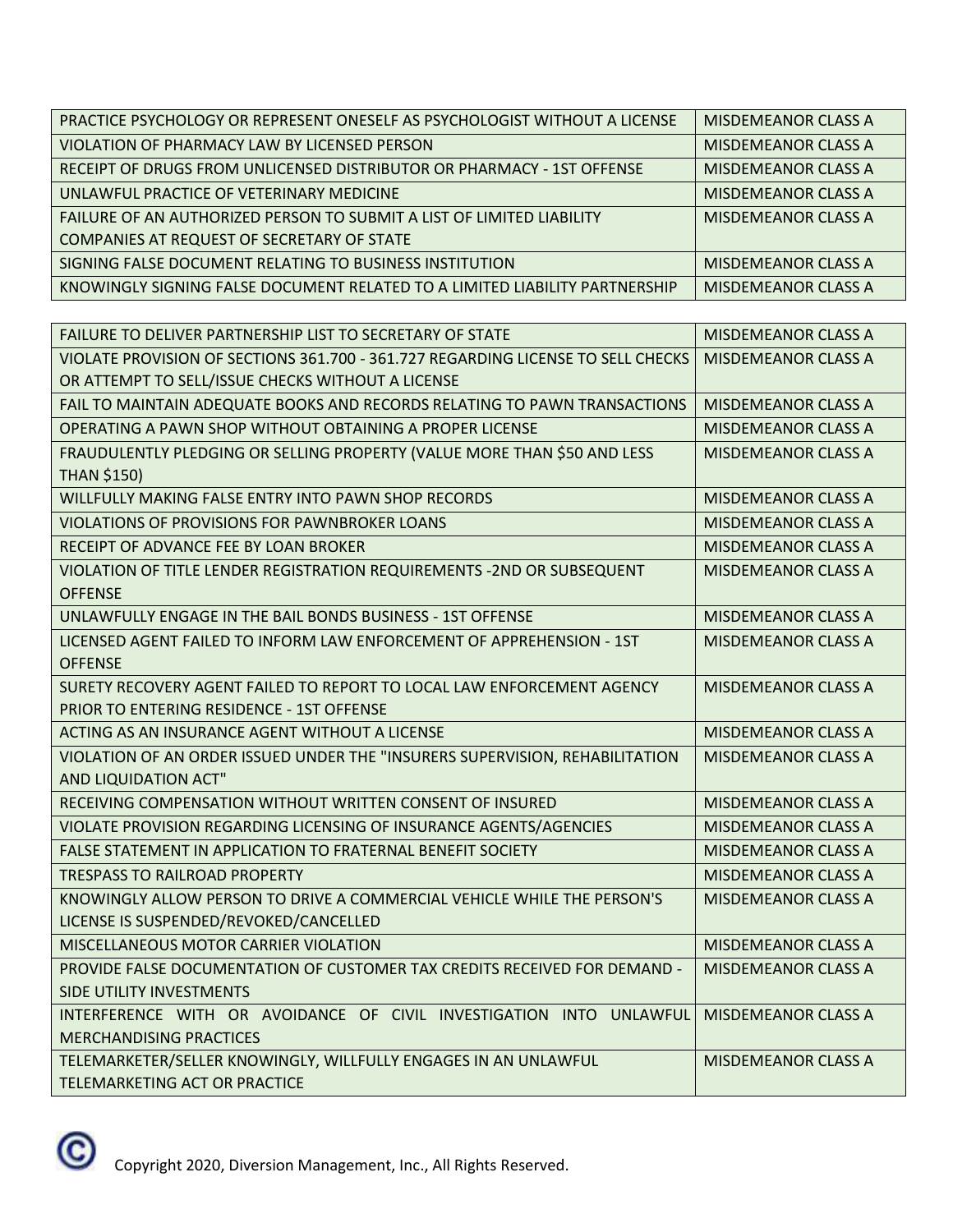| SELLER/TELEMARKETER WILLFULLY, KNOWINGLY FAILED TO KEEP VERIFIABLE           | MISDEMEANOR CLASS A        |
|------------------------------------------------------------------------------|----------------------------|
| <b>AUTHORIZATIONS AND REQUIRED RECORDS</b>                                   |                            |
| SOLICIT OR ACCEPT PAYMENT/CONSIDERATION TO REMOVE OR CORRECT CRIMINAL        | MISDEMEANOR CLASS A        |
| <b>RECORD INFORMATION</b>                                                    |                            |
| FAILURE TO KEEP A REGISTER OF SCRAP METAL PURCHASE OR TRADE                  | MISDEMEANOR CLASS A        |
| SCRAP METAL DEALER KNOWINGLY PURCHASE/POSSESS A METAL BEER KEG FROM OTHER    | MISDEMEANOR CLASS A        |
| THAN BREWER/AUTHORIZED REPRESENTATIVE                                        |                            |
| KNOWINGLY DEFRAUD/INTENT TO DEFRAUD CREDIT CARD HOLDER - SALES RECEIPT OR BY | <b>MISDEMEANOR CLASS A</b> |
| ELECTRONIC MEANS WITHOUT CONSENT - 2ND OR SUBSEQUENT OFFENSE                 |                            |
| <b>ODOMETER FRAUD 1ST DEGREE</b>                                             | <b>MISDEMEANOR CLASS A</b> |
| REPRODUCE/ALTER/MODIFY/MISREPRESENT WITHOUT AUTHORIZING ANY OPERATOR         | <b>MISDEMEANOR CLASS A</b> |
| LICENSE OF IDENTIFICATION ISSUED BY DEPARTMENT OF REVENUE (TO PURCHASE       |                            |
| <b>TOBACCO PRODUCTS)</b>                                                     |                            |

| UNLAWFUL ACTIVITY BY FORECLOSURE CONSULTANT                                                  | <b>MISDEMEANOR CLASS A</b> |
|----------------------------------------------------------------------------------------------|----------------------------|
| VIOLATION OF ANY PROVISION PERTAINING TO INTEREST ON SMALL LOANS AND SECOND                  | <b>MISDEMEANOR CLASS A</b> |
| <b>MORTGAGES</b>                                                                             |                            |
| LENDER CHARGED FEE IN EXCESS OF ESTABLISHED RATE                                             | <b>MISDEMEANOR CLASS A</b> |
| BUSINESS OPPORTUNITY SELLER VIOLATING ANY PROVISIONS OF SECTION 409.1003                     | <b>MISDEMEANOR CLASS A</b> |
| VIOLATION INVOLVING WEIGHTS AND MEASURES-1ST OR 2ND OFFENSE                                  | <b>MISDEMEANOR CLASS A</b> |
| VIOLATION OF SECTIONS 414.012 - 414.152 - SAFETY REGULATIONS REGARDING FUEL                  | <b>MISDEMEANOR CLASS A</b> |
| REMOVE, DEFACE OR ALTER LABEL OR STATEMENT AFFIXED TO BEDDING                                | <b>MISDEMEANOR CLASS A</b> |
| KNOWINGLY ATTACH FALSE LABEL TO BEDDING OR SELL BEDDING WITH FALSE LABELING                  | <b>MISDEMEANOR CLASS A</b> |
| LIEN FRAUD (VALUE \$500 OR LESS)                                                             | <b>MISDEMEANOR CLASS A</b> |
| OPERATE UNDER AN IMPROPER BUSINESS NAME AS STATED BY "RESIDENTIAL                            | <b>MISDEMEANOR CLASS A</b> |
| <b>MORTGAGE BROKERS LICENSE ACT"</b>                                                         |                            |
| FAILURE TO FILE OR DELIBERATELY DECEIVING IN A REPORT REQUIRED BY THE                        | <b>MISDEMEANOR CLASS A</b> |
| "RESIDENTIAL MORTGAGE BROKERS LICENSE ACT"                                                   |                            |
| ENGAGING IN SURFACE MINING WITHOUT A PERMIT                                                  | <b>MISDEMEANOR CLASS A</b> |
| REFUSAL TO PAY OR DELIVER ABANDONED PROPERTY                                                 | <b>MISDEMEANOR CLASS A</b> |
| VIOLATION INVOLVING CHILD SUPPORT/PUBLIC ASSISTANCE INFORMATION                              | <b>MISDEMEANOR CLASS A</b> |
| COLLUSIVE ATTEMPT BETWEEN CHILD SUPPORT OBLIGOR AND OBLIGEE TO EVADE OR<br><b>DEFEAT TAX</b> | <b>MISDEMEANOR CLASS A</b> |
| VIOLATION OF ORDER OF PROTECTION FOR ADULT - 1ST OFFENSE                                     | <b>MISDEMEANOR CLASS A</b> |
| VIOLATION OF CHILD PROTECTION ORDER - 1ST OFFENSE                                            | <b>MISDEMEANOR CLASS A</b> |
| CONCEALING OR DESTROYING LIFE SUPPORT DECLARATION OF ANOTHER                                 | <b>MISDEMEANOR CLASS A</b> |
| INTENTIONALLY/KNOWINGLY FAIL TO COMPLY WITH PROPERTY SEIZURE REPORTING                       | <b>MISDEMEANOR CLASS A</b> |
| <b>REQUIREMENTS</b>                                                                          |                            |
| INTENTIONALLY/KNOWINGLY FAIL TO COMPLY WITH PROPERTY SEIZURE REPORTING                       | <b>MISDEMEANOR CLASS A</b> |
| <b>REQUIREMENTS</b>                                                                          |                            |
| VIOLATION OF PROVISIONS FOR PROTECTING/HANDLING WIRETAP                                      | <b>MISDEMEANOR CLASS A</b> |
| RECORDING/APPLICATIONS                                                                       |                            |
| VIOLATE PROVISIONS OF SECTION 544.170 REGARDING RELEASE OF PRISONER                          | <b>MISDEMEANOR CLASS A</b> |

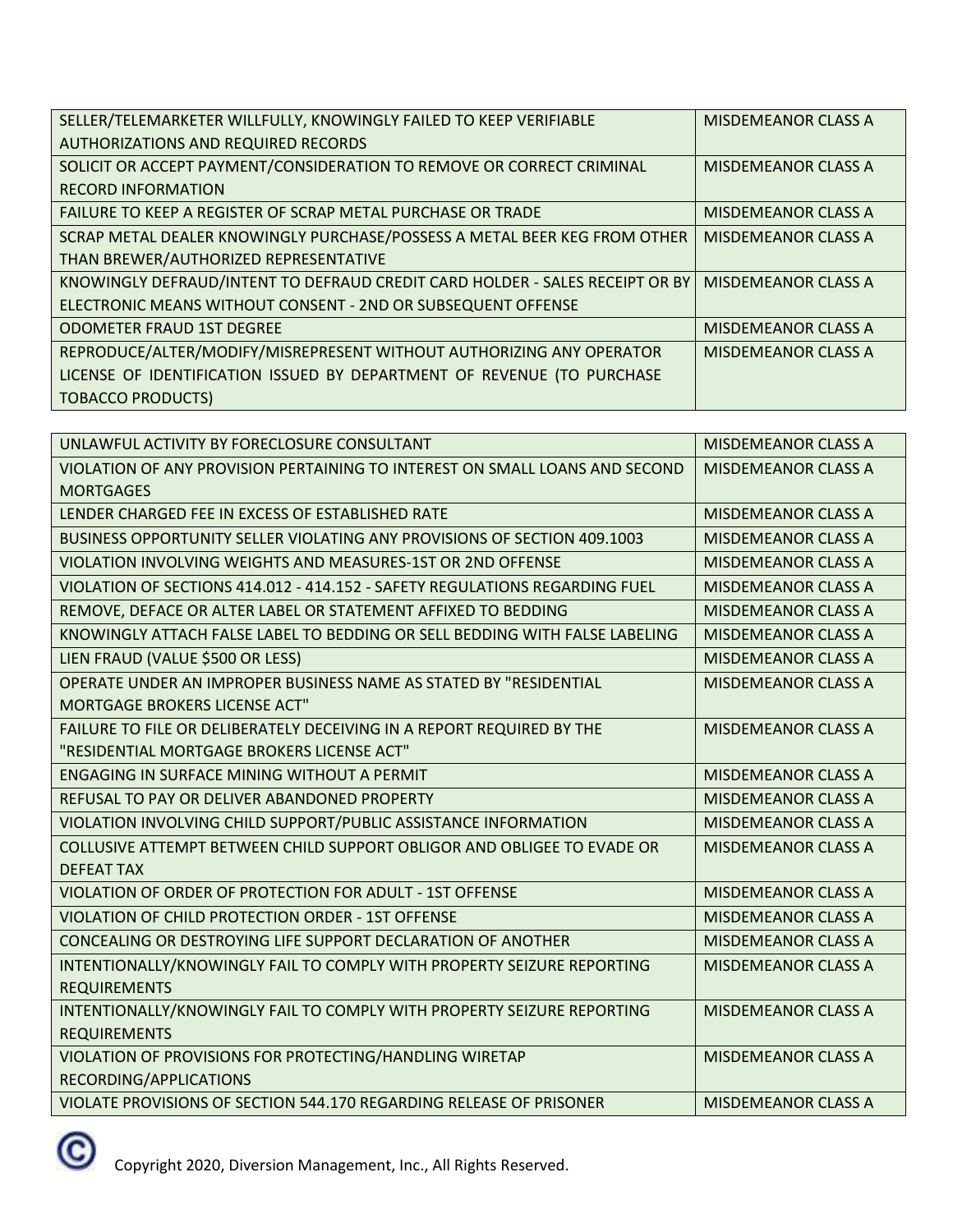| <b>FAILURE TO APPEAR - MISDEMEANOR</b>                                     | MISDEMEANOR CLASS A        |
|----------------------------------------------------------------------------|----------------------------|
| ASSAULT - 4TH DEGREE - PURSUANT TO SUBDIVISIONS (1), (2), (4), (5)         | <b>MISDEMEANOR CLASS A</b> |
| ASSAULT - 4TH DEGREE - PURSUANT TO SUBDIVISIONS (3), (6) - SPECIAL VICTIMS | <b>MISDEMEANOR CLASS A</b> |
| DOMESTIC ASSAULT 3RD DEGREE - 1ST OR 2ND OFFENSE                           | <b>MISDEMEANOR CLASS A</b> |
| DOMESTIC ASSAULT - 4TH DEGREE - 1ST OFFENSE                                | <b>MISDEMEANOR CLASS A</b> |
| <b>HARASSMENT - 2ND DEGREE</b>                                             | <b>MISDEMEANOR CLASS A</b> |
| KIDNAPPING - 3RD DEGREE                                                    | <b>MISDEMEANOR CLASS A</b> |
| INTERFERENCE WITH CUSTODY                                                  | MISDEMEANOR CLASS A        |
| <b>ELDER ABUSE 3RD DEGREE</b>                                              | <b>MISDEMEANOR CLASS A</b> |
| ABUSE OF ELDERLY, DISABLED OR VUNERABLE PERSON                             | <b>MISDEMEANOR CLASS A</b> |
| FAILURE TO REPORT ABUSE/NEGLECT OF ELDERLY                                 | <b>MISDEMEANOR CLASS A</b> |
| FAILURE TO REPORT ABUSE/NEGLECT OF ELDERLY                                 | <b>MISDEMEANOR CLASS A</b> |
| FILING FALSE REPORT OF ELDER ABUSE - 1ST OFFENSE                           | <b>MISDEMEANOR CLASS A</b> |
| KNOWINGLY FAIL TO REPORT THE SUSPECTED ABUSE OR NEGLECT OF A VULNERABLE    | <b>MISDEMEANOR CLASS A</b> |
| <b>PERSON - 1ST OFFENSE</b>                                                |                            |
| FILE A FALSE VULNERABLE PERSON ABUSE REPORT                                | <b>MISDEMEANOR CLASS A</b> |

| STALKING - 2ND DEGREE - 1ST OFFENSE                                                                                                   | <b>MISDEMEANOR CLASS A</b> |
|---------------------------------------------------------------------------------------------------------------------------------------|----------------------------|
| <b>INVASION OF PRIVACY</b>                                                                                                            | <b>MISDEMEANOR CLASS A</b> |
| SEXUAL MISCONDUCT - 1ST DEGREE - 2ND OR SUBSEQUENT OFFENSE                                                                            | <b>MISDEMEANOR CLASS A</b> |
| SEXUAL ABUSE - 2ND DEGREE                                                                                                             | <b>MISDEMEANOR CLASS A</b> |
| <b>SEX WITH AN ANIMAL</b>                                                                                                             | <b>MISDEMEANOR CLASS A</b> |
| SEXUAL CONDUCT WITH A NURSING FACILITY RESIDENT OR VULNERABLE PERSON - 1ST<br><b>DEG</b>                                              | <b>MISDEMEANOR CLASS A</b> |
| SEXUAL CONDUCT WITH A NURSING FACILITY RESIDENT OR VULNERABLE PERSON - 2ND<br>DEGREE - 2ND OR SUBSEQUENT                              | <b>MISDEMEANOR CLASS A</b> |
| FAIL TO NOTIFY SHERIFF OF PRIOR RESIDENCY WITHIN 1000 FEET OF A SCHOOL/CHILD<br><b>CARE FACILITY - 1ST OFFENSE</b>                    | <b>MISDEMEANOR CLASS A</b> |
| SEX OFFENDER PHYSICALLY PRESENT/LOITER WITHIN 500 FEET OF A CHILD CARE FACILITY<br>WHEN CHILD YOUNGER THAN 18 YEARS OF AGE IS PRESENT | <b>MISDEMEANOR CLASS A</b> |
| SEX OFFENDER UNDER 566.149 PRESENT/LOITER W/IN 500' OF SCHOOL BUILDING,<br>GROUNDS, OR CONVEYANCE TO TRANSPORT STUDENTS               | <b>MISDEMEANOR CLASS A</b> |
| PATRONIZING PROSTITUTION - UNDER THE AGE OF 18 BUT OLDER THAN THE AGE OF 14                                                           | <b>MISDEMEANOR CLASS A</b> |
| <b>BIGAMY</b>                                                                                                                         | <b>MISDEMEANOR CLASS A</b> |
| NON-SUPPORT                                                                                                                           | <b>MISDEMEANOR CLASS A</b> |
| ENDANGERING THE WELFARE OF A CHILD 2ND DEGREE                                                                                         | <b>MISDEMEANOR CLASS A</b> |
| <b>ARSON - 3RD DEGREE</b>                                                                                                             | <b>MISDEMEANOR CLASS A</b> |
| POSSESSION OF A DEVICE DESIGNED TO OPEN/BREAK INTO A COIN-OPERATED VENDING<br><b>MACHINE</b>                                          | <b>MISDEMEANOR CLASS A</b> |
| <b>TAMPERING WITH UTILITY METER 2ND DEGREE</b>                                                                                        | <b>MISDEMEANOR CLASS A</b> |

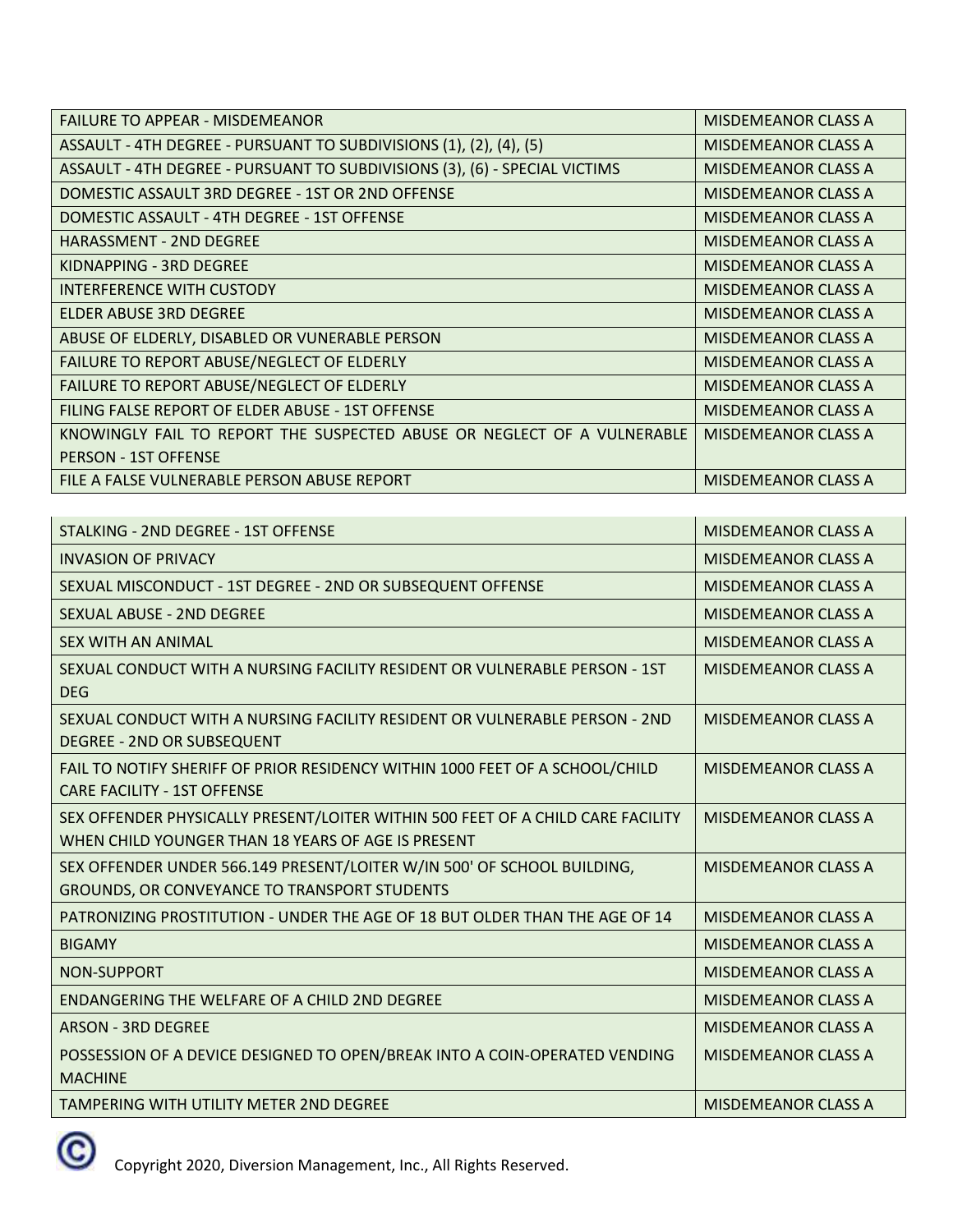| TAMPERING WITH PROPERTY OF ANOTHER 2ND DEGREE                                        | <b>MISDEMEANOR CLASS A</b> |
|--------------------------------------------------------------------------------------|----------------------------|
| TAMPERING WITH MOTOR VEHICLE 2ND DEGREE                                              | MISDEMEANOR CLASS A        |
| TAMPERING WITH AIRPLANE/MOTOR BOAT 2ND DEGREE                                        | <b>MISDEMEANOR CLASS A</b> |
| <b>TAMPERING WITH COMPUTER DATA</b>                                                  | <b>MISDEMEANOR CLASS A</b> |
| TAMPERING WITH COMPUTER EQUIPMENT                                                    | <b>MISDEMEANOR CLASS A</b> |
| TAMPERING WITH COMPUTER USER/S TO DEFRAUD OR OBTAIN PROPERTY                         | <b>MISDEMEANOR CLASS A</b> |
| VIOLATE SECTION 469.132 REGARDING CROP LOSS - VALUE LESS THAN \$750                  | <b>MISDEMEANOR CLASS A</b> |
| UNLAWFULLY ENTER OR DEFACE A CAVE/CAVERN                                             | <b>MISDEMEANOR CLASS A</b> |
| POLLUTING CAVE OR SUBSURFACE WATERS                                                  | <b>MISDEMEANOR CLASS A</b> |
| <b>TRESPASS OF A SCHOOL BUS</b>                                                      | <b>MISDEMEANOR CLASS A</b> |
| <b>STEALING</b>                                                                      | <b>MISDEMEANOR CLASS A</b> |
| <b>FEIGNED BLINDNESS</b>                                                             | <b>MISDEMEANOR CLASS A</b> |
| STEALING LEASED OR RENTED PROPERTY                                                   | <b>MISDEMEANOR CLASS A</b> |
| <b>COUNTERFEITING</b>                                                                | <b>MISDEMEANOR CLASS A</b> |
| ISSUING A FALSE INSTRUMENT OR CERTIFICATE                                            | MISDEMEANOR CLASS A        |
| <b>PASSING BAD CHECK</b>                                                             | <b>MISDEMEANOR CLASS A</b> |
| FRAUDULENTLY STOP PAYMENT OF AN INSTRUMENT                                           | <b>MISDEMEANOR CLASS A</b> |
| FRAUDULENT USE OF CREDIT/DEBIT DEVICE                                                | <b>MISDEMEANOR CLASS A</b> |
| FRAUDULENT PROCUREMENT OF CREDIT OR DEBIT DEVICE                                     | <b>MISDEMEANOR CLASS A</b> |
| DECEPTIVE BUSINESS PRACTICE                                                          | <b>MISDEMEANOR CLASS A</b> |
| FINANCIAL EXPLOITATION OF ELDERLY/DISABLED PERSON (PROPERTY VALUE LESS THAN<br>\$50) | <b>MISDEMEANOR CLASS A</b> |

| <b>COMMERCIAL BRIBERY</b>                                                                                        | <b>MISDEMEANOR CLASS A</b> |
|------------------------------------------------------------------------------------------------------------------|----------------------------|
| DEFRAUDING SECURED CREDITORS                                                                                     | MISDEMEANOR CLASS A        |
| <b>IDENTITY THEFT OR ATTEMPT</b>                                                                                 | MISDEMEANOR CLASS A        |
| MISAPPROPRIATION OF INTELLECTUAL PROPERTY - 1ST OFFENSE                                                          | <b>MISDEMEANOR CLASS A</b> |
| OPERATE AUDIO/VIDEO RECORDING DEVICE IN MOTION PICTURE THEATRE W/O<br><b>CONSENT OF OWNER/LESSEE</b>             | MISDEMEANOR CLASS A        |
| VIOLATION OF STOLEN VALOR ACT - MISREPRESENT VETERAN<br>STATUS/MEDALS/DECORATION/BADGE/RIBBON/BUTTON-1ST OFFENSE | MISDEMEANOR CLASS A        |
| VIOLATION OF STOLEN VALOR ACT RE MISREPRESENT THE AWARD OF<br>MEDAL/DECORATION/BADGE/RIBBON/BUTTON - 1ST OFFENSE | <b>MISDEMEANOR CLASS A</b> |
| VIOLATION OF STOLEN VALOR ACT RE USE OF VETERAN TITLE- 1ST OFFENSE                                               | <b>MISDEMEANOR CLASS A</b> |
| FRAUD OR DECEPTION IN OBTAINING INSTRUCTION PERMIT, DRIVERS LICENSE,<br>NONDRIVERS LICENSE                       | MISDEMEANOR CLASS A        |
| UNLAWFULLY RECEIVING PUBLIC ASSISTANCE BENEFITS/EBT CARD (VALUE LESS THAN<br>\$750) - 1ST OFFENSE                | <b>MISDEMEANOR CLASS A</b> |

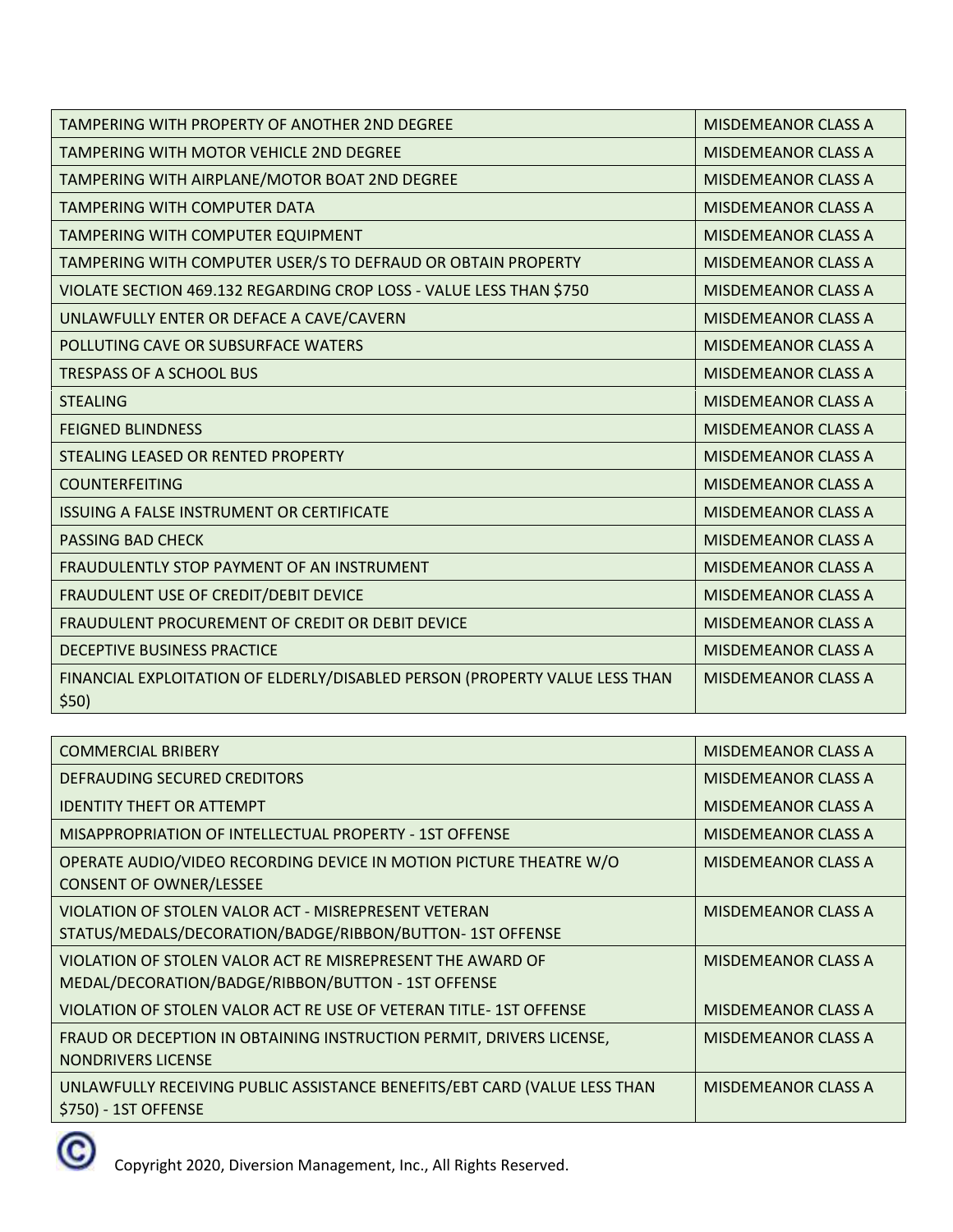| UNLAWFUL CONVERSION OF PUBLIC ASSISTANCE BENEFITS/EBT CARD (VALUE LESS THAN<br>\$750) - 1ST OFFENSE          | <b>MISDEMEANOR CLASS A</b> |
|--------------------------------------------------------------------------------------------------------------|----------------------------|
| UNLAWFUL TRANSFER OF PUBLIC ASSISTANCE BENEFITS/EBT CARD (VALUE LESS THAN<br>\$750) - 1ST OFFENSE            | <b>MISDEMEANOR CLASS A</b> |
| PERJURY IN APPLICATION FOR PUBLIC ASSISTANCE                                                                 | <b>MISDEMEANOR CLASS A</b> |
| <b>IMPROPER DISCLOSURE OF INFORMAION IN PUBLIC ASSISTANCE INVESTIGATION</b>                                  | <b>MISDEMEANOR CLASS A</b> |
| PUBLISH IDENTIFYING INFORMATION ABOUT INDIVIDUALS WITH FIREARMS OR<br>LICENSE/CERTIFICATE/PERMIT/ENDORSEMENT | MISDEMEANOR CLASS A        |
| UNLAWFUL REFUSAL TO TRANSFER A WEAPON                                                                        | <b>MISDEMEANOR CLASS A</b> |
| UNLAWFUL POSSESSION, TRANSPORT, MANUFACTURE, REPAIR OR SALE OF ILLEGAL<br><b>WEAPON</b>                      | MISDEMEANOR CLASS A        |
| UNLAWFUL USE OF WEAPON - SUBSECTION 5 - WHILE INTOXICATED - UNLOADED<br><b>WEAPON</b>                        | <b>MISDEMEANOR CLASS A</b> |
| UNLAWFUL USE OF WEAPON - SUBSECTION 10 - CARRY UNLOADED WEAPON INTO<br>SCHOOL, BUS, PREMISES OR FUNCTION     | <b>MISDEMEANOR CLASS A</b> |
| <b>DEFACING FIREARM</b>                                                                                      | <b>MISDEMEANOR CLASS A</b> |
| UNLAWFUL TRANSFER OF WEAPON                                                                                  | <b>MISDEMEANOR CLASS A</b> |
| DISCLOSE PROTECTED INFORMATION OF APPLICANT'S STATUS OF CONCEALED CARRY<br><b>PERMIT</b>                     | MISDEMEANOR CLASS A        |
| <b>GAMBLING PROFESSIONAL PLAYER</b>                                                                          | <b>MISDEMEANOR CLASS A</b> |
| PROMOTING GAMBLING 2ND DEGREE                                                                                | <b>MISDEMEANOR CLASS A</b> |
| POSSESSION OF GAMBLING RECORDS 2ND DEGREE                                                                    | MISDEMEANOR CLASS A        |
| POSSESSION OF GAMBLING DEVICE                                                                                | <b>MISDEMEANOR CLASS A</b> |
| PROMOTING PORNOGRAPHY FOR MINORS OR OBSCENITY 2ND DEGREE                                                     | <b>MISDEMEANOR CLASS A</b> |
| FURNISHING PORNOGRAPHIC MATERIAL OR ATTEMPT TO FURNISH TO A MINOR                                            | <b>MISDEMEANOR CLASS A</b> |
| PUBLIC DISPLAY OF EXPLICIT SEXUAL MATERIAL                                                                   | MISDEMEANOR CLASS A        |
| MAKING OBSCENE OR INDECENT COMMERCIAL MESSAGES                                                               | <b>MISDEMEANOR CLASS A</b> |
| PERSON UNDER AGE 19 DANCING IN AN ADULT CABARET                                                              | <b>MISDEMEANOR CLASS A</b> |
| ALLOW PERSON UNDER AGE 19 TO DANCE IN AN ADULT CABARET                                                       | MISDEMEANOR CLASS A        |
| PEACE DISTURBANCE - 2ND OR SUBSEQUENT OFFENSE                                                                | <b>MISDEMEANOR CLASS A</b> |

| DISRUPT A HOUSE OF WORSHIP - 2ND OFFENSE      | MISDEMEANOR CLASS A        |
|-----------------------------------------------|----------------------------|
| <b>RIOTING</b>                                | MISDEMEANOR CLASS A        |
| INSTITUTIONAL VANDALISM - PROPERTY DAMAGE     | MISDEMEANOR CLASS A        |
| <b>TERRORIST THREAT - 3RD DEGREE</b>          | <b>MISDEMEANOR CLASS A</b> |
| <b>CROSS BURNING</b>                          | MISDEMEANOR CLASS A        |
| UNLAWFUL FUNERAL PROTEST - SUBSEQUENT OFFENSE | MISDEMEANOR CLASS A        |
| CONCEALING A MISDEMEANOR                      | MISDEMEANOR CLASS A        |

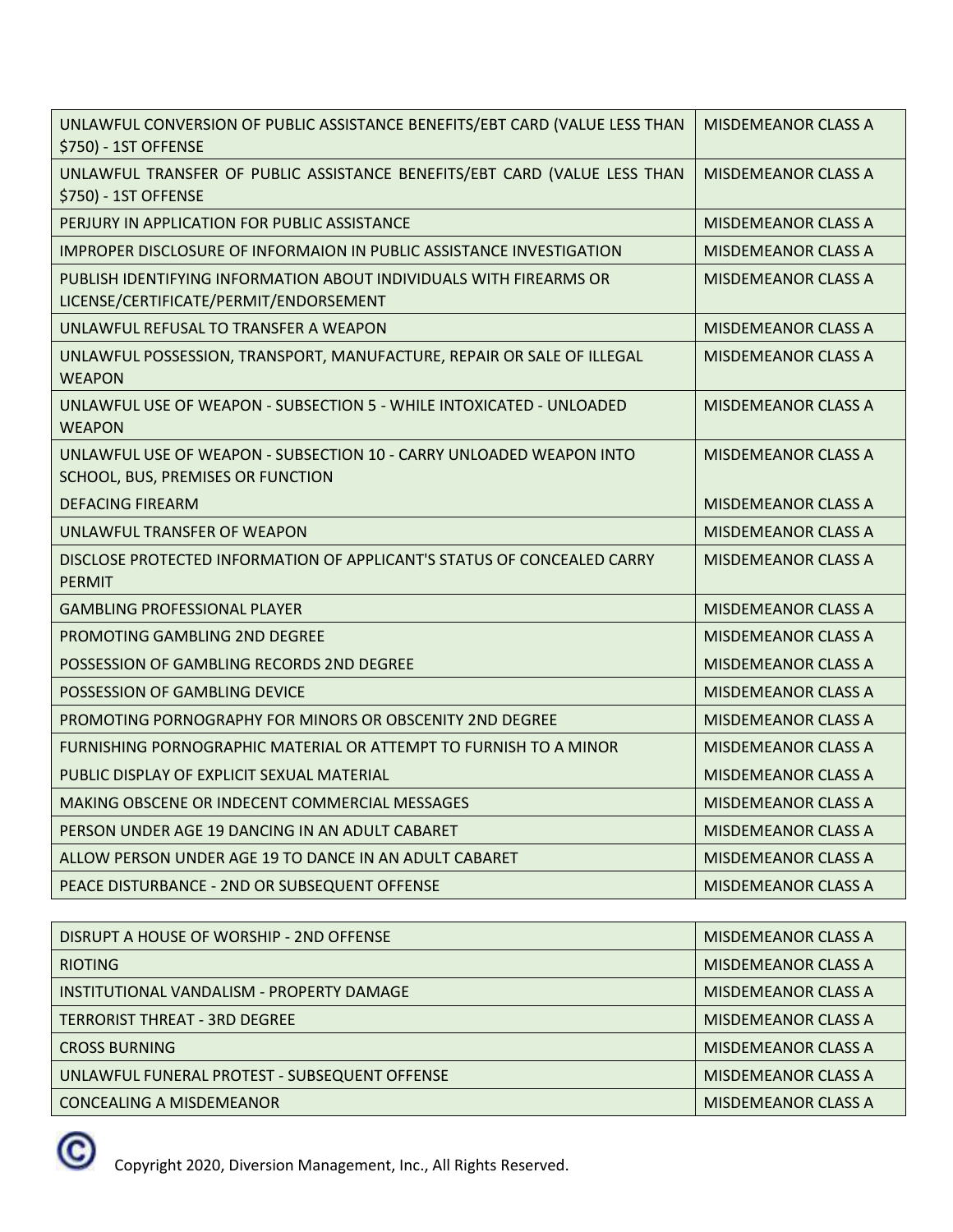| <b>HINDERING PROSECUTION</b>                                                                                                                            | <b>MISDEMEANOR CLASS A</b> |
|---------------------------------------------------------------------------------------------------------------------------------------------------------|----------------------------|
| MAKE FALSE AFFIDAVIT TO MISLEAD A PUBLIC SERVANT                                                                                                        | <b>MISDEMEANOR CLASS A</b> |
| <b>TAMPERING WITH PHYSICAL EVIDENCE</b>                                                                                                                 | <b>MISDEMEANOR CLASS A</b> |
| <b>TAMPERING WITH A PUBLIC RECORD</b>                                                                                                                   | <b>MISDEMEANOR CLASS A</b> |
| <b>FALSE IMPERSONATION LAW ENFORCEMENT OFFICER</b>                                                                                                      | <b>MISDEMEANOR CLASS A</b> |
| WILLFULLY FAILING/REFUSING TO OBEY OR RESISTING/OPPOSING LEO OR FIREFIGHTER IN<br>THE PROPER DISCHARGE OF THEIR DUTIES                                  | <b>MISDEMEANOR CLASS A</b> |
| RESISTING OR INTERFERING WITH ARREST/DETENTION/STOP                                                                                                     | <b>MISDEMEANOR CLASS A</b> |
| ENDANGER CORRECTIONAL EMPLOYEE/VISITOR/ANOTHER OFFENDER BY<br>ATTEMPT/KNOWINGLY CAUSE PERSON TO COME INTO CONTACT WITH UNIDENTIFIED<br><b>SUBSTANCE</b> | <b>MISDEMEANOR CLASS A</b> |
| <b>FAILURE TO EXECUTE WARRANT</b>                                                                                                                       | <b>MISDEMEANOR CLASS A</b> |
| ESCAPE OR ATTEMPTED ESCAPE FROM CUSTODY                                                                                                                 | <b>MISDEMEANOR CLASS A</b> |
| FAILURE TO RETURN TO CONFINEMENT IN COUNTY/PRIVATE JAIL ON A FELONY<br><b>CONVICTION</b>                                                                | <b>MISDEMEANOR CLASS A</b> |
| AIDING ESCAPE OF A PRISONER                                                                                                                             | <b>MISDEMEANOR CLASS A</b> |
| DISTURBING A JUDICIAL PROCEEDING                                                                                                                        | <b>MISDEMEANOR CLASS A</b> |
| <b>TAMPERING WITH A WITNESS</b>                                                                                                                         | <b>MISDEMEANOR CLASS A</b> |
| TAMPERING WITH A VICTIM OR ATTEMPT TAMPERING WITH VICTIM                                                                                                | <b>MISDEMEANOR CLASS A</b> |
| ACCEDING TO CORRUPTION - OFFICIAL PROCEEDING                                                                                                            | <b>MISDEMEANOR CLASS A</b> |
| <b>MISCONDUCT BY JUROR</b>                                                                                                                              | <b>MISDEMEANOR CLASS A</b> |
| MISCONDUCT IN ADMINISTRATION OF JUSTICE                                                                                                                 | <b>MISDEMEANOR CLASS A</b> |
| OFFICIAL MISCONDUCT                                                                                                                                     | <b>MISDEMEANOR CLASS A</b> |
| MISUSE OF OFFICIAL INFORMATION BY A PUBLIC SERVANT                                                                                                      | <b>MISDEMEANOR CLASS A</b> |
| <b>DWI-PRIOR</b>                                                                                                                                        | <b>MISDEMEANOR CLASS A</b> |
| DWI - PERSON LESS THAN 17 YEARS OF AGE IN VEHICLE                                                                                                       | <b>MISDEMEANOR CLASS A</b> |
| <b>BAC - PRIOR OFFENDER</b>                                                                                                                             | <b>MISDEMEANOR CLASS A</b> |
| BAC - CMV (.04 - .079) - PRIOR OFFENDER                                                                                                                 | <b>MISDEMEANOR CLASS A</b> |
| <b>BWI-PRIOR</b>                                                                                                                                        | <b>MISDEMEANOR CLASS A</b> |
| <b>BWI - PERSON LESS THAN 17 YEARS OF AGE IN VEHICLE</b>                                                                                                | <b>MISDEMEANOR CLASS A</b> |
| <b>BOATING BAC - PRIOR OFFENDER</b>                                                                                                                     | <b>MISDEMEANOR CLASS A</b> |
| OPERATING AIRCRAFT WHILE INTOXICATED - PRIOR OFFENDER                                                                                                   | <b>MISDEMEANOR CLASS A</b> |
| OPERATING AIRCRAFT WITH EXCESSIVE BAC - PRIOR OFFENDER                                                                                                  | <b>MISDEMEANOR CLASS A</b> |
| NEGLIGENT OPERATION OF A VESSEL - 2ND OFFENSE                                                                                                           | <b>MISDEMEANOR CLASS A</b> |
| LEAVING SCENE OF ACCIDENT                                                                                                                               | <b>MISDEMEANOR CLASS A</b> |
| <b>FAILURE TO REPORT A SHOOTING - 1ST OFFENSE</b>                                                                                                       | <b>MISDEMEANOR CLASS A</b> |
| LITTERING - PHYSICAL INJURY OR PROPERTY DAMAGE                                                                                                          | <b>MISDEMEANOR CLASS A</b> |

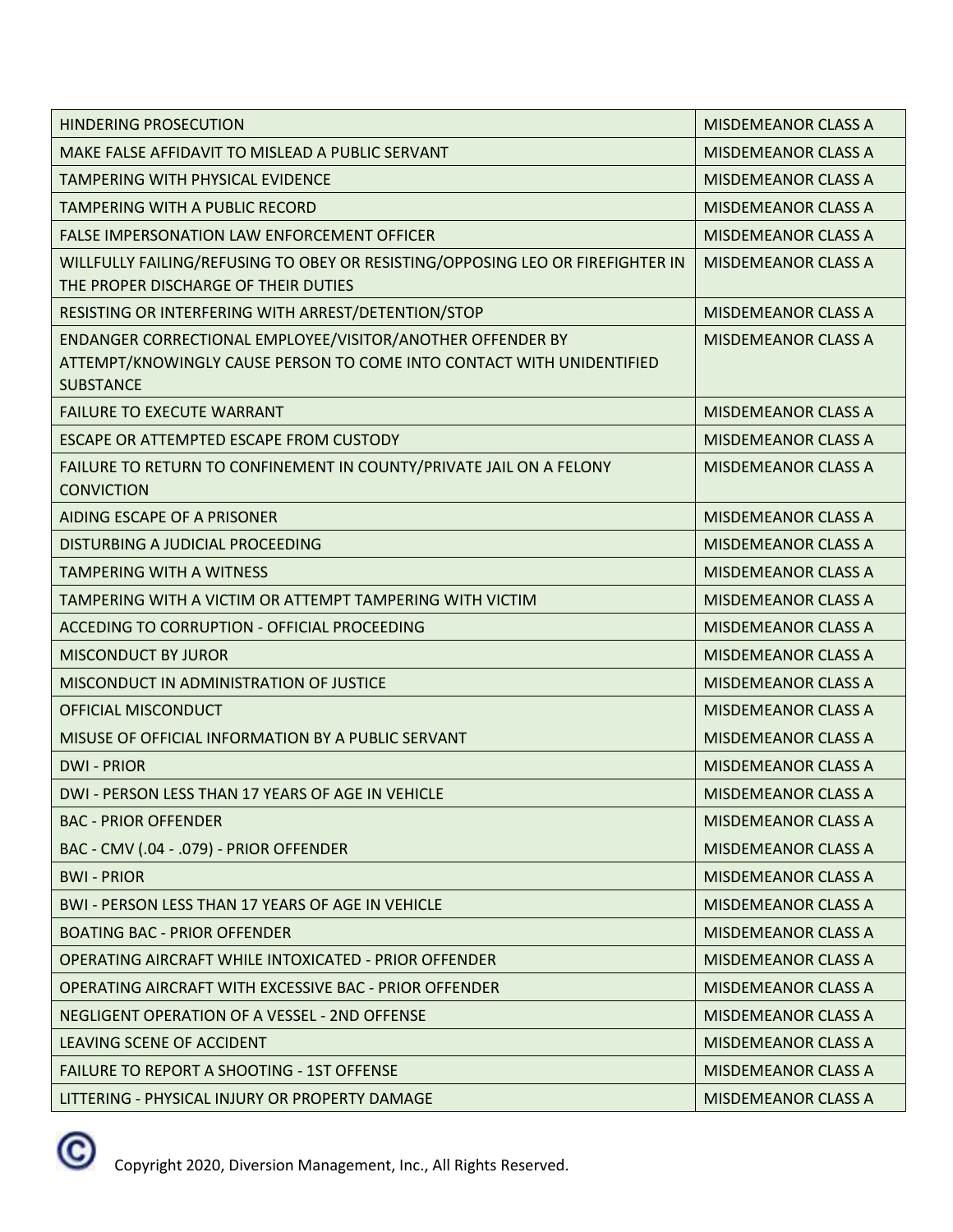| <b>LITTERING - PRIOR OFFENSE</b>                                                                                                                 | <b>MISDEMEANOR CLASS A</b> |
|--------------------------------------------------------------------------------------------------------------------------------------------------|----------------------------|
| DAMAGING STATE PARK PROPERTY - PHYSICAL INJURY OR PROPERTY DAMAGE                                                                                | <b>MISDEMEANOR CLASS A</b> |
| DAMAGING STATE PARK PROPERTY - PRIOR OFFENSE                                                                                                     | <b>MISDEMEANOR CLASS A</b> |
| <b>ABANDON VEHICLE OR TRAILER</b>                                                                                                                | <b>MISDEMEANOR CLASS A</b> |
| <b>TAMPERING WITH WATER SUPPLY</b>                                                                                                               | <b>MISDEMEANOR CLASS A</b> |
| CONSTRUCTION OR USE OF A WASTE DISPOSAL WELL                                                                                                     | <b>MISDEMEANOR CLASS A</b> |
| LEAVING A CHILD UNATTENDED IN A MOTOR VEHICLE - 2ND DEGREE                                                                                       | <b>MISDEMEANOR CLASS A</b> |
| FAILURE TO COMPLY WITH IGNITION INTERLOCK DEVICE REQUIREMENTS                                                                                    | <b>MISDEMEANOR CLASS A</b> |
| KNOWINGLY RENTED, LEASED OR LENT MOTOR VEHICLE WITHOUT FUNCTIONING<br>IGNITION INTERLOCK DEVICE TO INDIVIDUAL WITH RESTRICTED DRIVING PRIVILEGES | <b>MISDEMEANOR CLASS A</b> |
| FAILURE TO NOTIFY ANOTHER OF IGNITION INTERLOCK DEVICE REQUIREMENTS                                                                              | <b>MISDEMEANOR CLASS A</b> |
| TAMPER OR CIRCUMVENT OPERATION OF IGNITION INTERLOCK DEVICE                                                                                      | <b>MISDEMEANOR CLASS A</b> |
| <b>ANIMAL ABUSE - 1ST OFFENSE</b>                                                                                                                | <b>MISDEMEANOR CLASS A</b> |
| FAILURE OF FARM ANIMAL PROFESSIONAL TO SUBMIT VIDEOTAPE/RECORDING OF<br>ANIMAL ABUSE OR NEGLECT                                                  | <b>MISDEMEANOR CLASS A</b> |
| OWNER/POSSESSOR'S DOG BITES PERSON/DOMESTIC ANIMAL (2ND OR SUBSEQUENT<br>BITE) - RESULTS IN SERIOUS INJURY                                       | <b>MISDEMEANOR CLASS A</b> |
| SPECTATOR AT DOG FIGHT                                                                                                                           | <b>MISDEMEANOR CLASS A</b> |
| CAUSING DOGS TO PURSUE LIVE ANIMALS PROPELLED BY DEVICE                                                                                          | <b>MISDEMEANOR CLASS A</b> |
| REMOVE ELECTRONIC/TRANSMITTING DOG COLLAR WITHOUT OWNER'S CONSENT                                                                                | <b>MISDEMEANOR CLASS A</b> |
| <b>BULL BAITING AND COCK FIGHTING</b>                                                                                                            | <b>MISDEMEANOR CLASS A</b> |
| INTERFERING WITH HUNTING, FISHING OR TRAPPING 1ST DEGREE                                                                                         | <b>MISDEMEANOR CLASS A</b> |
| FAIL TO OBEY ORDER OF PEACE OFFICER TO DESIST A PERSON FROM INTERFERING WITH<br>LAWFUL HUNTING/FISHING OR TRAPPING                               | <b>MISDEMEANOR CLASS A</b> |
| <b>BEAR WRESTLING</b>                                                                                                                            | <b>MISDEMEANOR CLASS A</b> |
| <b>HAZING</b>                                                                                                                                    | <b>MISDEMEANOR CLASS A</b> |
| <b>SPORTS BRIBERY - 2ND DEGREE</b>                                                                                                               | <b>MISDEMEANOR CLASS A</b> |
| PROHIBITED ACTS AGAINST ANIMAL RESEARCH AND PRODUCTION FACILITIES                                                                                | <b>MISDEMEANOR CLASS A</b> |
| FAIL TO OBTAIN PROPER PERMIT FOR LARGE CARNIVORE                                                                                                 | <b>MISDEMEANOR CLASS A</b> |
| VIOLATE "LARGE CARNIVORE ACT" PROVISIONS OF SECTIONS 578.600-.624                                                                                | <b>MISDEMEANOR CLASS A</b> |
| POSSESSION OF MARIJUANA/SYNTHETIC CANNABINOID OF 11-35 GRAMS                                                                                     | <b>MISDEMEANOR CLASS A</b> |
| POSSESSION OF MARIJUANA/SYNTHETIC CANNABINOID OF 10 GRAMS OR LESS - PRIOR<br><b>DRUG OFFENSE</b>                                                 | MISDEMEANOR CLASS A        |
| UNLAWFUL DELIVERY OF DRUG PARAPHERNALIA                                                                                                          | <b>MISDEMEANOR CLASS A</b> |
| UNLAWFUL SALE OR DISTRIBUTION OF OVER-THE-COUNTER METHAMPHETAMINE<br><b>PRECURSOR DRUGS</b>                                                      | <b>MISDEMEANOR CLASS A</b> |
| UNLAWFUL POSSESSION OF DRUG PARAPHERNALIA - PRIOR DRUG OFFENSE                                                                                   | <b>MISDEMEANOR CLASS A</b> |

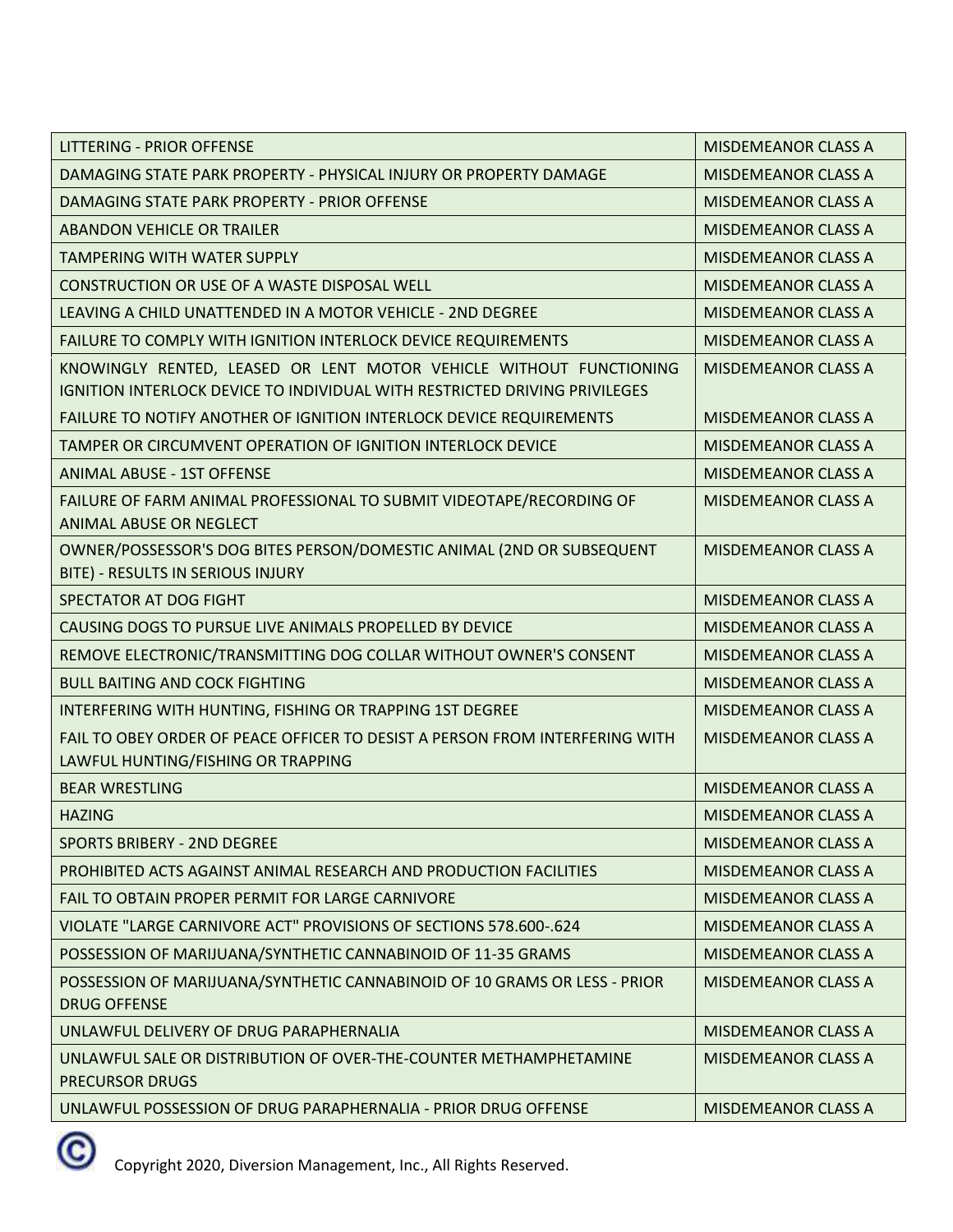| UNLAWFUL MANUFACTURE OF DRUG PARAPHERNALIA                           | MISDEMEANOR CLASS A |
|----------------------------------------------------------------------|---------------------|
| POSSESSION OF AN IMITATION CONTROLLED SUBSTANCE                      | MISDEMEANOR CLASS A |
| <b>FAILURE TO KEEP OR FURNISH RECORDS ON CONTROLLED SUBSTANCES</b>   | MISDEMEANOR CLASS A |
| DISTRIBUTION OF PRESCRIPTION MEDICATION ON SCHOOL PROPERTY - 2ND OR  | MISDEMEANOR CLASS A |
| SUBSEQUENT OFFENSE                                                   |                     |
| FAIL TO COMPLY WITH HALLOWEEN-RELATED RESTRICTIONS FOR SEX OFFENDERS | MISDEMEANOR CLASS A |
| PRACTICE AS CORPORATE SECURITY ADVISOR WITHOUT A DPS LICENSE         | MISDEMEANOR CLASS A |
| <b>FRAUDULENT CLAIM FOR COMPENSATION AS CRIME VICTIM</b>             | MISDEMEANOR CLASS A |

| FALSIFICATION OF AFFIDAVIT TO OBTAIN PUBLIC DEFENDER SERVICES                                                                  | <b>MISDEMEANOR CLASS A</b> |
|--------------------------------------------------------------------------------------------------------------------------------|----------------------------|
| KNOWINGLY VIOLATE ANY PROVISION OF SECTION 610.100-610.105-610.106 OR 610.120<br>REGARDING MISSOURI SUNSHINE LAW               | <b>MISDEMEANOR CLASS A</b> |
| PATIENT, RESIDENT, OR CLIENT ABUSE OR NEGLECT IN MENTAL HEALTH FACILITY OR<br><b>PROGRAM</b>                                   | <b>MISDEMEANOR CLASS A</b> |
| FURNISHING UNFIT FOOD TO PATIENTS/RESIDENTS/CLIENTS IN MENTAL HEALTH FACILITY<br>OR PROGRAM                                    | <b>MISDEMEANOR CLASS A</b> |
| KNOWINGLY FILE FALSE REPORT OF ABUSE/NEGLECT OF A MENTAL HEALTH PATIENT - 1ST<br><b>OFFENSE</b>                                | <b>MISDEMEANOR CLASS A</b> |
| FAILURE TO REPORT SUSPECTED ABUSE/NEGLECT OF A MENTAL HEALTH PATIENT - 1ST<br><b>OFFENSE</b>                                   | MISDEMEANOR CLASS A        |
| APPLICANT KNOWINGLY FAILED TO DISCLOSE CRIMINAL HISTORY INFORMATION<br>(REGARDING: DIRECT CARE POSITION)                       | <b>MISDEMEANOR CLASS A</b> |
| PROVIDER KNOWINGLY HIRE ANY DISQUALIFIED PERSON                                                                                | <b>MISDEMEANOR CLASS A</b> |
| ENGAGING IN ASBESTOS ABATEMENT PROJECT/INSPECTION/MANAGEMENT<br>PLAN/ASBESTOS AIR SAMPLING WITHOUT CERTIFICATE - 1ST OFFENSE   | <b>MISDEMEANOR CLASS A</b> |
| FAILURE BY ASBESTOS ABATEMENT CONTRACTOR TO COMPLY WITH REGULATORY<br><b>AGENCY - 1ST OFFENSE</b>                              | <b>MISDEMEANOR CLASS A</b> |
| UNDERTAKING ASBESTOS ABATEMENT PROJECT WITHOUT MEETING REQUIREMENTS -<br><b>1ST OFFENSE</b>                                    | <b>MISDEMEANOR CLASS A</b> |
| COMMENCE ASBESTOS ABATEMENT PROJECT WITHOUT MINIMIZING SPREAD OF FRIABLE<br><b>ASBESTOS - 1ST OFFENSE</b>                      | <b>MISDEMEANOR CLASS A</b> |
| REFUSAL TO PERMIT INSPECTION BY DEPARTMENT OF NATURAL RESOURCES FOR<br>PURPOSES UNDER SECTIONS 643.225 - 643.250 - 1ST OFFENSE | <b>MISDEMEANOR CLASS A</b> |
| SALE/DISTRIBUTION OF PRODUCTS MADE FROM/GOODS CONTAINED IN CERTAIN<br>POLYSTYRENE FOAM                                         | <b>MISDEMEANOR CLASS A</b> |
| WILLFUL/NEGLIGENT CAUSE/PERMIT DISCHARGE OF WATER CONTAMINANTS IN<br>VIOLATION OF SECTION 644,006 TO 644,141 - 1ST OFFENSE     | <b>MISDEMEANOR CLASS A</b> |
| UNAUTHORIZED USE OR DISSEMINATION OF IDENTIFIABLE DNA INFORMATION                                                              | <b>MISDEMEANOR CLASS A</b> |
| KNOWINGLY FALSIFYING SHARED CARE TAX CREDIT DOCUMENT                                                                           | <b>MISDEMEANOR CLASS A</b> |

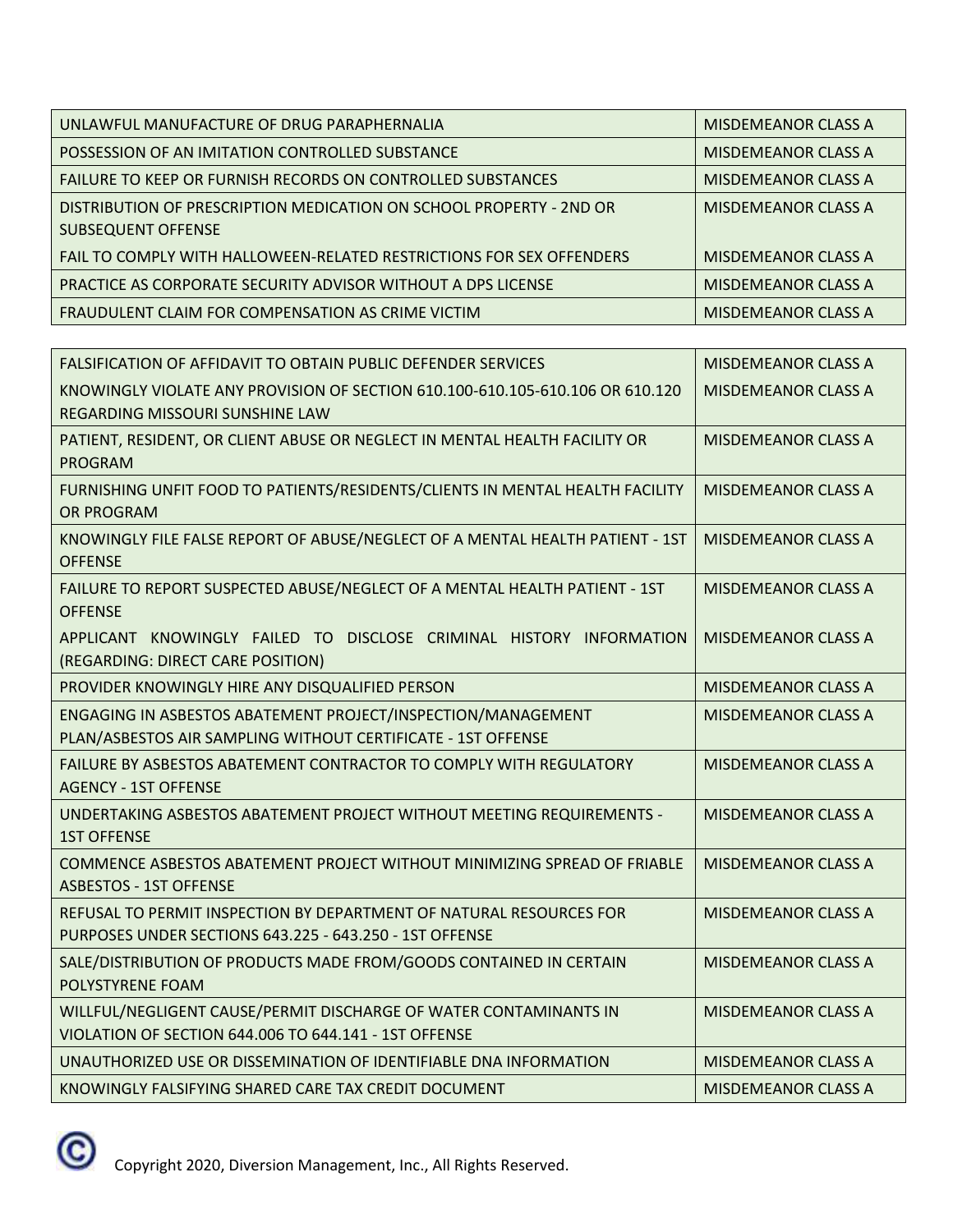| DISCLOSE IDENTIFYING INFORMATION REGARDING APPLICANT OR RECIPIENT OF PUBLIC<br><b>ASSISTANCE</b>                        | <b>MISDEMEANOR CLASS A</b> |
|-------------------------------------------------------------------------------------------------------------------------|----------------------------|
| OPERATE WITHOUT A LICENSE OR MAKE A FALSE STATEMENT IN OBTAINING A<br>LICENSE/CERTIFICATE FOR ADULT DAY CARE FACILITY   | MISDEMEANOR CLASS A        |
| FAILURE TO PROVIDE TO THE DEPARTMENT A PERFORMANCE BOND OR LETTER OF<br><b>CREDIT AS PROVIDED UNDER SECTION 701.052</b> | <b>MISDEMEANOR CLASS A</b> |
| REPRESENTING ONESELF AS A REGISTERED ON-SITE SEWAGE DISPOSAL SYSTEM<br><b>CONTRACTOR</b>                                | MISDEMEANOR CLASS A        |
| FAIL TO COMPLY WITH REGISTRATION/CONSTRUCTION GUIDELINES CONCERNING ONSITE<br>SEWAGE DISPOSAL SYSTEMS                   | <b>MISDEMEANOR CLASS A</b> |
| VIOLATE REGULATIONS REGARDING THE PREVENTION OF LEAD POISONING -<br>SUBSECTIONS 5, 6 & 9                                | MISDEMEANOR CLASS A        |
| <b>MISDEMEANOR B</b>                                                                                                    |                            |
| FILING FALSE REPORT ON HIGHWAY PATROL EMERGENCY TELEPHONE SYSTEM                                                        | <b>MISDEMEANOR CLASS B</b> |
| KNOWINGLY MOVE/REMOVE/DEFACE OR DESTROY BOUNDARY MARKER, BENCH MARK<br>OR HORIZONTAL CONTROL MONUMENT                   | <b>MISDEMEANOR CLASS B</b> |

| VIOLATION OF SERVICE OF PROCESS - AGENTS IN ST LOUIS CITY                                                 | <b>MISDEMEANOR CLASS B</b> |
|-----------------------------------------------------------------------------------------------------------|----------------------------|
| VIOLATIONS OF LICENSING REGULATIONS AND PROCEDURES FOR PRIVATE SECURITY<br>PERSONNEL AND ORGANIZATIONS    | <b>MISDEMEANOR CLASS B</b> |
| COMMITTED ACTS PROHIBITED BY ELECTED AND APPOINTED PUBLIC OFFICIALS AND<br><b>EMPLOYEES - 1ST OFFENSE</b> | <b>MISDEMEANOR CLASS B</b> |
| ETHICS VIOLATION BY ELECTED OFFICIAL OR LOBBYIST-1ST OFFENSE                                              | <b>MISDEMEANOR CLASS B</b> |
| ELECTED/APPOINTED OFFICIAL VIOLATE REGISTRATION LIMITATION AS LOBBYIST-1ST<br><b>OFFENSE</b>              | <b>MISDEMEANOR CLASS B</b> |
| COMMIT PROHIBITED ACTS BY MEMBERS OF GENERAL ASSEMBLY AND STATEWIDE<br>ELECTED OFFICIALS - 1ST OFFENSE    | <b>MISDEMEANOR CLASS B</b> |
| COMMITTED ACT PROHIBITED BY MEMBERS OF GOVERNING BODIES OF POLITICAL<br><b>SUBDIVISIONS - 1ST OFFENSE</b> | <b>MISDEMEANOR CLASS B</b> |
| MISREPRESENTATION OR OMISSION OF FACTS IN FINANCIAL INTEREST STATEMENT                                    | <b>MISDEMEANOR CLASS B</b> |
| COMMERCIAL USE OF CENTRALIZED VOTER REGISTRATION DATABASE                                                 | <b>MISDEMEANOR CLASS B</b> |
| <b>MOTOR VEHICLE FUEL TRANSPORTATION OFFENSE</b>                                                          | <b>MISDEMEANOR CLASS B</b> |
| MAKING FALSE STATEMENT REGARDING PRIOR HISTORY FOR PURPOSES OF SCHOOL<br><b>ENROLLMENT</b>                | <b>MISDEMEANOR CLASS B</b> |
| PROVIDE EMT SERVICES WITHOUT A LICENSE OR IMPERSONATE AN EMT                                              | <b>MISDEMEANOR CLASS B</b> |
| ILLEGALY USE, SELL OR POSSESS EPINEPHRINE AUTO-INJECTOR DEVICE                                            | <b>MISDEMEANOR CLASS B</b> |
| ILLEGAL DISPOSAL OF AN EPINEPHRINE AUTO-INJECTOR DEVICE                                                   | <b>MISDEMEANOR CLASS B</b> |
| MISUSING "911"                                                                                            | <b>MISDEMEANOR CLASS B</b> |

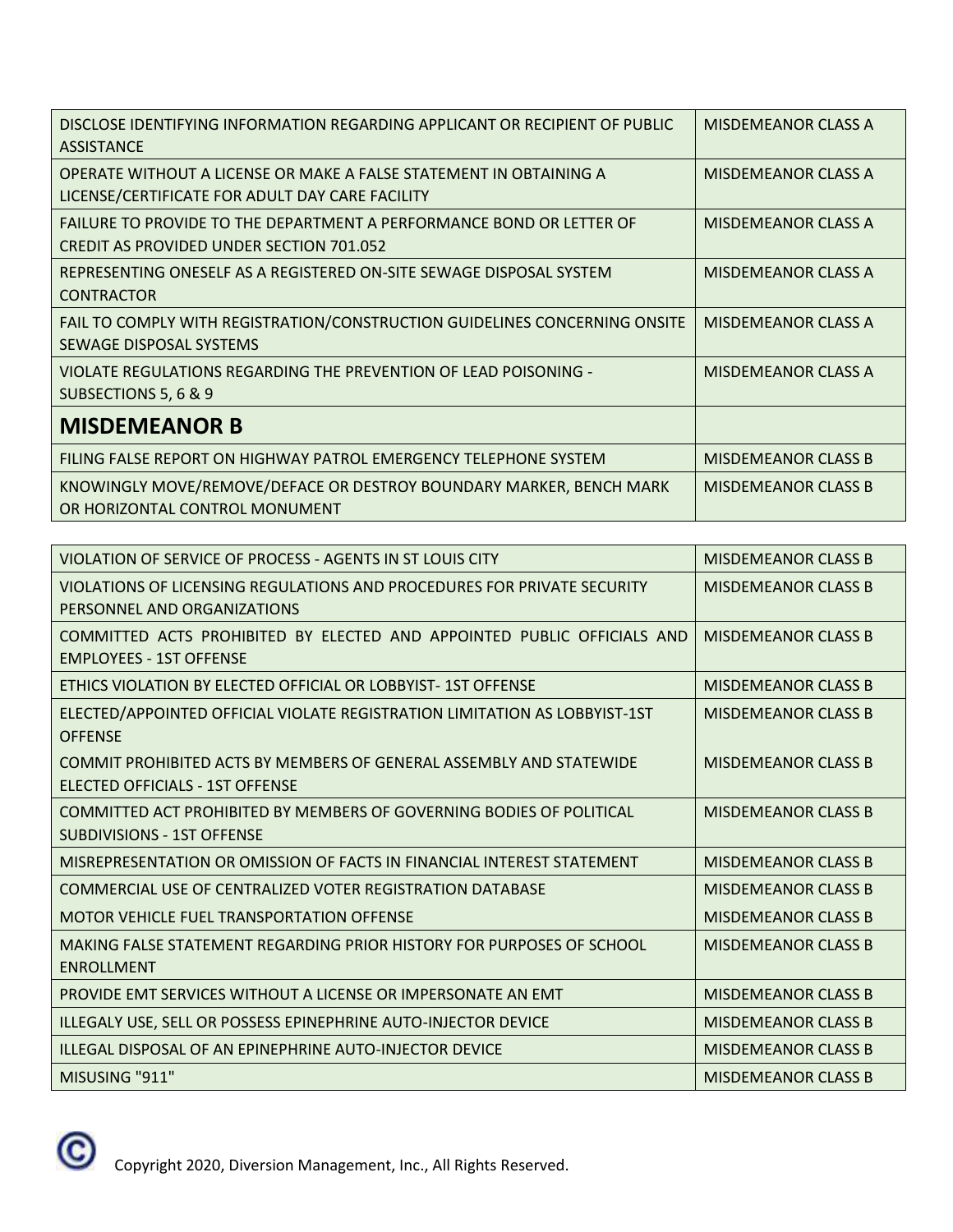| OPERATE STRETCHER VAN SERVICE WITHOUT VALID LICENSE FROM THE DEPARTMENT OF<br><b>HEALTH AND SENIOR SERVICES</b>                                                              | <b>MISDEMEANOR CLASS B</b> |
|------------------------------------------------------------------------------------------------------------------------------------------------------------------------------|----------------------------|
| VIOLATE, ASSIST OR ENABLE ANOTHER TO VIOLATE ANY PROVISION SECTION 190.525 -<br>190.537                                                                                      | <b>MISDEMEANOR CLASS B</b> |
| PROMOTING SALE OF DRUG PARAPHERNALIA OR IMITATION CONTROLLED SUBSTANCE                                                                                                       | <b>MISDEMEANOR CLASS B</b> |
| OFFERING BRIBE TO HEALTH FACILITIES REVIEW COMMITTEE - 1ST OFFENSE                                                                                                           | <b>MISDEMEANOR CLASS B</b> |
| DENY OR INTERFERE WITH RIGHTS OF A BLIND, DEAF OR PHYSICALLY DISABLED PERSON                                                                                                 | <b>MISDEMEANOR CLASS B</b> |
| CHASING/HARASSING A SERVICE DOG                                                                                                                                              | <b>MISDEMEANOR CLASS B</b> |
| <b>IMPERSONATE PERSON WITH DISABILITY FOR THE PURPOSE OF RECEIVING</b><br>ACCOMMODATION FOR SERVICE DOG UNDER AMERICANS WITH DISABILITIES ACT - 2ND<br>OR SUBSEQUENT OFFENSE | <b>MISDEMEANOR CLASS B</b> |
| PERSON HIRED AS CHILDCARE/ELDERCARE/MENTAL HEALTH WORKER FAILED TO<br>COMPLETE REGISTRATION FORM WITHIN 15 DAYS OF EMPLOYMENT                                                | <b>MISDEMEANOR CLASS B</b> |
| MISUSE OF FAMILY CARE REGISTRY INFORMATION                                                                                                                                   | <b>MISDEMEANOR CLASS B</b> |
| DIGGING OR REMOVAL OF PLANTS/PLANT PARTS FROM ANY COUNTY/STATE HIGHWAY<br>OR ROADWAY                                                                                         | <b>MISDEMEANOR CLASS B</b> |
| ACTIVITIES VIOLATION IN A NON-DESIGNATED CONSERVATION AREA                                                                                                                   | <b>MISDEMEANOR CLASS B</b> |
| FILING FALSE REPORT REGARDING CONSERVATION VIOLATION                                                                                                                         | <b>MISDEMEANOR CLASS B</b> |
| VIOLATION OF STATE WILDLIFE STATUTES LAW                                                                                                                                     | <b>MISDEMEANOR CLASS B</b> |
| <b>VIOLATION OF ENDANGERED SPECIES LAW</b>                                                                                                                                   | <b>MISDEMEANOR CLASS B</b> |
| <b>FRAUD RELATED TO GEOLOGICAL WORK</b>                                                                                                                                      | <b>MISDEMEANOR CLASS B</b> |
| ALTERING GEOLOGIST WORK - OPERATION WITH EXPIRED/SUSPENDED/REVOKED<br><b>REGISTRATION</b>                                                                                    | <b>MISDEMEANOR CLASS B</b> |
| KNOWINGLY MOVE/REMOVE/DEFACE OR DESTROY BOUNDARY MARKER, BENCH MARK<br>OR HORIZONTAL CONTROL MONUMENT                                                                        | <b>MISDEMEANOR CLASS B</b> |

| <u>VIOLATION OF SERVICE OF PROCESS - AGENTS IN ST LOUIS CITY</u>                                          | <b>MISDEMEANOR CLASS B</b> |
|-----------------------------------------------------------------------------------------------------------|----------------------------|
| <u>VIOLATIONS OF LICENSING REGULATIONS AND PROCEDURES FOR PRIVATE SECURITY</u>                            | <b>MISDEMEANOR CLASS B</b> |
| PERSONNEL AND ORGANIZATIONS                                                                               |                            |
| COMMITTED ACTS PROHIBITED BY ELECTED AND APPOINTED PUBLIC OFFICIALS AND<br><b>EMPLOYEES - 1ST OFFENSE</b> | <b>MISDEMEANOR CLASS B</b> |
| ETHICS VIOLATION BY ELECTED OFFICIAL OR LOBBYIST-1ST OFFENSE                                              | MISDEMEANOR CLASS B        |
| ELECTED/APPOINTED OFFICIAL VIOLATE REGISTRATION LIMITATION AS LOBBYIST-1ST                                | MISDEMEANOR CLASS B        |
| <b>OFFENSE</b>                                                                                            |                            |
| COMMIT PROHIBITED ACTS BY MEMBERS OF GENERAL ASSEMBLY AND STATEWIDE<br>ELECTED OFFICIALS - 1ST OFFENSE    | <b>MISDEMEANOR CLASS B</b> |
| COMMITTED ACT PROHIBITED BY MEMBERS OF GOVERNING BODIES OF POLITICAL<br>SUBDIVISIONS - 1ST OFFENSE        | <b>MISDEMEANOR CLASS B</b> |
| MISREPRESENTATION OR OMISSION OF FACTS IN FINANCIAL INTEREST STATEMENT                                    | <b>MISDEMEANOR CLASS B</b> |

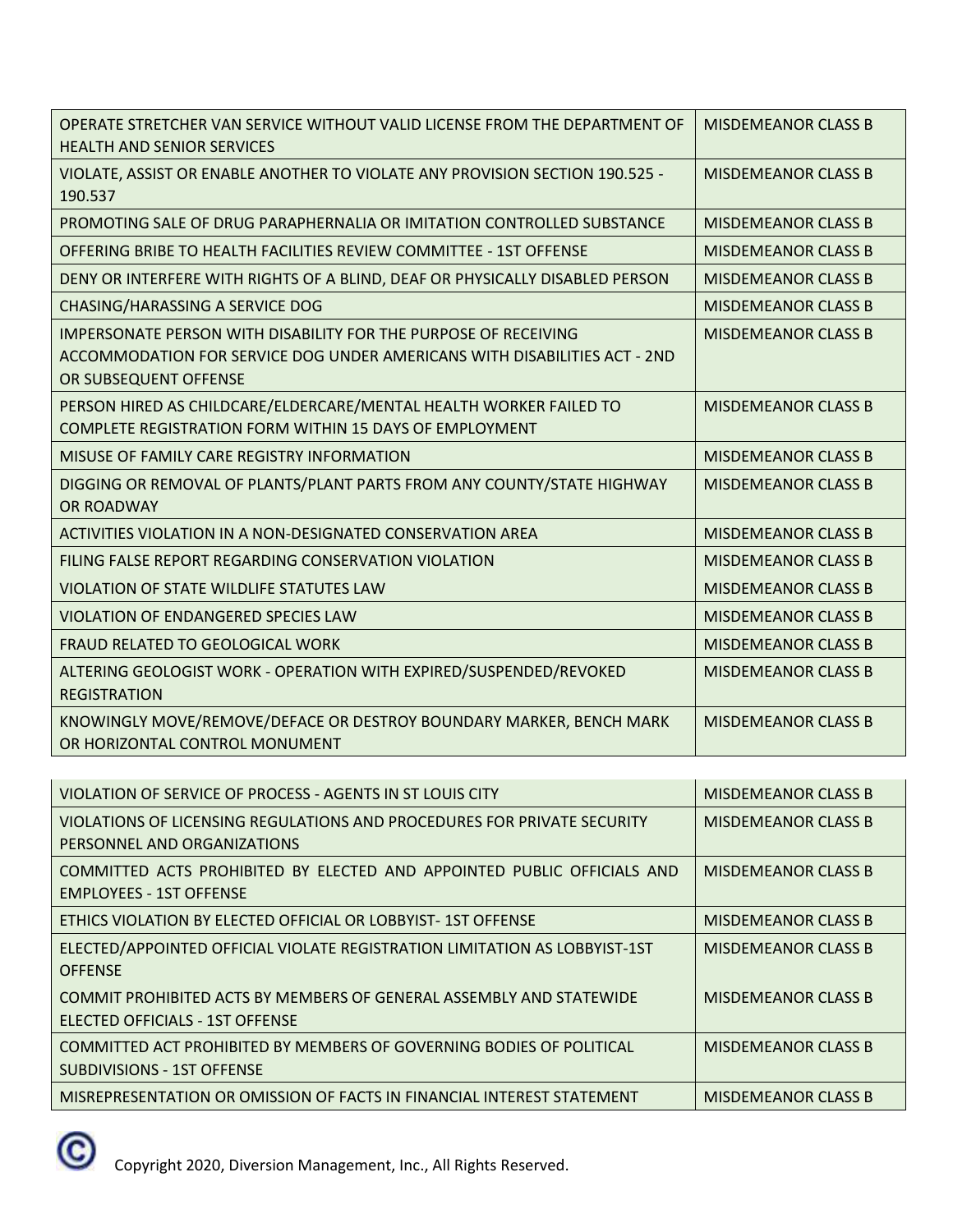| COMMERCIAL USE OF CENTRALIZED VOTER REGISTRATION DATABASE                                                                                                                    | <b>MISDEMEANOR CLASS B</b> |
|------------------------------------------------------------------------------------------------------------------------------------------------------------------------------|----------------------------|
| MOTOR VEHICLE FUEL TRANSPORTATION OFFENSE                                                                                                                                    | <b>MISDEMEANOR CLASS B</b> |
| MAKING FALSE STATEMENT REGARDING PRIOR HISTORY FOR PURPOSES OF SCHOOL<br><b>ENROLLMENT</b>                                                                                   | <b>MISDEMEANOR CLASS B</b> |
| PROVIDE EMT SERVICES WITHOUT A LICENSE OR IMPERSONATE AN EMT                                                                                                                 | <b>MISDEMEANOR CLASS B</b> |
| ILLEGALY USE, SELL OR POSSESS EPINEPHRINE AUTO-INJECTOR DEVICE                                                                                                               | <b>MISDEMEANOR CLASS B</b> |
| ILLEGAL DISPOSAL OF AN EPINEPHRINE AUTO-INJECTOR DEVICE                                                                                                                      | <b>MISDEMEANOR CLASS B</b> |
| MISUSING "911"                                                                                                                                                               | <b>MISDEMEANOR CLASS B</b> |
| VIOLATE, ASSIST OR ENABLE ANOTHER TO VIOLATE ANY PROVISION SECTION 190.525 -<br>190.537                                                                                      | <b>MISDEMEANOR CLASS B</b> |
| PROMOTING SALE OF DRUG PARAPHERNALIA OR IMITATION CONTROLLED SUBSTANCE                                                                                                       | <b>MISDEMEANOR CLASS B</b> |
| OFFERING BRIBE TO HEALTH FACILITIES REVIEW COMMITTEE - 1ST OFFENSE                                                                                                           | <b>MISDEMEANOR CLASS B</b> |
| DENY OR INTERFERE WITH RIGHTS OF A BLIND, DEAF OR PHYSICALLY DISABLED PERSON                                                                                                 | <b>MISDEMEANOR CLASS B</b> |
| CHASING/HARASSING A SERVICE DOG                                                                                                                                              | <b>MISDEMEANOR CLASS B</b> |
| <b>IMPERSONATE PERSON WITH DISABILITY FOR THE PURPOSE OF RECEIVING</b><br>ACCOMMODATION FOR SERVICE DOG UNDER AMERICANS WITH DISABILITIES ACT - 2ND<br>OR SUBSEQUENT OFFENSE | <b>MISDEMEANOR CLASS B</b> |
| PERSON HIRED AS CHILDCARE/ELDERCARE/MENTAL HEALTH WORKER FAILED TO<br>COMPLETE REGISTRATION FORM WITHIN 15 DAYS OF EMPLOYMENT                                                | <b>MISDEMEANOR CLASS B</b> |
| MISUSE OF FAMILY CARE REGISTRY INFORMATION                                                                                                                                   | <b>MISDEMEANOR CLASS B</b> |
| DIGGING OR REMOVAL OF PLANTS/PLANT PARTS FROM ANY COUNTY/STATE HIGHWAY<br>OR ROADWAY                                                                                         | <b>MISDEMEANOR CLASS B</b> |
| ACTIVITIES VIOLATION IN A NON-DESIGNATED CONSERVATION AREA                                                                                                                   | <b>MISDEMEANOR CLASS B</b> |
| FILING FALSE REPORT REGARDING CONSERVATION VIOLATION                                                                                                                         | <b>MISDEMEANOR CLASS B</b> |
| VIOLATION OF STATE WILDLIFE STATUTES LAW                                                                                                                                     | <b>MISDEMEANOR CLASS B</b> |
| VIOLATION OF ENDANGERED SPECIES LAW                                                                                                                                          | <b>MISDEMEANOR CLASS B</b> |
| FRAUD RELATED TO GEOLOGICAL WORK                                                                                                                                             | <b>MISDEMEANOR CLASS B</b> |
| ALTERING GEOLOGIST WORK - OPERATION WITH EXPIRED/SUSPENDED/REVOKED<br><b>REGISTRATION</b>                                                                                    | <b>MISDEMEANOR CLASS B</b> |
| VIOLATE PROVISIONS OF SECTION 276.536 REGARDING STOCKYARDS/GRAIN/PRODUCE<br><b>EXCHANGES</b>                                                                                 | <b>MISDEMEANOR CLASS B</b> |
| WILLFULLY VIOLATED OR FAILED TO COMPLY WITH SECTIONS 290.210- 290.340<br>REGARDING PREVAILING HOURLY WAGES ON PUBLIC WORKS                                                   | <b>MISDEMEANOR CLASS B</b> |

| FAILURE TO REGISTER MOTOR VEHICLE/TRAILER ANNUALLY WITH DIRECTOR OF REVENUE | <b>MISDEMEANOR CLASS B</b> |
|-----------------------------------------------------------------------------|----------------------------|
| OWNER/LIENHOLDER FAILED TO SURRENDER TITLE OF RECONSTRUCTED VEHICLE TO      | <b>MISDEMEANOR CLASS B</b> |
| DEPARTMENT OF REVENUE                                                       |                            |
| FAIL TO REGISTER OUT-OF-STATE REGISTERED VEHICLE/TRAILER IN MISSOURI WHEN   | <b>MISDEMEANOR CLASS B</b> |
| <b>MISSOURI RESIDENT</b>                                                    |                            |

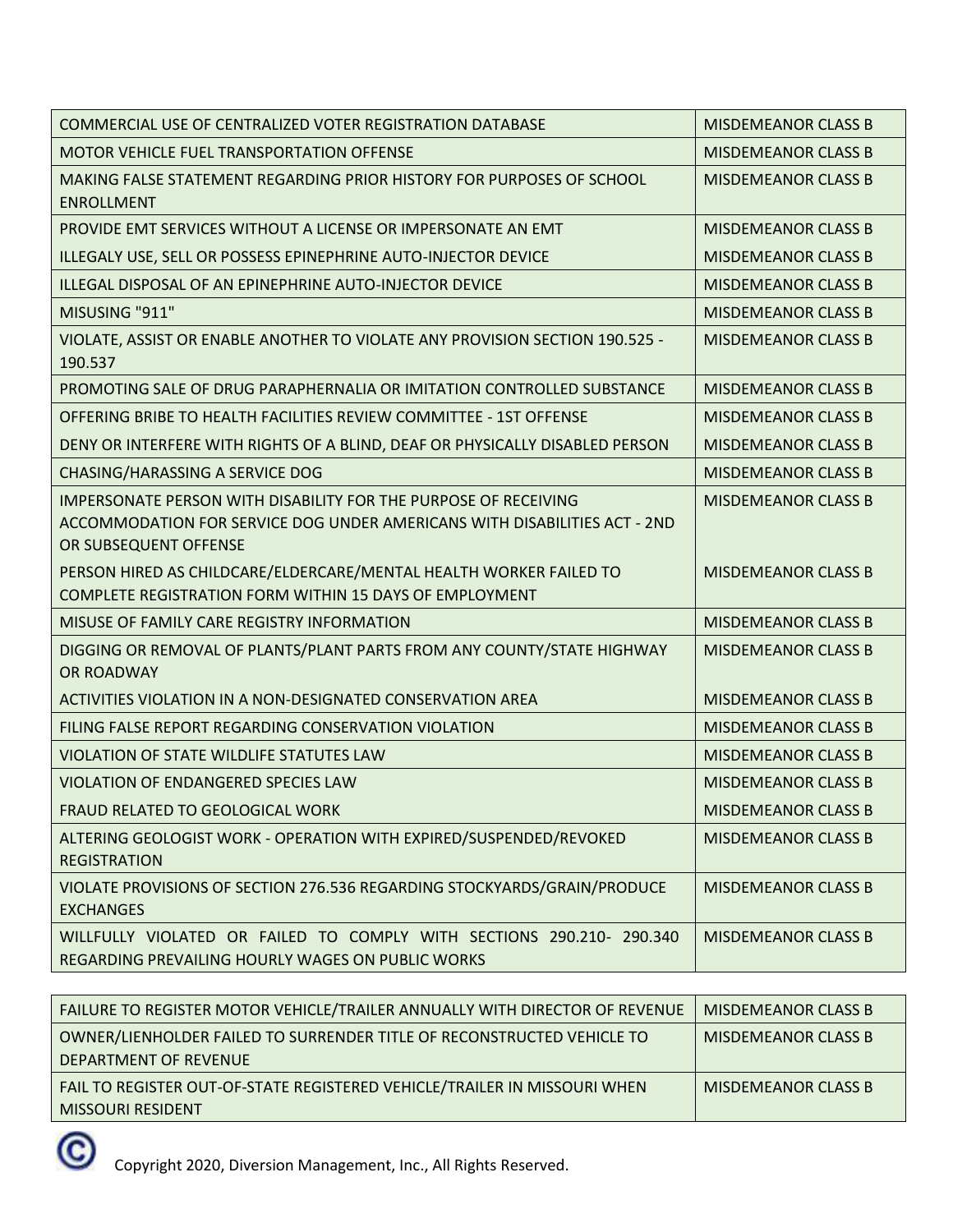| FAIL TO REGISTER COMMERCIAL PROPERTY CARRYING VEHICLE FOR SUFFICIENT GROSS<br><b>WEIGHT</b>                                                        | <b>MISDEMEANOR CLASS B</b> |
|----------------------------------------------------------------------------------------------------------------------------------------------------|----------------------------|
| FAIL TO REGISTER COMMERCIAL PASSENGER CARRYING VEHICLE FOR THE SEATING<br><b>CAPACITY</b>                                                          | <b>MISDEMEANOR CLASS B</b> |
| FAIL TO REGISTER COMMERCIAL PROPERTY/PASSENGER CARRYING VEHICLE FOR BEYOND<br><b>LOCAL OPERATION</b>                                               | <b>MISDEMEANOR CLASS B</b> |
| FAIL TO REGISTER VEHICLE AS COMMERCIAL MOTOR VEHICLE WHEN VEHICLE IS SO<br>DESIGNED/CONSTRUCTED/MODIFIED                                           | <b>MISDEMEANOR CLASS B</b> |
| PHYSICIAN OR OTHER HEALTH CARE PRACTITIONER FALSELY VERIFY OR CERTIFY A<br><b>DISABILITY FOR A LICENSE PLATE</b>                                   | <b>MISDEMEANOR CLASS B</b> |
| FRAUDULENTLY OBTAIN/USE A DISABLED PERSON LICENSE PLATE/WINDSHIELD PLACARD                                                                         | <b>MISDEMEANOR CLASS B</b> |
| IMPROPER CERTIFICATION FOR DISABLED LICENSE PLATE OR WINDSHIELD PLACARD                                                                            | <b>MISDEMEANOR CLASS B</b> |
| FAIL TO RETURN HANDICAP LICENSE PLATE/WINDSHIELD PLACARD OF DECEASED PERSON                                                                        | <b>MISDEMEANOR CLASS B</b> |
| USE HANDICAP LICENSE PLATE/PLACARD WITHOUT AUTHORIZATION                                                                                           | <b>MISDEMEANOR CLASS B</b> |
| REFUSAL OF SUBPOENA FROM DEPARTMENT OF REVENUE/REFUSAL TO BE<br><b>SWORN/PRODUCE EVIDENCE</b>                                                      | <b>MISDEMEANOR CLASS B</b> |
| DRIVE COMMERCIAL VEHICLE WITH WILLFUL/WANTON DISREGARD FOR SAFETY                                                                                  | <b>MISDEMEANOR CLASS B</b> |
| DRIVE COMMERCIAL MOTOR VEHICLE UNDER INFLUENCE OF CONTROLLED SUBSTANCE                                                                             | <b>MISDEMEANOR CLASS B</b> |
| POSSESS FRAUDULENT DOCUMENT/PHOTOCOPY/MOBILE IMAGE AS INSURANCE<br><b>IDENTIFICATION CARD</b>                                                      | <b>MISDEMEANOR CLASS B</b> |
| FAILED TO REPORT ACCIDENT TO DEPARTMENT OF REVENUE WITHIN 30/10 DAYS                                                                               | <b>MISDEMEANOR CLASS B</b> |
| REFUSED TO SURRENDER DRIVER LICENSE/REGISTRATION TO DEPARTMENT OF REVENUE<br>WHEN LICENSE SUSPENDED OR REVOKED                                     | <b>MISDEMEANOR CLASS B</b> |
| EXCEEDED POSTED SPEED LIMIT (EXCEEDED BY 20 - 25 MILES PER HOUR)                                                                                   | <b>MISDEMEANOR CLASS B</b> |
| EXCEEDED POSTED SPEED LIMIT (EXCEEDED BY 26 MILES PER HOUR OR MORE)                                                                                | <b>MISDEMEANOR CLASS B</b> |
| OPERATED A MOTOR VEHICLE IN A CARELESS AND IMPRUDENT MANNER                                                                                        | <b>MISDEMEANOR CLASS B</b> |
| CHANGE LANES WHEN MOVEMENT COULD NOT BE MADE WITH SAFETY ON ROADWAY<br>HAVING 3 OR MORE LANES - CAUSES IMMEDIATE THREAT OF AN ACCIDENT             | <b>MISDEMEANOR CLASS B</b> |
| FAILED TO OBEY OFFICIAL SIGNS TEMPORARILY DESIGNATING LANES- CAUSES IMMEDIATE<br>THREAT OF AN ACCIDENT                                             | <b>MISDEMEANOR CLASS B</b> |
| MADE U-TURN/LEFT TURN ON DIVIDED HIGHWAY NOT AT<br>INTERSECTION/INTERCHANGE/ANY SIGNED LOCATION - CAUSES IMMEDIATE THREAT OF<br><b>AN ACCIDENT</b> | <b>MISDEMEANOR CLASS B</b> |
| FAILED TO DRIVE WITHIN SINGLE LANE ON ROADWAY HAVING 3 OR MORE LANES -<br>CAUSES IMMEDIATE THREAT OF AN ACCIDENT                                   | <b>MISDEMEANOR CLASS B</b> |
| DROVE WRONG DIRECTION ON HIGHWAY DIVIDED INTO TWO OR MORE ROADWAYS -<br>CAUSES IMMEDIATE THREAT OF AN ACCIDENT                                     | <b>MISDEMEANOR CLASS B</b> |
| FAILED TO DRIVE ON RIGHT HALF OF ROADWAY WHEN ROADWAY WAS OF SUFFICIENT<br>WIDTH - CAUSES IMMEDIATE THREAT OF AN ACCIDENT                          | <b>MISDEMEANOR CLASS B</b> |

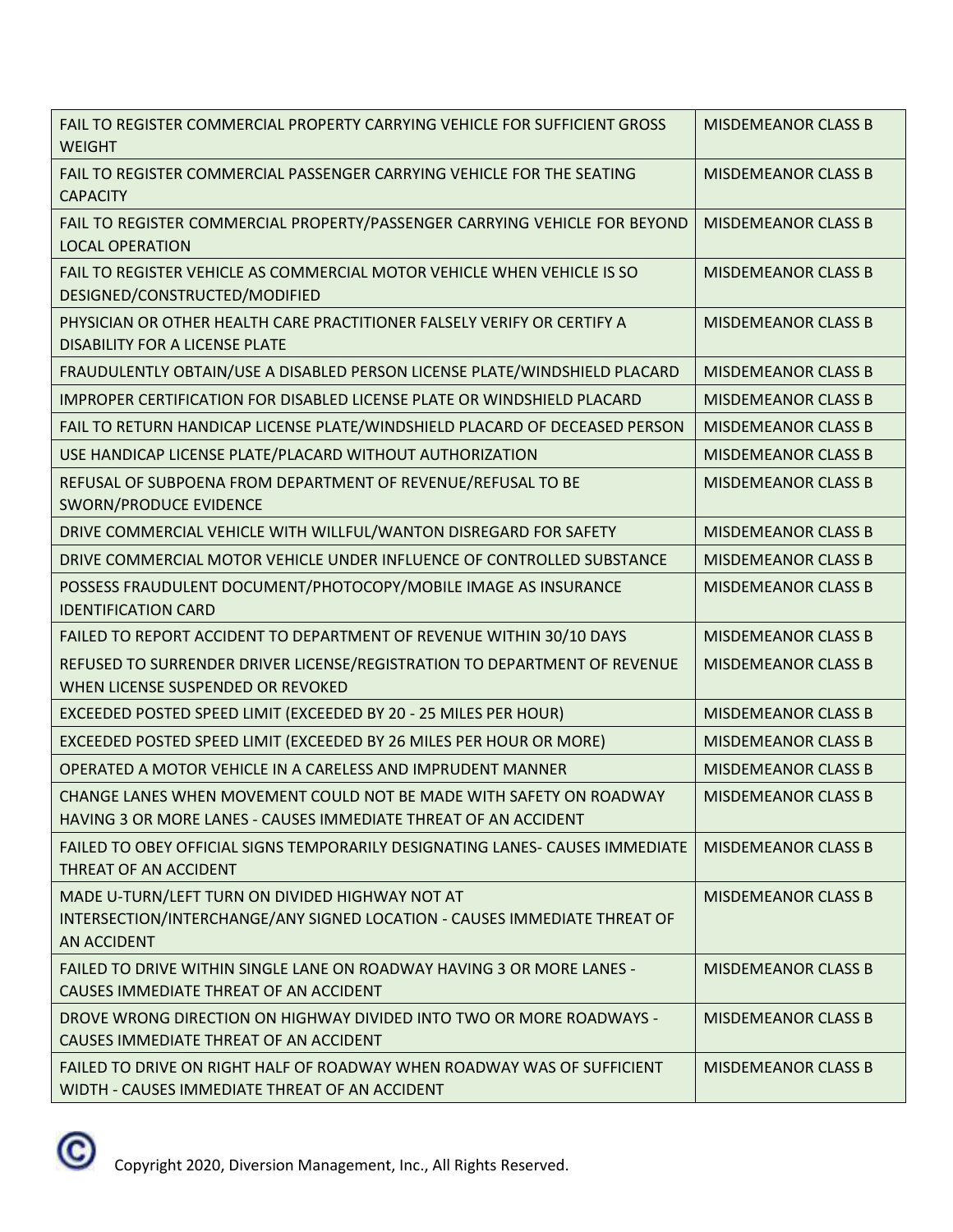DROVE IN CENTER LANE OF 3 LANE ROADWAY WHEN VIEW OBSTRUCTED OR NOT CLEAR OF TRAFFIC - CAUSES IMMEDIATE THREAT OF AN ACCIDENT MISDEMEANOR CLASS B

| FAILED TO DRIVE IN RIGHT HAND LANE OF ROADWAY WITH 3 OR MORE LANES WHEN<br>TRAVELING AT SPEED LESS THAN NORMAL - CAUSES IMMEDIATE THREAT OF AN<br><b>ACCIDENT</b> | <b>MISDEMEANOR CLASS B</b> |
|-------------------------------------------------------------------------------------------------------------------------------------------------------------------|----------------------------|
| FAILED TO DRIVE WITHIN RIGHT LANE OF HIGHWAY WITH 2 OR MORE LANES IN THE<br>SAME DIRECTION - CAUSES IMMEDIATE THREAT OF AN ACCIDENT                               | <b>MISDEMEANOR CLASS B</b> |
| TRUCK MORE THAN 48,000 POUNDS FAIL TO DRIVE IN RIGHT HAND LANE OF ROADWAY<br>WITH 3 OR MORE LANES - CAUSES IMMEDIATE THREAT OF AN ACCIDENT                        | <b>MISDEMEANOR CLASS B</b> |
| FAIL TO PLACE VEHICLE NOT IN MOTION AS NEAR RIGHT HAND SIDE OF HIGHWAY AS<br>PRACTICABLE - CAUSES IMMEDIATE THREAT OF AN ACCIDENT                                 | <b>MISDEMEANOR CLASS B</b> |
| UNLAWFULLY USE A TRAFFIC SIGNAL PREEMPTION SYSTEM TO CONTROL TRAFFIC                                                                                              | <b>MISDEMEANOR CLASS B</b> |
| TRANSPORT HAZARDOUS MATERIAL IN/THROUGH HIGHWAY TUNNEL - 1ST OFFENSE                                                                                              | <b>MISDEMEANOR CLASS B</b> |
| ILLEGALLY PARKED A VEHICLE CONTAINING HAZARDOUS MATERIAL WITHIN 300 FEET OF<br>ANY HIGHWAY TUNNEL - 1ST OFFENSE                                                   | <b>MISDEMEANOR CLASS B</b> |
| NONREGISTRATION OF A VESSEL                                                                                                                                       | <b>MISDEMEANOR CLASS B</b> |
| PERMIT OPERATION OF A BOAT WITHOUT REGISTRATION                                                                                                                   | <b>MISDEMEANOR CLASS B</b> |
| <b>EXPIRED REGISTRATION</b>                                                                                                                                       | <b>MISDEMEANOR CLASS B</b> |
| NUMBERS NOT DISPLAYED ON BOTH SIDES OF VESSEL                                                                                                                     | <b>MISDEMEANOR CLASS B</b> |
| VIOLATION OF THE 60 DAY RECIPROCITY OF WATERCRAFT                                                                                                                 | <b>MISDEMEANOR CLASS B</b> |
| REGISTRATION DECALS NOT DISPLAYED ON WATERCRAFT                                                                                                                   | <b>MISDEMEANOR CLASS B</b> |
| MISSING OR ILLEGIBLE REGISTRATION NUMBERS ON WATERCRAFT                                                                                                           | <b>MISDEMEANOR CLASS B</b> |
| REGISTRATION NUMBERS NOT SPACED PROPERLY ON WATERCRAFT                                                                                                            | <b>MISDEMEANOR CLASS B</b> |
| <b>REGISTRATION NOT ABOARD - VESSEL</b>                                                                                                                           | <b>MISDEMEANOR CLASS B</b> |
| <b>REGISTRATION NOT DISPLAYED ON VESSEL</b>                                                                                                                       | <b>MISDEMEANOR CLASS B</b> |
| <b>IMPROPER NUMBERS DISPLAYED ON VESSEL</b>                                                                                                                       | <b>MISDEMEANOR CLASS B</b> |
| REGISTRATION NUMBER NOT CONTRASTING IN COLOR ON WATERCRAFT                                                                                                        | <b>MISDEMEANOR CLASS B</b> |
| <b>IMPROPER SIZE OR PLACEMENT OF REGISTRATION NUMBERS</b>                                                                                                         | <b>MISDEMEANOR CLASS B</b> |
| NUMBER OTHER THAN REGISTRATION NUMBER DISPLAYED ON BOW                                                                                                            | <b>MISDEMEANOR CLASS B</b> |
| <b>IMPROPER REGISTRATION OF VESSEL</b>                                                                                                                            | <b>MISDEMEANOR CLASS B</b> |
| ALTERING/REMOVING OUTBOARD MOTOR IDENTIFICATION NUMBER                                                                                                            | <b>MISDEMEANOR CLASS B</b> |
| DISPLAYING NUMBERS OTHER THAN AWARDED                                                                                                                             | <b>MISDEMEANOR CLASS B</b> |
| NOTIFICATION OF CHANGE OF ADDRESS                                                                                                                                 | <b>MISDEMEANOR CLASS B</b> |
| FAILURE TO FURNISH DEPARTMENT OF REVENUE NOTICE OF TRANSFER                                                                                                       | <b>MISDEMEANOR CLASS B</b> |
| <b>FAILURE TO FURNISH DEPARTMENT OF REVENUE NOTICE OF DESTRUCTION</b>                                                                                             | <b>MISDEMEANOR CLASS B</b> |
| FAILURE TO FURNISH DEPARTMENT OF REVENUE NOTICE OF ABANDONMENT                                                                                                    | <b>MISDEMEANOR CLASS B</b> |
| NO MUFFLING DEVICE - VESSEL                                                                                                                                       | <b>MISDEMEANOR CLASS B</b> |

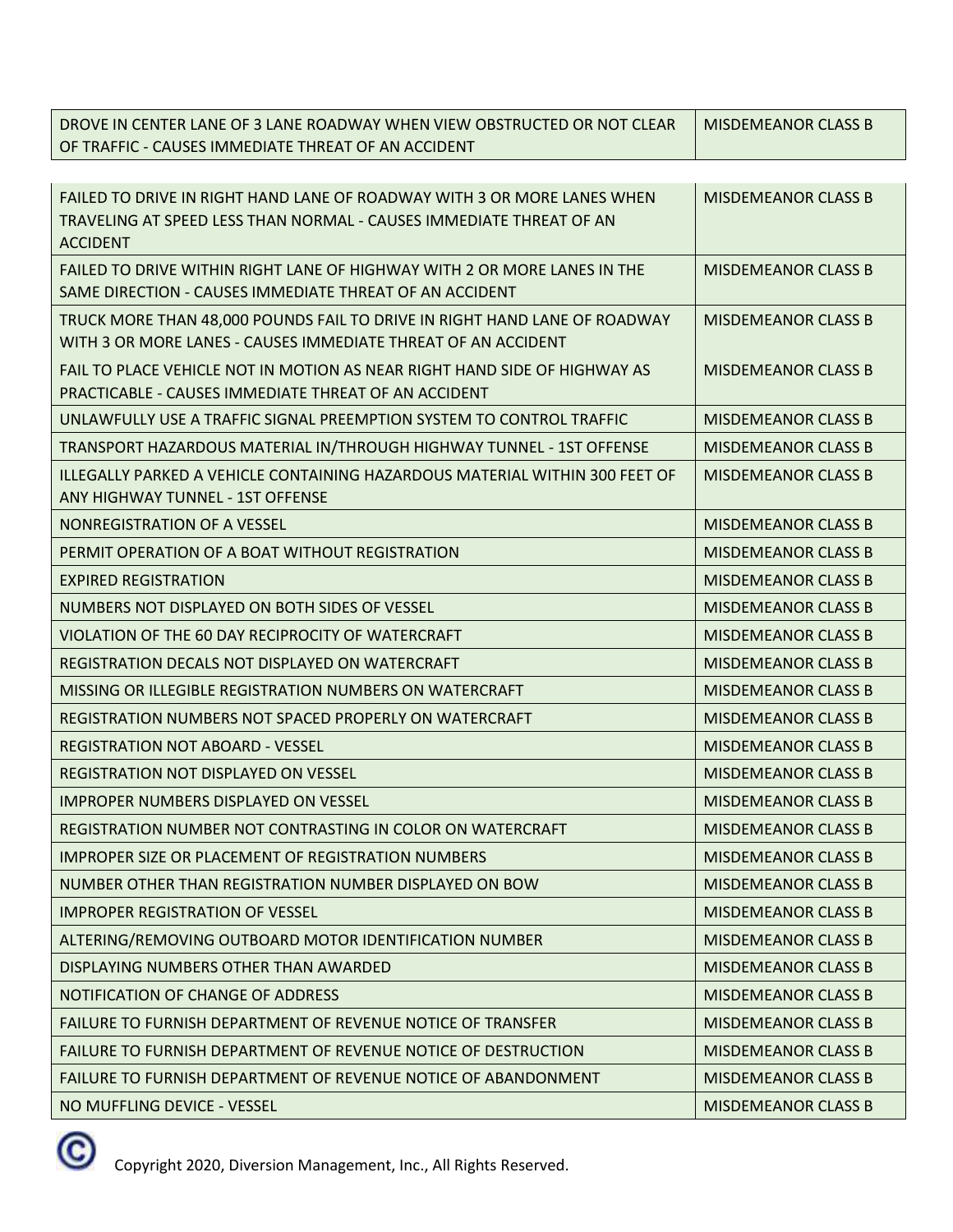| SOUND EXCEEDING 86 DECIBELS                                      | MISDEMEANOR CLASS B        |
|------------------------------------------------------------------|----------------------------|
| NAVIGATION BULB BURNED OUT                                       | MISDEMEANOR CLASS B        |
| DISPLAYING LIGHTS OTHER THAN PRESCRIBED ON WATERCRAFT            | MISDEMEANOR CLASS B        |
| NOT DISPLAYING NAVIGATION LIGHTS                                 | MISDEMEANOR CLASS B        |
| INSUFFICIENT PERSONAL FLOTATION DEVICES                          | MISDEMEANOR CLASS B        |
| PERSONAL FLOTATION DEVICE IN NON-SERVICEABLE CONDITION           | MISDEMEANOR CLASS B        |
| NOT UNITED STATES COAST GUARD APPROVED PERSONAL FLOTATION DEVICE | MISDEMEANOR CLASS B        |
| PERSONAL FLOTATION DEVICES NOT READILY ACCESSIBLE                | <b>MISDEMEANOR CLASS B</b> |
| NO VENTILATION OF WATERCRAFT                                     | <b>MISDEMEANOR CLASS B</b> |

| <b>IMPROPER WATERCRAFT VENTILATION</b>                                     | <b>MISDEMEANOR CLASS B</b> |
|----------------------------------------------------------------------------|----------------------------|
| INSUFFICIENT NUMBER OF WATERCRAFT FIRE EXTINGUISHERS                       | <b>MISDEMEANOR CLASS B</b> |
| WATERCRAFT FIRE EXTINGUISHER NOT UNITED STATES COAST GUARD APPROVED        | <b>MISDEMEANOR CLASS B</b> |
| WATERCRAFT FIRE EXTINGUISHER NOT IN SERVICEABLE CONDITION                  | <b>MISDEMEANOR CLASS B</b> |
| NO WATERCRAFT SOUND PRODUCING DEVICE                                       | <b>MISDEMEANOR CLASS B</b> |
| WATERCRAFT SOUND PRODUCING DEVICE NON-SERVICEABLE                          | <b>MISDEMEANOR CLASS B</b> |
| NO WATERCRAFT BELL                                                         | <b>MISDEMEANOR CLASS B</b> |
| WATERCRAFT BELL NOT SERVICEABLE                                            | <b>MISDEMEANOR CLASS B</b> |
| FAILURE TO TERMINATE DUE TO OVERLOADING OF WATERCRAFT                      | <b>MISDEMEANOR CLASS B</b> |
| <b>FAILURE TO TERMINATE DUE TO INSUFFICIENT PERSONAL FLOTATION DEVICE</b>  | <b>MISDEMEANOR CLASS B</b> |
| <b>FAILURE TO TERMINATE DUE TO INSUFFICIENT FIRE EXTINGUISHER</b>          | <b>MISDEMEANOR CLASS B</b> |
| PARASAILING VIOLATION WITHOUT OBSERVER OR BETWEEN SUNSET AND SUNRISE       | <b>MISDEMEANOR CLASS B</b> |
| TOWING SKIER WITHOUT A MIRROR OR AN OBSERVER                               | <b>MISDEMEANOR CLASS B</b> |
| TOWING SKIER BETWEEN THE HOURS OF SUNSET AND SUNRISE                       | <b>MISDEMEANOR CLASS B</b> |
| SKIING BETWEEN THE HOURS OF SUNSET AND SUNRISE                             | <b>MISDEMEANOR CLASS B</b> |
| TOWING SKIER SO AS TO MAKE THE SKIER COLLIDE WITH ANY OBJECT               | <b>MISDEMEANOR CLASS B</b> |
| MANIPULATING SKIS OR SIMILAR DEVICE TO COLLIDE WITH OBJECT OR PERSON       | <b>MISDEMEANOR CLASS B</b> |
| UNDER AGE OPERATOR OF MOTORBOAT NOT UNDER DIRECT SUPERVISION               | <b>MISDEMEANOR CLASS B</b> |
| OPERATING MOTOR BOAT WHILE UNDER 14 YEARS OF AGE                           | <b>MISDEMEANOR CLASS B</b> |
| OBSTRUCTION TO NAVIGATION SO AS TO ENDANGER OPERATION OF WATERCRAFT        | <b>MISDEMEANOR CLASS B</b> |
| MARK WATERWAYS SO AS TO ENDANGER OPERATION OF WATERCRAFT                   | <b>MISDEMEANOR CLASS B</b> |
| MARK WATERWAYS SO AS TO CONFLICT WITH PRESCRIBED MARKING SYSTEM            | <b>MISDEMEANOR CLASS B</b> |
| OPERATED VESSEL IN VIOLATION OF REGULATORY MARKERS                         | <b>MISDEMEANOR CLASS B</b> |
| MOORE/FASTEN/TAMPER/REMOVE/OBSTRUCT/INTERFERE WITH REGULATORY MARKER       | <b>MISDEMEANOR CLASS B</b> |
| OPERATE MOTORBOAT, VESSEL, WATERCRAFT EXCEEDING 30 MILES PER HOUR ONE-HALF | <b>MISDEMEANOR CLASS B</b> |
| HOUR AFTER SUNSET OR ONE HOUR PRIOR TO SUNRISE ON DESIGNATED WATERWAYS     |                            |
| OPERATING MOTORBOAT IN CARELESS OR IMPRUDENT MANNER                        | <b>MISDEMEANOR CLASS B</b> |

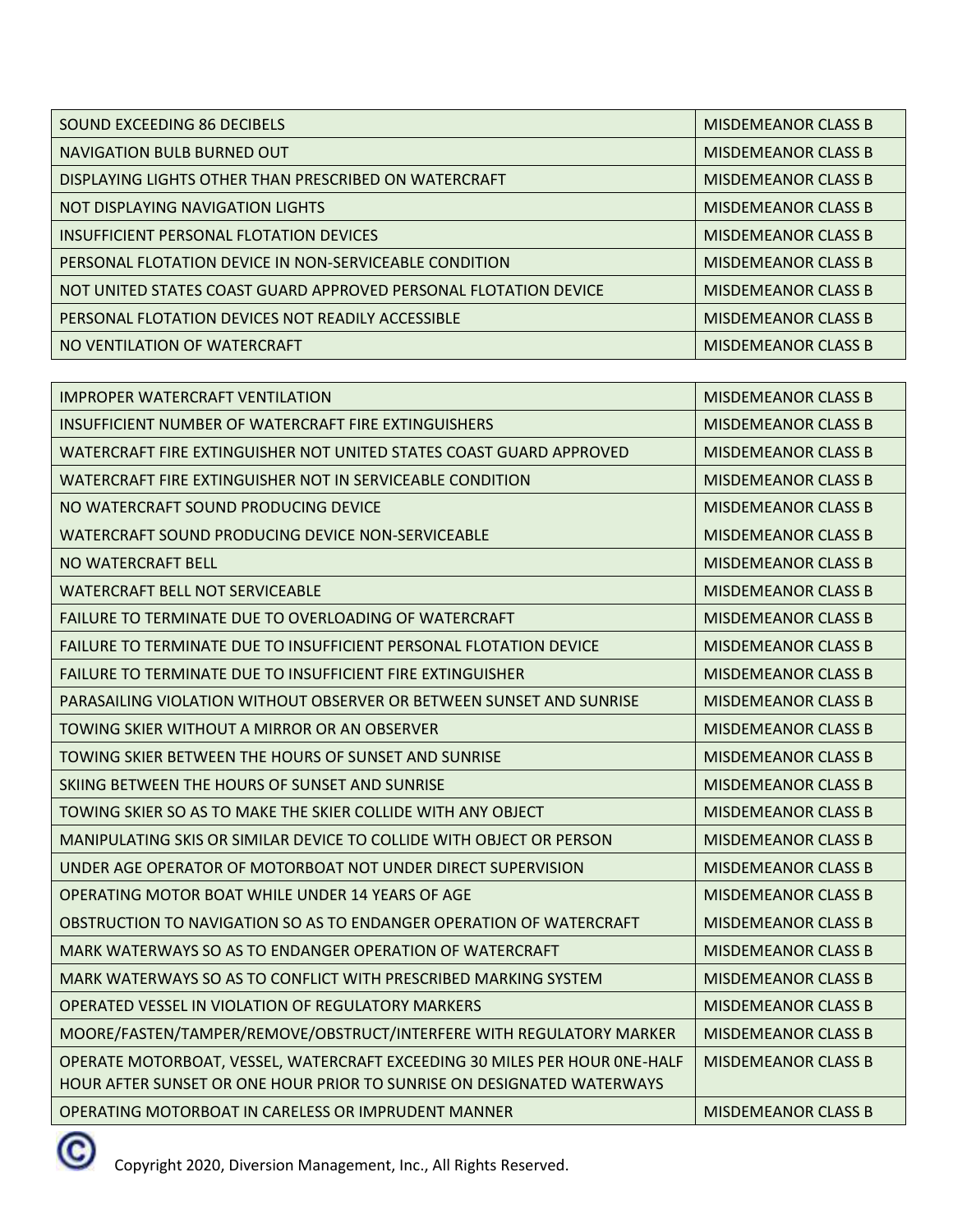| EXCESSIVE RATE OF SPEED OF WATERCRAFT                                                                              | <b>MISDEMEANOR CLASS B</b> |
|--------------------------------------------------------------------------------------------------------------------|----------------------------|
| FAILURE TO EXERCISE HIGHEST DEGREE OF CARE OF WATERCRAFT                                                           | <b>MISDEMEANOR CLASS B</b> |
| EXCESS OF SLOW/NO WAKE SPEED WITHIN 100 FEET OF DOCK/PIER/OCCUPIED<br>ANCHORED BOAT OR BUOYED RESTRICTED AREA      | <b>MISDEMEANOR CLASS B</b> |
| FAIL TO DISLAY/IMPROPER DISPLAY OF SPECIFIED SKI FLAG FROM 11 O'CLOCK A.M. TO<br><b>SUNSET</b>                     | <b>MISDEMEANOR CLASS B</b> |
| KNOWINGLY OPERATE WATERCRAFT IN EXCESS OF SLOW-NO WAKE SPEED WITHIN FIFTY<br>YARDS OF A VESSEL DISPLAYING RED FLAG | <b>MISDEMEANOR CLASS B</b> |
| ALLOWING PERSON TO RIDE ON GUNWALE/TOP OF SEAT/BACK RAILING/DECKING OVER<br><b>BOW OR BACK OF BOAT</b>             | <b>MISDEMEANOR CLASS B</b> |
| OPERATE VESSEL ON LAKE WITHOUT BOATING SAFETY IDENTIFICATION CARD                                                  | <b>MISDEMEANOR CLASS B</b> |
| NO PERMIT FOR REGATTA/RACE/PARADE/EXHIBITION/TOURNAMENT                                                            | <b>MISDEMEANOR CLASS B</b> |
| FAILURE TO STOP OR OBEY REASONABLE DIRECTION OF WATER PATROL OFFICER OR TO<br>YIELD TO EMERGENCY WATERCRAFT        | <b>MISDEMEANOR CLASS B</b> |
| DID NOT RENDER ASSISTANCE AFTER A WATERCRAFT ACCIDENT                                                              | <b>MISDEMEANOR CLASS B</b> |
| FAILURE TO GIVE NAME AND ADDRESS AFTER WATERCRAFT ACCIDENT                                                         | <b>MISDEMEANOR CLASS B</b> |
| <b>FAILURE TO REPORT WATERCRAFT ACCIDENT OR COLLISION</b>                                                          | <b>MISDEMEANOR CLASS B</b> |

| OPERATE PERSONAL WATERCRAFT IN AN UNSAFE, RECKLESS OR IMPRUDENT MANNER                                                                  | <b>MISDEMEANOR CLASS B</b> |
|-----------------------------------------------------------------------------------------------------------------------------------------|----------------------------|
| OPERATE PERSONAL WATERCRAFT IN EXCESS OF SLOW NO-WAKE SPEED WITHIN 50 FEET<br>OF ANY VESSEL OR PERSON IN/ON WATER                       | <b>MISDEMEANOR CLASS B</b> |
| PULL PERSON ON WATER SKIS, SURFBOARD OR SIMILAR DEVICE BEHIND PERSONAL<br>WATERCRAFT WITHOUT OBSERVER/APPROVED MIRROR                   | <b>MISDEMEANOR CLASS B</b> |
| OPERATE PERSONAL WATERCRAFT WITHOUT ALL PERSONS ABOARD WEARING PERSONAL<br>FLOTATION DEVICE APPROVED BY UNITED STATES COASTGUARD        | <b>MISDEMEANOR CLASS B</b> |
| LANYARD TYPE OF ENGINE CUTOFF SWITCH NOT ATTACHED TO PERSON'S BODY,<br>CLOTHING OR PERSONAL FLOTATION DEVICE WHILE OPERATING WATERCRAFT | <b>MISDEMEANOR CLASS B</b> |
| AUTHORIZE OR KNOWINGLY PERMIT OPERATION OF PERSONAL WATERCRAFT<br>IN<br>VIOLATION OF SECTION 306.142                                    | <b>MISDEMEANOR CLASS B</b> |
| OPERATING PERSONAL WATERCRAFT WITHOUT SUPERVISION WHILE UNDER 14 YEARS OF<br>AGE                                                        | <b>MISDEMEANOR CLASS B</b> |
| <b>FAILURE TO KEEP RENTAL RECORDS OF WATERCRAFT</b>                                                                                     | <b>MISDEMEANOR CLASS B</b> |
| ALLOWING RENTAL BOAT TO DEPART PREMISES WITHOUT REQUIRED EQUIPMENT                                                                      | <b>MISDEMEANOR CLASS B</b> |
| ANY PERSON WHO REFUSES OR INTERFERES WITH ANY INSPECTION OF BOAT/VESSEL FOR<br><b>COMPLIANCE WITH WATERCRAFT REGULATIONS</b>            | <b>MISDEMEANOR CLASS B</b> |
| OBSTRUCT/IMPEDE FLOW OF TRAFFIC ON WATERS OF THIS STATE - 2ND OR SUBSEQUENT<br><b>OFFENSE</b>                                           | <b>MISDEMEANOR CLASS B</b> |
| <b>IMPROPER REGISTRATION OF OUTBOARD MOTOR</b>                                                                                          | <b>MISDEMEANOR CLASS B</b> |
| FAIL TO KEEP PROPER/MADE FALSE MOTOR CARRIER DRIVER'S RECORD- EXCEEDED<br><b>MAXIMUM DRIVING TIME</b>                                   | <b>MISDEMEANOR CLASS B</b> |

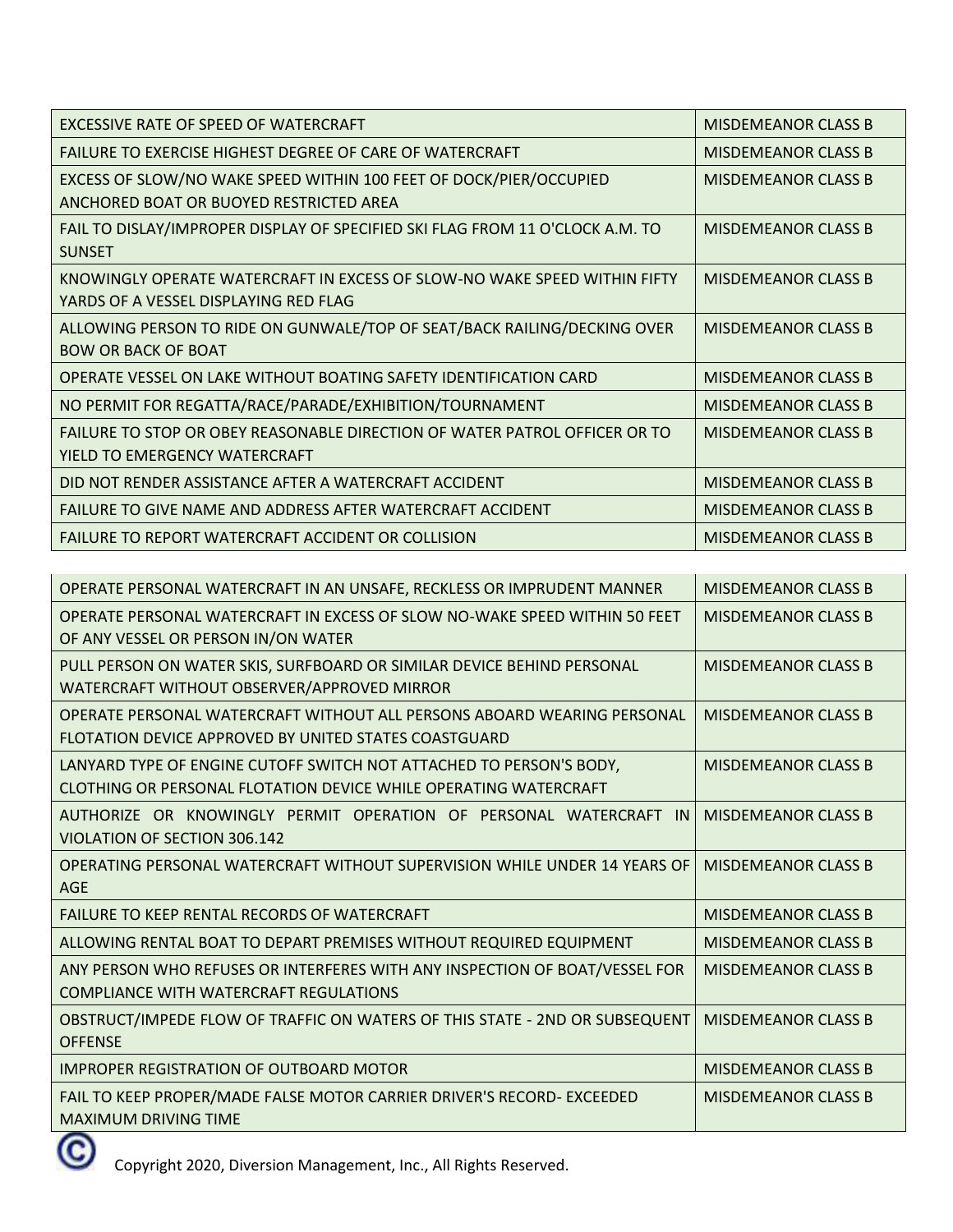| OPERATE AS MOTOR CARRIER WITHOUT MEDICAL CERTIFICATE                                                                | <b>MISDEMEANOR CLASS B</b> |
|---------------------------------------------------------------------------------------------------------------------|----------------------------|
| FAIL TO REMAIN WITH/ATTEND MOTOR CARRIER VEHICLE TRANSPORTING HAZARDOUS<br><b>MATERIAL</b>                          | <b>MISDEMEANOR CLASS B</b> |
| SMOKED/CARRIED LIGHTED CIGARETTE WITHIN 25 FEET OF MOTOR CARRIER VEHICLE<br><b>TRANSPORTING HAZARDOUS MATERIALS</b> | <b>MISDEMEANOR CLASS B</b> |
| FAIL TO PROPERLY MARK MOTOR CARRIER VEHICLE TRANSPORTING HAZARDOUS<br><b>MATERIALS</b>                              | <b>MISDEMEANOR CLASS B</b> |
| DRIVER UNDER 21 YEARS OF AGE TRANSPORTED HAZARDOUS MATERIAL                                                         | <b>MISDEMEANOR CLASS B</b> |
| DRIVER USED RADAR DETECTOR WHILE IN COMMERCIAL MOTOR VEHICLE                                                        | <b>MISDEMEANOR CLASS B</b> |
| OPERATE COMMERCIAL MOTOR VEHICLE EQUIPPED WITH OR CONTAINED A RADAR<br><b>DETECTOR</b>                              | <b>MISDEMEANOR CLASS B</b> |
| REQUIRED OR PERMITTED DRIVER TO OPERATE COMMERICAL MOTOR VEHICLE EQUIPPED<br>WITH OR CONTAINING A RADAR DETECTOR    | <b>MISDEMEANOR CLASS B</b> |
| OPERATE MOTOR CARRIER VEHICLE WITH IMPROPER/DEFECTIVE LIGHTS/SIGNALING<br>DEVICE/REFLECTOR OR ELECTRIC DEVICES      | <b>MISDEMEANOR CLASS B</b> |
| OPERATE MOTOR CARRIER VEHICLE WITH VISION REDUCING DAMAGE/VISION<br>DISCOLORATION/GLAZING COVERED                   | <b>MISDEMEANOR CLASS B</b> |
| FAIL TO EQUIP MOTOR CARRIER VEHICLE WITH/MAINTAIN REQUIRED BRAKE SYSTEM                                             | <b>MISDEMEANOR CLASS B</b> |
| FAIL TO PROPERLY INSTALL/PROTECT/COVER BATTERY OR WIRING ON MOTOR CARRIER<br><b>VEHICLE</b>                         | <b>MISDEMEANOR CLASS B</b> |
| FAIL TO PROPERLY MOUNT/SECURE/VENT/MAINTAIN FUEL TANK/LINES ON MOTOR<br><b>CARRIER VEHICLE</b>                      | <b>MISDEMEANOR CLASS B</b> |
| OPERATE MOTOR CARRIER VEHICLE WITH 5TH WHEEL IN POSITION TO INTERFERE WITH<br>SAFETY/WEIGHT                         | <b>MISDEMEANOR CLASS B</b> |
|                                                                                                                     |                            |
| OPERATE MOTOR CARRIER VEHICLE ON TIRES WITH FABRIC EXPOSED/INFERIOR LOAD<br>RATE/GROOVE DEPTH                       | <b>MISDEMEANOR CLASS B</b> |
| OPERATE MOTOR CARRIER VEHICLE WITH WIPERS NOT IN CONDITION TO PROVIDE CLEAR<br><b>DRIVER VISION</b>                 | <b>MISDEMEANOR CLASS B</b> |
| OPERATE MOTOR CARRIER VEHICLE IN ICE/SNOW/FROST CONDITIONS WITHOUT A<br><b>DEFROSTING DEVICE</b>                    | <b>MISDEMEANOR CLASS B</b> |

FAIL TO DISPLAY RED FLAG/LAMP ON PROJECTION EXCEEDING 4 FEET FROM MOTOR CARRIER VEHICLE MISDEMEANOR CLASS B

FAIL TO EQUIP MOTOR CARRIER VEHICLE WITH MIRRORS CAPABLE OF REFLECTING CLEAR REAR VIEW MISDEMEANOR CLASS B OPERATE MOTOR CARRIER VEHICLE WITH IMPROPER/DEFECTIVE TOW BAR/5TH WHEEL/SADDLE MOUNT OR PINTLE MISDEMEANOR CLASS B FAIL TO EQUIP MOTOR CARRIER POWER UNIT WITH FIRE EXTINGUISHER PROPERLY FILLED/ACCESSIBLE MISDEMEANOR CLASS B

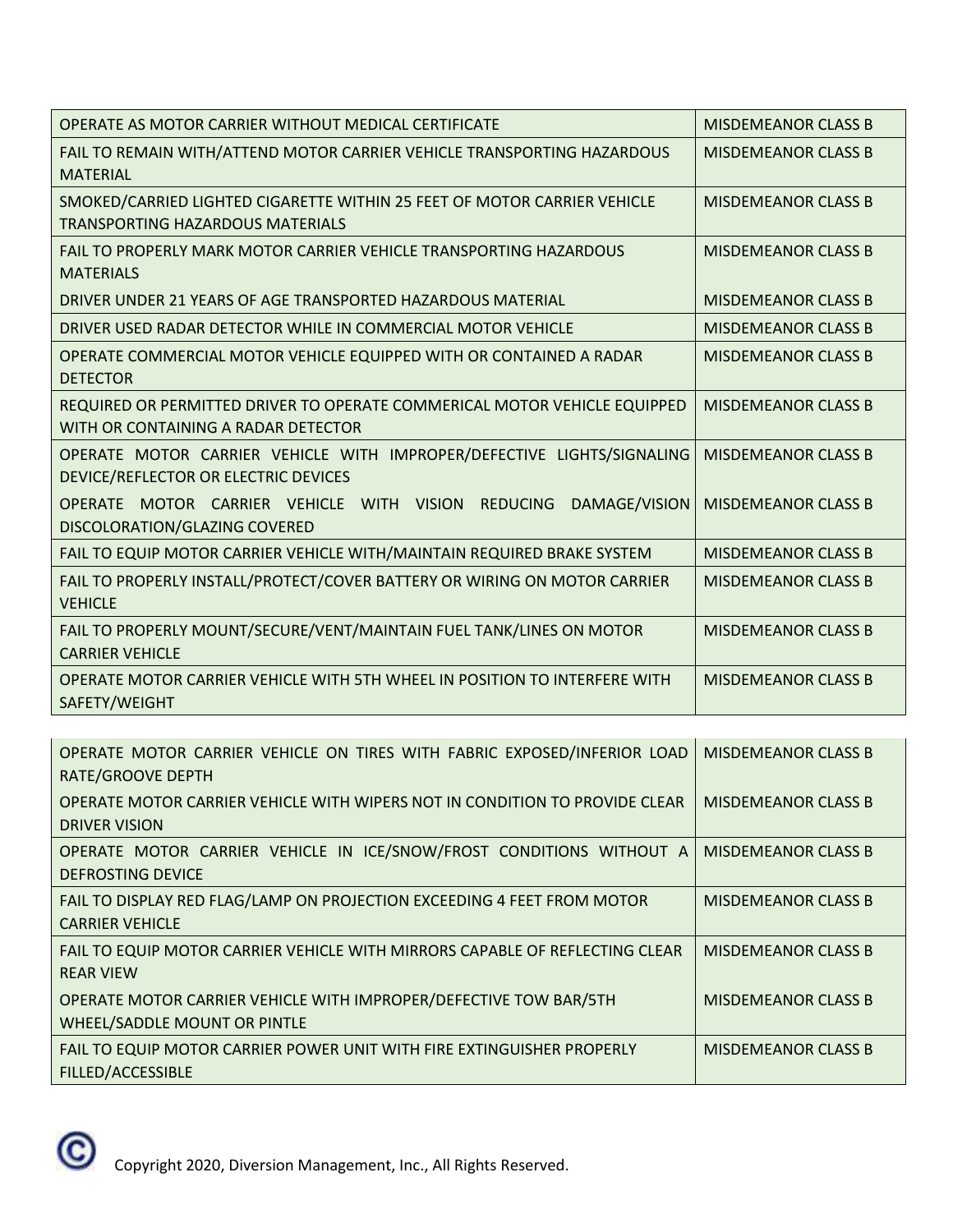| FAIL TO EQUIP MOTOR CARRIER VEHICLE WITH DEVICES TO ASSURE LOAD WOULD NOT<br>SHIFT/FALL                                                                                                              | <b>MISDEMEANOR CLASS B</b> |
|------------------------------------------------------------------------------------------------------------------------------------------------------------------------------------------------------|----------------------------|
| OPERATE COMMERCIAL MOTOR VEHICLE OR TRAILER THAT WAS DECLARED OUT-<br>OFSERVICE FOR INADEQUATE/DEFECTIVE EQUIP/HAZARDOUS MATERIAL MARKINGS                                                           | <b>MISDEMEANOR CLASS B</b> |
| MISCELLANEOUS FEDERAL MOTOR CARRIER CODE - ANY FEDERAL MOTOR CARRIER<br>CHARGE NOT ITEMIZED IN THIS SECTION SHALL BE ASSIGNED THIS CODE                                                              | <b>MISDEMEANOR CLASS B</b> |
| OPERATE COMMERCIAL MOTOR VEHICLE WHILE DRIVER IS SUBJECT TO AN OUT-<br><b>OFSERVICE ORDER</b>                                                                                                        | <b>MISDEMEANOR CLASS B</b> |
| OPERATE/DISPLAY MOTOR CARRIER VEHICLE KNOWING DEFECT IN EXHAUST COULD BE<br><b>HAZARDOUS TO OCCUPANT</b>                                                                                             | <b>MISDEMEANOR CLASS B</b> |
| OPERATING COMMERCIAL MOTOR VEHICLE WITHOUT SEATBELT                                                                                                                                                  | <b>MISDEMEANOR CLASS B</b> |
| OPERATED MOTOR CARRIER VEHICLE WITH UNSAFE/IMPROPER<br>FRAME/SUSPENSION/AXLE/WHEEL/RIM OR STEERING SYSTEM                                                                                            | <b>MISDEMEANOR CLASS B</b> |
| FAIL TO STOP PERSON UNDER 21 FROM DRINKING/POSSESSING INTOXICATING LIQUOR                                                                                                                            | <b>MISDEMEANOR CLASS B</b> |
| TRESPASSING 1ST DEGREE (GAMBLING BOAT)                                                                                                                                                               | <b>MISDEMEANOR CLASS B</b> |
| PRESENT FALSE ID TO GAIN ENTRY TO GAMBLNG BOAT, CASH CHECK, VERIFY PERSON IS<br>LEGITIMATELY ENTITLED TO BE PRESENT ON BOAT -1ST OFFENSE                                                             | <b>MISDEMEANOR CLASS B</b> |
| PERSON UNDER THE AGE OF 21 YEARS MAKING/ATTEMPT TO MAKE A WAGER WHILE ON<br>AN EXCURSION GAMBLING BOAT - 1ST OFFENSE                                                                                 | <b>MISDEMEANOR CLASS B</b> |
| AID PERSON < AGE OF 21 YEARS IN ENTERING GAMBLING BOAT OR MAKE/ATTEMPT TO<br>MAKE WAGER WHILE ON SUCH BOAT - 1ST OFFENSE                                                                             | <b>MISDEMEANOR CLASS B</b> |
| PERMITTING A PERSON UNDER THE AGE OF 21 YEARS TO MAKE A WAGER - 1ST OFFENSE                                                                                                                          | <b>MISDEMEANOR CLASS B</b> |
| LICENSEE EXCHANGE TOKENS ETC. FOR USE ON GAMBLING BOAT FOR ANYTHING OF<br>VALUE EXCEPT WAGERS OR EXCHANGE OF MONEY OR PAY FOR FOOD OR DRINK                                                          | <b>MISDEMEANOR CLASS B</b> |
| OPERATING LODGING ESTABLISHMENT WITHOUT A LICENSE                                                                                                                                                    | <b>MISDEMEANOR CLASS B</b> |
| FAILURE TO NOTIFY AN OPERATOR OF AN UNDERGROUND FACILITY WHEN EXCAVATING                                                                                                                             | <b>MISDEMEANOR CLASS B</b> |
| PERFORM OR REQUIRE ANOTHER TO PERFORM ACTIVITIES WITHIN 10 FEET OF HIGH<br>VOLTAGE OVERHEAD LINES                                                                                                    | <b>MISDEMEANOR CLASS B</b> |
| LOAD/FIRE EXPLOSIVES OR DIRECT/ORDER/CAUSE INDIVIDUAL TO LOAD/FIRE EXPLOSIVES<br>WITHOUT VALID BLASTER'S LICENSE OR WITHOUT SUPERVISION OF INDIVIDUAL WITH<br><b>BLASTER'S LICENSE - 1ST OFFENSE</b> | <b>MISDEMEANOR CLASS B</b> |
| VIOLATE FIRE PROTECTION ORDINANCE-1ST CLASS COUNTIES                                                                                                                                                 | <b>MISDEMEANOR CLASS B</b> |

| KNOWINGLY VIOLATE, PARTICIPATE IN OR ACCESSORY TO VIOLATE ANY PROVISIONS<br>REGARDING "OCCUPATIONAL THERAPY PRACTICE ACT" | <b>MISDEMEANOR CLASS B</b> |
|---------------------------------------------------------------------------------------------------------------------------|----------------------------|
| ENGAGE IN OR OFFER TO ENGAGE IN PERFUSION WITHOUT A VALID CLINICAL<br><b>PERFUSIONIST LICENSE</b>                         | MISDEMEANOR CLASS B        |
| ACTING AS A CERTIFIED CLINICAL PERFUSIONIST WITHOUT A VALID CERTIFICATE                                                   | <b>MISDEMEANOR CLASS B</b> |
| VIOLATION OF ACUPUNCTURE LAW                                                                                              | <b>MISDEMEANOR CLASS B</b> |
| FRAUDULENTLY MISREPRESENT ONE'S SELF AS A PARENT (REGARDING TATTOO)                                                       | <b>MISDEMEANOR CLASS B</b> |
|                                                                                                                           |                            |

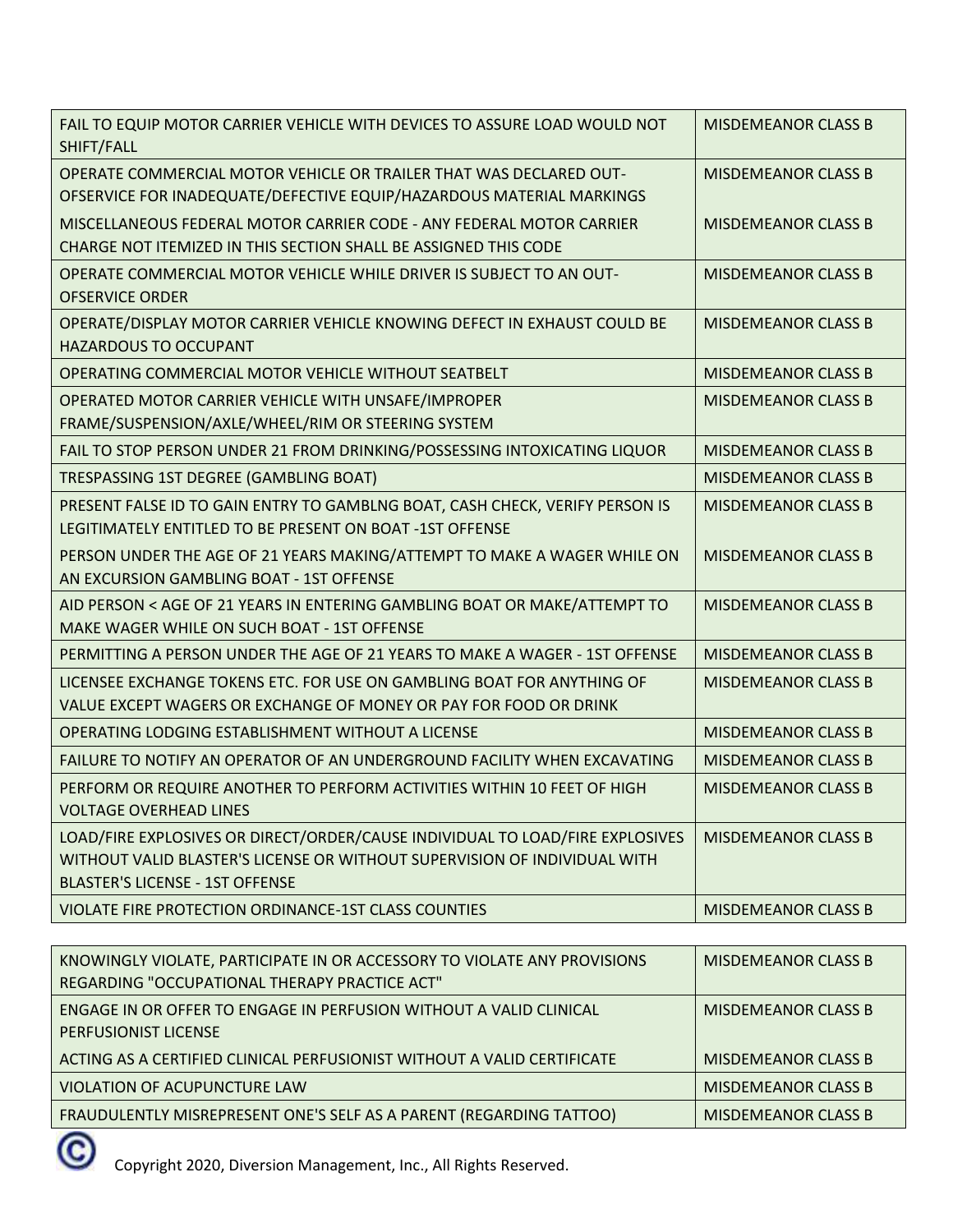| KNOWINGLY TATTOO/BRAND/BODY PIERCE A MINOR WITHOUT WRITTEN CONSENT OF<br>MINOR'S PARENT - 1ST OFFENSE                                                                                         | <b>MISDEMEANOR CLASS B</b> |
|-----------------------------------------------------------------------------------------------------------------------------------------------------------------------------------------------|----------------------------|
| TATTOO/BRAND/BODY PIERCE PERSON UNDER THE INFLUENCE OF INTOXICATING LIQUOR<br>OR CONTROLLED SUBSTANCE - 1ST OFFENSE                                                                           | <b>MISDEMEANOR CLASS B</b> |
| OBTAIN LICENSE TO PRACTICE PODIATRIC MEDICINE BY FALSE STATEMENTS/PRESENTING<br>FRAUDULENT DIPLOMA/CERTIFICATE/LICENSE                                                                        | <b>MISDEMEANOR CLASS B</b> |
| PRACTICING/ADVERTISING AS PHYSICAL THERAPIST WITHOUT LICENSE                                                                                                                                  | <b>MISDEMEANOR CLASS B</b> |
| PRACTICING/ADVERTISING AS PHYSICAL THERAPIST ASSISTANT WITHOUT LICENSE OR USE<br>SUCH LETTERS/ABBREVIATIONS/TITLE                                                                             | <b>MISDEMEANOR CLASS B</b> |
| VIOLATE ANY PROVISION OF SECTIONS 337.600 TO 337.689 REGARDING SOCIAL WORK                                                                                                                    | <b>MISDEMEANOR CLASS B</b> |
| VIOLATION OF SECTIONS 337.700 - 337.739 - VIOLATION OF REGULATIONS ON MARITAL<br>AND FAMILY THERAPISTS/PROVISIONAL MARITAL AND FAMILY THERAPISTS                                              | <b>MISDEMEANOR CLASS B</b> |
| PERSON OR BUSINESS ENTITY VIOLATE PROVISIONS OF SECTIONS 339.010-.180 AND<br>339.710-.860 REGARDING REAL ESTATE                                                                               | <b>MISDEMEANOR CLASS B</b> |
| MANAGER OR MEMBER OR OFFICER OR PARTNER OR AGENT OF BUSINESS ENTITY<br>PARTICIPATE IN/ACCESSORY TO VIOLATION OF PROVISIONS OF SECTIONS 339.010-.180<br>AND 339.710-.860 REGARDING REAL ESTATE | <b>MISDEMEANOR CLASS B</b> |
| FRAUDULENTLY OBTAIN OR ATTEMPT TO OBTAIN REAL ESTATE APPRAISER'S LICENSE OR<br>PRACTICE AS AN APPRAISER WITHOUT A LICENSE                                                                     | <b>MISDEMEANOR CLASS B</b> |
| VIOLATES OR PERSONALLY PARTICIPATES OR IS AN ACCESSORY TO ANY VIOLATION OF<br>SECTIONS 339.500-339.549                                                                                        | <b>MISDEMEANOR CLASS B</b> |
| OPERATING AS AN AUDIOLOGIST WITHOUT A LICENSE                                                                                                                                                 | <b>MISDEMEANOR CLASS B</b> |
| OPERATING AS A SPEECH OR LANGUAGE PATHOLOGIST WITHOUT A LICENSE                                                                                                                               | <b>MISDEMEANOR CLASS B</b> |
| VIOLATION OF SPEECH OR LANGUAGE PATHOLOGIST OR CLINICAL AUDIOLOGIST<br><b>PROVISIONS</b>                                                                                                      | <b>MISDEMEANOR CLASS B</b> |
| PRACTICING AS SPEECH PATHOLOGIST OR AUDIOLOGIST WITHOUT A LICENSE                                                                                                                             | <b>MISDEMEANOR CLASS B</b> |
| ENGAGE IN PRACTICE OF FITTING HEARING INSTRUMENTS OR ADVERTISE PRACTICE<br>WITHOUT A VALID LICENSE                                                                                            | <b>MISDEMEANOR CLASS B</b> |
| VIOLATION OF REGULATIONS FOR HEARING INSTRUMENTS/HEARING INSTRUMENT<br>SPECIALISTS/LICENSED AUDIOLOGISTS                                                                                      | <b>MISDEMEANOR CLASS B</b> |
| FAILURE/REFUSAL TO SUBMIT BOOKS/RECORDS OF LIMITED LIABILITY COMPANY TO THE<br><b>SECRETARY OF STATE</b>                                                                                      | <b>MISDEMEANOR CLASS B</b> |
| FAILURE TO FILE AMENDMENT TO A CERTIFICATE OF LIMITED PARTNERSHIP IN A TIMELY<br><b>MANNER</b>                                                                                                | <b>MISDEMEANOR CLASS B</b> |
| FRAUDULENTLY PLEDGING OR SELLING PROPERTY (VALUE LESS THAN \$50)                                                                                                                              | <b>MISDEMEANOR CLASS B</b> |
| UNLAWFUL TRANSACTION OF BUSINESS BY AN INSURANCE COMPANY                                                                                                                                      | <b>MISDEMEANOR CLASS B</b> |
| FAIL TO PAY ASSESSMENT WHEN DUE OR FAIL TO COMPLY WITH PLAN OF OPERATION BY<br><b>MEMBER INSURER</b>                                                                                          | <b>MISDEMEANOR CLASS B</b> |

 $\circledcirc$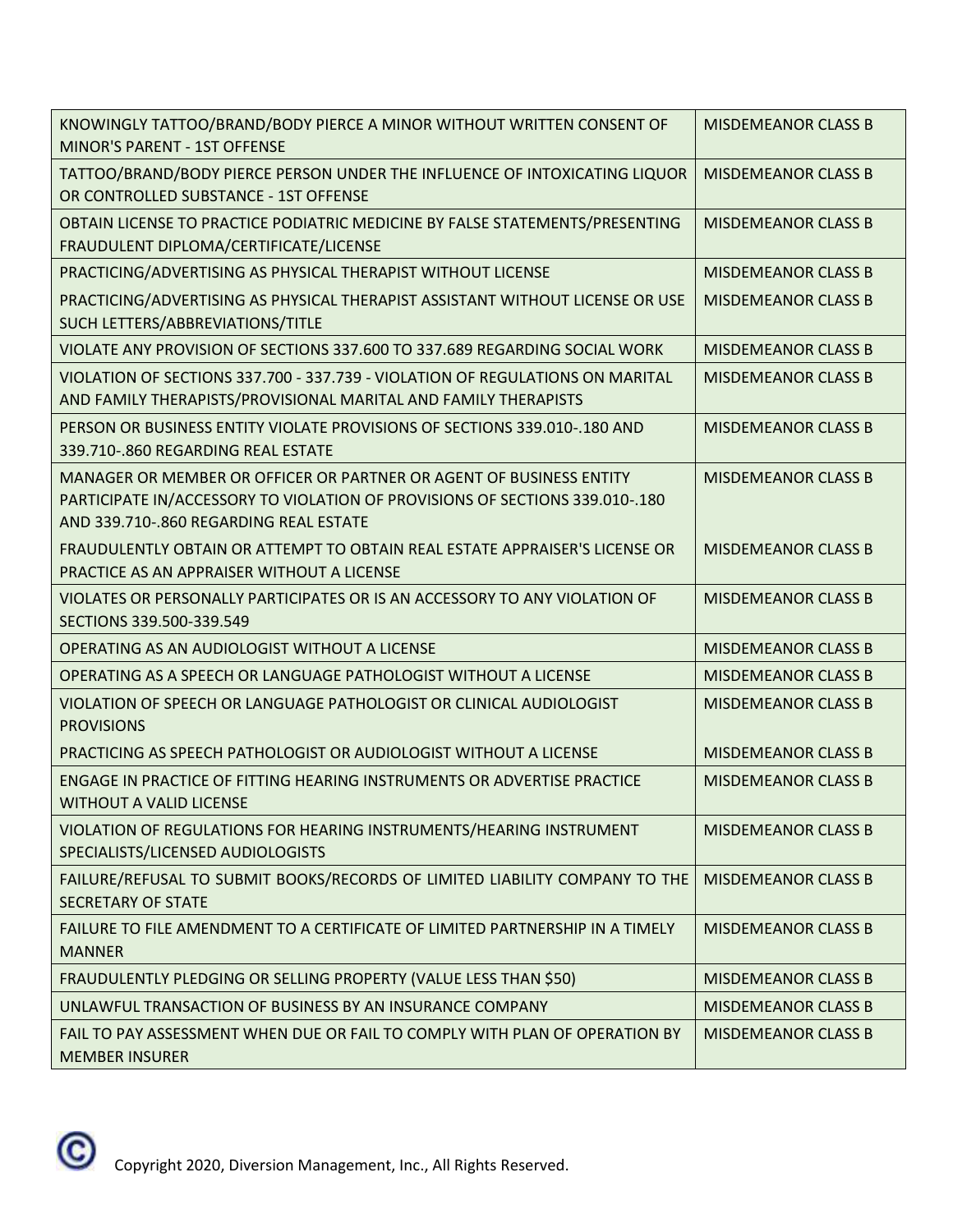| PURCHASE METAL BELONGING TO CEMETERY, POLITICAL SUBDIVISION, COOPERATIVE OR<br><b>UTILITY</b><br>PERSON/FIRM/CORPORATION OR OFFICER/AGENT - VIOLATION OF THE PROVISIONS OF<br><b>CHAPTER 411 REGARDING GRAIN WAREHOUSING</b><br>FAILURE TO PROVIDE NOTICE REFERENCING MECHANIC'S LIEN<br>INTENTIONALLY MAKING A FALSE STATEMENT IN AN UNCLAIMED PROPERTY REPORT<br>KNOWINGLY RELEASING INFORMATION FROM CLOSED JUDICIAL RECORD<br><b>VIOLATION OF GRAND JURY OATH</b><br>SEXUAL MISCONDUCT - 1ST DEGREE - 1ST OFFENSE<br>SEXUAL CONDUCT WITH A NURSING FACILITY RESIDENT OR VULNERABLE PERSON - 2ND | <b>MISDEMEANOR CLASS B</b> |
|-----------------------------------------------------------------------------------------------------------------------------------------------------------------------------------------------------------------------------------------------------------------------------------------------------------------------------------------------------------------------------------------------------------------------------------------------------------------------------------------------------------------------------------------------------------------------------------------------------|----------------------------|
|                                                                                                                                                                                                                                                                                                                                                                                                                                                                                                                                                                                                     | <b>MISDEMEANOR CLASS B</b> |
|                                                                                                                                                                                                                                                                                                                                                                                                                                                                                                                                                                                                     | <b>MISDEMEANOR CLASS B</b> |
|                                                                                                                                                                                                                                                                                                                                                                                                                                                                                                                                                                                                     | <b>MISDEMEANOR CLASS B</b> |
|                                                                                                                                                                                                                                                                                                                                                                                                                                                                                                                                                                                                     | <b>MISDEMEANOR CLASS B</b> |
|                                                                                                                                                                                                                                                                                                                                                                                                                                                                                                                                                                                                     | <b>MISDEMEANOR CLASS B</b> |
|                                                                                                                                                                                                                                                                                                                                                                                                                                                                                                                                                                                                     | <b>MISDEMEANOR CLASS B</b> |
|                                                                                                                                                                                                                                                                                                                                                                                                                                                                                                                                                                                                     | <b>MISDEMEANOR CLASS B</b> |
| <b>DEG</b>                                                                                                                                                                                                                                                                                                                                                                                                                                                                                                                                                                                          | <b>MISDEMEANOR CLASS B</b> |
| <b>PROSTITUTION</b>                                                                                                                                                                                                                                                                                                                                                                                                                                                                                                                                                                                 | <b>MISDEMEANOR CLASS B</b> |
| PATRONIZING PROSTITUTION - 18 YEARS OF AGE OR OLDER                                                                                                                                                                                                                                                                                                                                                                                                                                                                                                                                                 | <b>MISDEMEANOR CLASS B</b> |
| UNLAWFUL TRANSACTION WITH CHILD                                                                                                                                                                                                                                                                                                                                                                                                                                                                                                                                                                     | <b>MISDEMEANOR CLASS B</b> |
| <b>RECKLESS BURNING OR EXPLODING</b>                                                                                                                                                                                                                                                                                                                                                                                                                                                                                                                                                                | <b>MISDEMEANOR CLASS B</b> |
| <b>PROPERTY DAMAGE - 2ND DEGREE</b>                                                                                                                                                                                                                                                                                                                                                                                                                                                                                                                                                                 | <b>MISDEMEANOR CLASS B</b> |
| <b>TRESPASS - 1ST DEGREE</b>                                                                                                                                                                                                                                                                                                                                                                                                                                                                                                                                                                        | <b>MISDEMEANOR CLASS B</b> |
| <b>TRESPASS ON REAL PROPERTY</b>                                                                                                                                                                                                                                                                                                                                                                                                                                                                                                                                                                    | <b>MISDEMEANOR CLASS B</b> |
| ALTERING OR REMOVING ITEM NUMBER TO DEPRIVE LAWFUL OWNER                                                                                                                                                                                                                                                                                                                                                                                                                                                                                                                                            | <b>MISDEMEANOR CLASS B</b> |
| <b>IDENTITY THEFT OR ATTEMPTED IDENTITY THEFT - 1ST OFFENSE</b>                                                                                                                                                                                                                                                                                                                                                                                                                                                                                                                                     | <b>MISDEMEANOR CLASS B</b> |
| UNLAWFUL USE OF WEAPON - SUBSECTION 1 - CARRIES CONCEALED                                                                                                                                                                                                                                                                                                                                                                                                                                                                                                                                           | <b>MISDEMEANOR CLASS B</b> |
| UNLAWFUL USE OF WEAPON - SUBSECTION 6 - DISCHARGE INTO SCHOOL, COURTHOUSE<br>OR CHURCH                                                                                                                                                                                                                                                                                                                                                                                                                                                                                                              | <b>MISDEMEANOR CLASS B</b> |
| UNLAWFUL USE OF WEAPON - SUBSECTION 7 - DISCHARGE ALONG HIGHWAY OR INTO<br><b>OUTBUILDING</b>                                                                                                                                                                                                                                                                                                                                                                                                                                                                                                       | <b>MISDEMEANOR CLASS B</b> |
| UNLAWFUL USE OF WEAPON - SUBSECTION 8 - CARRY INTO CHURCH, ELECTION<br>PRECINCT, GOVERNMENT BUILDING                                                                                                                                                                                                                                                                                                                                                                                                                                                                                                | <b>MISDEMEANOR CLASS B</b> |
| POSSESSION OF A DEFACED FIREARM                                                                                                                                                                                                                                                                                                                                                                                                                                                                                                                                                                     |                            |
| FAILED TO LEAVE PREMISES WHEN ASKED BY A PEACE OFFICER WHILE CARRYING<br><b>CONCEALED WEAPON - 3RD OFFENSE</b>                                                                                                                                                                                                                                                                                                                                                                                                                                                                                      | <b>MISDEMEANOR CLASS B</b> |
| <b>GAMBLING WITH CHILD LESS THAN 17 YEARS OF AGE</b>                                                                                                                                                                                                                                                                                                                                                                                                                                                                                                                                                | <b>MISDEMEANOR CLASS B</b> |
| FAILURE TO REPORT CHILD FILMED IN AN ACT OF SEXUAL CONDUCT                                                                                                                                                                                                                                                                                                                                                                                                                                                                                                                                          | <b>MISDEMEANOR CLASS B</b> |
| PEACE DISTURBANCE - 1ST OFFENSE                                                                                                                                                                                                                                                                                                                                                                                                                                                                                                                                                                     | <b>MISDEMEANOR CLASS B</b> |
| DISRUPT A HOUSE OF WORSHIP - 1ST OFFENSE                                                                                                                                                                                                                                                                                                                                                                                                                                                                                                                                                            | <b>MISDEMEANOR CLASS B</b> |
| UNLAWFUL ASSEMBLY                                                                                                                                                                                                                                                                                                                                                                                                                                                                                                                                                                                   | <b>MISDEMEANOR CLASS B</b> |
| DRUNKENNESS OR DRINKING IN CERTAIN PROHIBITED PLACES<br><b>MISDEMEANOR CLASS B</b>                                                                                                                                                                                                                                                                                                                                                                                                                                                                                                                  | <b>MISDEMEANOR CLASS B</b> |

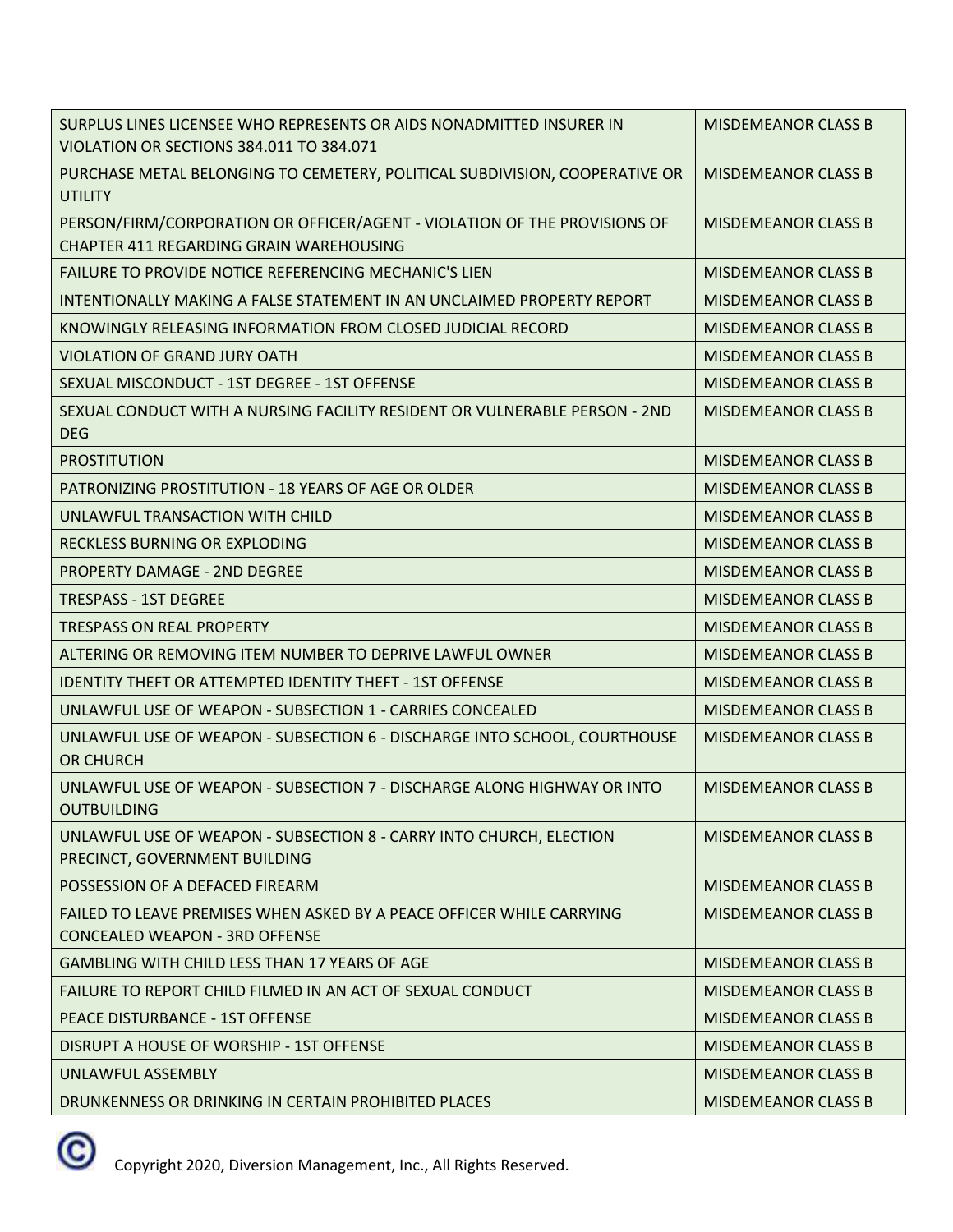| UNLAWFUL FUNERAL PROTEST - 1ST OFFENSE | <b>MISDEMEANOR CLASS B</b> |
|----------------------------------------|----------------------------|
| <b>MAKING A FALSE DECLARATION</b>      | <b>MISDEMEANOR CLASS B</b> |
| <b>MAKING FALSE REPORT</b>             | MISDEMEANOR CLASS B        |
| <b>FALSE IMPERSONATION</b>             | <b>MISDEMEANOR CLASS B</b> |
| SIMULATING LEGAL PROCESS               | <b>MISDEMEANOR CLASS B</b> |
| FILING A NONCONSENSUAL COMMON LAW LIEN | <b>MISDEMEANOR CLASS B</b> |
| INTERFERENCE WITH LEGAL PROCESS        | <b>MISDEMEANOR CLASS B</b> |

| <b>IMPROPER COMMUNICATION</b>                                                                              | <b>MISDEMEANOR CLASS B</b> |
|------------------------------------------------------------------------------------------------------------|----------------------------|
| MISCONDUCT IN SELECTING OR SUMMONING A JUROR                                                               | <b>MISDEMEANOR CLASS B</b> |
| OBSTRUCTING GOVERNMENT OPERATIONS                                                                          | <b>MISDEMEANOR CLASS B</b> |
| <b>DWI</b>                                                                                                 | <b>MISDEMEANOR CLASS B</b> |
| <b>BAC</b>                                                                                                 | <b>MISDEMEANOR CLASS B</b> |
| BAC - CMV (.04 - .079)                                                                                     | <b>MISDEMEANOR CLASS B</b> |
| <b>BWI</b>                                                                                                 | <b>MISDEMEANOR CLASS B</b> |
| <b>BOATING BAC</b>                                                                                         | <b>MISDEMEANOR CLASS B</b> |
| UNLAWFUL USE OF WATER SKIS AND SURFBOARDS - RECKLESS OR NEGLIGENT MANNER                                   | <b>MISDEMEANOR CLASS B</b> |
| UNLAWFUL USE OF WATER SKIS AND SURFBOARDS - WHILE INTOXICATED OR UNDER THE<br><b>INFLUENCE</b>             | <b>MISDEMEANOR CLASS B</b> |
| NEGLIGENT OPERATION OF A VESSEL - 1ST OFFENSE                                                              | <b>MISDEMEANOR CLASS B</b> |
| ABANDONMENT OF AN AIRTIGHT OR SEMIAIRTIGHT ICEBOX                                                          | <b>MISDEMEANOR CLASS B</b> |
| ANIMAL NEGLECT OR ABANDONMENT - 2ND OFFENSE                                                                | <b>MISDEMEANOR CLASS B</b> |
| OWNER/POSSESSOR'S DOG BITES PERSON/DOMESTIC ANIMAL (2ND OR SUBSEQUENT<br>BITE)                             | <b>MISDEMEANOR CLASS B</b> |
| KNOWINGLY/INTENTIONALLY RELEASING AN ANIMAL - 1ST OFFENSE                                                  | <b>MISDEMEANOR CLASS B</b> |
| INTERFERING WITH LAWFUL HUNTING, FISHING OR TRAPPING 2ND DEGREE                                            | <b>MISDEMEANOR CLASS B</b> |
| FISH/HUNT/TRAP OR RETRIEVE WILDLIFE FROM PRIVATE LAND WITHOUT PERMISSION<br><b>FROM OWNER/LESSEE</b>       | <b>MISDEMEANOR CLASS B</b> |
| DRIVE/FLUSH GAME FROM PRIVATE LAND OR DISCHARGE FIREARM AT DRIVEN/FLUSHED<br><b>GAME</b>                   | <b>MISDEMEANOR CLASS B</b> |
| INTENTIONALLY INHALE/SMELL THE FUMES OR INDUCE ANOTHER TO INHALE/SMELL THE<br><b>FUMES OF ANY SOLVENTS</b> | <b>MISDEMEANOR CLASS B</b> |
| INDUCE SYMPTOMS OF INTOXICATION/POSSESS SOLVENT/POSSESS OR USE ALCOHOLIC<br><b>BEVERAGE VAPORIZER</b>      | <b>MISDEMEANOR CLASS B</b> |
| INTENTIONALLY POSSESS/BUY SOLVENT TO INDUCE/AID ANOTHER IN VIOLATING<br>579.097-099                        | <b>MISDEMEANOR CLASS B</b> |
| DISTRIBUTION OF PRESCRIPTION MEDICATION ON SCHOOL PROPERTY                                                 | <b>MISDEMEANOR CLASS B</b> |

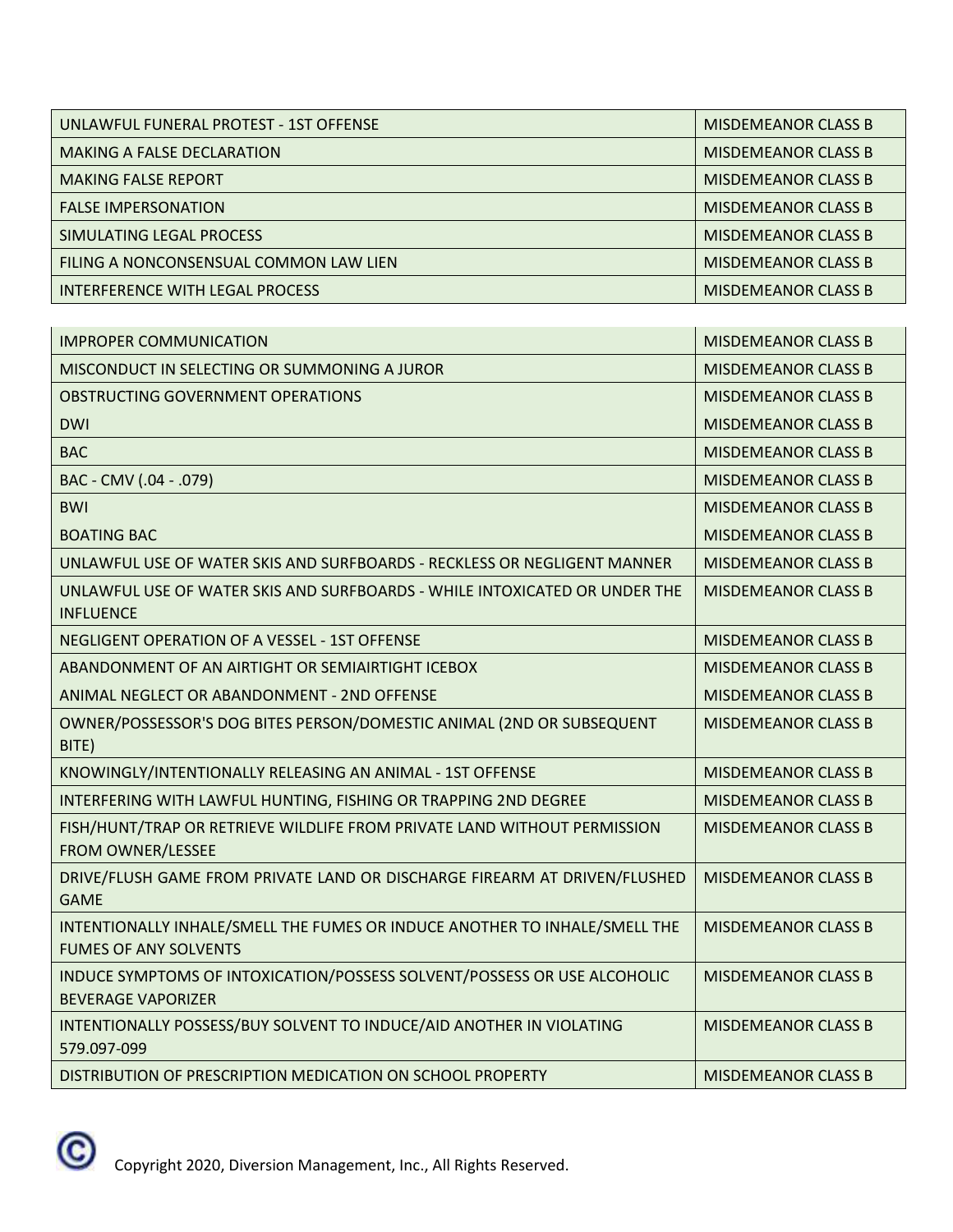| POSSESSION OF PRESCRIPTION MEDICATION ON SCHOOL PROPERTY - 2ND OR<br><b>SUBSEQUENT OFFENSE</b>                                                                                                        | <b>MISDEMEANOR CLASS B</b> |
|-------------------------------------------------------------------------------------------------------------------------------------------------------------------------------------------------------|----------------------------|
| HOLDS A COMMISSION AS PEACE OFFICER - NOT LICENSED FOR SUCH                                                                                                                                           | <b>MISDEMEANOR CLASS B</b> |
| KNOWINGLY GRANTS/CONTINUES COMMISSION AS PEACE OFFICER WITHOUT VALID<br><b>LICENSE</b>                                                                                                                | <b>MISDEMEANOR CLASS B</b> |
| PURPOSELY VIOLATE PROVISIONS OF CHAPTER 590 (REGARDING PEACE OFFICERS)                                                                                                                                | <b>MISDEMEANOR CLASS B</b> |
| SCHOOL PROTECTION OFFICER, UNDER SECTION 160.665, FAILS TO MAINTAIN CONTROL<br>OF FIREARM ON SCHOOL PROPERTY                                                                                          | <b>MISDEMEANOR CLASS B</b> |
| <b>FAIL TO EXPUNGE INFORMATION OR RELEASES ARREST INFORMATION ORDERED</b><br><b>EXPUNGED</b>                                                                                                          | <b>MISDEMEANOR CLASS B</b> |
| MISREPRESENT INSPECTION STATION/MANUFACTURER/POSSESSION OF ILLEGAL<br>INSPECTION - PRIOR OFFENDER; USE OF ILLEGAL CERTIFICATE OF<br>REGISTRATION/OPERATION OF VEHICLE WITHOUT INSPECTION -3RD OFFENSE | <b>MISDEMEANOR CLASS B</b> |
| PURSUANT TO SECTIONS 644.006 - 644.164, KNOWINGLY MAKE FALSE STATEMENT,<br>REPRESENTATION OR CERTIFICATION IN APPLICATION/RENDERS INACCURATE DEVICE                                                   | <b>MISDEMEANOR CLASS B</b> |
| ENGAGING IN LEAD ABATEMENT PROJECT WHILE LICENSE IS SUSPENDED OR REVOKED                                                                                                                              | <b>MISDEMEANOR CLASS B</b> |
| VIOLATION OF ANEMOMETER (WIND SPEED) TOWER REGULATIONS                                                                                                                                                | <b>MISDEMEANOR CLASS B</b> |

| List of Class C Misdemeanor Offenses in Missouri                                                                                          |                            |
|-------------------------------------------------------------------------------------------------------------------------------------------|----------------------------|
| <b>MISDEMEANOR CLASS C</b>                                                                                                                | <b>TYPE/CLASS</b>          |
| VIOLATION OF EDUCATION REQUIREMENT FOR A CHILD                                                                                            | MISDEMEANOR CLASS C        |
| KNOWINGLY USE OR ATTEMPT TO USE FALSE/MISLEADING DEGREE OR IN<br>FALSE/MISLEADING MANNER FROM INSTITUTION OF HIGHER EDUCATION             | <b>MISDEMEANOR CLASS C</b> |
| PROVIDING RESIDENTIAL CARE SERVICES WITHOUT A LICENSE                                                                                     | <b>MISDEMEANOR CLASS C</b> |
| FAILURE OF NURSING HOME OPERATOR TO MAKE RECEIPT OF VALUABLES/KEEP<br><b>RESIDENT'S FUND SEPARATE</b>                                     | <b>MISDEMEANOR CLASS C</b> |
| IMPERSONATE PERSON WITH DISABILITY FOR THE PURPOSE OF RECEIVING AN<br>ACCOMMODATION FOR SERVICE DOG UNDER AMERICANS WITH DISABILITIES ACT | <b>MISDEMEANOR CLASS C</b> |
| VIOLATION OF AN ORDER OF THE COMMISSION ON HUMAN RIGHTS                                                                                   | MISDEMEANOR CLASS C        |
| ADULT CABARET/SEXUALLY-ORIENTED BUSINESS BILLBOARD/EXTERIOR ADVERTISING<br>SIGN ILLEGALLY LOCATED WITHIN ONE MILE OF A STATE HIGHWAY      | <b>MISDEMEANOR CLASS C</b> |
| UNSCREENED JUNKYARDS NEAR STATE AND COUNTY ROADS PROHIBITED- 1ST OFFENSE                                                                  | MISDEMEANOR CLASS C        |
| OBSTRUCT THE FREE PASSAGE OF FISH IN, ACROSS OR THROUGH ANY RIVER, CREEK,<br>POND, STREAM, SLOUGH OR OTHER WATERCOURSE                    | MISDEMEANOR CLASS C        |
| ILLEGAL DISPOSAL OF LEAD ACID BATTERY                                                                                                     | <b>MISDEMEANOR CLASS C</b> |
| SELL/OFFER FOR SALE/OFFER FOR PROMOTIONAL PURPOSES ALKALINE-MANGANESE OR<br><b>BUTTON CELL MERCURIC-OXIDE BATTERY</b>                     | <b>MISDEMEANOR CLASS C</b> |
| ILLEGAL DISPOSAL OF WASTE TIRES - 1ST OFFENSE                                                                                             | <b>MISDEMEANOR CLASS C</b> |
| <b>CANINE CRUELTY - 1ST OFFENSE</b>                                                                                                       | <b>MISDEMEANOR CLASS C</b> |

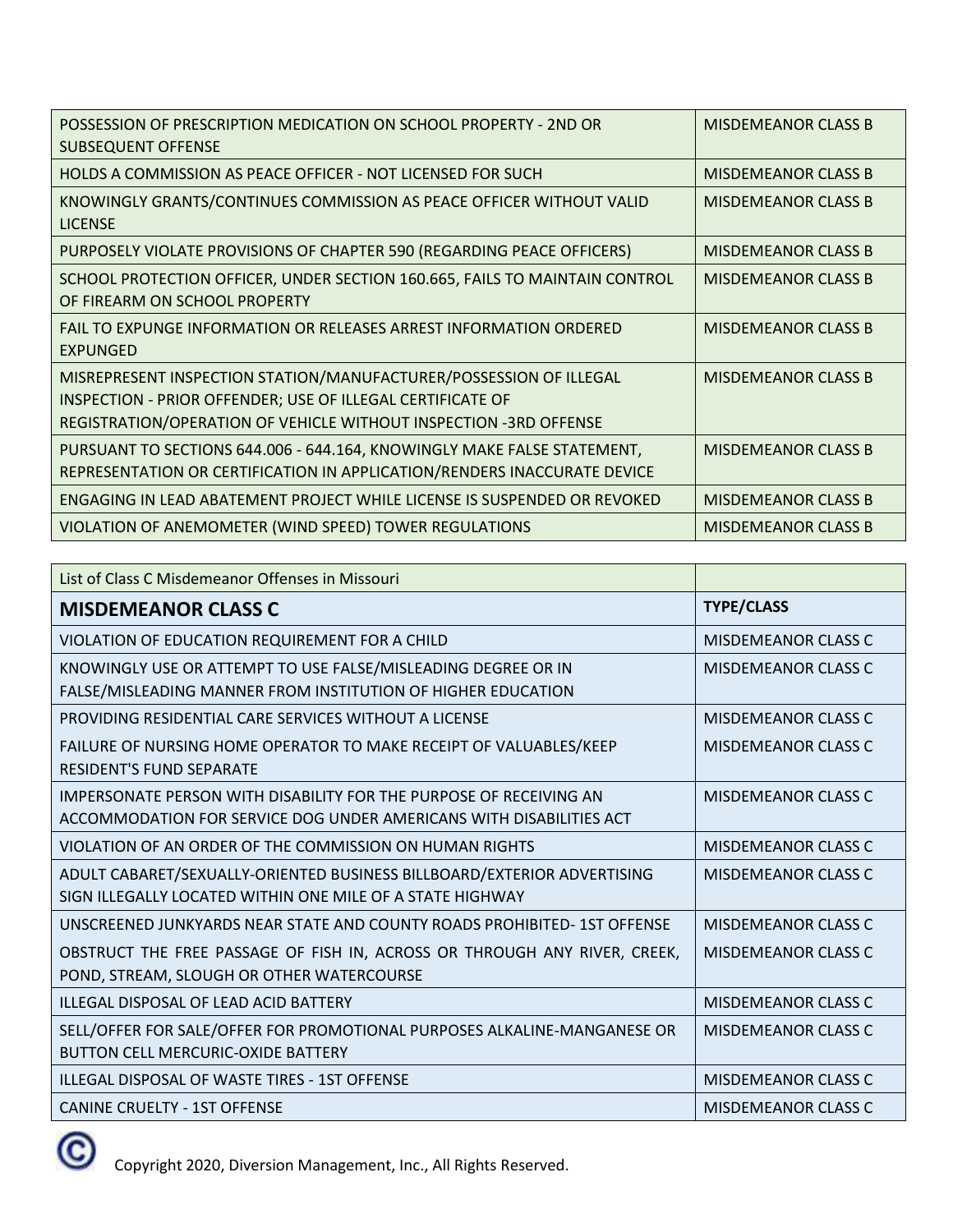| HINDERING DEPARTMENT OF LABOR AND INDUSTRIAL RELATIONS REGARDING<br>"MINIMUM WAGE ACT"                                        | <b>MISDEMEANOR CLASS C</b> |
|-------------------------------------------------------------------------------------------------------------------------------|----------------------------|
| VIOLATING PROVISIONS REGARDING HAZARDOUS SUBSTANCES IN WORK PLACE                                                             | <b>MISDEMEANOR CLASS C</b> |
| VIOLATION OF CHILD LABOR LAW                                                                                                  | <b>MISDEMEANOR CLASS C</b> |
| KNOWINGLY SUBMIT FALSE INFORMATION ABOUT TRANSFER OF VEHICLE                                                                  | <b>MISDEMEANOR CLASS C</b> |
| FRAUDULENTLY FAIL TO SUBMIT NOTICE OF TRANSFER                                                                                | <b>MISDEMEANOR CLASS C</b> |
| MADE FALSE STATEMENT IN OWNERSHIP REGISTRATION/APPLICATION/AGREEMENT                                                          | <b>MISDEMEANOR CLASS C</b> |
| PERMIT UNVALIDATED LICENSEE TO OPERATE MOTORCYCLE - 2ND OR SUBSEQUENT<br><b>OFFENSE</b>                                       | <b>MISDEMEANOR CLASS C</b> |
| OPERATE VEHICLE WITH AN INSTRUCTION PERMIT OR LICENSE ISSUED TO ANOTHER -<br>2ND OR SUBSEQUENT OFFENSE                        | <b>MISDEMEANOR CLASS C</b> |
| FAILED TO COMPLY WITH CONDITIONS OF RESTRICTED DRIVERS LICENSE (FOR PHYSICAL<br>INFIRMITY)                                    | <b>MISDEMEANOR CLASS C</b> |
| WEIGHT OF VEHICLE EXCEEDED ROAD/BRIDGE LIMIT APPROVED BY HIGHWAY AND<br>TRANSPORTATION COMMISSION IN 2ND/3RD/4TH CLASS COUNTY | <b>MISDEMEANOR CLASS C</b> |
| EXCEED POSTED SPEED LIMIT (EXCEEDED BY 6-10 MILES PER HOUR)                                                                   | <b>MISDEMEANOR CLASS C</b> |
| EXCEED POSTED SPEED LIMIT (EXCEEDED BY 11-15 MILES PER HOUR)                                                                  | <b>MISDEMEANOR CLASS C</b> |
| EXCEED POSTED SPEED LIMIT (EXCEEDED BY 16-19 MILES PER HOUR)                                                                  | <b>MISDEMEANOR CLASS C</b> |
| DROVE AT SPEED LESS THAN 40 MILES PER HOUR ON INTERSTATE HIGHWAY                                                              | <b>MISDEMEANOR CLASS C</b> |
| UNLAWFULLY OPERATE ALL-TERRAIN VEHICLE UPON HIGHWAY                                                                           | <b>MISDEMEANOR CLASS C</b> |
| UNLAWFULLY OPERATE ALL-TERRAIN VEHICLE WITHIN STREAM OR RIVER                                                                 | <b>MISDEMEANOR CLASS C</b> |
| UNLAWFULLY OPERATE ALL-TERRAIN VEHICLE ON HIGHWAY WITHOUT OPERATOR'S OR<br><b>CHAUFFEUR'S LICENSE</b>                         | <b>MISDEMEANOR CLASS C</b> |

| UNLAWFULLY OPERATE ALL-TERRAIN VEHICLE ON HIGHWAY IN EXCESS OF 30 MILES PER<br><b>HOUR</b>                   | MISDEMEANOR CLASS C |
|--------------------------------------------------------------------------------------------------------------|---------------------|
| UNLAWFULLY OPERATE ALL-TERRAIN VEHICLE WITHOUT PROPER BICYCLE SAFETY FLAG                                    | MISDEMEANOR CLASS C |
| UNLAWFULLY OPERATE ALL-TERRAIN VEHICLE IN CARELESS MANNER -ENDANGER<br>PERSON OR PROPERTY OF ANOTHER         | MISDEMEANOR CLASS C |
| UNLAWFULLY OPERATE ALL-TERRAIN VEHICLE WHILE UNDER THE INFLUENCE OF<br>ALCOHOL OR CONTROLLED SUBSTANCE       | MISDEMEANOR CLASS C |
| PERSON UNDER 18 YEARS OF AGE OPERATED ALL-TERRAIN VEHICLE WITHOUT SECURELY<br>FASTENED SAFETY HELMET ON HEAD | MISDEMEANOR CLASS C |
| UNLAWFULLY OPERATE ALL-TERRAIN VEHICLE WHILE CARRYING PASSENGER WHEN SEAT<br>NOT DESIGNED FOR SUCH           | MISDEMEANOR CLASS C |
| HANDICAPPED PERSON OPERATED ALL-TERRAIN VEHICLE ON PRIMARY HIGHWAY                                           | MISDEMEANOR CLASS C |
| UNLAWFULLY OPERATE ALL-TERRAIN VEHICLE FOR AGRICULTURAL PURPOSES BETWEEN<br>SUNSET AND SUNRISE               | MISDEMEANOR CLASS C |

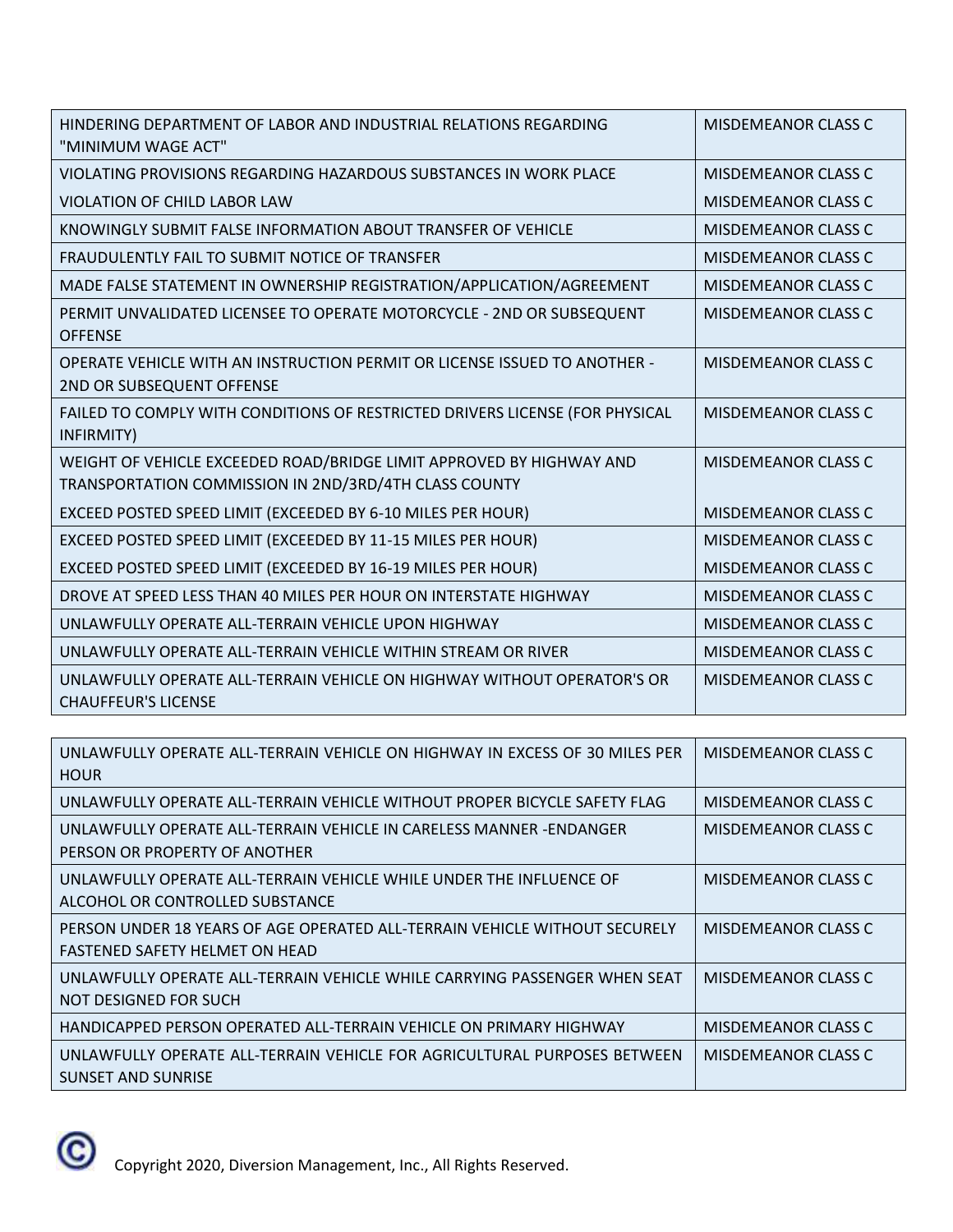| HANDICAPPED PERSON OPERATED ALL-TERRAIN VEHICLE ON ROADWAY BETWEEN THE<br>HOURS OF OFFICIAL SUNSET AND SUNRISE | <b>MISDEMEANOR CLASS C</b> |
|----------------------------------------------------------------------------------------------------------------|----------------------------|
| CHANGE LANES WHEN MOVEMENT COULD NOT BE MADE WITH SAFETY ON ROADWAY<br><b>HAVING 3 OR MORE LANES</b>           | <b>MISDEMEANOR CLASS C</b> |
| <b>FAILED TO OBEY OFFICIAL SIGNS TEMPORARILY DESIGNATING LANES</b>                                             | MISDEMEANOR CLASS C        |
| MADE U-TURN/LEFT TURN ON DIVIDED HIGHWAY NOT AT<br>INTERSECTION/INTERCHANGE/ANY SIGNED LOCATION                | <b>MISDEMEANOR CLASS C</b> |
| FAILED TO DRIVE WITHIN SINGLE LANE ON ROADWAY HAVING 3 OR MORE LANES                                           | <b>MISDEMEANOR CLASS C</b> |
| DROVE WRONG DIRECTION ON HIGHWAY DIVIDED INTO TWO OR MORE ROADWAYS                                             | <b>MISDEMEANOR CLASS C</b> |
| FAILED TO DRIVE ON RIGHT HALF OF ROADWAY WHEN ROADWAY WAS OF SUFFICIENT<br><b>WIDTH</b>                        | MISDEMEANOR CLASS C        |
| DROVE IN CENTER LANE OF 3 LANE ROADWAY WHEN VIEW OBSTRUCTED OR NOT CLEAR<br>OF TRAFFIC                         | <b>MISDEMEANOR CLASS C</b> |
| FAILED TO DRIVE IN RIGHT HAND LANE OF ROADWAY WITH 3 OR MORE LANES WHEN<br>TRAVELING AT SPEED LESS THAN NORMAL | <b>MISDEMEANOR CLASS C</b> |
| FAILED TO DRIVE WITHIN RIGHT LANE OF HIGHWAY WITH 2 OR MORE LANES IN SAME<br><b>DIRECTION</b>                  | <b>MISDEMEANOR CLASS C</b> |
| TRUCK MORE THAN 48,000 POUNDS FAILS TO DRIVE IN RIGHT HAND LANE OF ROADWAY<br>WITH 3 OR MORE LANES             | <b>MISDEMEANOR CLASS C</b> |
| FAIL TO PLACE VEHICLE NOT IN MOTION AS NEAR RIGHT HAND SIDE OF HIGHWAY AS<br>PRACTICABLE                       | <b>MISDEMEANOR CLASS C</b> |
| CUT IN ON OVERTAKEN VEHICLE                                                                                    | <b>MISDEMEANOR CLASS C</b> |
| PASSED VEHICLE ON RIGHT AND TRAVELED OFF MAIN PORTION OF ROAD                                                  | <b>MISDEMEANOR CLASS C</b> |
| PASSED VEHICLE AND INTERFERED WITH APPROACHING TRAFFIC                                                         | <b>MISDEMEANOR CLASS C</b> |
| DROVE VEHICLE TO LEFT SIDE OF ROADWAY WHEN VIEW OBSTRUCTED BY HILL/CURVE                                       | <b>MISDEMEANOR CLASS C</b> |
| DROVE VEHICLE TO LEFT SIDE OF ROADWAY WITHIN 100 FEET OF<br>BRIDGE/VIADUCT/TUNNEL WHEN VIEW OBSTRUCTED         | <b>MISDEMEANOR CLASS C</b> |
| DROVE VEHICLE TO LEFT SIDE OF ROADWAY WITHIN 100 FEET OF INTERSECTION OR<br>RAILROAD GRADE CROSSING            | MISDEMEANOR CLASS C        |
| <b>INCREASED SPEED WHILE BEING PASSED</b>                                                                      | <b>MISDEMEANOR CLASS C</b> |
| CAR/MOTORCYCLE/TRUCK UNDER 18,000 POUNDS FOLLOWED ANOTHER VEHICLE TOO<br><b>CLOSELY</b>                        | MISDEMEANOR CLASS C        |
| TRUCK - 18,000 POUNDS OR MORE/BUS FOLLOWED ANOTHER VEHICLE TOO CLOSELY                                         | MISDEMEANOR CLASS C        |
|                                                                                                                |                            |

| DIRECT COURSE/MOVED<br>STOPPED/DECREASED SPEED/TURNED FROM<br>VEHICLE      | MISDEMEANOR CLASS C        |
|----------------------------------------------------------------------------|----------------------------|
| RIGHT/LEFT WHEN UNSAFE                                                     |                            |
| FAILED TO SIGNAL/GAVE IMPROPER SIGNAL WHEN STOPPING/TURNING LEFT OR RIGHT  | <b>MISDEMEANOR CLASS C</b> |
| IMPROPER PASSING OF A STREETCAR                                            | <b>MISDEMEANOR CLASS C</b> |
| UNLAWFULLY OPERATE UTILITY VEHICLE WHILE UNDER THE INFLUENCE OF ALCOHOL OR | MISDEMEANOR CLASS C        |
| <b>CONTROLLED SUBSTANCE</b>                                                |                            |

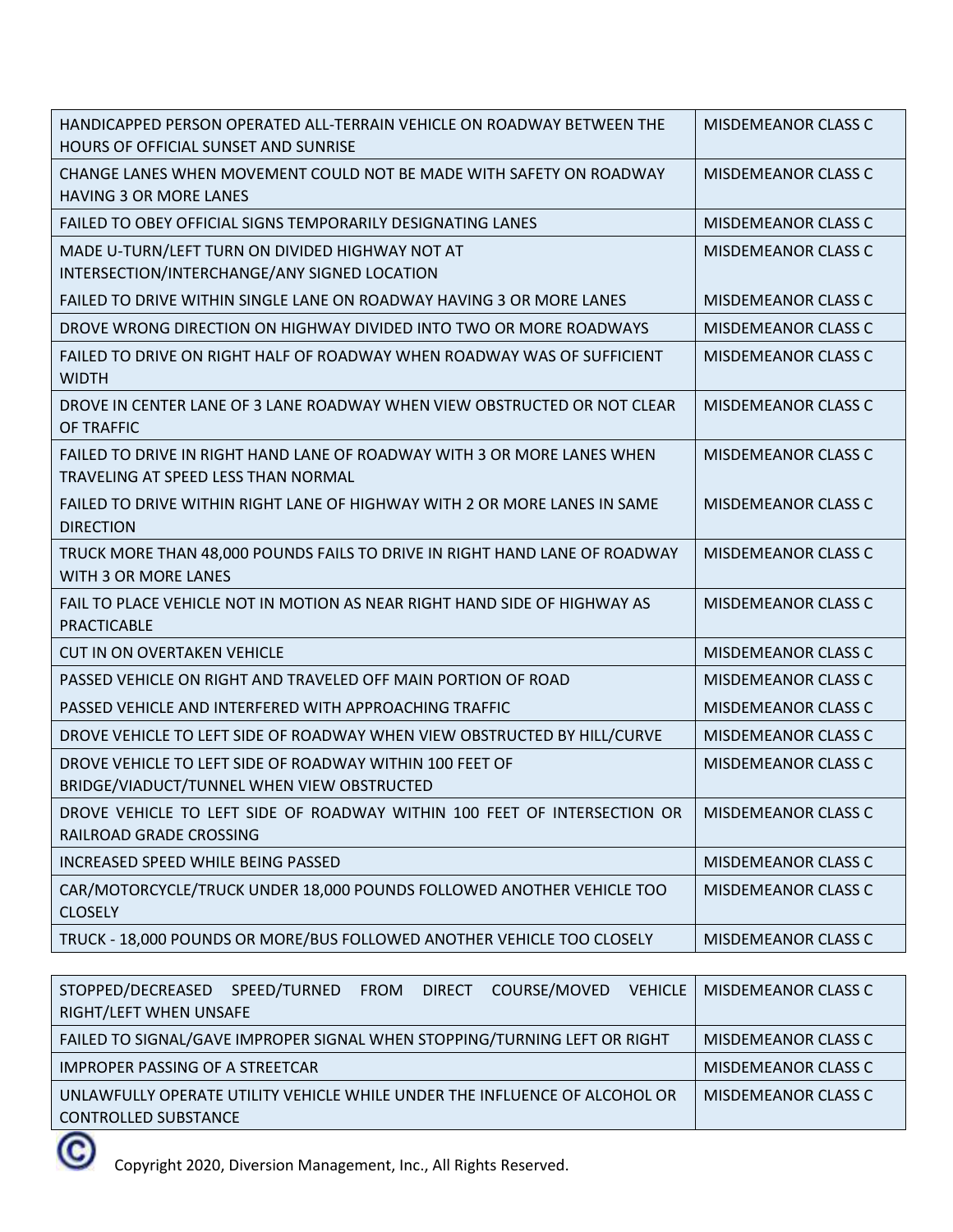| UNLAWFULLY OPERATE UTILITY VEHICLE ON HIGHWAY WITHOUT OPERATOR'S OR<br><b>CHAUFFEUR'S LICENSE</b>                                         | MISDEMEANOR CLASS C        |
|-------------------------------------------------------------------------------------------------------------------------------------------|----------------------------|
| UNLAWFULLY OPERATE UTILITY VEHICLE UPON HIGHWAY                                                                                           | <b>MISDEMEANOR CLASS C</b> |
| HANDICAPPED PERSON OPERATED UTILITY VEHICLE ON PRIMARY HIGHWAY                                                                            | <b>MISDEMEANOR CLASS C</b> |
| UNLAWFULLY OPERATE UTILITY VEHICLE WITHIN STREAM OR RIVER                                                                                 | MISDEMEANOR CLASS C        |
| HANDICAPPED PERSON OPERATED UTILITY VEHICLE ON ROADWAY BETWEEN SUNSET<br><b>AND SUNRISE</b>                                               | <b>MISDEMEANOR CLASS C</b> |
| UNLAWFULLY OPERATE UTILITY VEHICLE WHILE CARRYING PASSENGER WHEN SEAT NOT<br><b>DESIGNED FOR SUCH</b>                                     | MISDEMEANOR CLASS C        |
| UNLAWFULLY OPERATE UTILITY VEHICLE ON HIGHWAY FOR AGRICULTURAL PURPOSES<br>BETWEEN SUNSET AND SUNRISE WITHOUT PROPER LIGHTING             | <b>MISDEMEANOR CLASS C</b> |
| UNLAWFULLY OPERATE UTILITY VEHICLE IN CARELESS MANNER - ENDANGER PERSON OR<br>PROPERTY OF ANOTHER                                         | <b>MISDEMEANOR CLASS C</b> |
| UNLAWFULLY OPERATE UTILITY VEHICLE ON HIGHWAY IN EXCESS OF 45 MPH                                                                         | <b>MISDEMEANOR CLASS C</b> |
| DROVE THROUGH RAILROAD CROSSING WITHOUT SUFFICIENT SPACE                                                                                  | <b>MISDEMEANOR CLASS C</b> |
| DROVE THROUGH RAILROAD CROSSING WITHOUT SUFFICIENT UNDERCARRIAGE<br><b>CLEARANCE ON VEHICLE</b>                                           | <b>MISDEMEANOR CLASS C</b> |
| FAILURE TO OBEY TRAFFIC CONTROL DEVICE/DIRECTION OF ENFORCEMENT OFFICIAL AT<br>RAILROAD CROSSING                                          | <b>MISDEMEANOR CLASS C</b> |
| <b>FAILURE TO STOP AT RAILROAD TRACK</b>                                                                                                  | <b>MISDEMEANOR CLASS C</b> |
| FAILURE TO OBEY RAILROAD HIGHWAY GRADE CROSSING RESTRICTIONS NOT SPECIFIED                                                                | <b>MISDEMEANOR CLASS C</b> |
| FAIL TO SLOW COMMERCIAL MOTOR VEHICLE WHEN APPROACHING RAILROAD GRADE<br><b>CROSSING</b>                                                  | <b>MISDEMEANOR CLASS C</b> |
| FOLLOWED ANOTHER BUS/TRUCK CLOSER THAN 300 FEET                                                                                           | <b>MISDEMEANOR CLASS C</b> |
| FAILED TO HAVE SIGNS ON SCHOOL BUS/EQUIP SCHOOL BUS WITH MECHANIC/ELECTRIC<br><b>SIGNALING DEVICE</b>                                     | <b>MISDEMEANOR CLASS C</b> |
| FAILED TO REMOVE OR COVER SIGNS ON SCHOOL BUS WHEN USED FOR PURPOSE OTHER<br>THAN TRANSPORTING SCHOOL CHILDREN                            | <b>MISDEMEANOR CLASS C</b> |
| LANDOWNER TOWED ABANDONED PROPERTY WITHOUT AUTHORIZATION OF LAW<br>ENFORCEMENT OFFICER WHEN NOT PRESENT/WHEN NO SIGN DISPLAYED WARNS SUCH | <b>MISDEMEANOR CLASS C</b> |
| WEIGHT OF VEHICLE EXCEEDED MAXIMUM POSTED LIMIT FOR COUNTY ROAD OR BRIDGE                                                                 | <b>MISDEMEANOR CLASS C</b> |
| FAILED TO OBEY TRAFFIC CONTROL DEVICE                                                                                                     | <b>MISDEMEANOR CLASS C</b> |
| FAILED TO YIELD RIGHT OF WAY TO VEHICLE/PEDESTRIAN LAWFULLY IN CONTROLLED<br><b>INTERSECTION OR CROSSWALK</b>                             | MISDEMEANOR CLASS C        |
| FAILED TO STOP FOR STEADY RED SIGNAL AT CROSSWALK/STOP LINE/POINT NEAREST<br><b>INTERSECTION</b>                                          | MISDEMEANOR CLASS C        |
| TURNED RIGHT ON RED SIGNAL WHERE PROHIBITED BY SIGN                                                                                       | <b>MISDEMEANOR CLASS C</b> |
| PEDESTRIAN STARTED TO CROSS ROADWAY WHEN FACING STEADY RED/YELLOW SIGNAL                                                                  | MISDEMEANOR CLASS C        |

 $\circledcirc$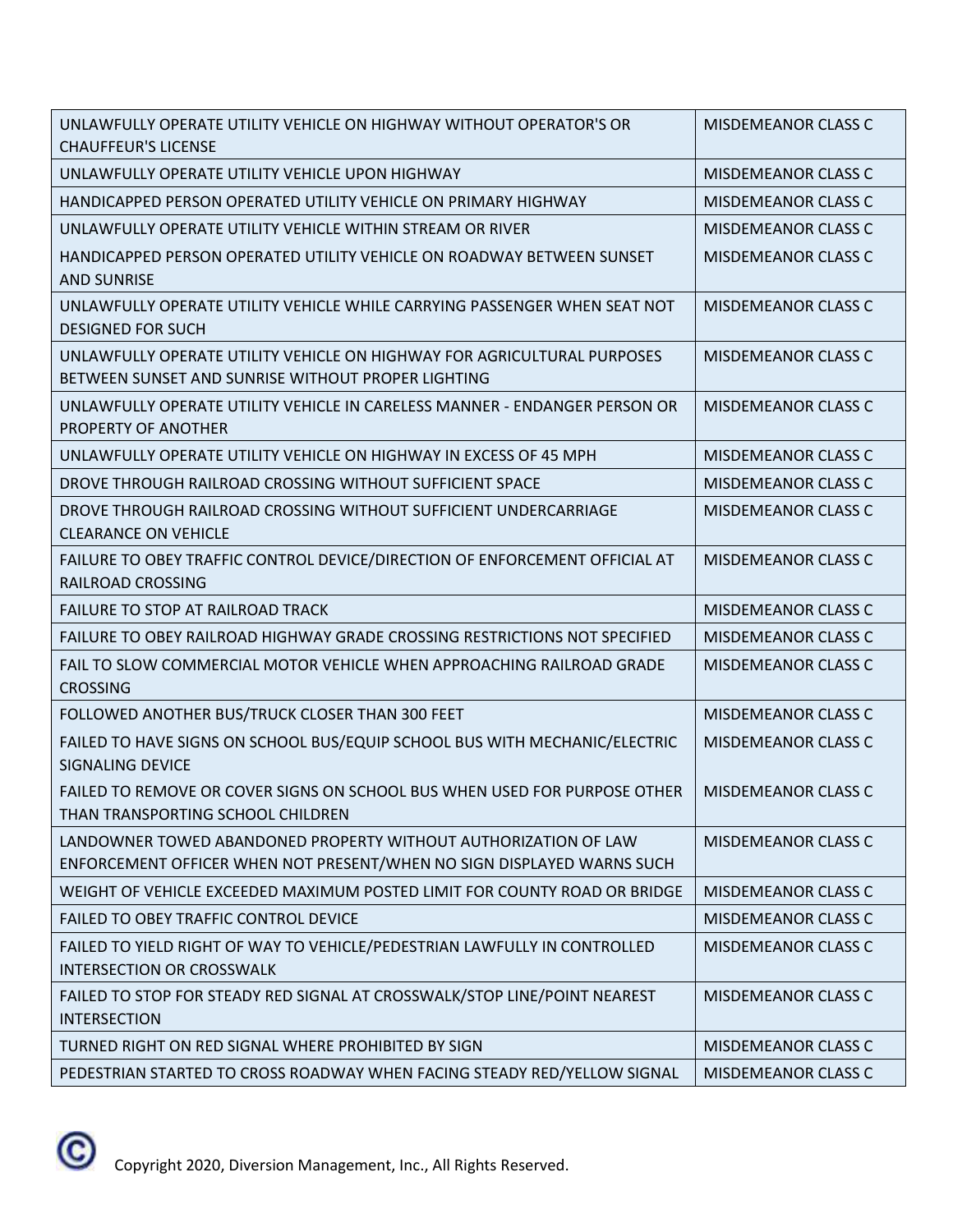| FAILED TO STOP FOR FLASHING RED SIGNAL AT STOP LINE/CROSSWALK/POINT NEAREST | MISDEMEANOR CLASS C |
|-----------------------------------------------------------------------------|---------------------|
| <b>INTERSECTION</b>                                                         |                     |

| FAILED TO TURN AS DIRECTED OR REQUIRED BY INTERSECTION TRAFFIC CONTROL DEVICE                                                                                        | <b>MISDEMEANOR CLASS C</b> |
|----------------------------------------------------------------------------------------------------------------------------------------------------------------------|----------------------------|
| MADE U-TURN AT INTERSECTION CONTROLLED BY TRAFFIC SIGNAL/POLICE OFFICER                                                                                              | <b>MISDEMEANOR CLASS C</b> |
| FAILED TO MAKE/APPROACH FOR RIGHT TURN AS CLOSE AS PRACTICABLE TO RIGHT<br><b>CURB/EDGE OF ROADWAY</b>                                                               | <b>MISDEMEANOR CLASS C</b> |
| FAILED TO MAKE/APPROACH FOR LEFT TURN WITHIN PROPER LANE                                                                                                             | <b>MISDEMEANOR CLASS C</b> |
| MADE U-TURN/INTERFERED WITH TRAFFIC WHERE VISION LESS THAN 300 FEET/TRAFFIC<br><b>HAZARD CREATED</b>                                                                 | <b>MISDEMEANOR CLASS C</b> |
| FAIL TO YIELD TO VEHICLE THAT HAD ENTERED INTERSECTION WITH NO TRAFFIC<br><b>CONTROL</b>                                                                             | <b>MISDEMEANOR CLASS C</b> |
| FAIL TO YIELD TO VEHICLE ON RIGHT THAT ENTERED INTERSECTION AT APPROXIMATELY<br><b>SAME TIME</b>                                                                     | <b>MISDEMEANOR CLASS C</b> |
| FAILED TO YIELD TO VEHICLE APPROACHING FROM OPPOSITE DIRECTION WHEN TURNING<br><b>LEFT</b>                                                                           | <b>MISDEMEANOR CLASS C</b> |
| FAIL TO YIELD, AFTER STOPPING, TO VEHICLE THAT ENTERED INTERSECTION/SO CLOSE TO<br><b>CAUSE HAZARD</b>                                                               | <b>MISDEMEANOR CLASS C</b> |
| FAILED TO YIELD TO APPROACHING VEHICLE WHEN ENTERING/CROSSING HIGHWAY<br>FROM ALLEY/DRIVEWAY                                                                         | <b>MISDEMEANOR CLASS C</b> |
| FAILED TO YIELD TO APPROACHING VEHICLE WHEN TURNING LEFT INTO ALLEY/PRIVATE<br>ROAD/DRIVEWAY                                                                         | <b>MISDEMEANOR CLASS C</b> |
| FAILED TO STOP FOR STOP SIGN AT STOP LINE/BEFORE CROSSWALK/POINT NEAREST<br><b>INTERSECTION</b>                                                                      | <b>MISDEMEANOR CLASS C</b> |
| FAIL TO SLOW TO REASONABLE SPEED FOR EXISTING CONDITIONS/STOP FOR YIELD SIGN                                                                                         | <b>MISDEMEANOR CLASS C</b> |
| OVERTAKE A MOTOR VEHICLE IN WORK/CONSTRUCTION ZONE ON DIVIDED HIGHWAY                                                                                                | <b>MISDEMEANOR CLASS C</b> |
| PASS OR ATTEMPT TO PASS A MOTOR VEHICLE IN WORK/CONSTRUCTION ZONE ON 2<br>LANE HIGHWAY WHEN WORKER/EQUIPMENT WORKING AND SIGN/CONTROLLED DEVICE<br><b>IS ERECTED</b> | <b>MISDEMEANOR CLASS C</b> |
| OPERATE TRUCK WITH PERSON UNDER 18 YEARS OF AGE RIDING IN UNENCLOSED BED OF<br><b>TRUCK</b>                                                                          | <b>MISDEMEANOR CLASS C</b> |
| FAILURE OF OPERATOR OF MOTOR VEHICLE TO MAINTAIN SAFE DISTANCE WHEN<br>PASSING BICYCLE - INVOLVES ACCIDENT                                                           | MISDEMEANOR CLASS C        |
| TRUCK MORE THAN 24,000 POUNDS DRIVE IN FAR LEFT LANE IN VIOLATION OF SECTION<br>304.705 WITH - IMMEDIATE THREAT OF ACCIDENT                                          | MISDEMEANOR CLASS C        |
| OVERTAKE OR PASS ANOTHER MV IN ACTIVE EMERGENCY ZONE                                                                                                                 | <b>MISDEMEANOR CLASS C</b> |
| VESSEL EXCEEDS SLOW/NO-WAKE SPEED WITHIN 100 FEET OF EMERGENCY VESSEL<br>DISPLAYING RED/BLUE LIGHT                                                                   | <b>MISDEMEANOR CLASS C</b> |
| FAIL TO COMPLY WITH REQUEST/DIRECTION OF STATE WATER PATROL REGARDING NOISE<br>LEVELS FOR MOTORBOAT PER SECTION 306.147.8                                            | MISDEMEANOR CLASS C        |

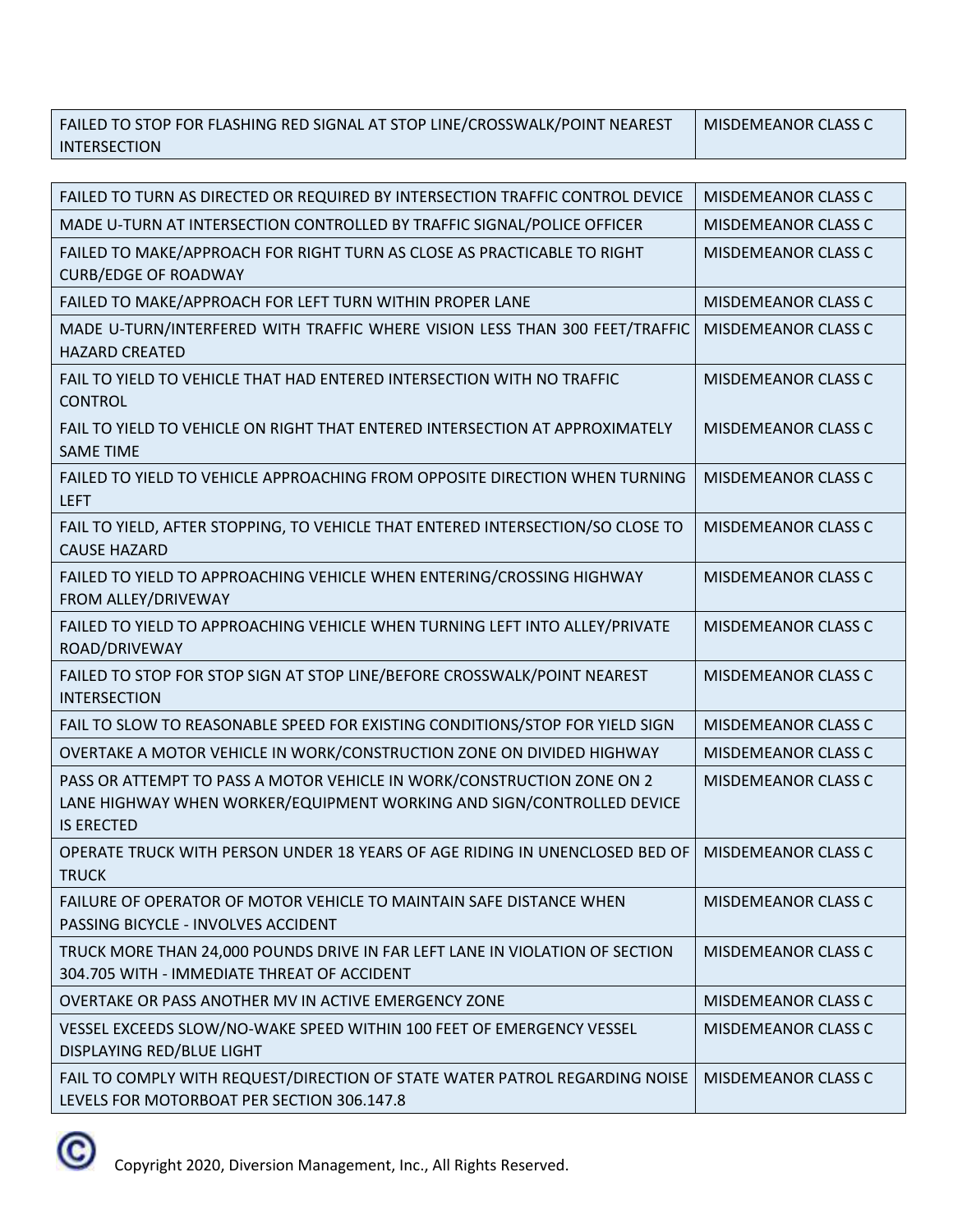| ALLOW PERSON UNDER 7 YEARS OF AGE ON WATERCRAFT WITHOUT WEARING<br>PERSONAL FLOTATION DEVICE | <b>MISDEMEANOR CLASS C</b> |
|----------------------------------------------------------------------------------------------|----------------------------|
| OBSTRUCT/IMPEDE FLOW OF TRAFFIC ON WATERS OF THIS STATE - 1ST OFFENSE                        | MISDEMEANOR CLASS C        |
| USE OF GLASS CONTAINER NOT PRESCRIBED BY PHYSICIAN IN WATERWAYS                              | MISDEMEANOR CLASS C        |
| NO PROPER CONTAINER OR STORAGE BAG ON VESSEL FOR REFUSE/WASTE/TRASH<br><b>MATERIALS</b>      | MISDEMEANOR CLASS C        |
| NOT TRANSPORTING OR DISPOSING PROPERLY OF WASTE MATERIALS                                    | MISDEMEANOR CLASS C        |
| <b>GLASS CONTAINERS NOT SECURED SAFELY IN VESSEL</b>                                         | MISDEMEANOR CLASS C        |
| FAIL TO COVER OR SUFFICIENTLY SECURE VEHICLE LOAD                                            | <b>MISDEMEANOR CLASS C</b> |

| EQUIPPED MOTOR VEHICLE WITH MORE THAN 1 SPOTLAMP                                                       | MISDEMEANOR CLASS C        |
|--------------------------------------------------------------------------------------------------------|----------------------------|
| AIM/USE A MOTOR VEHICLE SPOTLAMP IN A GLARING MANNER/TO DAZZLE A PERSON                                | <b>MISDEMEANOR CLASS C</b> |
| OPERATED MOTOR VEHICLE/TRAILER ON HIGHWAY WHILE EQUIPPED WITH DEVICE                                   | <b>MISDEMEANOR CLASS C</b> |
| WHICH EMITS ELECTRONIC MESSAGE                                                                         |                            |
| OPERATE SCHOOL BUS OR VEHICLE DESIGNED/USED TO TRANSPORT PASSENGERS FOR                                | <b>MISDEMEANOR CLASS C</b> |
| HIRE NOT EQUIPPED WITH SAFETY GLASS                                                                    |                            |
| SELLING A PASSENGER VEHICLE THAT IS NOT EQUIPPED WITH SAFETY GLASS                                     | MISDEMEANOR CLASS C        |
| OPERATE MOTOR VEHICLE WITH FRONT/REAR BUMPER(S) RAISED ABOVE MAXIMUM<br><b>BUMPER HEIGHTS</b>          | MISDEMEANOR CLASS C        |
| OPERATE MOTOR VEHICLE HAVING BUMPER(S) AS STANDARD EQUIPMENT WITHOUT<br><b>FRONT/REAR BUMPERS</b>      | <b>MISDEMEANOR CLASS C</b> |
| OPERATE MOTOR VEHICLE WITHOUT PROPERLY EQUIPPED BUMPERS                                                | <b>MISDEMEANOR CLASS C</b> |
| OPERATE PASSENGER VEHICLE WITH FRONT/REAR RAISED TO ANGLE TO OBSTRUCT<br>DRIVER'S VISION OF HIGHWAY    | MISDEMEANOR CLASS C        |
| OPERATE MOTOR VEHICLE WITH VISION REDUCING MATERIAL APPLIED TO                                         | MISDEMEANOR CLASS C        |
| WINDSHIELD/EXCESSIVE VISION REDUCING MATERIAL APPLIED TO SIDE WINDOW                                   |                            |
| OPERATE MOTORIZED BICYCLE ON HIGHWAY OR STREET WITHOUT DRIVER'S LICENSE                                | MISDEMEANOR CLASS C        |
| OPERATE MOTORIZED BICYCLE ON INTERSTATE HIGHWAY                                                        | <b>MISDEMEANOR CLASS C</b> |
| <b>CHARGING EXCESSIVE INSPECTION FEE</b>                                                               | <b>MISDEMEANOR CLASS C</b> |
| TRANSPORT CHILDREN IN SCHOOL BUS WITHOUT CERTIFICATE OF INSPECTION, STICKER,<br>DECAL OR OTHER DEVICE. | <b>MISDEMEANOR CLASS C</b> |
| FAILURE BY VINTAGE WINE AUCTIONEER TO ESTABLISH SOURCE OF WINE                                         | MISDEMEANOR CLASS C        |
| VIOLATION OF SECTION 313.040 - BINGO RESTRICTIONS                                                      | <b>MISDEMEANOR CLASS C</b> |
| PRACTICING AS A BARBER WITHOUT A LICENSE                                                               | <b>MISDEMEANOR CLASS C</b> |
| DISCLOSURE OF PRIVATE ACCOUNT INFORMATION OF LIMITED LIABILITY COMPANIES BY<br>THE SECRETARY OF STATE  | <b>MISDEMEANOR CLASS C</b> |
| VIOLATION OF TITLE LENDER REGISTRATION REQUIREMENTS - 1ST OFFENSE                                      | <b>MISDEMEANOR CLASS C</b> |
| <b>ODOMETER FRAUD 3RD DEGREE</b>                                                                       | <b>MISDEMEANOR CLASS C</b> |
| FAIL TO PROVIDE SECURITY TO CONVENIENCE BUSINESS                                                       | <b>MISDEMEANOR CLASS C</b> |

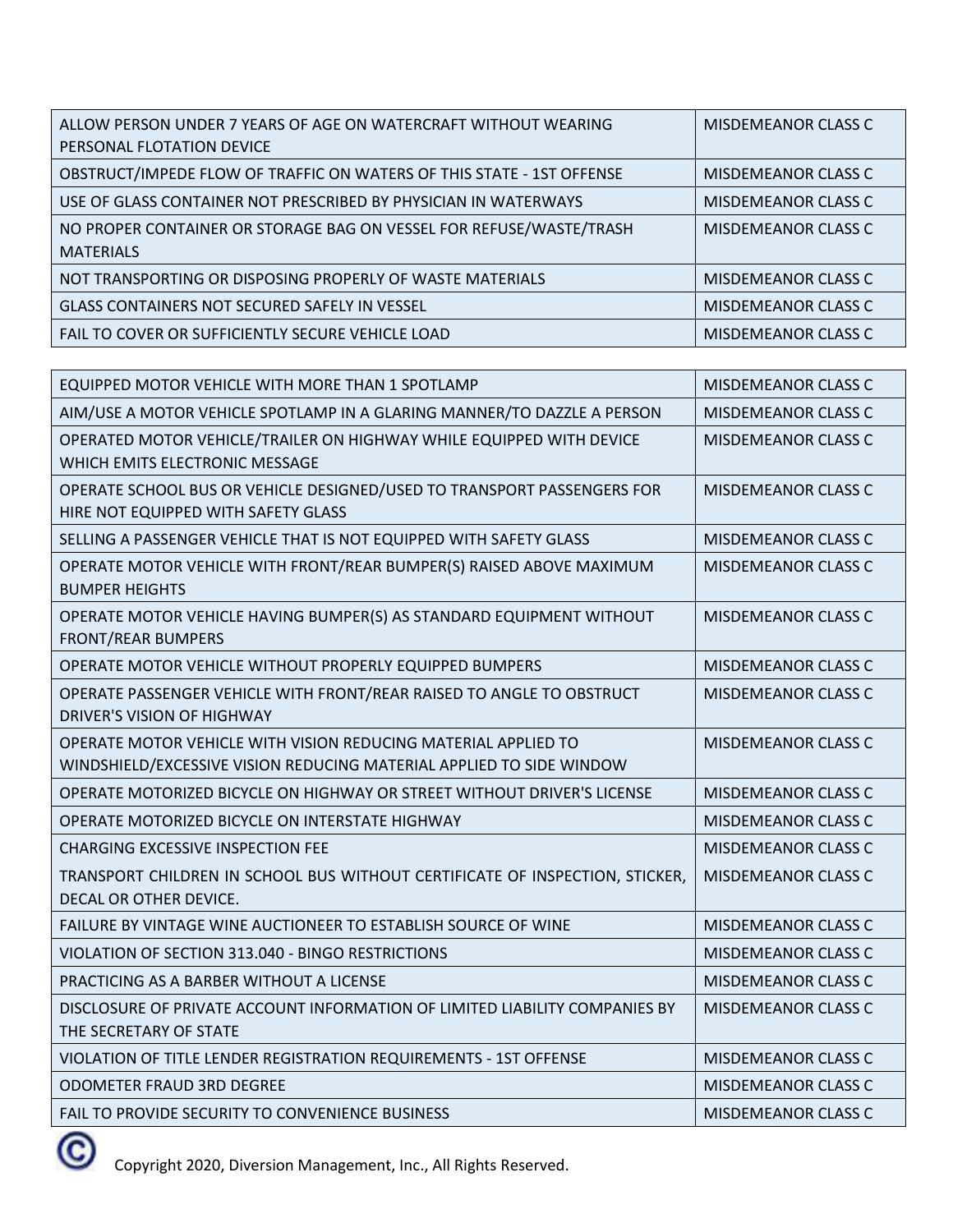| FAILURE TO PROVIDE EMPLOYEE OF CONVENIENCE BUSINESS WITH PROPER SECURITY<br><b>TRAINING</b>                                        | MISDEMEANOR CLASS C        |
|------------------------------------------------------------------------------------------------------------------------------------|----------------------------|
| VIOLATIONS OF ROYALTY REGULATIONS                                                                                                  | <b>MISDEMEANOR CLASS C</b> |
| UNLAWFULLY PERMITTING INSPECTION OF ADOPTION RECORDS                                                                               | MISDEMEANOR CLASS C        |
| ASSAULT - 4TH DEGREE - PURSUANT TO SUBDIVISIONS (3), (6)                                                                           | <b>MISDEMEANOR CLASS C</b> |
| UNLAWFUL POSTING OF CERTAIN INFORMATION OVER THE INTERNET                                                                          | MISDEMEANOR CLASS C        |
| SEXUAL MISCONDUCT - 2ND DEGREE                                                                                                     | <b>MISDEMEANOR CLASS C</b> |
| NEGLIGENT BURNING OR EXPLODING                                                                                                     | MISDEMEANOR CLASS C        |
| TRAINING INSTRUCTOR PROVIDED FALSE INFORMATION REGARDING THE PERFORMANCE<br>OF AN APPLICANT IN A CONCEALED WEAPON TRAINING PROGRAM | <b>MISDEMEANOR CLASS C</b> |
| <b>GAMBLING</b>                                                                                                                    | <b>MISDEMEANOR CLASS C</b> |
| <b>PRIVATE PEACE DISTURBANCE</b>                                                                                                   | MISDEMEANOR CLASS C        |
| REFUSAL TO DISPERSE                                                                                                                | <b>MISDEMEANOR CLASS C</b> |
| MAKING A FALSE AFFIDAVIT                                                                                                           | <b>MISDEMEANOR CLASS C</b> |
| REFUSING TO MAKE EMPLOYEE AVAILABLE FOR SERVICE OF PROCESS                                                                         | MISDEMEANOR CLASS C        |
| REFUSAL TO IDENTIFY AS A WITNESS                                                                                                   | <b>MISDEMEANOR CLASS C</b> |

| <b>FAILURE TO RETURN TO CONFINEMENT</b>                                                                                | <b>MISDEMEANOR CLASS C</b> |
|------------------------------------------------------------------------------------------------------------------------|----------------------------|
| ASSAULT ON A POLICE ANIMAL                                                                                             | <b>MISDEMEANOR CLASS C</b> |
| OPERATING AIRCRAFT WHILE INTOXICATED                                                                                   | <b>MISDEMEANOR CLASS C</b> |
| OPERATING AIRCRAFT WITH EXCESSIVE BAC                                                                                  | <b>MISDEMEANOR CLASS C</b> |
| LITTERING - 1ST OFFENSE                                                                                                | <b>MISDEMEANOR CLASS C</b> |
| DAMAGING STATE PARK PROPERTY - 1ST OFFENSE                                                                             | <b>MISDEMEANOR CLASS C</b> |
| LITTERING W/CARCASS-PUT INTO ANY WELL, SPRING, POND ETC OR ANY NUISANCE IN OR<br>NEAR PUBLIC RD, HWY, ETC NOT ONES OWN | <b>MISDEMEANOR CLASS C</b> |
| PROHIBITING USE OF A LIFE JACKET                                                                                       | MISDEMEANOR CLASS C        |
| BREACH OF PEACE, USE OF PROFANE LANGUAGE, INTOXICATION, FAILURE TO OBEY<br>ORDER OF DRIVER ON BUS OR IN TERMINAL       | <b>MISDEMEANOR CLASS C</b> |
| DISORDERLY CONDUCT IN A BUS TERMINAL                                                                                   | MISDEMEANOR CLASS C        |
| ANIMAL NEGLECT OR ABANDONMENT - 1ST OFFENSE                                                                            | <b>MISDEMEANOR CLASS C</b> |
| ANIMAL TRESPASS 2ND OR SUBSEQUENT                                                                                      | MISDEMEANOR CLASS C        |
| KEEPING DANGEROUS WILD ANIMAL WITHOUT REGISTRATION WITH LAW ENFORCEMENT<br><b>AGENCY</b>                               | MISDEMEANOR CLASS C        |
| SELLING MOTOR VEHICLES ON SUNDAY                                                                                       | <b>MISDEMEANOR CLASS C</b> |
| POSSESSION OF PRESCRIPTION MEDICATION ON SCHOOL PROPERTY                                                               | <b>MISDEMEANOR CLASS C</b> |
| UNLAWFULLY RECORD ANY PUBLIC MEETING CLOSED PER SECTION 610.021                                                        | <b>MISDEMEANOR CLASS C</b> |
| OPERATE RESIDENTIAL FACILITY OR DAY PROGRAM FOR MENTALLY ILL WITHOUT LICENSE                                           | <b>MISDEMEANOR CLASS C</b> |

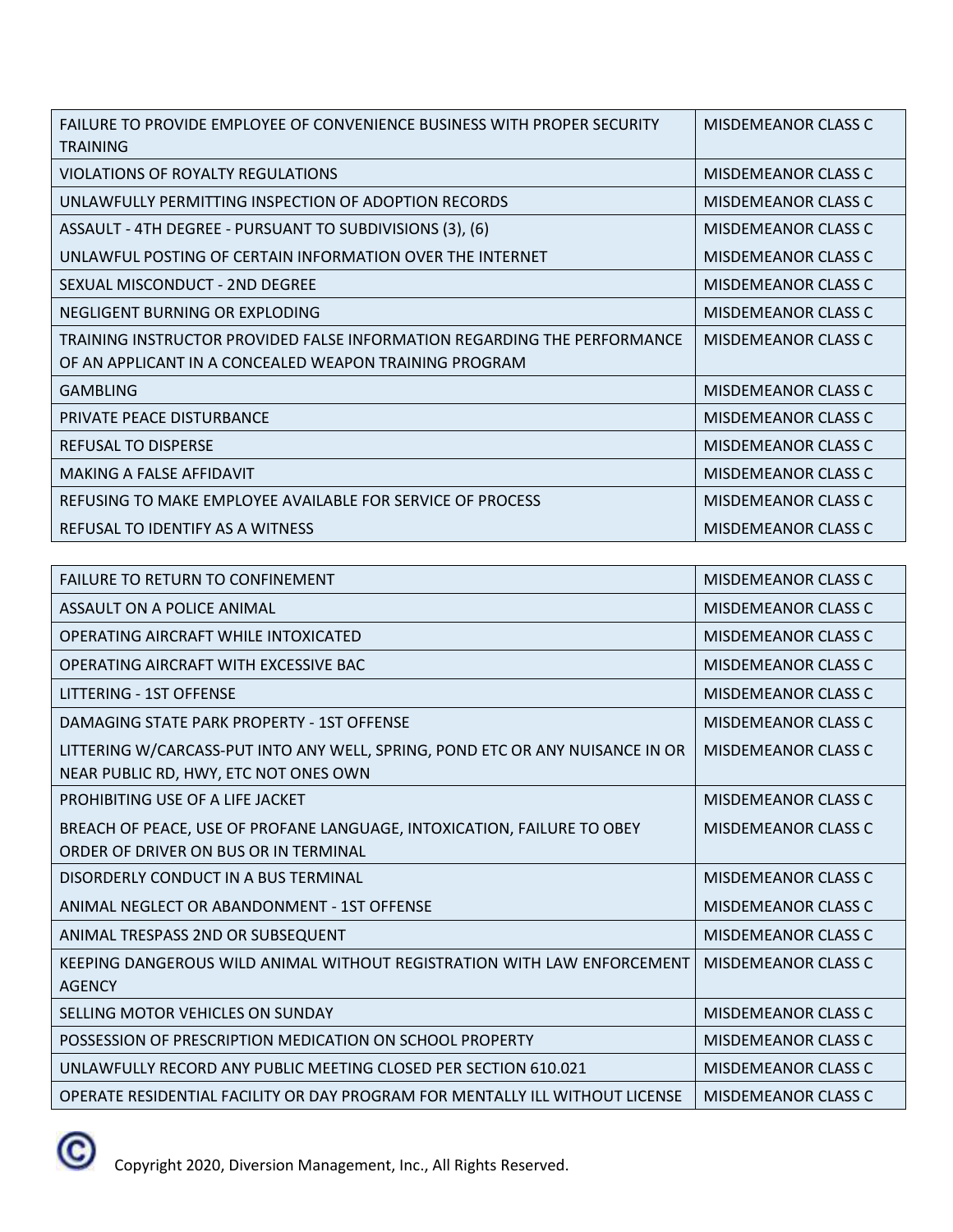| MISREPRESENT INSPECTION STATION/MANUFACTURER/POSSESSION OF ILLEGAL<br>INSPECTION; USE OF ILLEGAL CERTIFICATE OF REGISTRATION/OPERATION OF VEHICLE<br><b>WITHOUT INSPECTION - 2ND OFFENSE</b> | <b>MISDEMEANOR CLASS C</b> |
|----------------------------------------------------------------------------------------------------------------------------------------------------------------------------------------------|----------------------------|
| CONTAMINATION OF SURFACE WATER/GROUNDWATER OR PRESENT NUISANCE FROM<br>DISPOSAL OF WASTES WITH ON-SITE DISPOSAL SYSTEM - PERSON VIOLATES AFTER<br><b>NOTIFICATION</b>                        | <b>MISDEMEANOR CLASS C</b> |
| PERSISTENT VIOLATION OF MISSOURI SEWAGE DISPOSAL LAW AFTER NOTIFICATION                                                                                                                      | <b>MISDEMEANOR CLASS C</b> |
| CONSTRUCT/MAKE MAJOR MODIFICATION OR REPAIR TO ON-SITE SEWAGE DISPOSAL<br>SYSTEM WITHOUT NOTIFYING CITY/COUNTY OR DEPARTMENT AND COMPLETE<br><b>APPLICATION OR FEE</b>                       | <b>MISDEMEANOR CLASS C</b> |
| CONSTRUCT/MODIFY/REPAIR ON-SITE SEWAGE DISPOSAL SYSTEM NOT IN COMPLIANCE<br><b>WITH STATE STANDARDS</b>                                                                                      | <b>MISDEMEANOR CLASS C</b> |
| FAIL TO PROVIDE NOTICE AND OPPORTUNITY FOR INSPECTION BY THE<br>CITY/COUNTY/DEPARTMENT OF AN ON-SITE SEWAGE DISPOSAL SYSTEM                                                                  | <b>MISDEMEANOR CLASS C</b> |
| ABUSE OF ELEVATOR SAFETY                                                                                                                                                                     | <b>MISDEMEANOR CLASS C</b> |
|                                                                                                                                                                                              |                            |
| List of Class D Misdemeanor Offenses in Missouri                                                                                                                                             |                            |
| <b>DESCRIPTION CLASS D</b>                                                                                                                                                                   | <b>TYPE/CLASS</b>          |
| KNOWINGLY DISPOSE/CAUSE DISPOSAL OF MORE THAN 2000 POUNDS OR MORE THAN<br>400 CUBIC FEET OF PERSONAL CONSTRUCTION/DEMOLITION WASTE ON PROPERTY                                               | <b>MISDEMEANOR CLASS D</b> |
| OPERATE VEHICLE ON HIGHWAY WITHOUT A VALID LICENSE - 1ST OFFENSE                                                                                                                             | <b>MISDEMEANOR CLASS D</b> |
| OPERATE MOTORCYCLE WHEN DRIVER'S LICENSE NOT VALIDATED FOR SUCH OPERATION -<br><b>1ST OFFENSE</b>                                                                                            | <b>MISDEMEANOR CLASS D</b> |
| OPERATE VEHICLE WITH AN INSTRUCTION PERMIT OR LICENSE ISSUED TO ANOTHER - 1ST<br><b>OFFENSE</b>                                                                                              | <b>MISDEMEANOR CLASS D</b> |

| WILLFULLY REFUSE TO FURNISH REQUIRED ALCOHOL/DRUG RELATED RECORDS TO HWY<br>PATROL/DOR                                              | <b>MISDEMEANOR CLASS D</b> |
|-------------------------------------------------------------------------------------------------------------------------------------|----------------------------|
| OPERATE MOTOR VEHICLE OWNED BY ANOTHER KNOWING OWNER OF VEHICLE HAS NOT<br>MAINTAINED FINANCIAL RESPONSIBILITY - 1ST OFFENSE        | <b>MISDEMEANOR CLASS D</b> |
| OWNER OPERATE MOTOR VEHICLE WITHOUT MAINTAINING FINANCIAL RESPONSIBILITY<br>(MOTOR VEHICLE REQUIRED TO BE REGISTERED) - 1ST OFFENSE | <b>MISDEMEANOR CLASS D</b> |
| PERMIT ANOTHER TO OPERATE MOTOR VEHICLE WITHOUT FINANCIAL RESPONSIBILITY<br>(MOTOR VEHICLE REQUIRED TO BE REGISTERED) - 1ST OFFENSE | <b>MISDEMEANOR CLASS D</b> |
| <b>PROHIBITED TOWING OF VEHICLE FROM SCENE OF ACCIDENT - 1ST OFFENSE</b>                                                            | <b>MISDEMEANOR CLASS D</b> |
| PURCHASE/ATTEMPT TO PURCHASE OR POSSESSION OF LIQUOR BY MINOR - 1ST OFFENSE                                                         | <b>MISDEMEANOR CLASS D</b> |
| MINOR VISIBLY INTOXICATED/BLOOD ALCOHOL CONTENT MORE THAN .02% - 1ST<br><b>OFFENSE</b>                                              | <b>MISDEMEANOR CLASS D</b> |
| STEALING - VALUE LESS THAN \$150 AND NO PRIOR STEALING OFFENSE                                                                      | MISDEMEANOR CLASS D        |

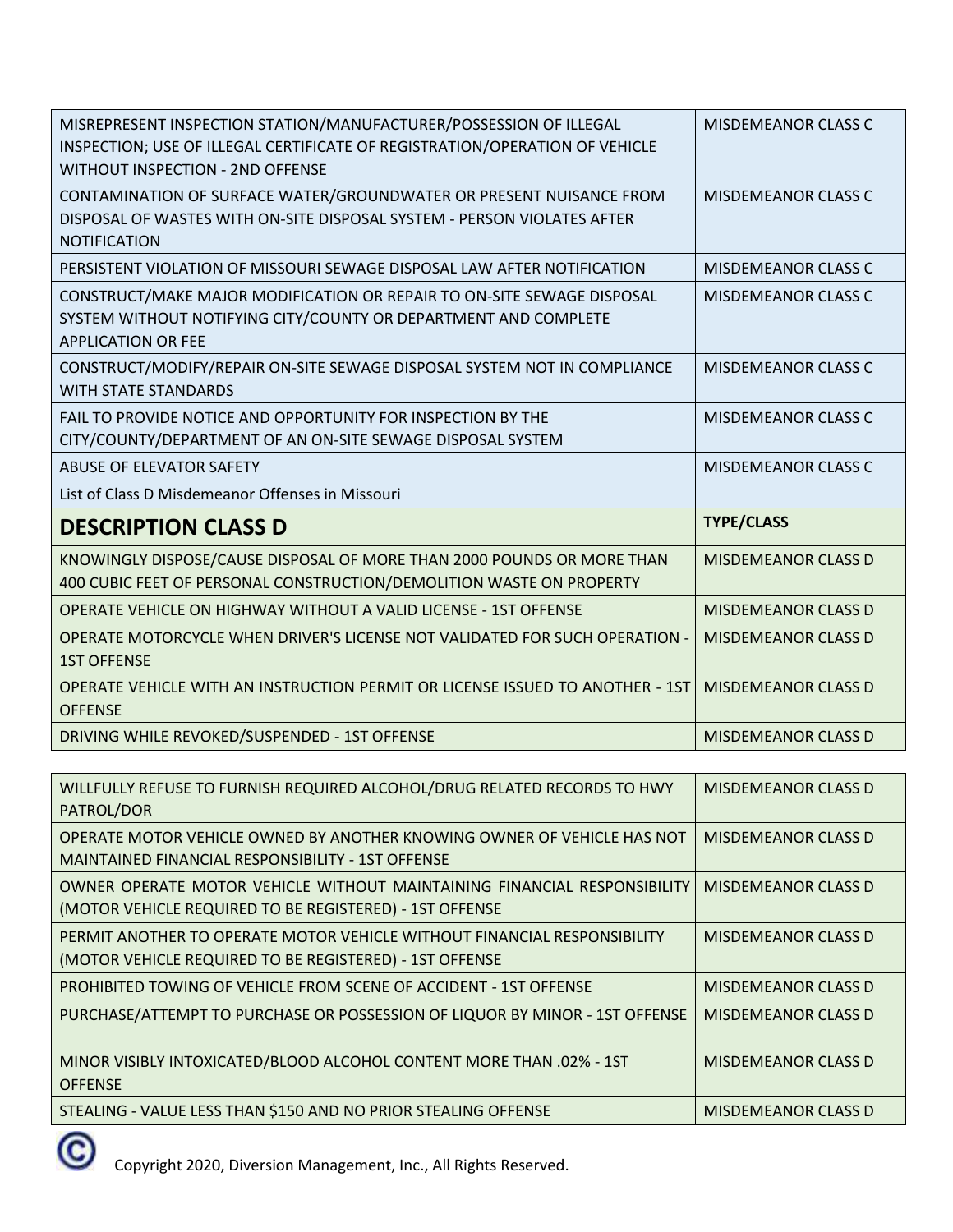| POSSESSION OF MARIJUANA/SYNTHETIC CANNABINOID OF 10 GRAMS OR LESS                                                          |  | <b>MISDEMEANOR CLASS D</b> |  |
|----------------------------------------------------------------------------------------------------------------------------|--|----------------------------|--|
| UNLAWFUL POSSESSION OF DRUG PARAPHERNALIA                                                                                  |  | <b>MISDEMEANOR CLASS D</b> |  |
| List of Unclassified Misdemeanor Offenses in Missouri                                                                      |  |                            |  |
| <b>UNCLASSIFIED</b>                                                                                                        |  | <b>TYPE/CLASS</b>          |  |
| FAILED TO STOP OR OBEY REASONABLE SIGNAL DIRECTION OF A HIGHWAY PATROLMAN                                                  |  | MISD. UNCLASSIFIED         |  |
| <b>VIOLATE BURN BAN</b>                                                                                                    |  | MISD. UNCLASSIFIED         |  |
| FALSELY CERTIFYING FACT(S) COVERED BY COUNTY FINANCIAL STATEMENT (2ND, 3RD, AND 4TH<br><b>CLASS COUNTIES)</b>              |  | MISD. UNCLASSIFIED         |  |
| FALSELY CERTIFYING FACT/S COVERED BY COUNTY FINANCIAL STATEMENT (1ST CLASS,<br><b>NONCHARTER COUNTIES)</b>                 |  | MISD. UNCLASSIFIED         |  |
| WILLFULLY NEGLECT/REFUSE TO PERFORM ANY OF THE DUTIES REQUIRED OF RECORDER                                                 |  | MISD. UNCLASSIFIED         |  |
| DUMPING IN AN UNLICENSED AREA                                                                                              |  | MISD. UNCLASSIFIED         |  |
| FAILURE TO PAY COUNTY CIGARETTE TAX OR AFFIX STAMPS                                                                        |  | MISD. UNCLASSIFIED         |  |
| VIOLATION OF RULES AND REGULATIONS OF RAPID TRANSIT CAR, BUS OR OTHER CONVEYANCE                                           |  | MISD. UNCLASSIFIED         |  |
| CITY OFFICIAL KNOWINGLY/WILLFULLY ALLOWS ANY CLAIM OR DEMAND AGAINST CITY WHEN<br>CONTRACT/AGREEMENT NOT AUTHORIZED BY LAW |  | MISD. UNCLASSIFIED         |  |
| CITY OFFICIAL ALLOWING UNAUTHORIZED CLAIM AGAINST CITY                                                                     |  | MISD. UNCLASSIFIED         |  |
| SERVING WITHOUT LICENSE AS PRIVATE WATCHMAN/DETECTIVE/POLICEMAN                                                            |  | MISD. UNCLASSIFIED         |  |
| <b>DESTRUCTION OF STATE RECORDS</b>                                                                                        |  | MISD. UNCLASSIFIED         |  |
| CLERK OF COUNTY COMMISSION DISCLOSES AMOUNT OF BID BEFORE SELECTION OF<br><b>DEPOSITARIES</b>                              |  | MISD. UNCLASSIFIED         |  |
| CLASS FOUR ELECTION OFFENSE OF VOTER REGISTRATION AND SUBMISSION OF VOTER<br><b>REGISTRATION APPLICATIONS</b>              |  | MISD. UNCLASSIFIED         |  |
| CLASS THREE ELECTION OFFENSE - VOTER REGISTRATION SOLICIT OR KNOWINGLY FAIL TO<br>REGISTER WITH SECRETARY OF STATE         |  | MISD. UNCLASSIFIED         |  |
| <b>COMMITTING CLASS THREE ELECTION OFFENSES</b>                                                                            |  | MISD. UNCLASSIFIED         |  |
| COMMITTING CLASS FOUR ELECTION OFFENSES                                                                                    |  | MISD. UNCLASSIFIED         |  |
| FAILURE TO SECURE A BUILDING PERMIT                                                                                        |  | MISD. UNCLASSIFIED         |  |
| FAILURE TO MAKE AND FORWARD ASSESSMENT BOOK ABSTRACT TO STATE TAX COMMISSION<br><b>AS REQUIRED</b>                         |  | MISD. UNCLASSIFIED         |  |
| VIOLATION OF CHAPTER 142 MOTOR FUEL REQUIREMENTS AND REGULATIONS                                                           |  | MISD. UNCLASSIFIED         |  |

| EMPLOYER, WITH INTENT TO DEFRAUD, WILLFULLY FAILED TO FILE RETURN/TRUTHFULLY   MISD. UNCLASSIFIED<br>ACCOUNT FOR/PAY WITHHOLDING TAX |                    |
|--------------------------------------------------------------------------------------------------------------------------------------|--------------------|
| ATTEMPTING TO EVADE OR DEFEAT INCOME TAX                                                                                             | MISD. UNCLASSIFIED |
| FAILURE TO COLLECT OR PAY OVER INCOME TAX                                                                                            | MISD. UNCLASSIFIED |
| FAILURE TO FILE/PAY A MISSOURI INCOME TAX RETURN -                                                                                   | MISD. UNCLASSIFIED |
| FILING A FALSE MISSOURI INCOME TAX RETURN                                                                                            | MISD. UNCLASSIFIED |

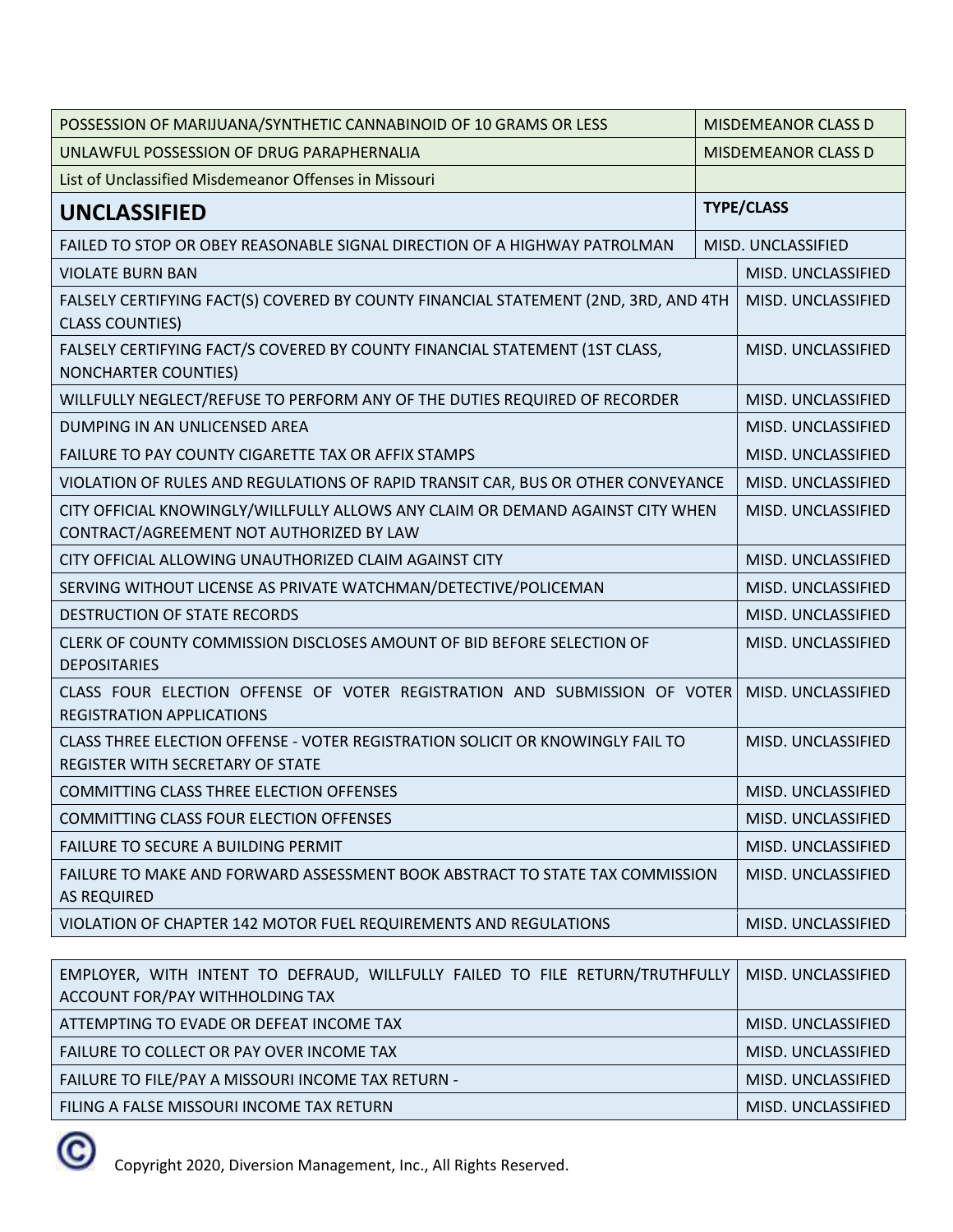| FAIL TO COLLECT SALES TAX, FILE RETURN AND PAY TAXES; MISREPRESENT ASSUMPTION OF<br><b>TAXES</b>                                    | MISD. UNCLASSIFIED |
|-------------------------------------------------------------------------------------------------------------------------------------|--------------------|
| WITH INTENT TO DEFRAUD, WILLFULLY FAILED TO MAKE A SALES TAX RETURN/PAY SALES<br>TAX/KEEP RECORDS/SUPPLY INFORMATION                | MISD. UNCLASSIFIED |
| FILING A FALSE SALES TAX RETURN                                                                                                     | MISD. UNCLASSIFIED |
| VIOLATION OF SALES TAX LAW                                                                                                          | MISD. UNCLASSIFIED |
| FAIL TO PAY MISSOURI USE TAX                                                                                                        | MISD. UNCLASSIFIED |
| TAX EVASION ON INTANGIBLE PERSONAL PROPERTY                                                                                         | MISD. UNCLASSIFIED |
| DEALING AS A MERCHANT WITHOUT A LICENSE                                                                                             | MISD. UNCLASSIFIED |
| <b>TRUANCY</b>                                                                                                                      | MISD. UNCLASSIFIED |
| FAILURE TO COMPLY WITH REQUIREMENTS FOR TRANSPORTATION OF DEAD BODIES                                                               | MISD. UNCLASSIFIED |
| VIOLATE REGULATIONS FOR MANUFACTURE AND SALE OF FOOD, DRUGS OR COSMETICS                                                            | MISD. UNCLASSIFIED |
| MISREPRESENTATION OF FACTS IN REPORTING BLOOD TEST OF INFANT                                                                        | MISD. UNCLASSIFIED |
| FAILURE TO COMPLY WITH COUNTY CIGARETTE TAX/STAMP/RECORDS REQUIREMENTS                                                              | MISD. UNCLASSIFIED |
| WILLFULLY VIOLATE PROVISIONS OF SECTION 214.270-.410 REGARDING ENDOWED CARE FUND<br><b>BY CEMETERY OPERATOR</b>                     | MISD. UNCLASSIFIED |
| PERMIT/AID A CHILD TO RUN AWAY FROM A DIVISION OF YOUTH SERVICES INSTITUTION OR<br>CONCEAL/HARBOR A CHILD IN ORDER TO ELUDE PURSUIT | MISD. UNCLASSIFIED |
| SHERIFF/JAILER REFUSE TO RECEIVE PRISONER FROM OTHER OFFICER/CONSTABLE                                                              | MISD. UNCLASSIFIED |
| OPERATING, ESTABLISHING OR MAINTAINING A JUNKYARD WITHOUT A LICENSE                                                                 | MISD. UNCLASSIFIED |
| SALES AGENT VIOLATION OR PECUNIARY INTEREST IN CONSTRUCTION CONTRACT                                                                | MISD. UNCLASSIFIED |
| WILLFULLY FAIL TO COMPLY WITH PROVISIONS OF SECTIONS 229.040-229.200 REGARDING<br><b>INSTALLATION OF UTILITIES</b>                  | MISD. UNCLASSIFIED |
| OBSTRUCTED/DAMAGED/CHANGED LOCATION OF PUBLIC ROAD (WILLFULLY OR KNOWINGLY)                                                         | MISD. UNCLASSIFIED |
| DROVE ON BRIDGE/HIGHWAY UNDER CONSTRUCTION/IMPROVEMENT THAT WAS CLOSED BY<br><b>BARRIERS</b>                                        | MISD. UNCLASSIFIED |
| FAILURE OF TOWNSHIP CLERK TO PREPARE/PUBLISH STATEMENT REQUIRED BY SECTION<br>231.280                                               | MISD. UNCLASSIFIED |
| RESIST SEARCH OR INTERFERE WITH EXECUTION OF WARRANT FROM MDC                                                                       | MISD. UNCLASSIFIED |
| VIOLATE FREE FLOW OF FISHWAY OR FISH HATCHERY MAINTENANCE REGULATIONS                                                               | MISD. UNCLASSIFIED |
| SOLICIT/CONSPIRE/AID/ABET ILLEGAL SHIPMENTS OF WILDLIFE                                                                             | MISD. UNCLASSIFIED |
| CONSIGNEE FAILURE TO NOTIFY COMMISSION OF ILLEGAL WILDLIFE                                                                          | MISD. UNCLASSIFIED |
| DISCHARGE SUBSTANCE INTO WATERS OF THE STATE SUFFICIENT TO INJURE/STUPEFY/KILL FISH                                                 | MISD. UNCLASSIFIED |
| OPERATING A MOTOR VEHICLE IN A NON-DESIGNATED AREA IN A STATE PARK                                                                  | MISD. UNCLASSIFIED |
| EXCEEDED THE SPEED LIMIT IN A STATE PARK                                                                                            | MISD. UNCLASSIFIED |
| ALLOWED ANIMAL(S) TO RUN AT LARGE IN A STATE PARK                                                                                   | MISD. UNCLASSIFIED |
| FAILURE TO LEASH PET IN A STATE PARK                                                                                                | MISD. UNCLASSIFIED |
| USING FIREWORKS WITHIN THE BOUNDARIES OF A STATE PARK                                                                               | MISD. UNCLASSIFIED |

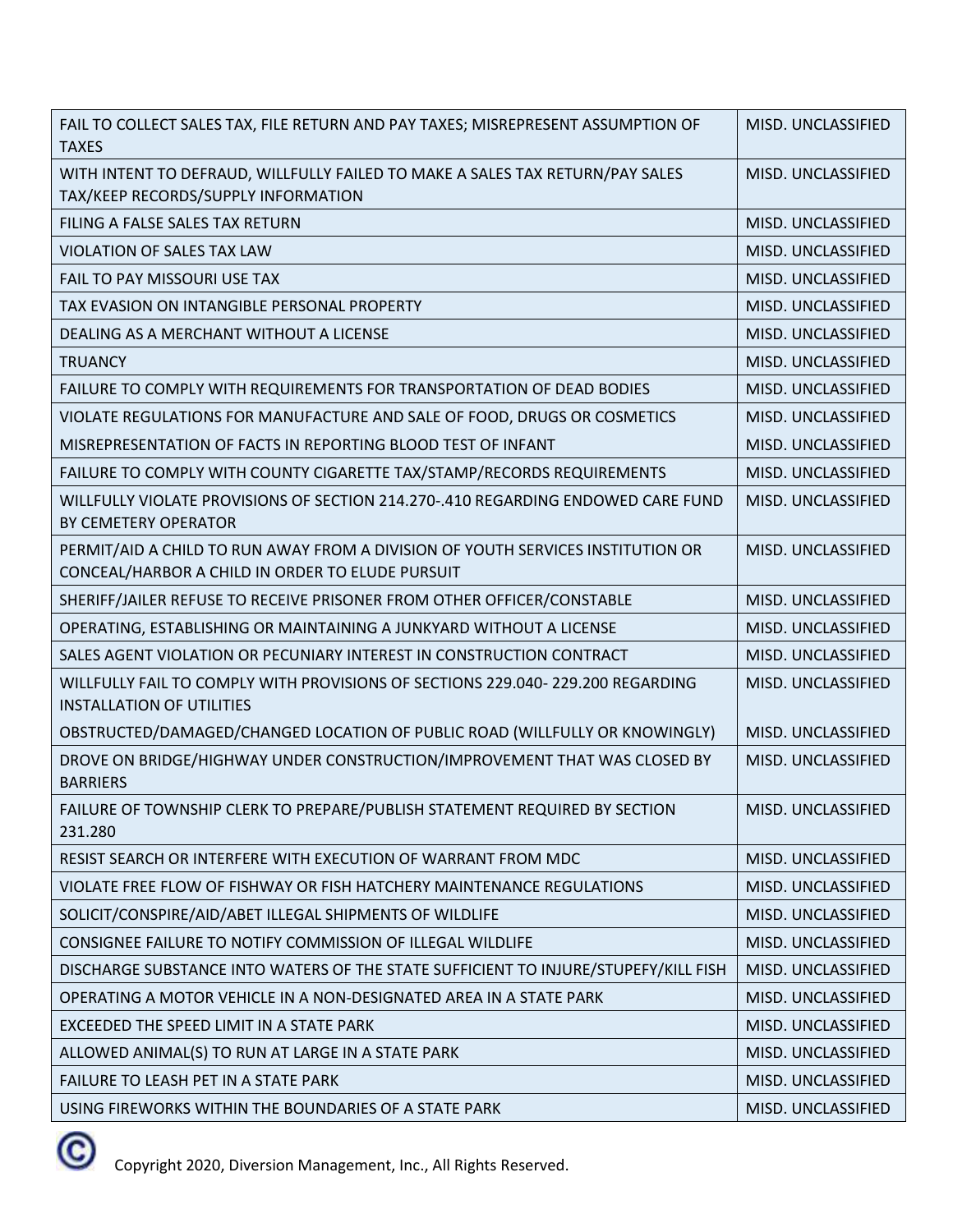UNLAWFULLY TAKING WILDLIFE IN A STATE PARK MISD. UNCLASSIFIED

| VIOLATIONS OF THE STATE FORESTRY LAW                                                                                                     | MISD. UNCLASSIFIED |
|------------------------------------------------------------------------------------------------------------------------------------------|--------------------|
| VIOLATE HAZARDOUS WASTE MANAGEMENT/TRANSPORTING PRACTICE - 1ST OFFENSE                                                                   | MISD. UNCLASSIFIED |
| VIOLATING PROVISIONS REGARDING DISPOSAL OF DEAD ANIMALS                                                                                  | MISD. UNCLASSIFIED |
| FAIL TO HAVE VEHICLE USED TO TRANSPORT BODIES OF DEAD ANIMALS CONSTRUCTED TO<br>PREVENT SEEPAGE/DRIPPING FROM BODIES/SEEN BY PUBLIC      | MISD. UNCLASSIFIED |
| FAILURE OF GRAIN DEALER TO DISPLAY LICENSING NOTICE                                                                                      | MISD. UNCLASSIFIED |
| COLLECT WORKERS COMPENSATION INSURANCE COSTS FROM AN EMPLOYEE                                                                            | MISD. UNCLASSIFIED |
| FAILURE OF EMPLOYER/INSURER TO REPORT PERSONAL INJURY ACCIDENT WITHIN 30 DAYS OR<br>SUBSEQUENT REPORTS WITHIN STATUTORY TIME FRAMES      | MISD. UNCLASSIFIED |
| <b>MAKING FALSE STATEMENT REGARDING UNEMPLOYMENT BENEFITS</b>                                                                            | MISD. UNCLASSIFIED |
| FAILURE TO PAY WAGES WITHIN REQUIRED TIME                                                                                                | MISD. UNCLASSIFIED |
| FAILURE TO PROVIDE AT LEAST 1 PORTABLE TOILET PER 20 CONSTRUCTION WORKERS                                                                | MISD. UNCLASSIFIED |
| PERMIT UNVALIDATED LICENSEE TO OPERATE MOTORCYCLE - 1ST OFFENSE                                                                          | MISD. UNCLASSIFIED |
| OPERATE VEHICLE WITH AN INSTRUCTION PERMIT OR LICENSE ISSUED TO ANOTHER - 1ST<br><b>OFFENSE</b>                                          | MISD. UNCLASSIFIED |
| OPERATED MOTOR VEHICLE WITHOUT OBTAINING NEW DRIVER'S LICENSE AFTER BEING<br>REVOKED/SUSPENDED                                           | MISD. UNCLASSIFIED |
| REPRESENTED THE DRIVER'S LICENSE OF ANOTHER PERSON TO BE HIS/HERS                                                                        | MISD. UNCLASSIFIED |
| LOANED DRIVER'S LICENSE TO ANOTHER PERSON                                                                                                | MISD. UNCLASSIFIED |
| PROVIDED FRAUDULENT INFORMATION IN APPLICATION FOR DRIVER'S LICENSE                                                                      | MISD. UNCLASSIFIED |
| CAUSED OR KNOWINGLY PERMITTED CHILD OR WARD UNDER AGE 16 TO DRIVE MOTOR<br><b>VEHICLE</b>                                                | MISD. UNCLASSIFIED |
| AUTHORIZE/KNOWINGLY PERMIT PERSON TO DRIVE MOTOR VEHICLE WHO HAD NO LEGAL<br><b>RIGHT</b>                                                | MISD. UNCLASSIFIED |
| OWNER OPERATE MOTOR VEHICLE WITHOUT MAINTAINING FINANCIAL RESPONSIBILITY (MOTOR<br>VEHICLE REQUIRED TO BE REGISTERED) - 2ND/SUBS OFFENSE | MISD. UNCLASSIFIED |
| PERMIT ANOTHER TO OPERATE MOTOR VEHICLE WITHOUT FINANCIAL RESPONSIBILITY (MOTOR<br>VEHICLE REQUIRED TO BE REGISTERED) - 2ND/SUBS OFFENSE | MISD. UNCLASSIFIED |
| OPERATE MOTOR VEHICLE OWNED BY ANOTHER KNOWING OWNER OF VEHICLE HAS NOT<br>MAINTAINED FINANCIAL RESPONSIBILITY - 2ND/SUBS OFFENSE        | MISD. UNCLASSIFIED |
| DRIVE MOTOR VEHICLE ON HIGHWAY WHILE OWNER'S REGISTRATION IS SUSPENDED/REVOKED<br>PURSUANT TO CHAPTER 303                                | MISD. UNCLASSIFIED |
| DRIVE MOTOR VEHICLE ON HIGHWAY WHILE DRIVER'S LICENSE IS SUSPENDED/REVOKED<br>PURSUANT TO CHAPTER 303                                    | MISD. UNCLASSIFIED |
| DROVE AT SUCH SLOW SPEED TO IMPEDE/BLOCK NORMAL AND REASONABLE TRAFFIC<br><b>MOVEMENT</b>                                                | MISD. UNCLASSIFIED |

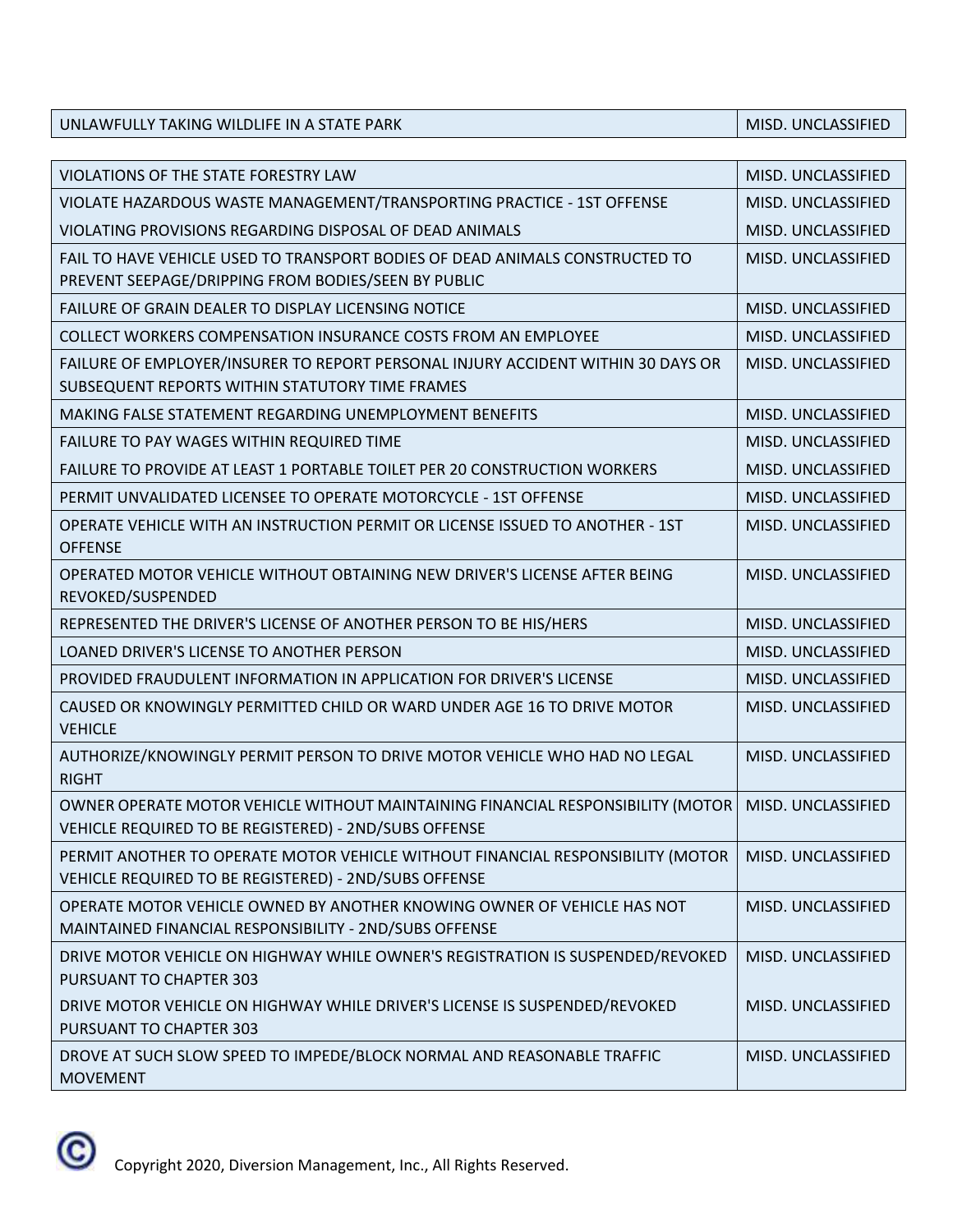| UNLAWFULLY OPERATE LOW-SPEED VEHICLE UPON HIGHWAY WITH A POSTED SPEED LIMIT<br><b>GREATER THAN 35 MPH</b>   | MISD. UNCLASSIFIED |
|-------------------------------------------------------------------------------------------------------------|--------------------|
| UNI AWFULLY OPERATE LOW-SPEED VEHICLE UPON HIGHWAY WITHOUT PROOF OF FINANCIAL<br><b>RESPONSIBILITY</b>      | MISD. UNCLASSIFIED |
| UNLAWFULLY OPERATE LOW-SPEED VEHICLE UPON HIGHWAY WITHOUT A VALID DRIVER'S<br><b>LICENSE</b>                | MISD. UNCLASSIFIED |
| FAILED TO STOP LOADED BUS OR HAZARDOUS/INFLAMMABLE/CORROSIVE MATERIALS TRUCK<br>FOR RAILROAD GRADE CROSSING | MISD. UNCLASSIFIED |
| UNI AWFULLY OPERATE RECREATIONAL OFF-HIGHWAY VEHICLE ON A HIGHWAY - WITHOUT A<br><b>VALID LICENSE</b>       | MISD. UNCLASSIFIED |

| UNLAWFULLY OPERATE RECREATIONAL OFF-HIGHWAY VEHICLE ON A HIGHWAY                                                                 | MISD. UNCLASSIFIED |
|----------------------------------------------------------------------------------------------------------------------------------|--------------------|
| UNLAWFULLY OPERATE RECREATIONAL OFF-HIGHWAY VEHICLE - OTHER THAN WITHOUT A<br><b>VALID LICENSE</b>                               | MISD. UNCLASSIFIED |
| OPERATE/DRIVE MOTOR VEHICLE WITH DISABLED PLACARD HANGING FROM REARVIEW<br><b>MIRROR</b>                                         | MISD. UNCLASSIFIED |
| FAILED TO YIELD TO BLIND PEDESTRIAN WITH GUIDE DOG OR WHITE CANE                                                                 | MISD. UNCLASSIFIED |
| FAIL TO MAKE REASONABLE EFFORT TO CLEAR HIGHWAY OF SUBSTANCE CAUSING INJURY TO<br>TIRES/VEHICLE WHEN DROPPED ON PURPOSE/ACCIDENT | MISD. UNCLASSIFIED |
| OPERATE/TRANSPORT IMPLEMENTS OF HUSBANDRY ON HIGHWAY BETWEEN SUNSET AND<br><b>SUNRISE</b>                                        | MISD. UNCLASSIFIED |
| OPERATED IMPLEMENTS OF HUSBANDRY ON STATE HIGHWAY WITHOUT OPERATOR'S LICENSE                                                     | MISD. UNCLASSIFIED |
| OPERATED SLUDGE DISPOSAL UNIT ON INTERSTATE HIGHWAY                                                                              | MISD. UNCLASSIFIED |
| OPERATED SLUDGE DISPOSAL UNIT IN VIOLATION OF SPECIAL PERMIT                                                                     | MISD. UNCLASSIFIED |
| WIDTH OF VEHICLE EXCEEDED 8 1/2 FEET                                                                                             | MISD. UNCLASSIFIED |
| WIDTH OF SLUDGE DISPOSAL UNIT EXCEEDED 11 1/2 FEET                                                                               | MISD. UNCLASSIFIED |
| HEIGHT OF VEHICLE EXCEEDED 13 1/2 OR 14 FEET                                                                                     | MISD. UNCLASSIFIED |
| LENGTH OF SINGLE MOTOR VEHICLE EXCEEDED 45 FEET                                                                                  | MISD. UNCLASSIFIED |
| LENGTH OF BUS EXCEEDED 45/46/47 FEET                                                                                             | MISD. UNCLASSIFIED |
| LENGTH OF TRUCK AND OTHER COMBINED VEHICLE(S) EXCEEDED 55 FEET                                                                   | MISD. UNCLASSIFIED |
| LENGTH OF TRACTOR AND SEMI-TRAILER EXCEEDED 60 FEET                                                                              | MISD. UNCLASSIFIED |
| LENGTH OF TRACTOR, SEMI-TRAILER AND TRAILER/TRUCK AND TRAILERS EXCEEDED 65 FEET                                                  | MISD. UNCLASSIFIED |
| LENGTH OF SEMI-TRAILER/TRAILER EXCEEDED 28-28 1/2 FEET                                                                           | MISD. UNCLASSIFIED |
| LENGTH OF SEMI-TRAILER WITH LOAD EXCEEDED 53 FEET ON INTERSTATE OR DESIGNATED<br>HIGHWAY PLUS 10 AIR MILES                       | MISD. UNCLASSIFIED |
| LENGTH OF LOADED AUTO/BOAT TRANSPORTING EXCEEDED LIMIT                                                                           | MISD. UNCLASSIFIED |
| LENGTH OF DRIVEWAY SADDLEMOUNT COMBINATION EXCEEDED LIMIT                                                                        | MISD. UNCLASSIFIED |
| LENGTH OF ARTICULATED BUS EXCEEDED 60/61/62 FEET                                                                                 | MISD. UNCLASSIFIED |
| WEIGHT ON TANDEM AXLE EXCEEDED 34,000 POUNDS                                                                                     | MISD. UNCLASSIFIED |
|                                                                                                                                  |                    |

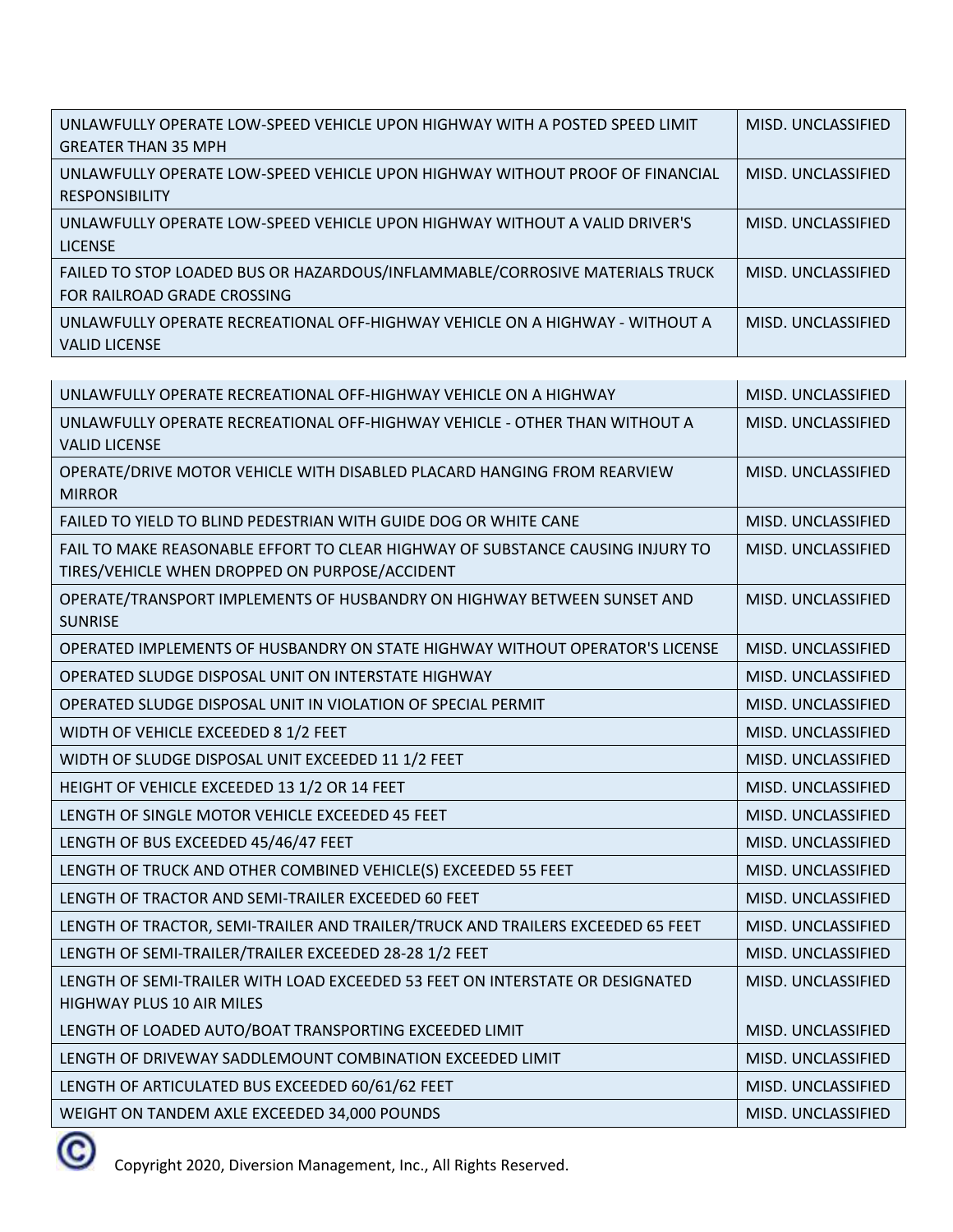| WEIGHT ON SINGLE AXLE EXCEEDED 20,000 POUNDS                                    | MISD. UNCLASSIFIED |
|---------------------------------------------------------------------------------|--------------------|
| WEIGHT ON STEERING AXLE EXCEEDS 12,000 POUNDS/VEHICLE MANUFACTURER'S RATING     | MISD. UNCLASSIFIED |
| WEIGHT ON SINGLE AXLE EXCEEDED 22,000 POUNDS                                    | MISD. UNCLASSIFIED |
| WEIGHT ON TANDEM AXLE EXCEEDED 36,000 POUNDS                                    | MISD. UNCLASSIFIED |
| GROSS WEIGHT EXCEEDED POSTED LIMIT FOR BRIDGE                                   | MISD. UNCLASSIFIED |
| GROSS WEIGHT EXCEEDED 80,000 POUNDS                                             | MISD. UNCLASSIFIED |
| WEIGHT ON LIVESTOCK/MILK HAULER EXCEEDS 85,500 POUNDS                           | MISD. UNCLASSIFIED |
| WEIGHT ON AXLE GROUP EXCEEDED LIMIT FOR INTERSTATE HIGHWAY                      | MISD. UNCLASSIFIED |
| WEIGHT ON AXLE GROUP EXCEEDED LIMIT FOR HIGHWAY                                 | MISD. UNCLASSIFIED |
| WEIGHT ON BUS SINGLE AXLE EXCEEDED 20,000 POUNDS                                | MISD. UNCLASSIFIED |
| WEIGHT ON BUS TANDEM AXLE EXCEEDED 34,000 POUNDS                                | MISD. UNCLASSIFIED |
| VIOLATE SECTION 304.184 REGARDING WEIGHT LIMITS FOR TRUCKS/TRACTOR-TRAILERS/ETC | MISD. UNCLASSIFIED |
| ENGAGED IN TRANSPORTING SOLID WASTE                                             |                    |
| VIOLATE SECTION 304.184 REGARDING LENGTH/WIDTH LIMITS FOR                       | MISD. UNCLASSIFIED |
| TRUCKS/TRACTORTRAILERS/ETC ENGAGED IN TRANSPORTING SOLID WASTE                  |                    |
| HEIGHT OF VEHICLE IN COMMERCIAL ZONE EXCEED 15 FEET                             | MISD. UNCLASSIFIED |

| WEIGHT ON SINGLE AXLE EXCEEDED 22,400 POUNDS                                                                                      | MISD. UNCLASSIFIED |
|-----------------------------------------------------------------------------------------------------------------------------------|--------------------|
| VIOLATE SPECIAL PERMITS FOR VEHICLES REGARDING WEIGHT LIMITS                                                                      | MISD. UNCLASSIFIED |
| VIOLATE SPECIAL PERMITS FOR VEHICLES REGARDING WIDTH, LENGTH, HEIGHT, SPEED LIMIT<br>OR ANY OTHER CONDITION/RESTRICTION OF PERMIT | MISD. UNCLASSIFIED |
| REFUSE TO WEIGH COMMERCIAL MOTOR VEHICLE OR SUBMIT TO A DRIVER/VEHICLE<br><b>INSPECTION</b>                                       | MISD. UNCLASSIFIED |
| FAILED TO STOP COMMERCIAL MOTOR VEHICLE AT WEIGH STATION                                                                          | MISD. UNCLASSIFIED |
| FAILED TO YIELD RIGHT OF WAY TO PEDESTRIAN FACING WALK SIGNAL                                                                     | MISD. UNCLASSIFIED |
| PEDESTRIAN STARTED TO CROSS ROADWAY WHEN SIGNAL EXHIBITED WORDS "DON'T WALK"                                                      | MISD. UNCLASSIFIED |
| ENTERED/TRAVELED IN A LANE OVER WHICH A RED SIGNAL WAS SHOWN                                                                      | MISD. UNCLASSIFIED |
| PLACED UNAUTHORIZED SIGN/SIGNAL DEVICE ON/IN VIEW OF HIGHWAY                                                                      | MISD. UNCLASSIFIED |
| PLACED DEVICE/SIGN WHICH INTERFERED WITH EFFECTIVENESS OF OFFICIAL SIGN/SIGNALS                                                   | MISD. UNCLASSIFIED |
| PLACED COMMERCIAL ADVERTISING ON OFFICIAL SIGN                                                                                    | MISD. UNCLASSIFIED |
| ALTERED/DEFACED/INJURED/KNOCKED DOWN OR REMOVED SIGN OR SIGNAL DEVICE                                                             | MISD. UNCLASSIFIED |
| INTERFERE/TAMPER WITH AIRDROME/FLYING FIELD/AIRWAY OR LIGHTS/MARKERS OR OTHER<br><b>EQUIPMENT</b>                                 | MISD. UNCLASSIFIED |
| SCUBA DIVING WITHOUT MARKING AREA                                                                                                 | MISD. UNCLASSIFIED |
| OPERATING IN SCUBA DIVER'S MARKED AREA                                                                                            | MISD. UNCLASSIFIED |
| <b>IMPROPER SEWAGE TANK</b>                                                                                                       | MISD. UNCLASSIFIED |
| NOT PLACING RAW SEWAGE IN APPROVED SYSTEM                                                                                         | MISD. UNCLASSIFIED |
| NOT ALLOWING MARINE TOILET INSPECTION                                                                                             | MISD. UNCLASSIFIED |

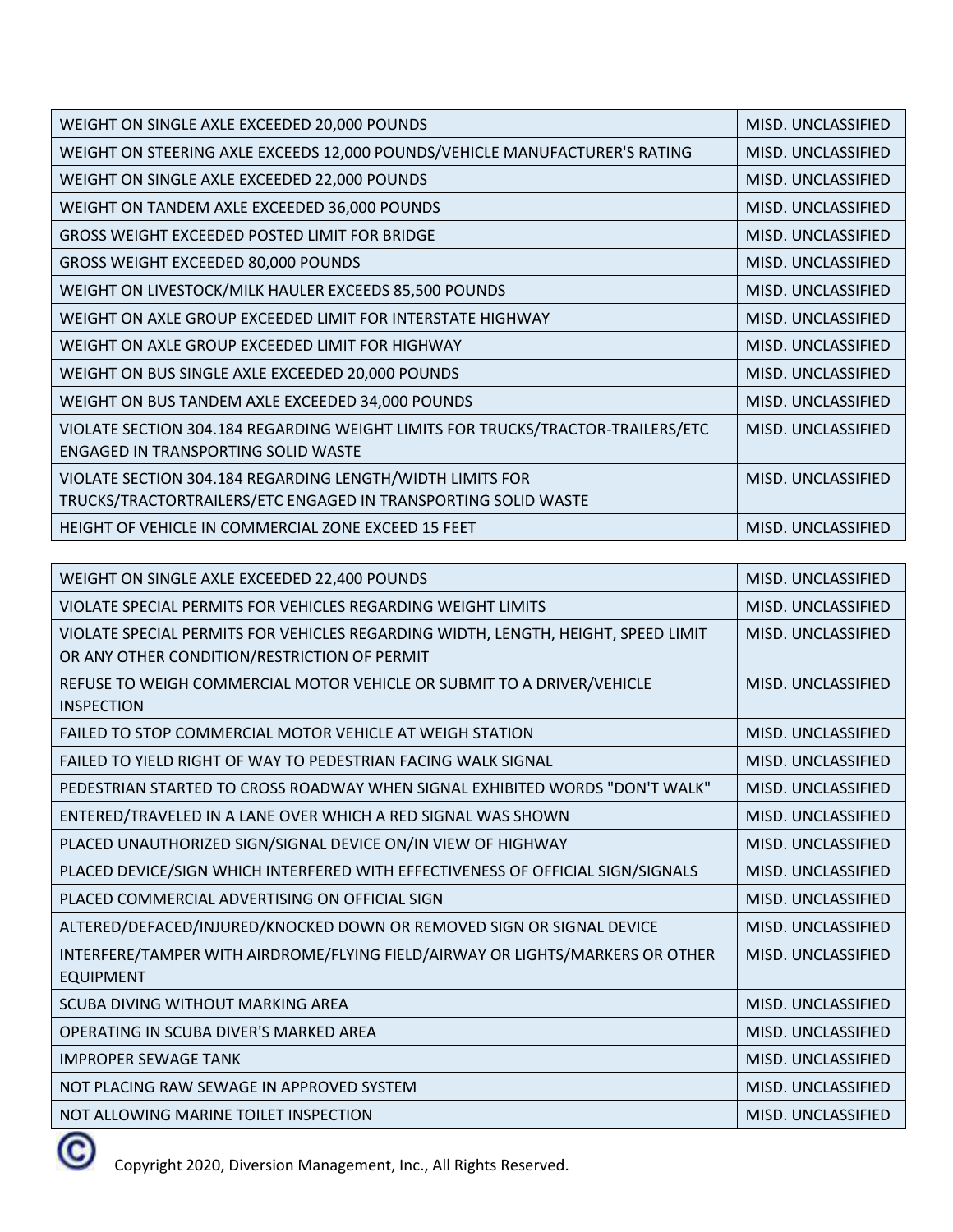| <b>OUTBOARD MOTOR NOT REGISTERED</b>                                                                            | MISD. UNCLASSIFIED |
|-----------------------------------------------------------------------------------------------------------------|--------------------|
| OUTBOARD MOTOR DECAL NOT DISPLAYED                                                                              | MISD. UNCLASSIFIED |
| FAIL TO DISPLAY LIGHTED LAMPS ON MOTOR VEHICLE/MOTORCYCLE DRAWN<br>VEHICLE/MOTORCYCLE AS REQUIRED (GENERAL LAW) | MISD. UNCLASSIFIED |
| OPERATE MOTOR VEHICLE WITHOUT LIGHTED LAMPS WHEN USE WINDSHIELD WIPERS                                          | MISD. UNCLASSIFIED |
| OPERATE MOTOR VEHICLE WITHOUT LIGHTED LAMPS DURING PERIODS OF FOG                                               | MISD. UNCLASSIFIED |
| USED UNAPPROVED LIGHTING DEVICE OR EQUIPMENT ON MOTOR VEHICLE/MOTORCYCLE<br>DRAWN VEHICLE OR MOTORCYCLE         | MISD. UNCLASSIFIED |
| FAIL TO EQUIP CAR/TRUCK/BUS WITH 2 APPROVED HEADLAMPS - 1 ONE EACH SIDE/ON SAME<br><b>LEVEL</b>                 | MISD. UNCLASSIFIED |
| FAILED TO EQUIP MOTORCYCLE WITH AN APPROVED HEADLAMP                                                            | MISD. UNCLASSIFIED |
| EQUIPPED MOTORCYCLE WITH MORE THAN 2 HEADLAMPS                                                                  | MISD. UNCLASSIFIED |
| FAILED TO EQUIP MOTORCYCLE SIDECAR WITH AN APPROVED WHITE LIGHT                                                 | MISD. UNCLASSIFIED |
| VIOLATE SECTION 307.050 REGARDING ALTERNATIVE TO APPROVED HEADLAMPS ON MOTOR<br><b>VEHICLE</b>                  | MISD. UNCLASSIFIED |
| FAILED TO HAVE SINGLE-BEAM HEADLAMP PROPERLY AIMED WITH AN INTENSITY TO SEE<br>PERSONS/VEHICLES 200 FEET        | MISD. UNCLASSIFIED |
| FAILED TO HAVE MULTIPLE BEAM HEADLAMPS ON PASSENGER CAR/TRUCK/BUS                                               | MISD. UNCLASSIFIED |
| FAILED TO HAVE UPPER BEAM HEADLAMPS AIMED WITH INTENSITY TO SEE PERSON/VEHICLE<br><b>350 FEET</b>               | MISD. UNCLASSIFIED |
| FAILED TO HAVE LOW BEAM HEADLAMPS AIMED WITH INTENSITY TO REVEAL PERSON/VEHICLE<br><b>100 FEET</b>              | MISD. UNCLASSIFIED |
| OPERATE MOTOR VEHICLE WITH LOW BEAM HEADLAMPS DIRECTED TO STRIKE EYES OF<br><b>APPROACHING DRIVER</b>           | MISD. UNCLASSIFIED |
|                                                                                                                 |                    |
| FAIL TO HAVE VEHICLE EQUIPPED WITH A PROPER BEAM INDICATOR FOR MULTI-BEAM<br><b>HEADLAMPS</b>                   | MISD. UNCLASSIFIED |
| FAILED TO DIM LIGHTS WHEN WITHIN 500 FEET OF ONCOMING VEHICLE/300 FEET OF REAR OF<br>A VEHICLE                  | MISD. UNCLASSIFIED |
| FAILED TO EQUIP MOTOR VEHICLE/MOTOR DRAWN VEHICLE WITH 2 APPROVED RED TAIL<br>LAMPS ON PROPER LEVEL (KNOWINGLY) | MISD. UNCLASSIFIED |
| FAILED TO EQUIP MOTOR VEHICLE/MOTOR DRAWN VEHICLE WITH REAR LICENSE LAMP TO<br>ILLUMINATE LICENSE 50 FEET       | MISD. UNCLASSIFIED |

FAIL TO EQUIP MOTORCYCLE WITH AN APPROVED PROPERLY MOUNTED RED REFLECTOR MISD. UNCLASSIFIED

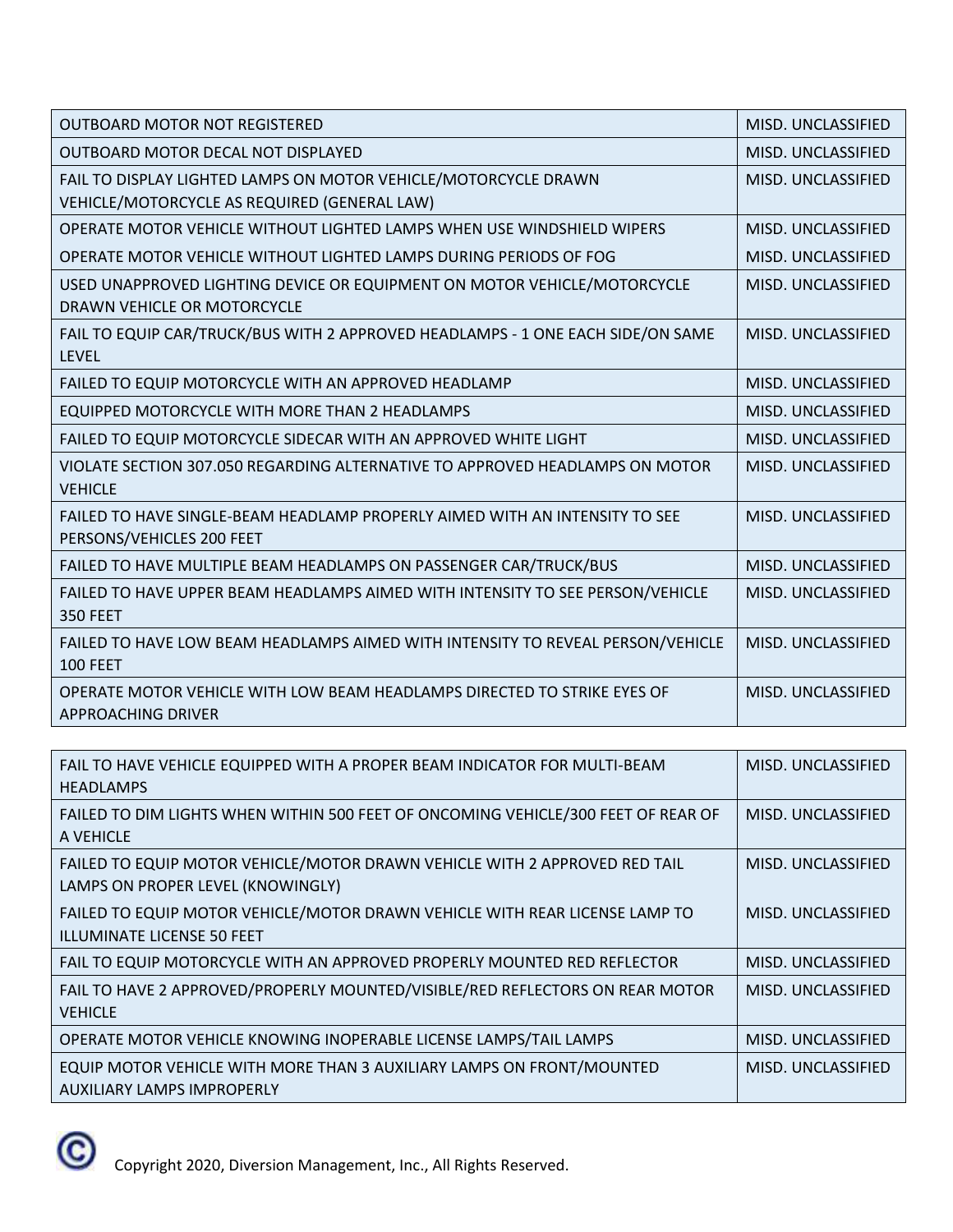| EQUIP MOTOR VEHICLE WITH MORE THAN 2 SIDE COWL/FENDER LAMPS/WRONG COLOR SIDE<br><b>LAMPS</b>                                                          | MISD. UNCLASSIFIED |
|-------------------------------------------------------------------------------------------------------------------------------------------------------|--------------------|
| EQUIP MOTOR VEHICLE WITH BACKUP LAMP THAT IS LIGHTED WHEN VEHICLE IS IN FORWARD<br><b>MOTION</b>                                                      | MISD. UNCLASSIFIED |
| DISPLAYED LIGHTED HEADLAMPS OF COLOR NOT SUBSTANTIALLY WHITE                                                                                          | MISD. UNCLASSIFIED |
| DISPLAYED LIGHTED AUXILIARY LAMPS OF COLOR NOT SUBSTANTIALLY WHITE/YELLOW/AMBER                                                                       | MISD. UNCLASSIFIED |
| DISPLAYED LIGHTED RED LAMP TO FRONT OF MOTOR VEHICLE                                                                                                  | MISD. UNCLASSIFIED |
| USED LAMP OTHER THAN HEAD/SPOT/DIRECTIONAL/AUXILIARY ON MOTOR VEHICLE WHICH<br>PROJECTED BEAM 75 FEET                                                 | MISD. UNCLASSIFIED |
| USED ALTERNATIVE FLASHING SIGNAL ON COMMERCIAL PASSENGER TRANSPORT<br>VEHICLE/RAILROAD PASSENGER CARS NOT LOADING/UNLOADINGPASSENGER                  | MISD. UNCLASSIFIED |
| ALTERNATIVE FLASHING<br>SIGNAL FOR PURPOSE<br><b>USED</b><br>NOT SCHOOL<br>BUS/MAIL<br>TRANSPORT/EMERGENCY VEHICLE/TURN SIGNAL/LOAD/UNLOAD PASSENGERS | MISD. UNCLASSIFIED |
| FAILED TO HAVE 2 LIGHTED HEADLAMPS - 1 ON EACH SIDE OF PASSENGER CAR/TRUCK/BUS                                                                        | MISD. UNCLASSIFIED |
| DISPLAYED MORE THAN 4 LIGHTED HEADLAMPS ON FRONT OF MOTOR VEHICLE                                                                                     | MISD. UNCLASSIFIED |
| FAILED TO DISPLAY PROPER LIGHTED LAMPS ON PARKED PASSENGER CAR/TRUCK/BUS                                                                              | MISD. UNCLASSIFIED |
| FAILED TO HAVE LIGHTED LAMPS ON AGRICULTURAL MACHINE/ROAD MACHINE/FARM<br>TRACTOR/OR HAVE ADEQUATE LAMPS                                              | MISD. UNCLASSIFIED |
| FAILED TO EQUIP PASSENGER VEHICLE WITH 2 SETS OF FRONT SEAT SAFETY BELTS (MOTOR BUS<br>EXCLUDED)                                                      | MISD. UNCLASSIFIED |
| FAILED TO DISPLAY CERTIFICATE OF VEHICLE INSPECTION OR APPROVAL                                                                                       | MISD. UNCLASSIFIED |
| <b>INSPECTING WITHOUT A VALID PERMIT</b>                                                                                                              | MISD. UNCLASSIFIED |
| INSPECTING AT AN UNAPPROVED LOCATION                                                                                                                  | MISD. UNCLASSIFIED |
| EXCEED PRIVATE INSPECTION STATION AUTHORITY BY INSPECTING VEHICLE OF PERSON NOT<br><b>LISTED IN PERMIT</b>                                            | MISD. UNCLASSIFIED |
| FURNISHED/LOANED/GAVE/SOLD VEHICLE INSPECTION PERMIT TO UNENTITLED PERSON                                                                             | MISD. UNCLASSIFIED |
| PERFORMED UNAUTHORIZED REPAIRS                                                                                                                        | MISD. UNCLASSIFIED |
| PERFORMED IMPROPER OR INCOMPLETE VEHICLE INSPECTION                                                                                                   | MISD. UNCLASSIFIED |
| POSSESS STOLEN/COUNTERFEIT/ILLEGALLY PURCHASED VEHICLE INSPECTION<br><b>CERTIFICATE/STICKER</b>                                                       | MISD. UNCLASSIFIED |
| FAILED TO SURRENDER VEHICLE INSPECTION STATION PERMIT                                                                                                 | MISD. UNCLASSIFIED |
|                                                                                                                                                       |                    |

| MAKING/ISSUING/KNOWINGLY USING IMITATION/COUNTERFEIT INSPECTION             | MISD. UNCLASSIFIED |
|-----------------------------------------------------------------------------|--------------------|
| STICKER/SEAL/OTHER DEVICE                                                   |                    |
| ISSUED CERTIFICATE OF VEHICLE INSPECTION OR STICKER WITHOUT VALID PERMIT    | MISD. UNCLASSIFIED |
| DISPLAY/PERMIT DISPLAY OF FICTITIOUS VEHICLE INSPECTION CERTIFICATE/STICKER | MISD. UNCLASSIFIED |
| OPERATE SCHOOL BUS THAT WAS INSPECTED AND FOUND UNSAFE WITHOUT MAKING       | MISD. UNCLASSIFIED |
| <b>CORRECTIONS</b>                                                          |                    |
| MOTOR VEHICLE INSPECTION VIOLATION                                          | MISD. UNCLASSIFIED |
|                                                                             |                    |

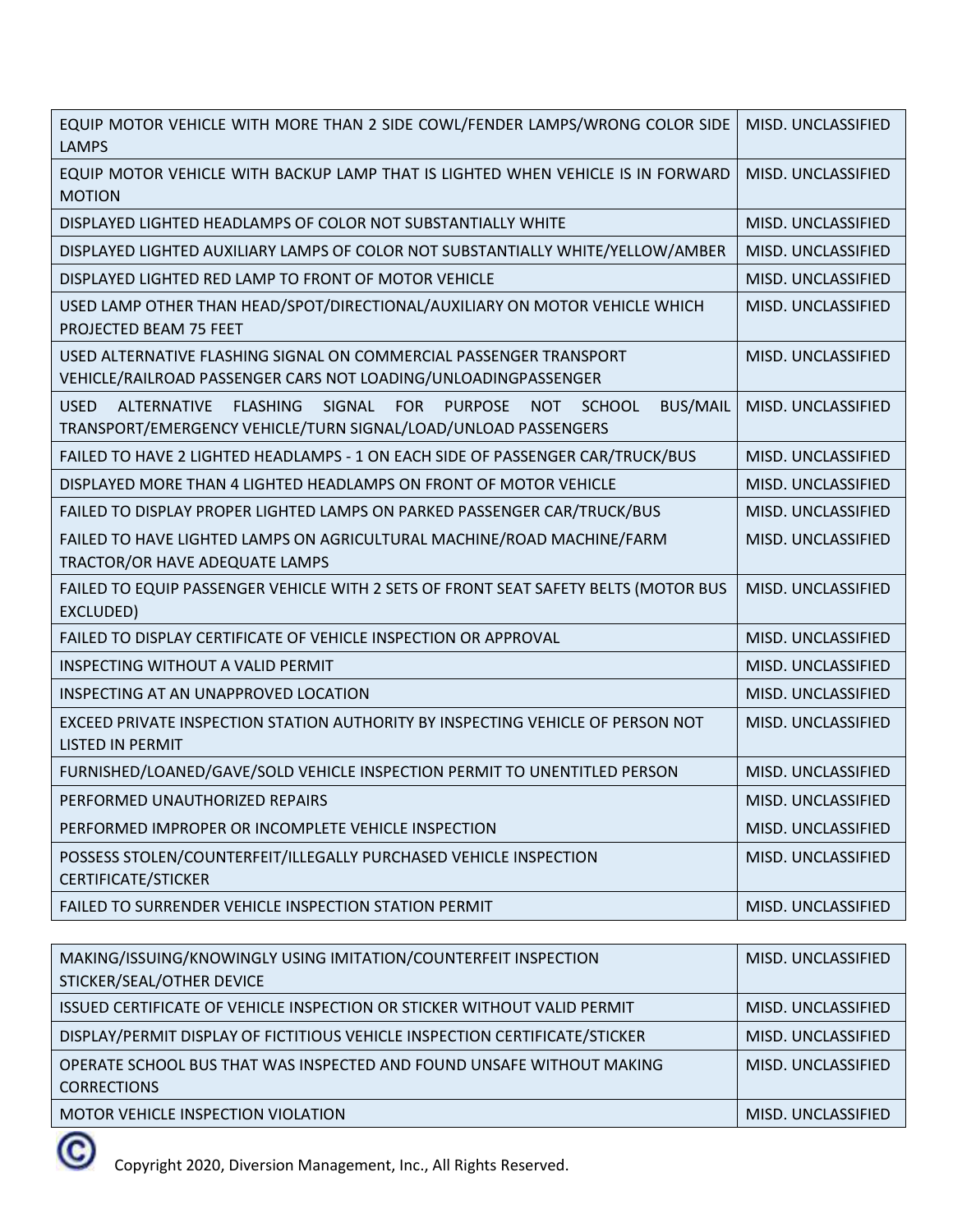| MANUFACTURE LIQUOR WITHOUT PROPER LICENSE                                                                                                                 | MISD. UNCLASSIFIED |
|-----------------------------------------------------------------------------------------------------------------------------------------------------------|--------------------|
| FAILURE OF LICENSEE TO REPORT EMPLOYMENT OF CONVICTED FELON                                                                                               | MISD. UNCLASSIFIED |
| SALE BY THE DRINK WITHOUT LICENSE ORIGINAL PACKAGE                                                                                                        | MISD. UNCLASSIFIED |
| MANUFACTURE OR SALE OF LIQUOR WITHOUT LICENSE                                                                                                             | MISD. UNCLASSIFIED |
| SELL 32 OUNCES OR MORE OF BEER IN VIOLATION OF THIS SECTION                                                                                               | MISD. UNCLASSIFIED |
| COMSUMPTION OF LIQUOR ON PREMISES WHERE SOLD                                                                                                              | MISD. UNCLASSIFIED |
| FAIL TO PAY COUNTY TREASURY OF PERMIT/LICENSE A FEE NOT EXCEEDING CORRESPONDING<br>STATE FEE OR IN MUNICIPALITY A FEE NOT EXCEEDING 1 1/2 TIMES STATE FEE | MISD. UNCLASSIFIED |
| POSSESSION OF INTOXICATING LIQUOR WHEN LICENSED TO SELL MALT LIQUOR ONLY                                                                                  | MISD. UNCLASSIFIED |
| PURCHASING LIQUOR FROM SOMEONE OTHER THAN WHOLESALER                                                                                                      | MISD. UNCLASSIFIED |
| MINOR SELLING INTOXICATING LIQUOR                                                                                                                         | MISD. UNCLASSIFIED |
| PERMIT MINOR TO SELL NON-INTOXICATING BEER                                                                                                                | MISD. UNCLASSIFIED |
| SUPPLYING LIQUOR TO A MINOR OR INTOXICATED PERSON                                                                                                         | MISD. UNCLASSIFIED |
| MISREPRESENTATION OF AGE BY MINOR TO OBTAIN LIQUOR                                                                                                        | MISD. UNCLASSIFIED |
| PURCHASE/ATTEMPT TO PURCHASE OR POSSESSION OF LIQUOR BY MINOR - 2ND OR<br><b>SUBSEQUENT OFFENSE</b>                                                       | MISD. UNCLASSIFIED |
| REPRODUCE/ALTER/MODIFY/MISREPRESENT WITHOUT AUTHORIZATION ANY OPERATOR'S<br>LICENSE OR IDENTIFICATION CARD ISSUED BY DEPARTMENT OF REVENUE                | MISD. UNCLASSIFIED |
| POSSESSION OF LIQUOR NOT AUTHORIZED IN LICENSE                                                                                                            | MISD. UNCLASSIFIED |
| FAIL TO PROVIDE INFORMATION REGARDING LIQUOR AS REQUIRED BY THIS SECTION                                                                                  | MISD. UNCLASSIFIED |
| OFFER TO SELL OR PURCHASE CLOSE-OUT LIQUOR MERCHANDISE IN VIOLATION OF THIS<br><b>SECTION</b>                                                             | MISD. UNCLASSIFIED |
| VIOLATION OF WHOLESALE PRICE REGULATIONS                                                                                                                  | MISD. UNCLASSIFIED |
| MISREPRESENTATION OF BRAND OF LIQUOR                                                                                                                      | MISD. UNCLASSIFIED |
| BREW/MANUFACTURE/SELL BEER OR MALT LIQUOR WHEN INGREDIENTS ARE NOT IN<br><b>COMPLIANCE WITH THE STANDARDS IN SECTION 311.490</b>                          | MISD. UNCLASSIFIED |
| FAILURE TO DESTROY EMPTY LIQUOR CONTAINERS                                                                                                                | MISD. UNCLASSIFIED |
| POSSESSION OF ILLEGAL OR UNTAXED LIQUOR ALCOHOL                                                                                                           | MISD. UNCLASSIFIED |
| MAINTAIN A PUBLIC NUISANCE INVOLVING INTOXICATING LIQUOR IN VIOLATION OF SECTION<br>311.740                                                               | MISD. UNCLASSIFIED |
| TATTOO/BRAND/BODY PIERCE ANOTHER WHILE PERSON PERFORMING SUCH IS UNDER THE<br>AGE OF 18 - SUBSEQUENT OFFENSE WITHIN 1 YEAR                                | MISD. UNCLASSIFIED |
| TATTOO/BRAND/BODY PIERCE ANOTHER WHILE PERSON PERFORMING SUCH IS UNDER THE<br>AGE OF 18 - 1ST OFFENSE                                                     | MISD. UNCLASSIFIED |
| UNLAWFUL PRACTICE OF TATTOOING, BODY PIERCING OR BRANDING                                                                                                 | MISD. UNCLASSIFIED |
| ACTING AS PUBLIC ADJUSTER/SOLICITOR WITHOUT A LICENSE                                                                                                     | MISD. UNCLASSIFIED |
| REPAIR/REPLACEMENT OF DAMAGED PROPERTY BY PUBLIC ADJUSTER/SOLICITOR                                                                                       | MISD. UNCLASSIFIED |
| TRANSACTING BUSINESS WITHOUT AUTHORITY                                                                                                                    | MISD. UNCLASSIFIED |

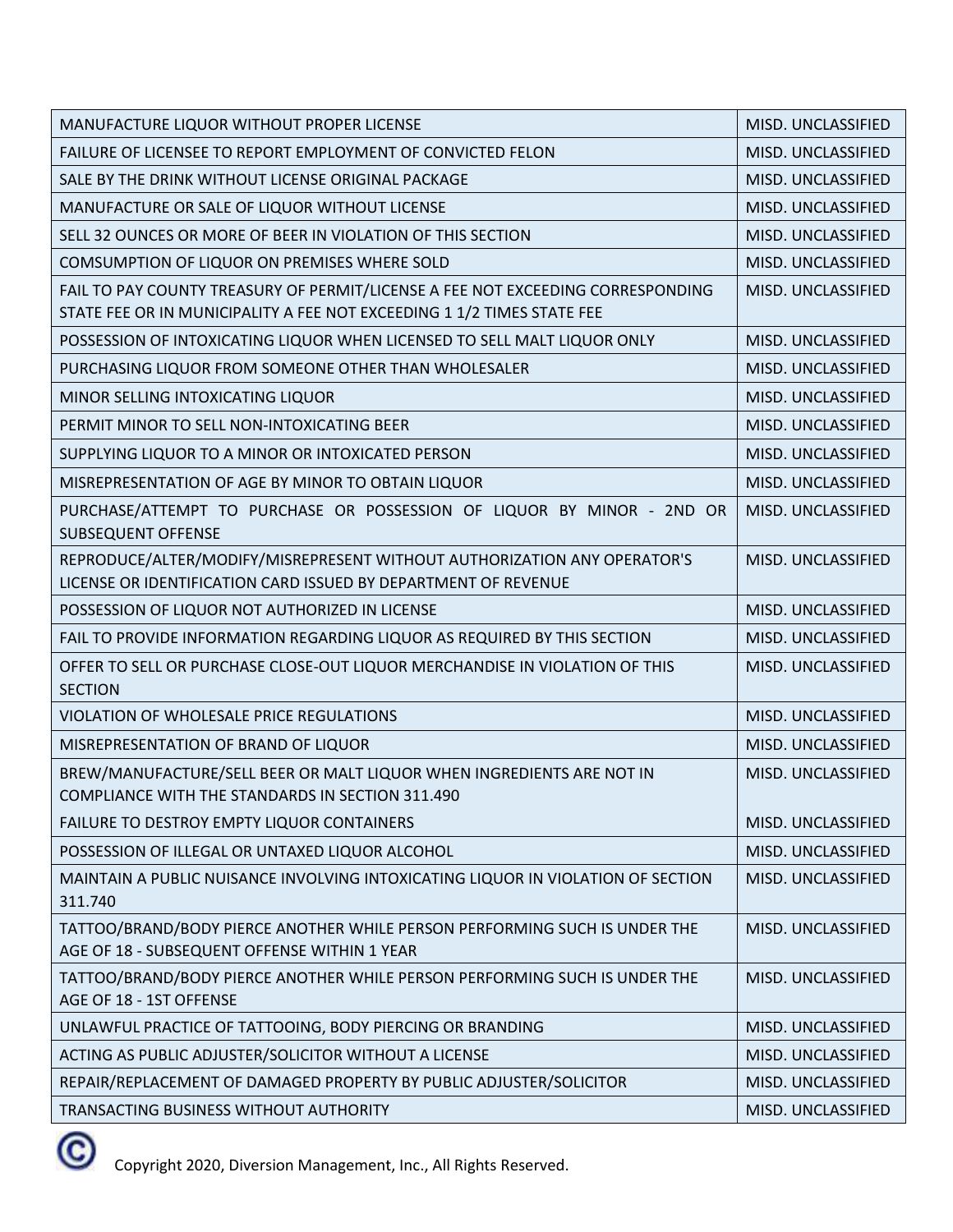| DISCLOSE CONFIDENTIAL INFORMATION REGARDING PRIVATE ACCOUNTS OF A BANK, TRUST<br><b>COMPANY OR SMALL LOAN BUSINESS</b>                                                | MISD. UNCLASSIFIED |
|-----------------------------------------------------------------------------------------------------------------------------------------------------------------------|--------------------|
| OFFICER OR EMPLOYEE OF BANK OR TRUST COMPANY - SETTLE CHECK OTHERWISE THAN AT<br><b>PAR</b>                                                                           | MISD. UNCLASSIFIED |
| PRESIDENT/CASHIER/SECRETARY OF BANK OR TRUST COMPANY FAIL TO MAKE OR MAKE FALSE<br>STATEMENT IN REPORT REQUIRED BY SECTION 362.295                                    | MISD. UNCLASSIFIED |
| OFFICER, DIRECTOR, CLERK, OR EMPLOYEE OF BANK OR TRUST COMPANY CONCEALING A<br>DISCOUNTED LOAN WITH THE INTENT TO DEFRAUD                                             | MISD. UNCLASSIFIED |
| USING THE WORDS "BANK", "BANKER", OR "BANKING" TO DESIGNATE BUSINESS, WHEN NOT<br><b>ENGAGED IN THE BUSINESS OF BANKING</b>                                           | MISD. UNCLASSIFIED |
| FOREIGN BANKING CORPORATION-FAIL TO MAKE REPORT REQUIRED BY SECTION 362.460                                                                                           | MISD. UNCLASSIFIED |
| OPERATE AS COMMON/CONTRACT CARRIER IN INTRASTATE COMMERCE WITHOUT DOCUMENT<br><b>FOR LOAD</b>                                                                         | MISD. UNCLASSIFIED |
| OPERATED MOTOR CARRIER VEHICLE LEASED TO SHIPPER/RECEIVER                                                                                                             | MISD. UNCLASSIFIED |
| OPERATED LEASED MOTOR CARRIER WITHOUT COPY OF LEASE IN VEHICLE/WITH EXPIRED LEASE<br><b>MARKINGS</b>                                                                  | MISD. UNCLASSIFIED |
| DISPLAYED ALTERED/ERASED/UNDATED CAB CARD WITH MOTOR CARRIER VEHICLE                                                                                                  | MISD. UNCLASSIFIED |
| FAIL TO DISPLAY NAME/PERMIT/CERTIFICATE NUMBER ON BOTH SIDES OF MOTOR CARRIER<br><b>VEHICLE</b>                                                                       | MISD. UNCLASSIFIED |
| OPERATED AS COMMON CARRIER IN INTRASTATE COMMERCE WITHOUT HIGHWAYS AND<br>TRANSPORTATION COMMISSION CERTIFICATION                                                     | MISD. UNCLASSIFIED |
| OPERATED AS CONTRACT CARRIER IN INTRASTATE COMMERCE WITHOUT HIGHWAYS AND<br>TRANSPORTATION COMMISSION CERTIFICATION                                                   | MISD. UNCLASSIFIED |
| FAILED TO EQUIP COMMERCIAL PASSENGER-CARRYING VEHICLE WITH PROPER/ADEQUATE<br><b>EMERGENCY EQUIPMENT</b>                                                              | MISD. UNCLASSIFIED |
| OPERATE COMMERCIAL PASSENGER-CARRYING VEHICLE WITHOUT REQUIRED EMERGENCY<br>MARKINGS FOR ESCAPE DOORS/WINDOWS                                                         | MISD. UNCLASSIFIED |
| OPERATED COMMERCIAL PASSENGER-CARRYING VEHICLE WITH IMPROPER/DEFECTIVE<br>COUPLING DEVICE ARTICULATED                                                                 | MISD. UNCLASSIFIED |
| OPERATE MOTOR CARRIER WITHOUT REGULATORY OR 72 HOUR LICENSE ACCOMPANYING                                                                                              | MISD. UNCLASSIFIED |
| DISPLAYED ALTERED/FRAUDULENT/INCOMPLETE PUBLIC SERVICE COMMISSION DECAL/OR<br>AFFIXED DECAL NONPERMANENT                                                              | MISD. UNCLASSIFIED |
| FAILED TO TRANSFER PUBLIC SERVICE COMMISSION STAMP/CAB CARD TO SUBSTITUTE MOTOR<br><b>CARRIER VEHICLE</b>                                                             | MISD. UNCLASSIFIED |
| MAKE RESTRICTED INFORMATION OF MISSOURI DEPARTMENT OF TRANSPORTATION<br>AVAILABLE TO PUBLIC WITHOUT AN ORDER FROM DIVISION DIRECTOR OR AN ADMINISTRATIVE<br>LAW JUDGE | MISD. UNCLASSIFIED |
| CHARGING ILLEGAL POINTS OR FEES ON LOAN                                                                                                                               | MISD. UNCLASSIFIED |